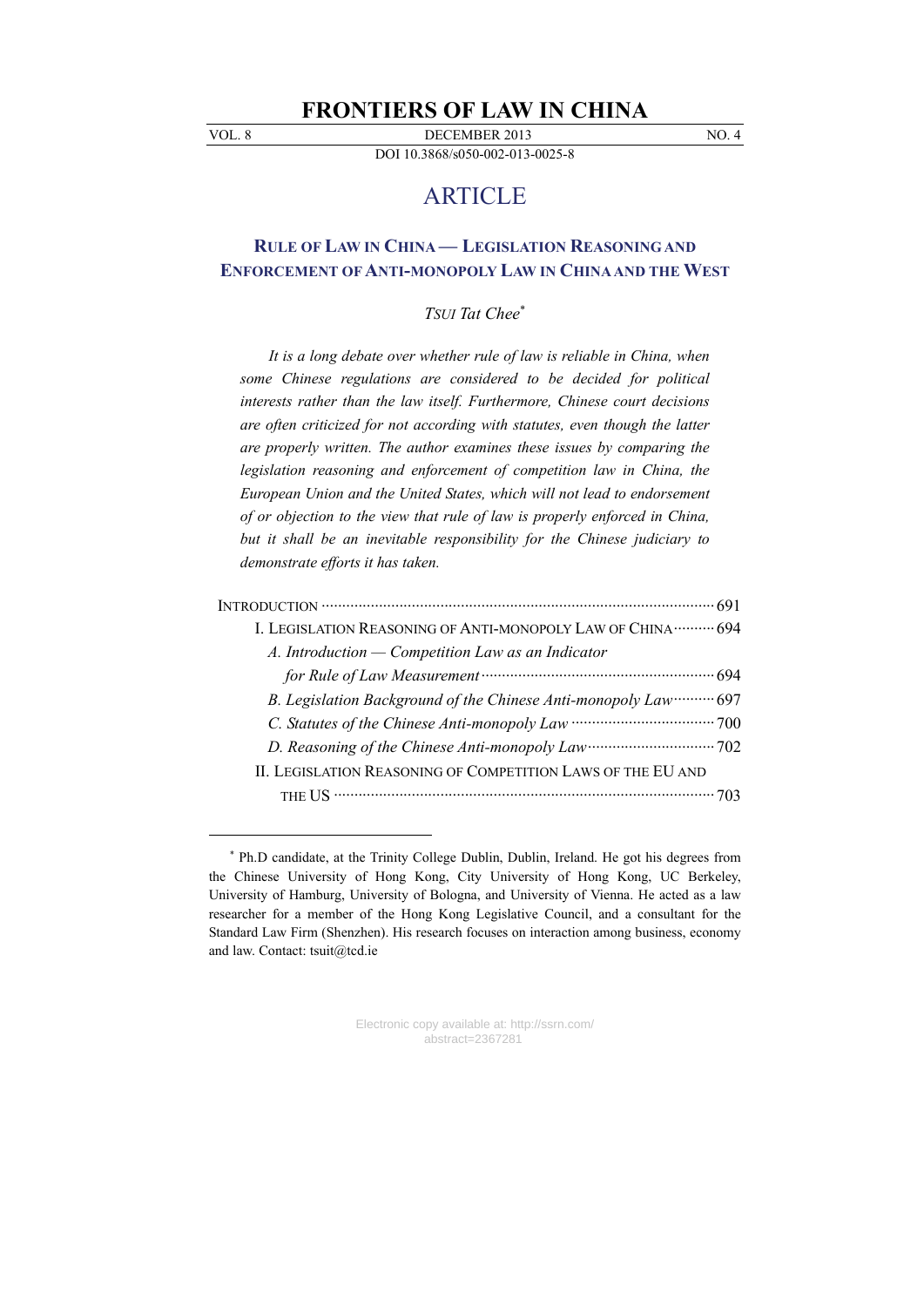| A. Introduction — Grounds of Using Competition Rules in Europe                                                                                                                                                                 |  |
|--------------------------------------------------------------------------------------------------------------------------------------------------------------------------------------------------------------------------------|--|
| and the US When Evaluating Chinese Anti-monopoly Law  703                                                                                                                                                                      |  |
| B. Background of the European Competition Law ·································· 705                                                                                                                                           |  |
| C. European Competition Law controller and the 707                                                                                                                                                                             |  |
|                                                                                                                                                                                                                                |  |
|                                                                                                                                                                                                                                |  |
|                                                                                                                                                                                                                                |  |
| D. Reasoning of European Competition Law manufacturers 713                                                                                                                                                                     |  |
|                                                                                                                                                                                                                                |  |
|                                                                                                                                                                                                                                |  |
|                                                                                                                                                                                                                                |  |
|                                                                                                                                                                                                                                |  |
|                                                                                                                                                                                                                                |  |
|                                                                                                                                                                                                                                |  |
| <b>III. STATUTORY COMPARISION OF THE COMPETITION LAWS</b>                                                                                                                                                                      |  |
|                                                                                                                                                                                                                                |  |
| A. Distinguishing Chinese Anti-monopoly Law from the Statutes                                                                                                                                                                  |  |
| Governing Competition in the West manufacture 725                                                                                                                                                                              |  |
| B. A Comparison of Matters Covered by the Chinese Anti-monopoly                                                                                                                                                                |  |
| Law and by the Statutes Governing Competition in the West ······ 726                                                                                                                                                           |  |
|                                                                                                                                                                                                                                |  |
| 2. Abuse of Dominant Market Position (Articles 17-19) ·············· 731                                                                                                                                                       |  |
| 3. Concentration of Business Operators (Articles 20-31) ············· 733                                                                                                                                                      |  |
| 4. Abuse of Administrative Power to Eliminate or Restrict                                                                                                                                                                      |  |
|                                                                                                                                                                                                                                |  |
| C. Comparison of Issues Not Covered by Chinese Anti-monopoly                                                                                                                                                                   |  |
| Law but Covered by Equivalent Statutes in the West ····················· 737                                                                                                                                                   |  |
| D. Sub-conclusion — Comparison of Competition Law                                                                                                                                                                              |  |
| at the Statutory Level contain and the Statutory Level contains and the Statutory Level contains and the Statutory Level contains and the Statutory Level contains and the Statutory Devel contains and the Statutory Devel co |  |
| IV. DECISIONS OF COMPETITION LAW BY CHINESE ANTI-MONOPOLY                                                                                                                                                                      |  |
|                                                                                                                                                                                                                                |  |
|                                                                                                                                                                                                                                |  |
|                                                                                                                                                                                                                                |  |
|                                                                                                                                                                                                                                |  |
| 2. Acquisition of the Huiyuan Juice by the Coca Cola (2009)  744                                                                                                                                                               |  |
| 3. Dominant Position of the Dongfeng-Nissan Motor (2011) ······· 745                                                                                                                                                           |  |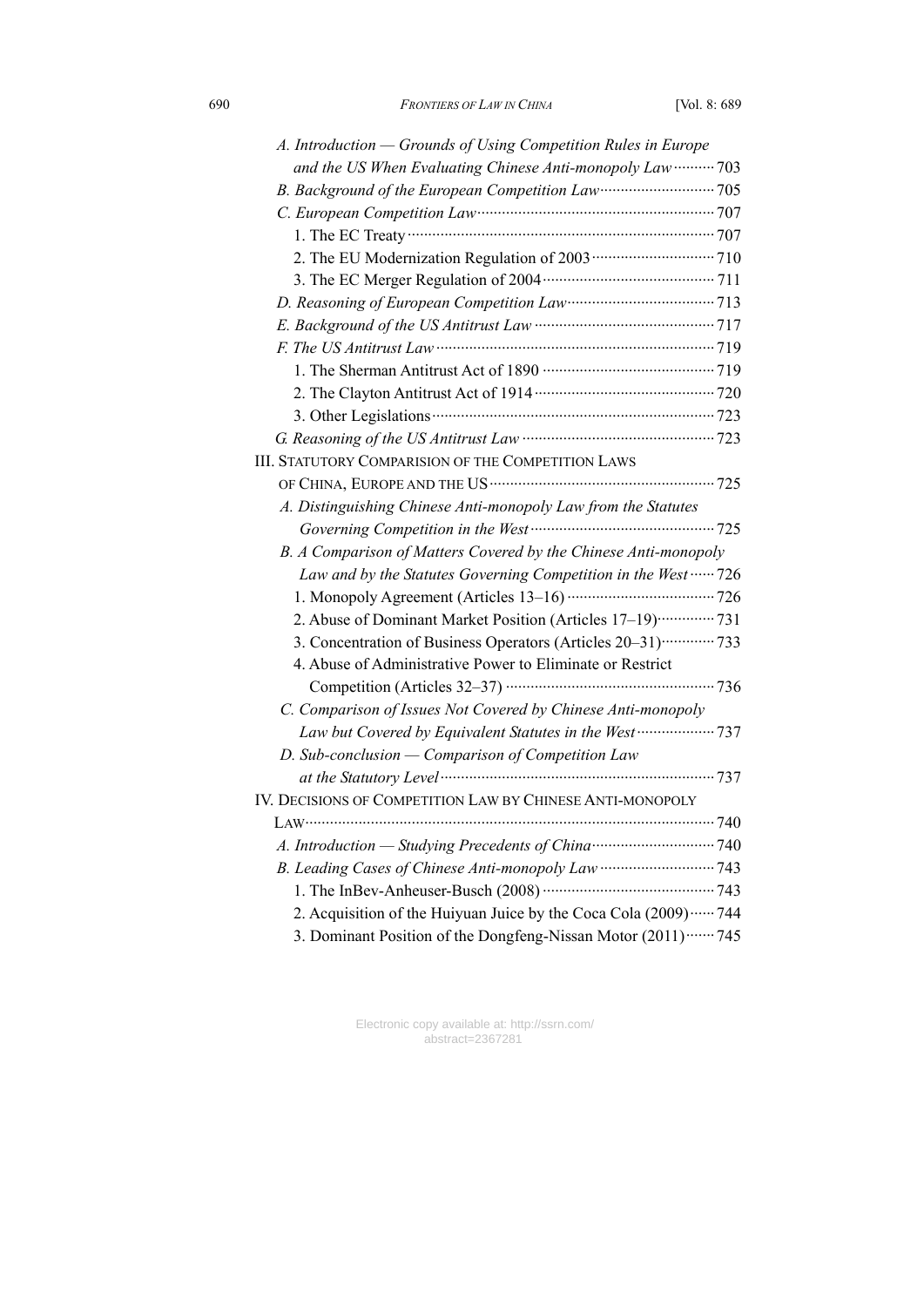| 4. Acquisition of the Hsu Fu Chi Foods by the Nestlé (2011)  746                     |  |
|--------------------------------------------------------------------------------------|--|
| C. Sub-conclusion - Leading Cases of Chinese Anti-monopoly                           |  |
|                                                                                      |  |
| V. DECISIONS OF COMPETITION LAWS OF THE EU AND THE US ············· 748              |  |
| A. Introduction - Areas of Cases for Comparison <b>William</b> 748                   |  |
| B. Leading Cases of Merger and Concentration in the EU ················ 749          |  |
|                                                                                      |  |
| 2. Merger of the General Electric and the Honeywell                                  |  |
|                                                                                      |  |
|                                                                                      |  |
|                                                                                      |  |
| 5. Independent Music Publishers and Labels Association (Impala)                      |  |
|                                                                                      |  |
| C. Sub-conclusion - Leading Cases of Concentration in the EU  755                    |  |
| D. Leading Cases of Merger and Concentration in the US  756                          |  |
| 1. The Merger of General Electric and Honeywell (2001) ············ 756              |  |
| 2. The Merger of Oracle and PeopleSoft (2004) ·································· 757 |  |
| E. Sub-conclusion — Leading Cases of Concentration                                   |  |
|                                                                                      |  |
| VI. COMPARISION OF COMPETITION LAW ENFORCEMENT IN CHINA,                             |  |
|                                                                                      |  |
|                                                                                      |  |
| B. Stretch Effect of Legislation and Enforcement manufacturers. 760                  |  |
| 1. Objectives of Competition Law in Europe and the US ············· 760              |  |
| 2. Application of Objectives to Competition Law in Europe and                        |  |
| the US $\cdots$ 762                                                                  |  |
| C. Objectives of Competition Law and Its Enforcement in China ····· 764              |  |
| CONCLUSION 766                                                                       |  |
|                                                                                      |  |

# **INTRODUCTION**

This paper will discuss the issue of rule of law in China by studying the Anti-monopoly Law legislation and its enforcement. The Anti-monopoly Law is an ideal platform for this study not only because it is a relatively new branch in Chinese law and designed by Chinese legislators with most updated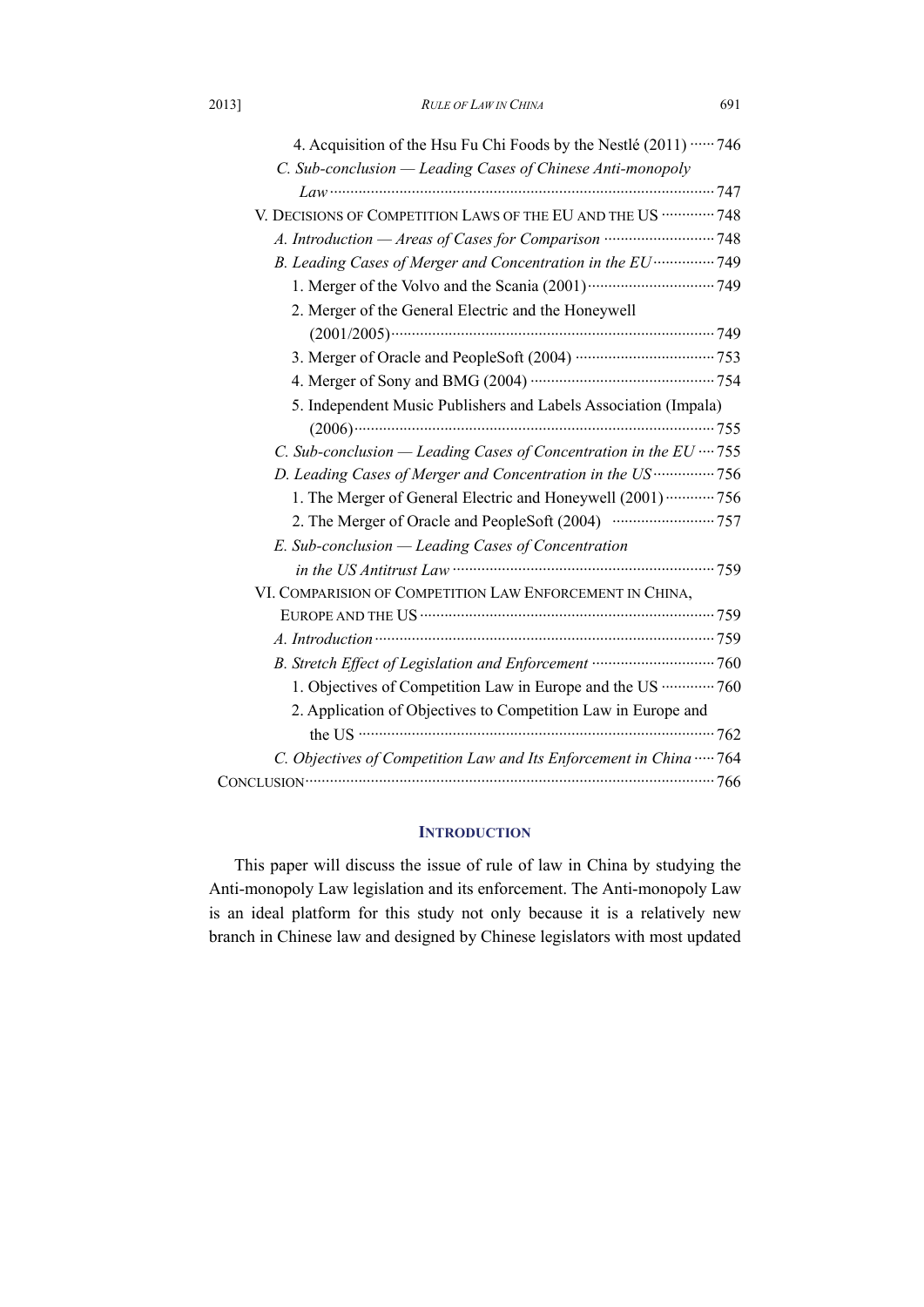mindset, but also because of the involvement of foreign entities.

The study attempts to identify potential barriers for foreign investors caused by Chinese law, and explores why difference of legal objective exists. The author will also discuss future development of Chinese law and whether there is any protection and remedy for foreign investors under the current Chinese law.

It has been a long debate on whether rule of law is reliable in China, when some Chinese regulations are considered to be designed for political interests rather than the law itself. In academic standard, there are two major contrary views on the above matters in the academic circle. On the one hand, foreign scholars believe that law is merely a tool for Chinese government to achieve its political goals, as is so-called "rule by law." On the other hand, Chinese scholars argue that foreign colleagues misunderstand Chinese laws because they do not truly understand Chinese law principles.

Foreign investors became concerned about the Chinese legal environment when the Anti-monopoly Law of China entered into effect in 2008.<sup>1</sup> They believed that this law would put them into a disadvantaged position and would not be used in the original scope of the statute.

The first famous case applying the Anti-monopoly Law tells its own tale. When the Coca Cola failed to acquire the Huiyuan Juice, a reason given by the Ministry of Commerce (MOFCOM) in the decision was "protecting the competitive power of local entities." It is a common consent that protecting local industries is prohibited under international trade arrangements. The Chinese government used anti-trust laws to shield local industries. It would make foreign investors consider more seriously before they decide to acquire any Chinese businesses. The MOFCOM was questioned whether the decision was made according to the law, or was merely a political decision, in spite of the reasonable right that Coca-Cola, a foreign entity, had. Foreign investors questioned the rule of law in China after this case when local protectionism was considered the objective of the enforcement of the Anti-monopoly Law in China in substance  $2$ 

<sup>&</sup>lt;sup>1</sup> *The Anti-monopoly Law* (P.R.C.), art. 57 (2007).

<sup>2</sup> See Anu Bradford, *Chinese Antitrust Law: The New Face of Protectionism?*, Huffington Post, Aug. 10, 2012, at http://www.huffingtonpost.com/anu-bradford/chinese-antitrust-law-the \_b\_116422.html (last visited Jun. 12, 2012).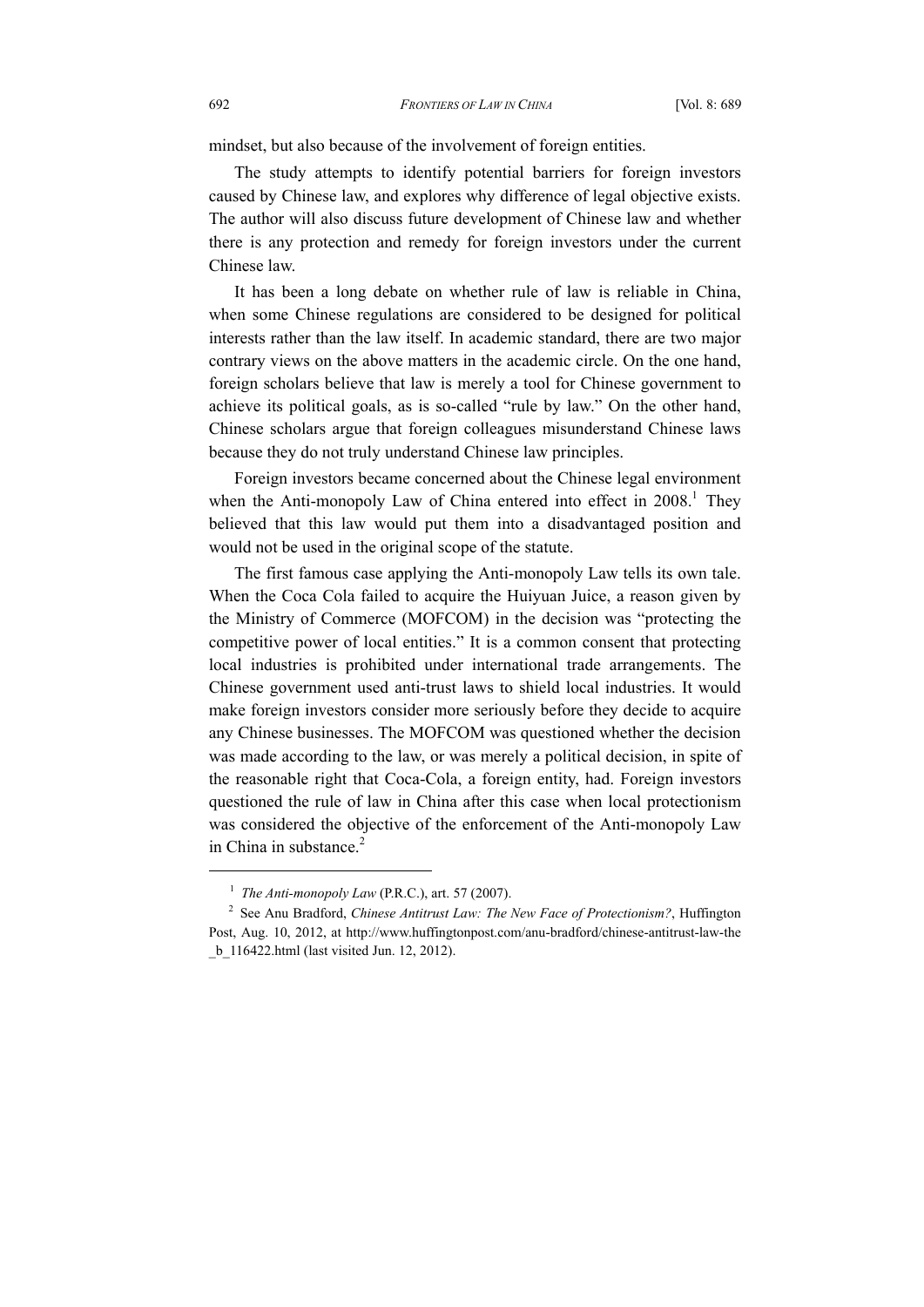Some extreme foreign scholars even concluded that there was no rule of law in China.<sup>3</sup> It was unlikely for a country to have a stable economic development in the past 30 years without legal protection. However, Chinese legal scholars claim that the Chinese law only provides a generally accepted framework only, and it can be challenged when the application of such laws is not generally accepted according to international standards.

Unlike the "closed-door era" before the 1970's, China, with the more robust economy in the present time, cannot ignore the importance of international law development, especially that relating to business and trade, which, to some extent, is governed by international treatment. Chinese government has to consider the interests of foreign organizations and individuals rather than domestic parties only.

When designing the statute and deciding Anti-monopoly Law cases, Chinese law makers and enforcers claimed to have referred to their foreign counterparts.<sup>4</sup> Also the Competition Law in the European Union and the Antitrust Law in the United States, the two largest economic entities in the world with well-established experience in anti-monopoly environment protection, provide an objective standard for measuring Chinese Anti-monopoly Law. By comparing relevant laws and cases of China, Europe and the US, it is easy to distinguish whether China uses laws to achieve political goals, as foreign scholars criticized.

This article is divided into three parts:

The first part focuses on legislation by outlining the reasoning of the Anti-monopoly Law of China (Chapter I), of Europe and the US (Chapter II) and comparing the Chinese Anti-monopoly Law reasoning with that of Western countries at statute level (Chapter III).

The second part examines the application of the Anti-monopoly Law by

<sup>3</sup> See Mike McConville, *Criminal Justice in China*, Edward Elgar (Cheltenham), at 425–54 (2011).

<sup>4</sup> The National People's Congress of the People's Republic of China, *The Statement of the People's Republic of China Anti-monopoly Law Legislation (Draft)*, at http://www.npc.gov.cn /wxzl/gongbao/2007-10/09/content\_5374671.htm (last visited Oct. 31, 2011); *The 5th Meeting of the National People's Congress of the People's Republic of China 10th Conference*, at http://www.npc.gov.cn/wxzl/gongbao/2008-02/23/content 1462462.htm (last visited Oct. 31, 2011).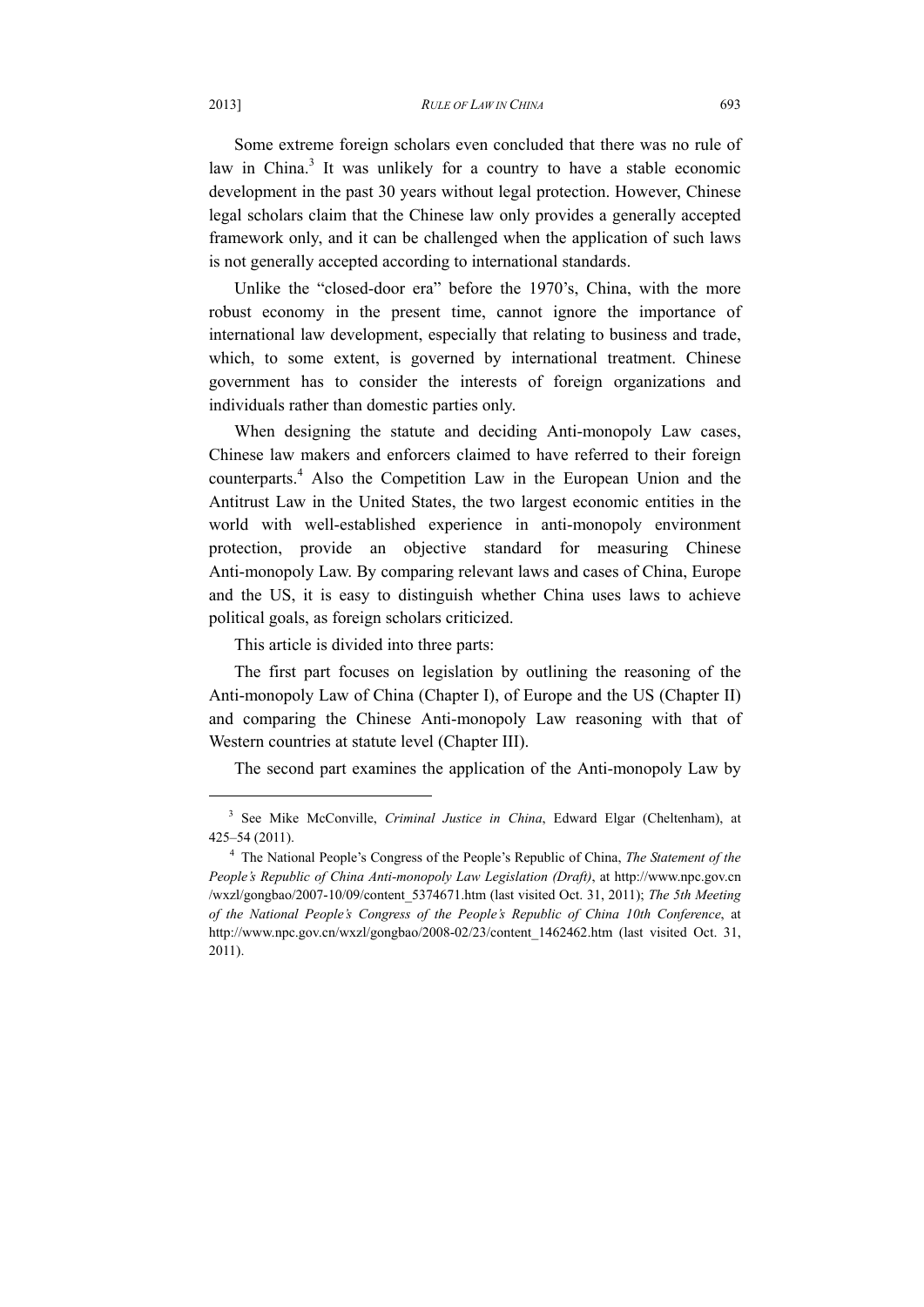researching on leading cases of China, especially the application to merger and acquisition issues (Chapter IV), followed by isolating key issues from comparison of relevant cases of European and the United States in merger and acquisition (Chapter V).

In the third part the author further analyzes if the legislation of China and Western countries is not materially different, why there are different outcomes under similar legal objectives, and whether it is the question of rule of law in China by reviewing the enforcement of the Chinese Anti-monopoly Law (Chapter VI).

#### **I. LEGISLATION REASONING OF ANTI-MONOPOLY LAW OF CHINA**

# *A. Introduction — Competition Law as an Indicator for Rule of Law Measurement*

It may never be an easy task to measure the concept of rule of law. The test becomes more complicated when a single indicator is not applicable to all countries where individual political environment and legal systems are special in nature.<sup>5</sup>

Even if the simplest definition of rule of law, "the sovereignty or supremacy of law over man<sup> $6$ </sup> is adopted, there still lacks a universal standard when the law itself is made under cultural and political influence.<sup>7</sup>

Western countries often criticize other countries for having laws inconsistent with the universal value, such as Islamic matrimonial laws, or Chinese laws affected by socialist leadership, without realizing that such inconsistency results from cultural difference instead of rule of law.

For this reason, it is not sufficient to determine rule of law by merely viewing the reasoning of statutes. It is also necessary to observe whether judgments made by the judiciary are in accordance with law or influenced by

<sup>5</sup> Hilaire A. Barnett, *Constitutional & Administrative Law*, Cavendish Publishing Ltd. (London), at 73–74 (2002).

 $6$  Id.

<sup>7</sup> Randall P. Peerenboom ed., *Asian Discourses of Rule of Law: Theories and Implementation of Rule of Law in Twelve Asian Countries, France and the US*, Routledge (London), at 109–11 (2004).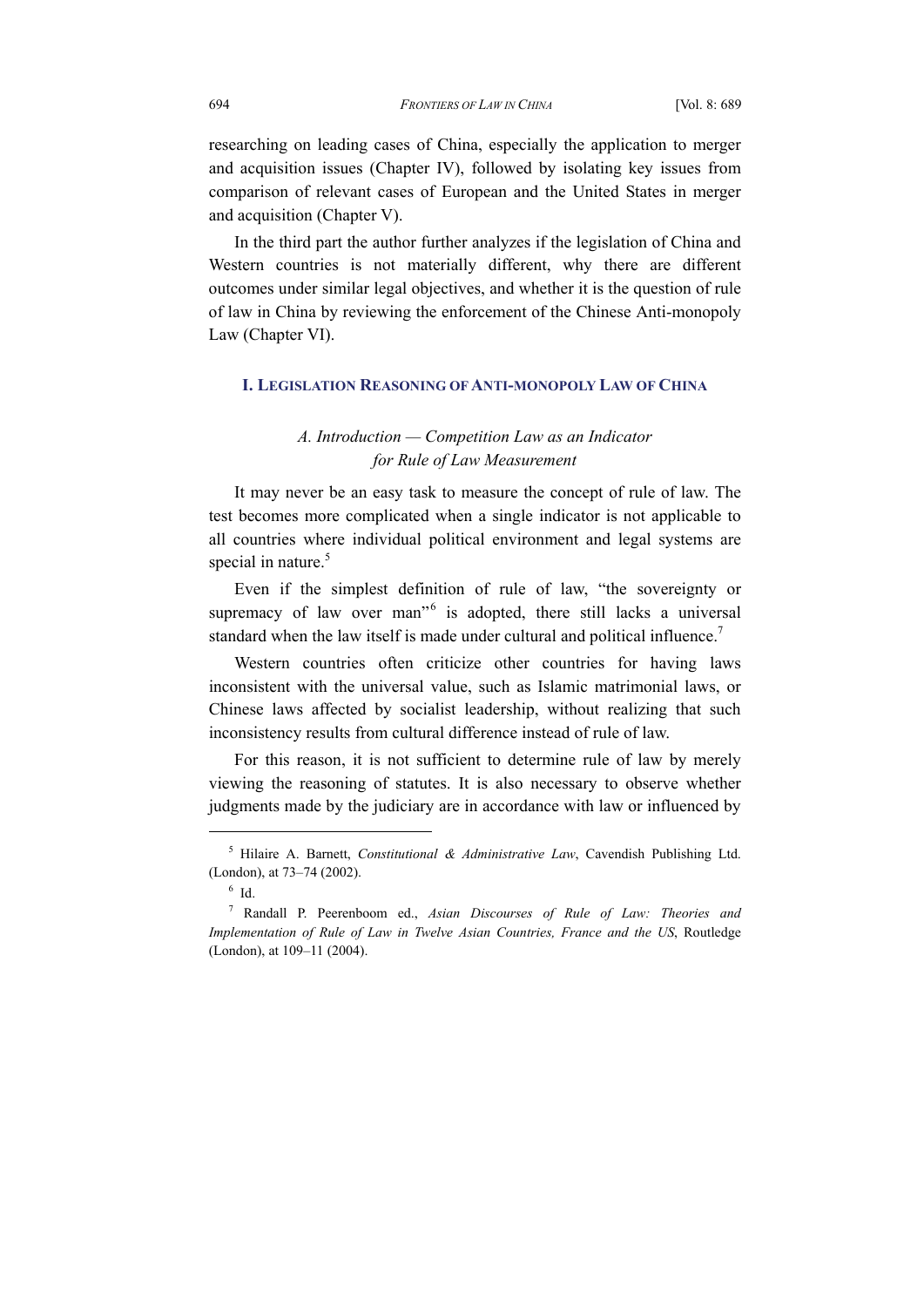other factors such as political objectives.

It shall not be a good starting point to determine rule of law by public laws, as it highly interacts with domestic political, historical and cultural realities of the country. Because of different understanding of legal reasoning, foreign scholars often simply conclude the Chinese situation as default of rule of law, when the domestic law contradicts to general environment outside the country.

Foreign scholars are commonly found to believe that rule of law does not exist in China, when the Preamble of the China's Constitutional Law ensures the right of leadership of the Chinese Communist Party, for example. Law in China becomes a tool for the Chinese government to achieve its own purposes instead of a system to ensure rights of every individual.<sup>8</sup> The US is often criticized for its rule of law because it still allows people's possession of weapons after school shooting cases,<sup>9</sup> and citizens' possession of weapons is protected by the Second Amendment to the United States Constitution.

The foundational default of arguments above is that the Communist-Party-Leading Constitution in China and right to keep and bear arms under the United States Constitution Second Amendment is not a question of rule of law,<sup>10</sup> but the legislation reasoning of the statutes.

The original meaning of rule of law is "the sovereignty or supremacy of law over man."<sup>11</sup> When Chinese courts make decisions for the interests of the Chinese Communist Party, or when American courts do not prohibit gun selling although heavy arm crimes are rampant, there is no default of rule of law as the court simply enforces the law according to its sovereignty or supremacy. It may not be easy for foreign people to accept ideas of these domestic laws.

Comparably, international business laws, such as competition policy or intelligent property laws, shall be a preferred platform for determining

<sup>8</sup> See Lowell Barrington Michael, *Comparative Politics: Structure and Choice*, Cengage Learning, at 214 (2009).

<sup>9</sup> J. Harvie Wilkinson III, *Of Guns, Abortions, and the Unraveling Rule of Law*, 95 Va. L. Rev. 254 –323 (2009.

<sup>10</sup> Brannon P. Denning, *Can the Simple Cite Be Trusted? Lower Court Interpretations of United States v. Miller and the Second Amendment*, 26 Cumb. L. Rev. 961–1004 (1996).

 $11$  Id.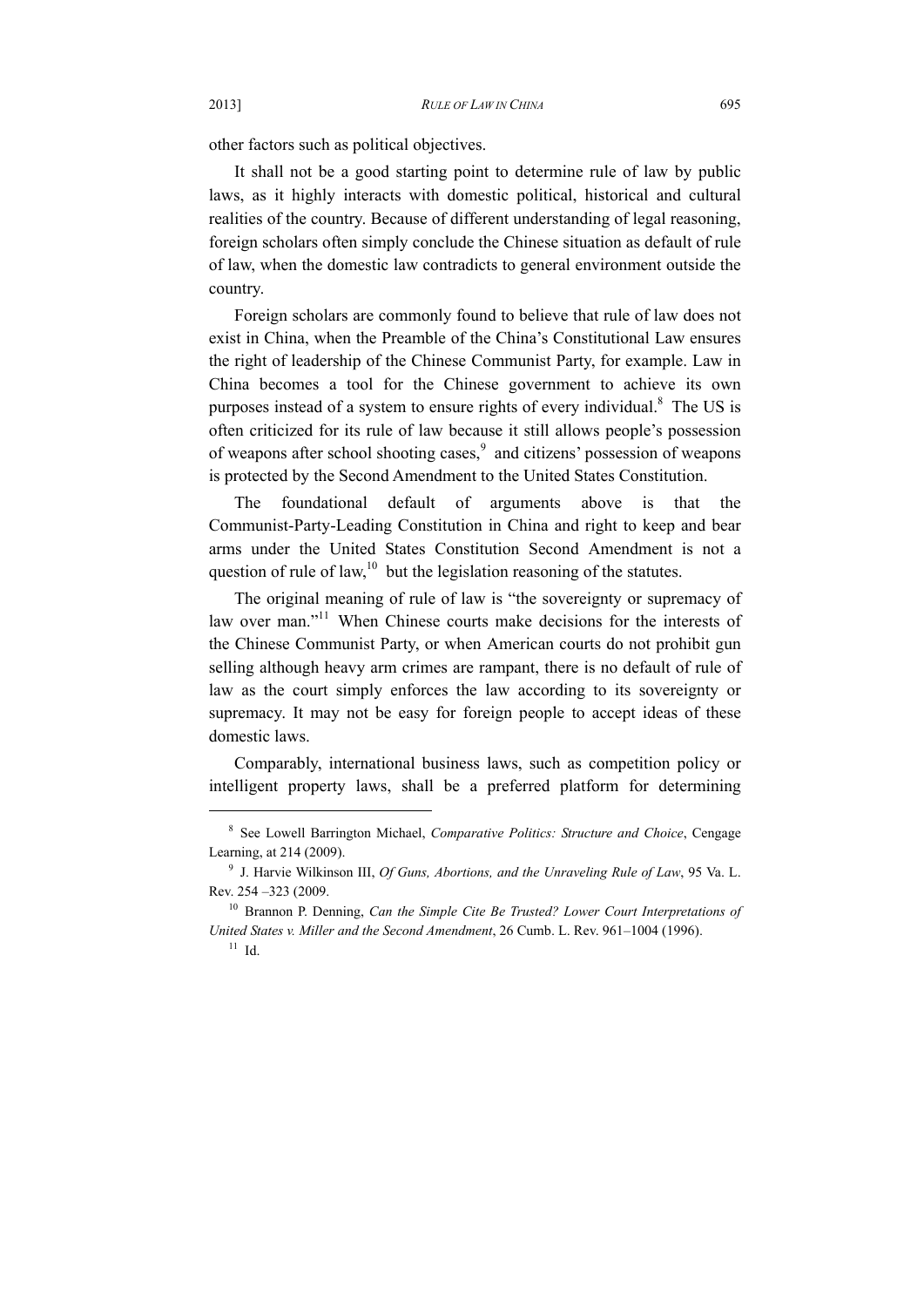legislation and enforcement of laws, as all countries perform business activities in accordance with the same principles, which relatively reduces involvement of political factors.

As Michal Gal described the international competition environment, "no country is an island, entire of itself."<sup>12</sup> No country may isolate itself. The legislative and judiciary entities cannot design and enforce competition laws without considering the interests and attitude of foreign individuals. As attracting foreign investment is one of the pillars of the Chinese government's "modernization policy,"13 foreign investors are essential stakeholders for deciding the Chinese market legal environment.

Thomas Bingham listed eight sub-rules to describe rule of law: (1) The law must be accessible and so far as possible intelligible, clear and predictable; (2) questions of legal right and liability should ordinarily be resolved by application of the law and not the exercise of discretion; (3) the laws of the land should apply equally to all, save to the extent that objective differences justify differentiation; (4) the law must afford adequate protection of fundamental human rights; (5) means must be provided for resolving, without prohibitive cost or inordinate delay, bona fide civil disputes which the parties themselves are unable to resolve; (6) ministers and public officers at all levels must exercise the powers conferred on them reasonably, in good faith, for the purpose for which the powers were conferred and without exceeding the limits of such powers; (7) adjudicative procedures provided by the state should be fair; and (8) the existing principle of rule of law requires compliance by the state with its obligations under international law, the law which whether deriving from treaty or international custom and practice governs the conduct of nations.<sup>14</sup>

Except the first rule which covers both legislative and judiciary issues,

<sup>12</sup> Michal S. Gal, *Antitrust in a Globalized Economy: The Unique Enforcement Challenges Faced by Small and Developing Jurisdictions*, 33 Fordham Int'l L.J. 1 (2009).

<sup>13</sup> Dongtao Zou & Ouyang Rihui, *China: 30 Years of Reform of Ownership (1978–2008)*, ch. 2, Social Sciences Academic Press (Beijing), 2008.

<sup>14</sup> Thomas Bingham, *"The Rule of Law" Text Script*, Center for Public Law, Cambridge University, at http://www.cpl.law.cam.ac.uk/past\_activities/the\_rule\_of\_law\_text\_transcript.php (last visited Mar. 12, 2013); see also Thomas Bingham, *Rule of Law*, Penguin Books Limited, 2011.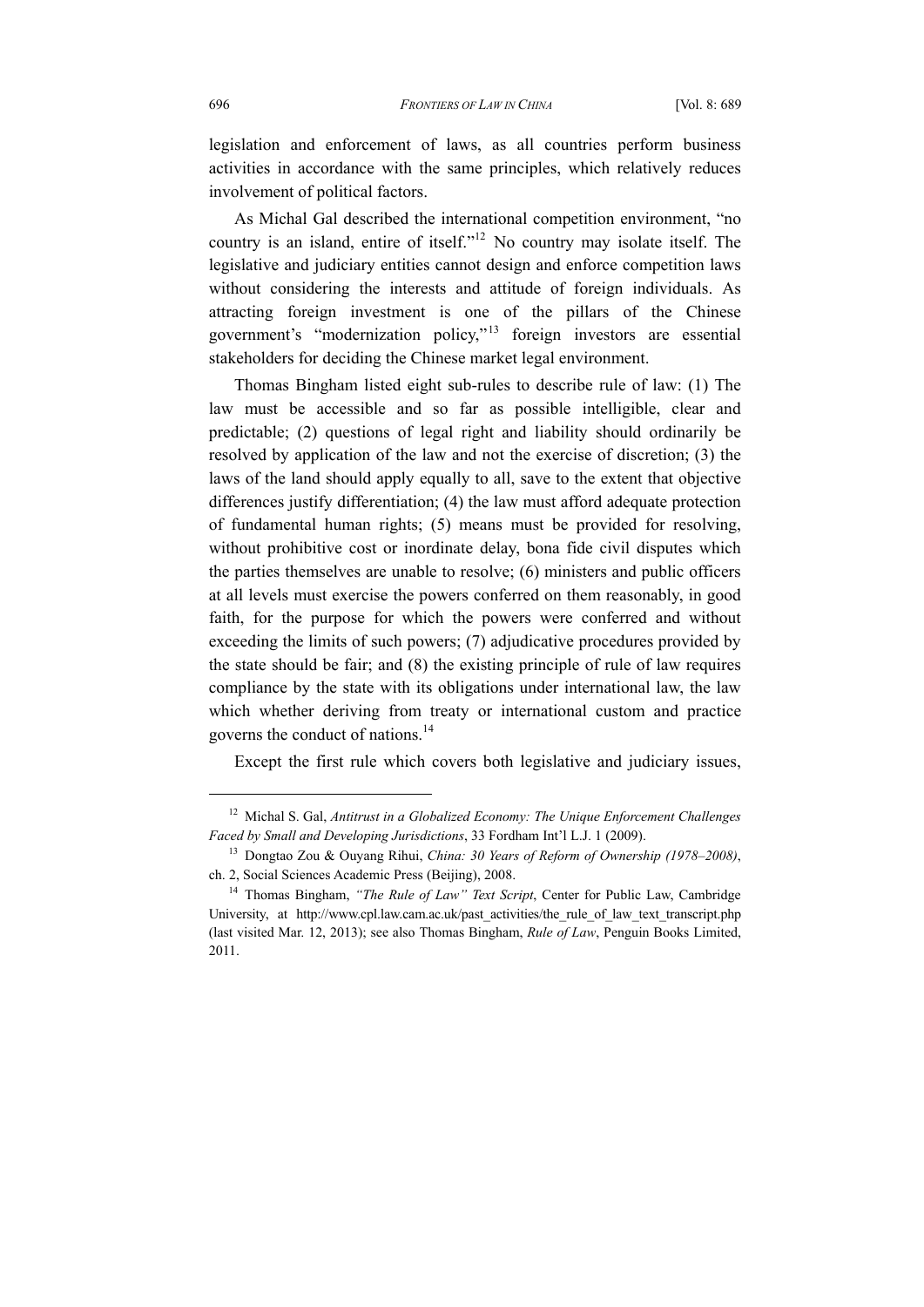rule of law shall be mainly a matter of fairness of judiciary to everyone under a clear law, which conforms to human right and international universal value. It is relatively rare for a country to design a law obviously contradicting the latter, including the Chinese Anti-monopoly Law. This study therefore mainly focuses on the issue of enforcement.

Although rule of law is a question of how courts make judgments, to find the answer, it is necessary to look deep into the legislation in order to understand and determine how judgments are made. The author will study in this way the case of Chinese Anti-monopoly Law contradicting to the general practice in the world.

The Chinese Anti-monopoly Law is an ideal standard for determining rule of law in China not only because it is a kind of international private laws sharing the same value with other jurisdictions, but also it is a relatively new subject in Chinese law which came into force in 2008.<sup>15</sup> A new business law shall be less affected by historical and political traditions than laws in other areas.

Part I discusses the common mistake of confusion between legislation default and rule of law, consisting of Chapter I and II. The author will compare the statutes to find out whether there is any contradiction between statutes of competition law in China and the Western countries. Part II, consisting of Chapter III and IV, focuses on court decisions. Later chapters will explore the reasons of the problems and solutions.

By this structure, problems identified, if any, will fall into one of the categories: As a problem of legislation default if Chinese Anti-monopoly Law is not well established, or a problem of rule of law if the statute is properly enacted but the court does not follow the statute, or a problem of failure to keep to the standard by both the legislative and the judiciary.

## *B. Legislation Background of the Chinese Anti-monopoly Law*

In the first few decades of the People's Republic of China (PRC), monopoly was not considered as a problem, and it was even taken for granted under the planned economy. The Chinese government adopted a structure in

<sup>15</sup> *The Anti-monopoly Law* (2007) (P.R.C.), art. 57.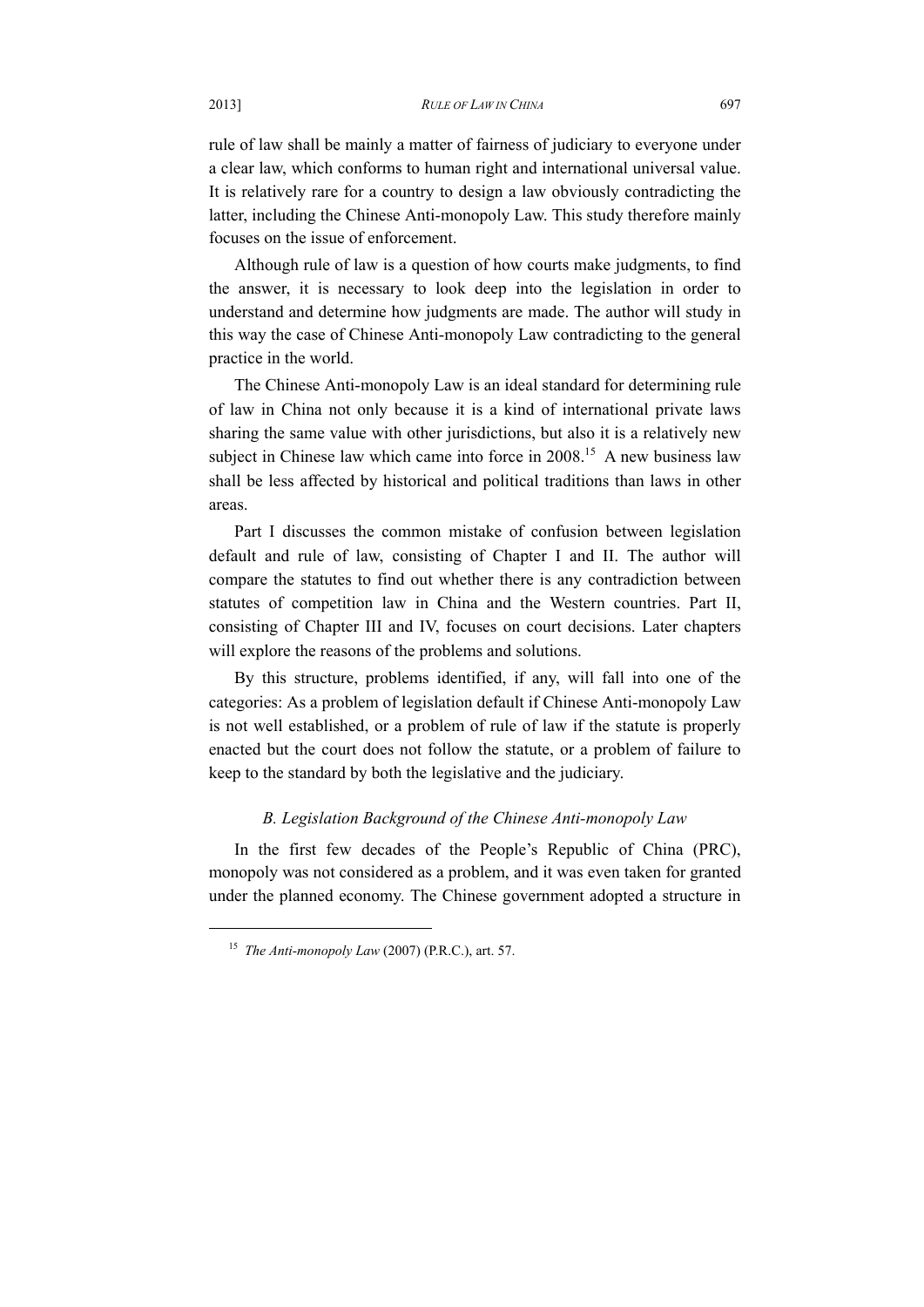the opposite direction to open competition environment by enhancing the market share of large state-owned enterprises and reducing proportion of private-owned entities.

The situation became more extreme in the mid-1950s under the *Public-Private Joint Management Policy* ("the PPJM Policy"), when the *Interim Act for Public-Private Joint Management of Enterprises* ("the PPJME Act") was adopted in 1954, and the Public-Private Joint Management Movement happened in 1956. The primary objective of the PPJM Policy was to achieve equalitarianism. Therefore, the huge fortress of the barons with private-owned enterprises should not be allowed.

The initial stage of enforcing the PPJM Policy was introducing state ownership into private-owned companies in 1949 under the PPJME Act in August 1954.

 Policies in the early stage were relatively moderate. Under the 1954 Act, albeit the government shared part of the ownership,  $16$  managed  $17$  and discussed appointment of senior management<sup>18</sup> of companies, the 1954 Act explicitly recognized and protected the right of shareholders.<sup>19</sup> and accepted investment from private funds into Public-Private Joint Management entities $^{20}$ 

The circumstance dynamically changed in 1956. In order to achieve the goal of equalization of wealth under communism as soon as possible, owners of private business entities transfer their right for receiving 5% annual dividends of companies under the "Public-Private Joint Management Policy in All Industries." announced by Mao Zedong, the chairman of the P.R.C. on 16 January 1956.<sup>21</sup>

The Chinese government even revoked this arrangement by obtaining the right of all shares in 1966, after merely paying 5% annual dividends, ten times, i.e. 50% of the total cost, when the Cultural Revolution caused

- $19$  Id. 3.
- $20$  Id. 7.

<sup>16</sup> *The Interim Act for Public-Private Joint Management of Enterprises* (1954) (P.R.C.).

 $17$  Id. 9.

 $18$  Id. 11.

<sup>21</sup> Net Ease, Made in China, *Public-Private Joint Management (1956)*, at http://news.163. com/09/0729/17/5FDIP8U600013HPO.html (last visited Jan. 1, 2012).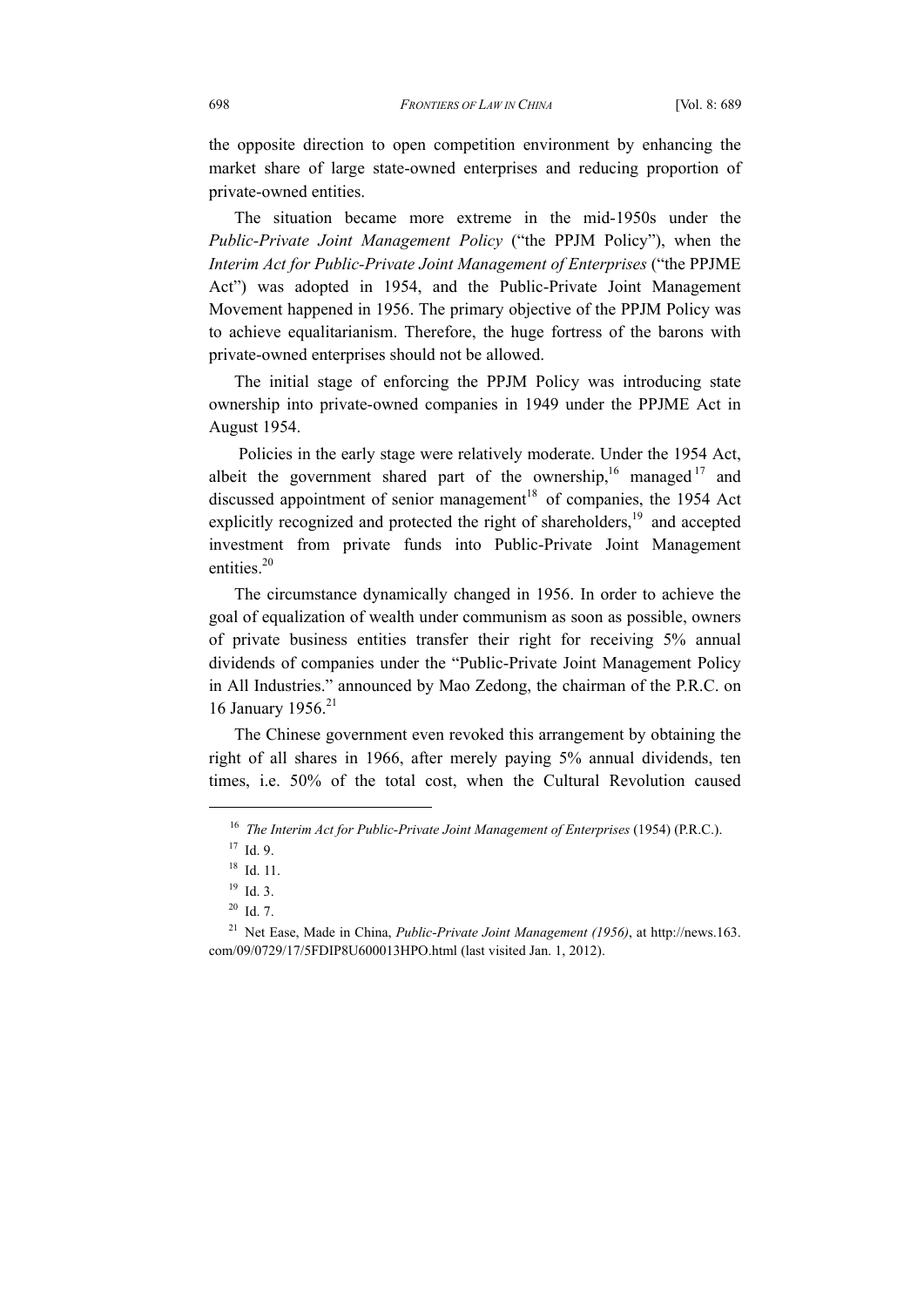extreme political environment.<sup>22</sup>

The PPJM Policy itself was regarded as unreasonable. The management personnel assigned to represent the government did not have sufficient professional knowledge and skills. Also the policy had negative impact on enterprisers when their profits and shares were transferred to the government. Some owners of companies suffered losses even regarded the PPJM Policy as a channel to terminate their business and recovered part of their costs.

After completion of the PPJM Policy, all entities in China primarily belonged to the government. Competition law was futile when monopoly by the government was regarded as a matter of course under the communism doctrine.

The situation changed after Mao's death, when the then economic policy nearly destroyed the economy of China, $2<sup>3</sup>$  including but not limited to the PPJM Policy. Competition emerged when private entities became a component in Chinese market again after the reform and opening-up policy was adopted in 1978. A series of foundational business laws were passed and enforced in the 20th and 21st centuries to meet new challenges, such as the Property Law in  $2007<sub>1</sub><sup>24</sup>$  which recognizes individual rights to private assets, which had not been recognized under Communism. The legislation of competition law was an essential component for Chinese law development which allows private sectors to participate in the Chinese market.

However, state-owned enterprises were still in absolute advantageous position in the market. In 2008, the Chinese Anti-monopoly Law came into effect. According to the List of Top 500 Chinese Enterprises,  $25$  331 were state-owned ones and all the top  $14^{26}$  were owned by the state in terms of

<sup>&</sup>lt;sup>22</sup> The United Front Work Department of the CPC Central Committee and the Ministry of Commerce of the P.R.C., *Notice of Solutions for Demanding and Occupying Forcibly Enterprises and Properties under the Public-Private Joint Management Policy*, Feb. 25, 1983, at http://www.law110.com/law/lishi/28046.htm (last visited Jan. 3, 2012). 23 See Jisheng Yang, *Tombstone: The Great Chinese Famine in 1960s*, Cosmos Books

<sup>(</sup>Hong Kong), 2008. 24 The Property Law, art. 247 (P.R.C.).

<sup>25</sup> People's Daily Online, *Proportion of Public-Owned Companies in Top 500 Declines* (Sept. 1, 2008), at http://mnc.people.com.cn/GB/7756923.html (last visited Jan. 5, 2012). 26 Xinhua News Agency, *The 2008 Complete List of Top 500 Enterprises of China* (Aug.

<sup>30, 2008),</sup> at http://news.xinhuanet.com/fortune/2008-08/30/content\_9740507.htm (last visited Jan. 5, 2012).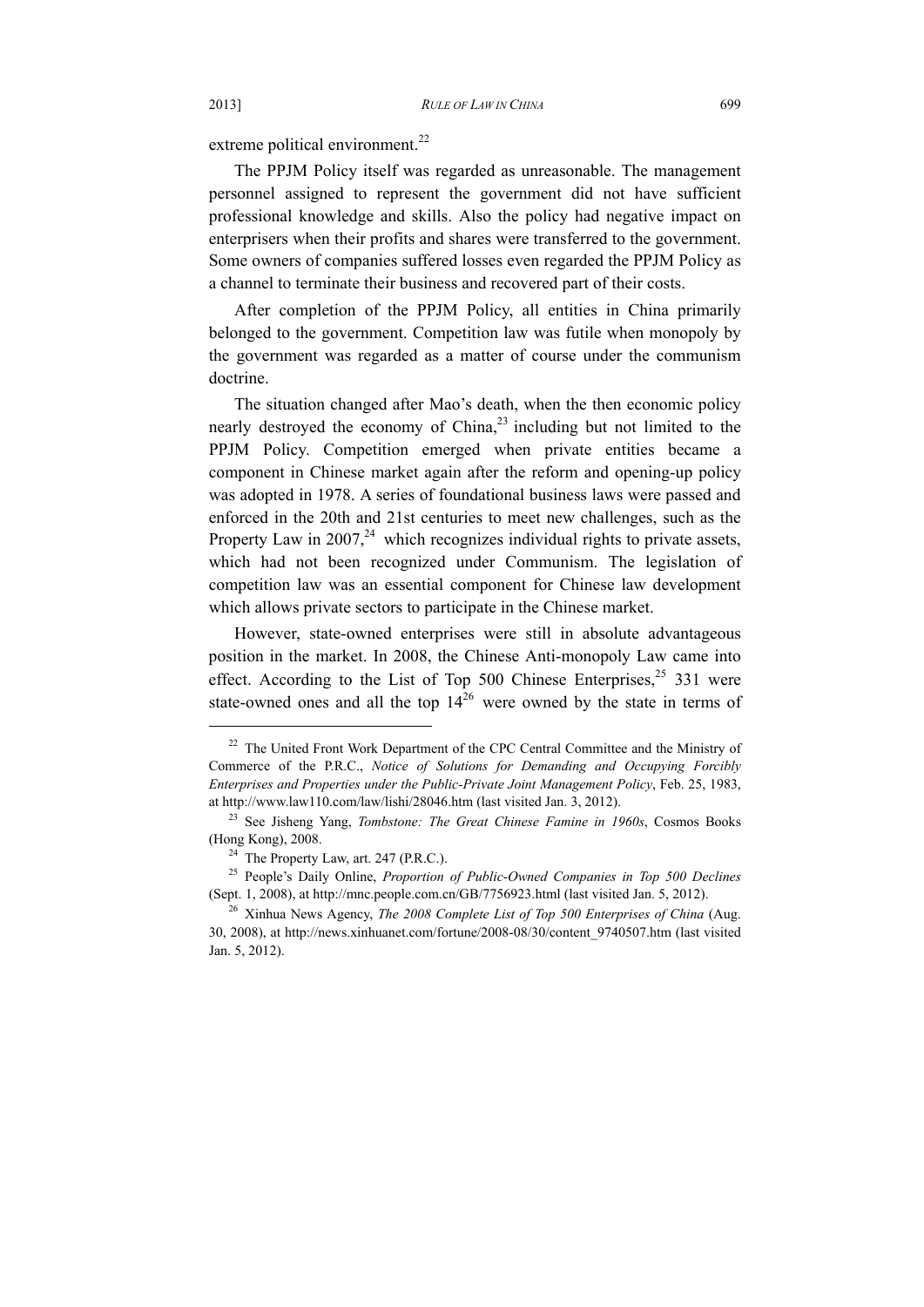turnover. The problem of domination by state-owned enterprises also exists in some industries, especially those with "notional security concerns," such as energy, telecommunication and banking.<sup>27</sup> Monopoly by public entities was one of the key special natures in the Chinese competition environment which became an issue for legislators to consider when making the Anti-monopoly Law.

#### *C. Statutes of the Chinese Anti-monopoly Law*

The only statute of the Chinese Anti-monopoly Law is the 2008 Anti-monopoly Law. It consists of 8 chapters,  $28$  namely,

*I. General Provision (Articles 1–12)* 

*II. Monopoly Agreement (Articles 13–16)* 

*III. Abuse of Dominant Market Position (Articles 17–19)* 

*IV. Concentration of Undertakings (Articles 20–31)* 

*V. Abuse of Administrative Power to Eliminate or Restrict Competition (Articles 32–37)* 

*VI. Investigation into Suspected Monopolistic Conducts (Articles 38–45) VII. Legal Liabilities (Articles 46–54) VIII. Supplementary Provisions (Articles 55–57)* 

In the first chapter, the Statute outlines the objective<sup>29</sup> and the scope<sup>30</sup> of the Anti-monopoly Law. It should be noted that Article 7 and Chapter V, to be discussed in the next chapter of this paper, act as an inter-related dilemma. On the one hand, Article 7 maintains "the industries which are under the control of the state-owned economic sector and having a bearing on the lifeline of national economy and national security and the industries which exercise monopoly over the production and sale of certain commodities according to law, the state shall protect the lawful business operations of undertakings in these industries. $131$  On the other hand, Chapter V excludes privileges of state-owned entities and administrative sectors if their

 <sup>27</sup> Xinhua News Agency, *The Chinese Communist Party's Exploration of Development and Reform of State-Owned Enterprises* (Sept. 14, 2011), at http://big5.xinhuanet.com/gate/ big5/news.xinhuanet.com/energy/2011-09/14/c\_122033923.htm (last visited Jan. 7, 2012).

 $28$  The full text of the Law is in Appendix I.

<sup>&</sup>lt;sup>29</sup> The Anti-monopoly Law (2007) (P.R.C.), art. 1.

 $30$  Id. 2–11.

 $31$  Id. 7.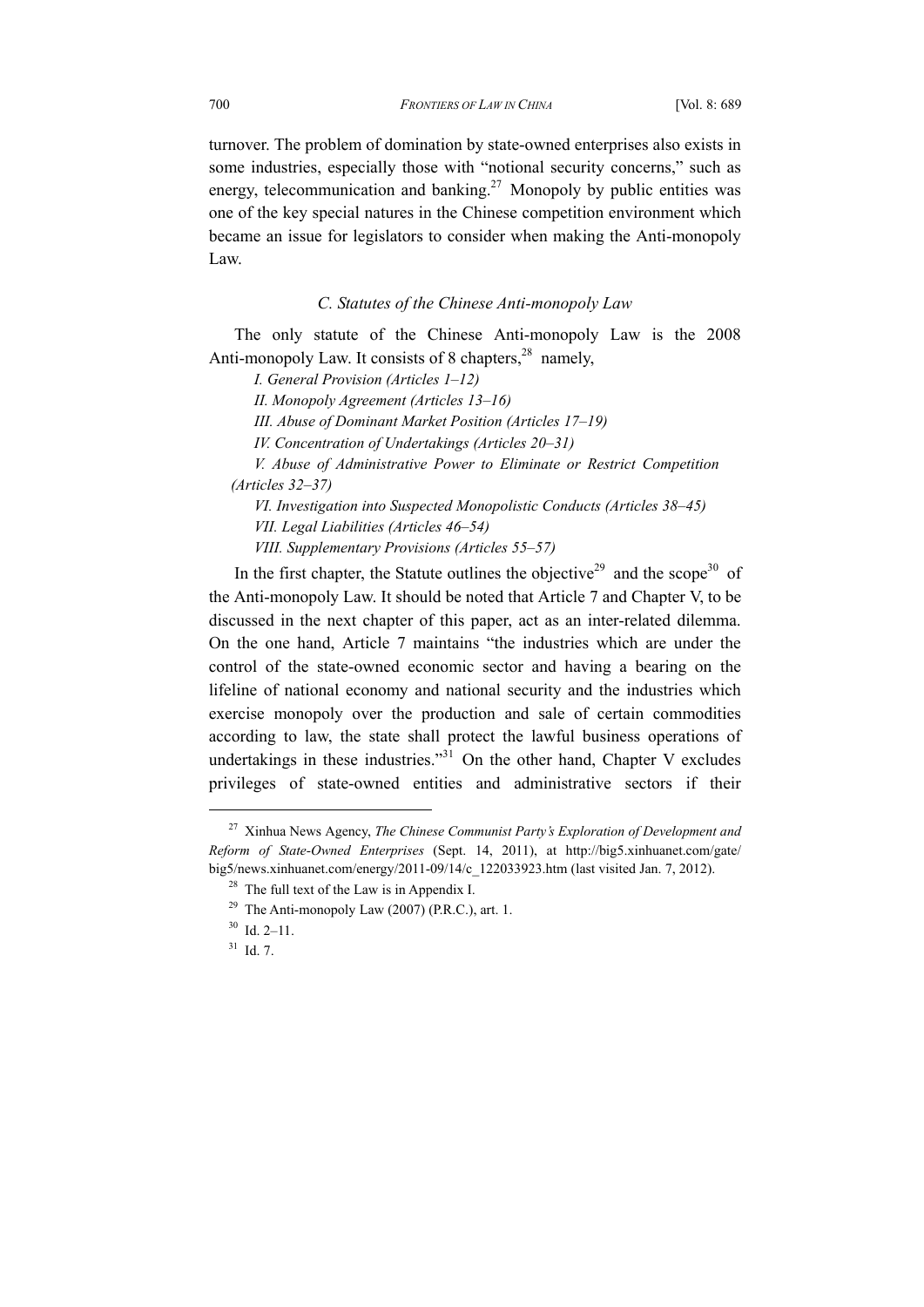businesses are not within the scope of the lifeline of national economy and national security.

The second chapter provides definition<sup>32</sup> and possible defenses<sup>33</sup> of monopoly agreement.

The third chapter defines abuse of dominant market position.<sup>34</sup>

In the fourth chapter, the statute defines concentration of undertakings as (1) merger of undertakings; (2) control over other undertakings gained by an undertaking through acquiring their shares or assets; and (3) control over other undertakings or the ability capable of exerting a decisive influence on the same gained by an undertaking through signing contracts or other means. 35 The chapter provides for business entities' declaration to the authority for enforcing the Anti-monopoly Law<sup>36</sup> and procedures.<sup>37</sup>

The fifth chapter, "Abuse of Administrative Power to Eliminate or Restrict Competition,"38 as stated above, is a provision for the special circumstance in China, as the government and state-owned enterprises dominate some industries in the country because of historical reasons. It may be difficult, or even impossible, for individual investors to compete in the market if governmental entities are not restricted in making use of their administrative power.

The sixth chapter lists the power, procedures and methods of how the anti-monopoly authority investigates cases of suspected monopolistic conducts.<sup>39</sup>

The seventh chapter states liabilities on suspected monopolistic conducts, including cancellation of registration,  $40 \text{ fine}^{41}$  and civil liabilities.  $42 \text{ This}$ 

 $33$  Id. 15.

- 34 Id. 17–19.
- $35$  Id. 20.
- $36$  Id. 21–22.
- $37$  Id. 23–31.
- 38 Id. 32–37.
- 39 Id. 38–45.
- $40$  Id. s46.
- $41$  Id. s46–49.
- $42$  Id. s50.

 $32$  Id. 13, 14 and 16.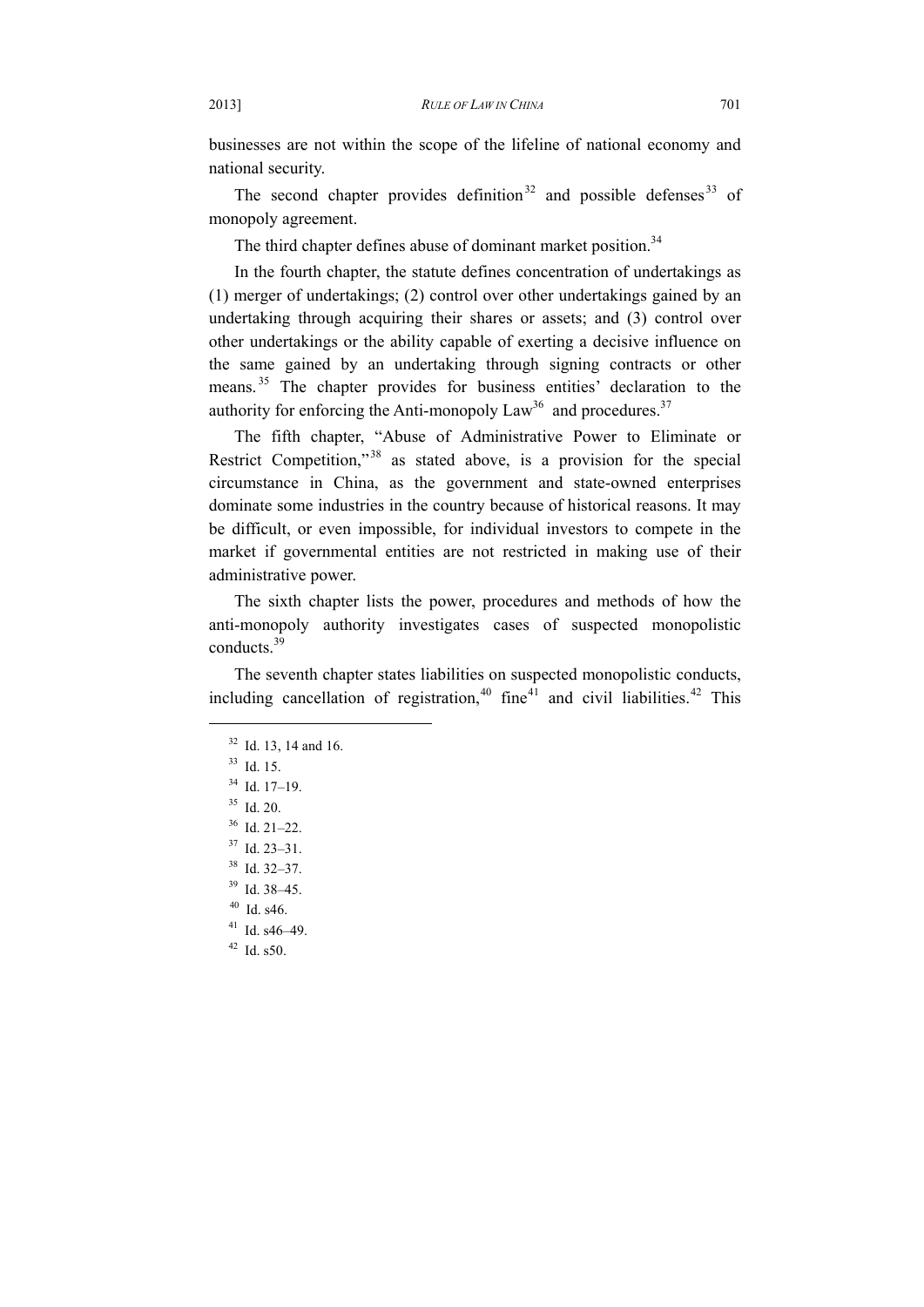chapter also provides for liabilities on misconduct of administration sectors and investigators,<sup>43</sup> additional liabilities on defendants refusing to provide related materials and information<sup>44</sup> and appeal procedures.<sup>45</sup>

The eighth chapter, the supplement provisions, defines extension of the Anti-monopoly Law to intelligent properties<sup>46</sup> and agricultural production.<sup>47</sup> followed by the effective date.<sup>48</sup>

# *D. Reasoning of the Chinese Anti-monopoly Law*

The foundational reasoning of the Chinese Anti-monopoly Law, as Michal Gal views on international competition  $law<sub>1</sub><sup>49</sup>$  is the common concern of monopoly as legislators in other jurisdictions, thus prohibiting anti-competition behaviors, and additional contents to fulfill domestic needs in the unique environment in China.

There are three primary reasons why the Chinese government adopted the Anti-monopoly Law, in responding to the market-oriented economy since the enforcement of the opening-up policy. First, anti-competition actions such as monopoly agreement, abuse of dominant market position, over-concentration of undertakings and abuse of administrative power by government officials, covered by the four main chapters of the Anti-monopoly Law, have become concerns of stakeholders in Chinese market. Second, globalization may cause monopoly. Enterprises become sizeable after merger and acquisition activities and that may result in domination. Third, the statute provides governmental departments and participants in the market with a clear guideline to understand how to maintain fair competition and to define individual rights in the market  $50$ 

-

 $49$  See fn. 12.

50 CAO Kangtai (Director of the Legislative Affairs Office of the State Council of the P.R.C.), *Explanation of the Anti-monopoly Law (Draft)*, Presentation in the 22nd Meeting of the 10th Standing Committee of the National People's Congress (Feb. 24, 2006), Preamble.

<sup>43</sup> Id. s51 and 54.

 $44$  Id. 52.

 $45$  Id. 53.

<sup>46</sup> Id. 54.

 $47$  Id. 55.

<sup>48</sup> Id. s56.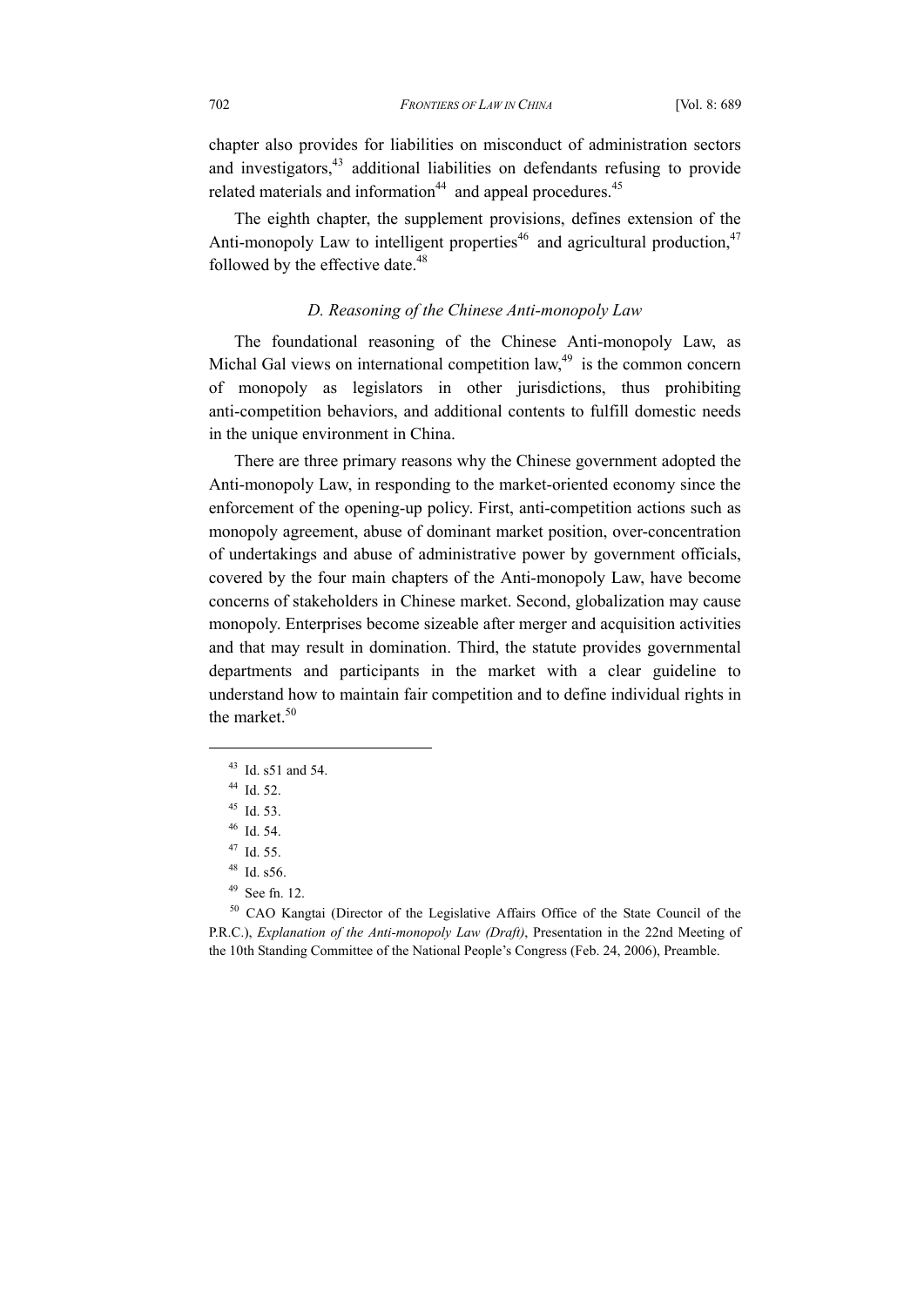The government also highlights four considerations for the anti-monopoly legislation. First, the Law shall prohibit anti-competition behaviors generally unaccepted by the international community, subject to the special circumstance in China when the country is still in a developing status. Second, the Law shall enhance competition among market participants, in accordance to the policy of the central government. Third, competition shall be a tool for market competition development but the country's interests and citizens' essential living materials shall not be harmed. Fourth, the current law is subject to further development because the Chinese government is not experienced in this area.<sup>51</sup>

It may not be so meaningful to comment objectivity and efficiency of the Chinese Anti-monopoly Law at statute level, and to what extent the Law is subject to domestic conditions as listed in the above considerations, without referring to the international law.

Comparison with international law is more critical. Law makers claim that they have taken relevant contents of international law into account when designing the law. Foreign investors act as participants in the Chinese market. Their interest is highly affected by the Law. An analysis of the statute will be provided in Chapter II after reviewing the competition policy in the European Union and the United States.

# **II. LEGISLATION REASONING OF COMPETITION LAWS OF THE EU AND THE US**

# *A. Introduction — Grounds of Using Competition Rules in Europe and the US When Evaluating Chinese Anti-monopoly Law*

The reason that the author compares the EU Competition Law and the US Antitrust Law while studying the Chinese Anti-monopoly Law is that Chinese law makers referred foreign laws for drafting the statute, and that foreign laws provide units of measurement to assess whether the Law matches the usual practice of the world.

Objectively, it may be abstract to ask whether the Anti-monopoly Law of China conforms to rule of law. It shall be a solid ground to conclude that the

 $51$  Id. Part 1.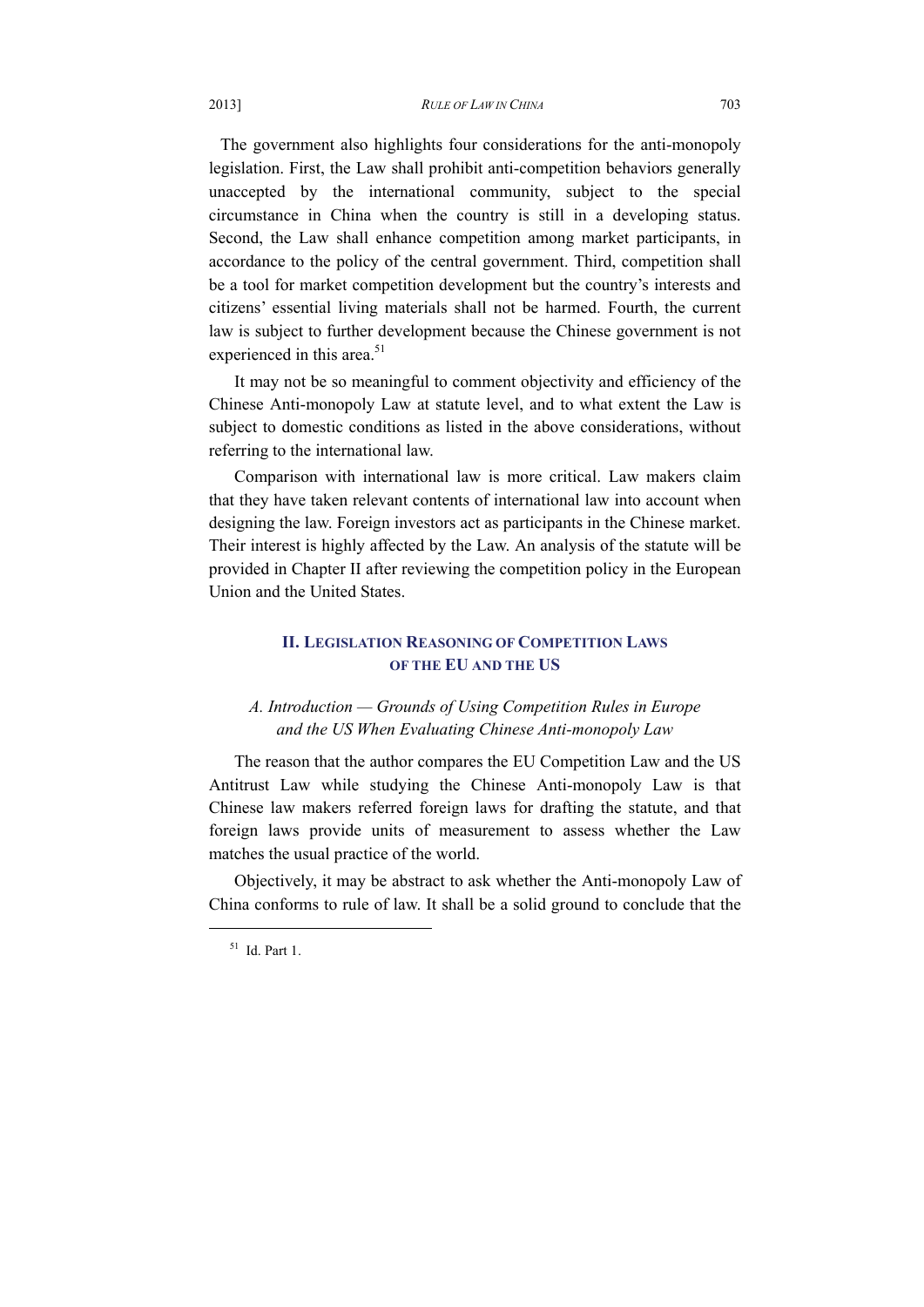Chinese law is reasonable or not if it obtains any unusual element in comparison with the European or American law.

Subjectively, it shall not be sufficient even if all Chinese people are satisfied with its Anti-monopoly Law, when foreign investors are stakeholders of Chinese market who actively participate in business activities. It is not sufficient for Chinese legislators to introduce laws that merely consider Chinese business people without any regards to foreigners whose interests are affected by the Chinese law. The best way to comfort foreign investors shall be that the Chinese laws correspond with laws of their homeland that they are familiar with.

 Using European and American laws to examine the Chinese Anti-monopoly Law will provide stakeholders of Chinese law ideas of how a well-established competition law system shall be, and will fulfill the above two reasons.

The economic powers of the European Union and the United States, the first two largest economic entities in terms of gross domestic product (GDP) in 2011,<sup>52</sup> which represent 19.50%<sup>53</sup> and 19.05%<sup>54</sup> respectively in the world, enable them to be the most powerful jurisdictions in the aspect of economic laws.

Not surprisingly, the European Union and the United States are the two largest business partners of China, who contributed  $14.45\%$ <sup>55</sup> and  $11.33\%$ <sup>56</sup> of total turnover of import and export of China in 2011.

From both the law and economy point of view, the European Competition

<sup>52</sup> The Central Intelligence Agency (CIA), *The World Factbook — Country Comparison: GDP (Purchasing Power Parity)*, at https://www.cia.gov/library/publications/the-world-fact book/rankorder/2001rank.html (last visited Mar. 12, 2012).

 $^{53}$  Id. USD 15,390,000,000,000 (EU GDP) / USD 78,935,831,010,000 (World GDP) = 19.50%.

<sup>&</sup>lt;sup>54</sup> Id. USD 15,040,000,000,000 (US GDP) / USD 78,935,831,010,000 (World GDP) = 19.05%.<br><sup>55</sup> In thousand USD: (567,212,833 + 211,193,001) / (3,642,058,581 + 1,743,458,742) =

<sup>14.45%,</sup> see The General Administration of Customs of the P.R.C., *Import and Export Statistics of China by Countries (Regions)*, Dec. 2011, at http://www.customs.gov.cn/ publish/portal0/tab44602/module108994/info348295.htm (last visited Mar. 12, 2012).<br><sup>56</sup> Id. In thousand USD: (446,646,663 + 122,153,945) / (3,642,058,581 + 1,743,458,742) =

<sup>11.33%.</sup>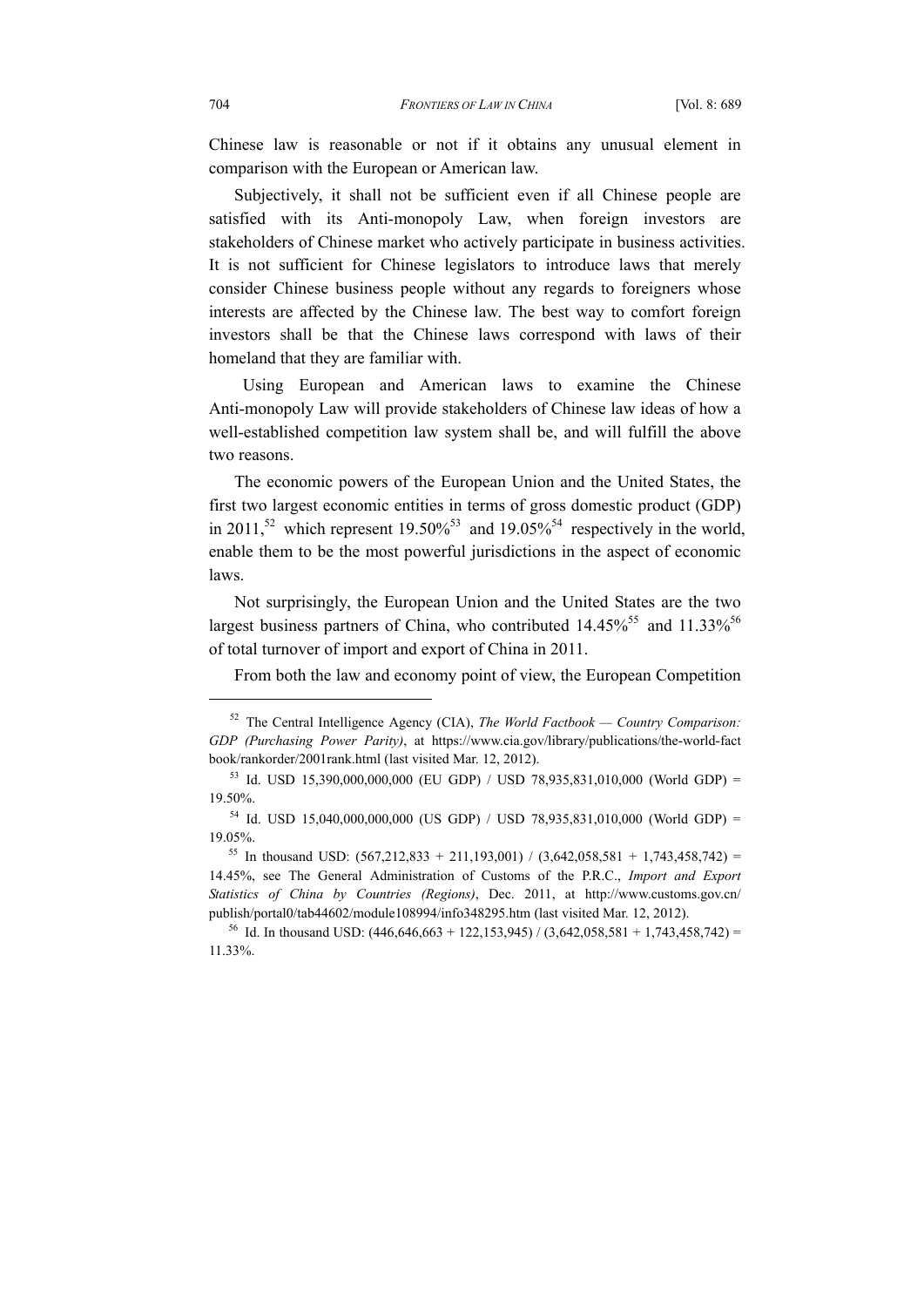Law and the US Antitrust Law are the best references for assessing the Chinese Anti-monopoly Law. It would not be sufficient to ignore anyone of them in order to reach an all-round conclusion.

#### *B. Background of European Competition Law*

The Rules in the Competition Sections, which enhance a fair competition environment among European countries, are part of the European Union Treaties (EU Treaties),  $57$  which are the foundational legal basis of laws in the European Union.<sup>58</sup>

Because of its special nature, the European Union (EU) Law is always a typical example in the discussion of conflicts and interactions between international law and domestic law, as enforcement of the EU Law, an international treaty, may negate sovereignty of individual countries.<sup>59</sup> Concerns and solutions of this conflict in Europe will be discussed in later chapters, as this experience may provide a reference to law makers of China concerning the relationship between domestic laws, Chinese Anti-monopoly Law for example, and the global economic environment.

The anti-monopoly provisions in the European treaties were introduced in The Treaty establishing the European Coal and Steel Community (ECSC, or called the Treaty of Paris of 1951) and enforced in 1952 because of pure economic concern but not for political reason. The participants of the agreement decided to prevent dominating production of coal and steel as what it did before the Second World War, by the "Agreement and Concentration" in Articles 65 and 66 of ECSC, when they believed that it was one of the reasons contributing to the outbreak of the War.<sup>60</sup> Remedies may be available when actions of member states "might have noticeable

 <sup>57</sup> Vivien Rose & Peter Roth eds., *Bellamy & Child: European Community Law of Competition: Second Cumulative Supplement*, 6th edition, Oxford University Press (Oxford, N.Y.), at 2–9 (2012).<br><sup>58</sup> The European Union, *EU Treaties*, at http://europa.eu/about-eu/basic-information/

decision-making/treaties/index\_en.htm (last visited Mar. 12, 2012).<br><sup>59</sup> See A.W. Bradley & K.D. Ewing, *Constitutional and Administrative Law*, 15th Edition,

Pearson Education Limited (Essex), at 409–11 (2011).

<sup>60</sup> See Anestis S. Papadopoulos, *The International Dimension of EU Competition Law and Policy*, Cambridge University Press (Cambridge), at 12–13 (2010).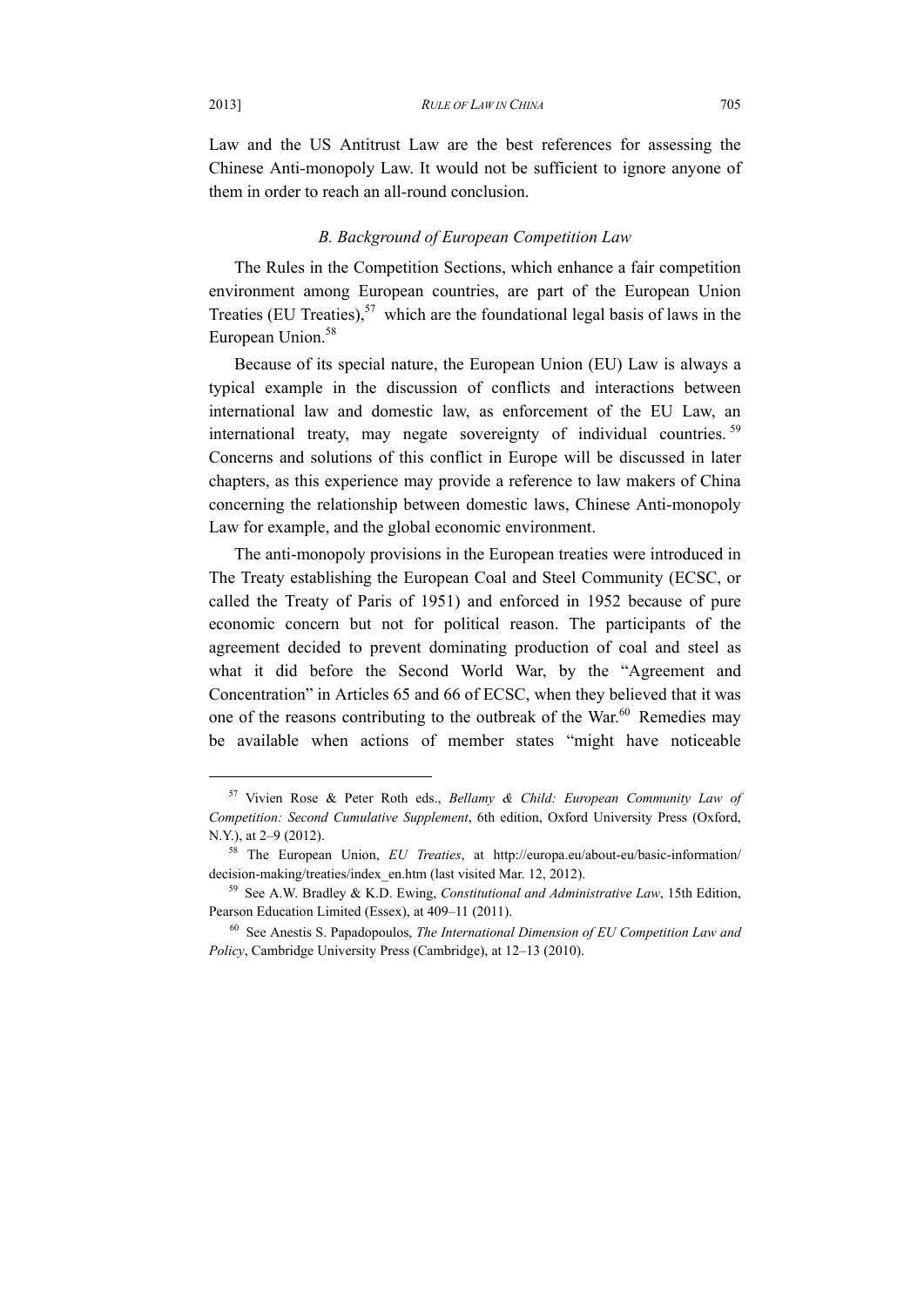repercussions on the conditions of competition in the coal and steel industries," according to the "Impairments of the Conditions of Competition" in Article  $68<sup>61</sup>$ 

The scope of the "Agreement and Concentration" Section expands in the Treaty, establishing the European Economic Community (TEC, or the Treaty of Rome 1957), effective in 1958. The "Rules of Governing Competition" Section, Articles 85 to 94, is the major fountainhead of current competition rules in the European Union.

The basic difference between the Treaty of Paris and the Treaty of Rome is that subject matters prohibited in domination are not merely limited to coal and steel,  $62$  but extended to "any agreements between undertakings, decisions by associations of undertakings and any concerted practices which may affect trade between Member States (with the common market)."63

Other than price fixing, restriction or control of productions and market sharing, three conditions covered by the Treaty of Paris, the Treaty of Rome also extends its power to anti-competition acts by unequal terms of transaction and uncorrected subject of the conclusion of a contract.<sup>64</sup>

New provisions in the Treaty of Rome also prohibit enterprises from taking improper advantage of a dominant position within the Common Market,<sup>65</sup> public enterprises<sup>66</sup> and aids granted by states.<sup>67</sup> Subject to some minority adjustment and reordering of articles, the Treaty of Amsterdam amending the Treaty of the European Union, the Treaties establishing the European Communities and certain related acts (Treaty of Amsterdam 1997) took effect in 1999, based on previous provisions.<sup>68</sup>

The current statute authority of the European Union Competition Law consists of a serial of Sections in Treaty on the Functioning of the European

- $65$  Id. 86.
- 66 Id. 90.
- $67$  Id. 92–94.

<sup>61</sup> *Treaty of Paris*, 67(1)–(3) (1951) (Eur.).

 $62$  Id.  $65(1)$ .

<sup>63</sup> *EEC Treaty*, 85(1) (1957) (Eur.).

 $64$  Id.

<sup>68</sup> *Treaty of Amsterdam*, 81–89 (1997) (Eur.).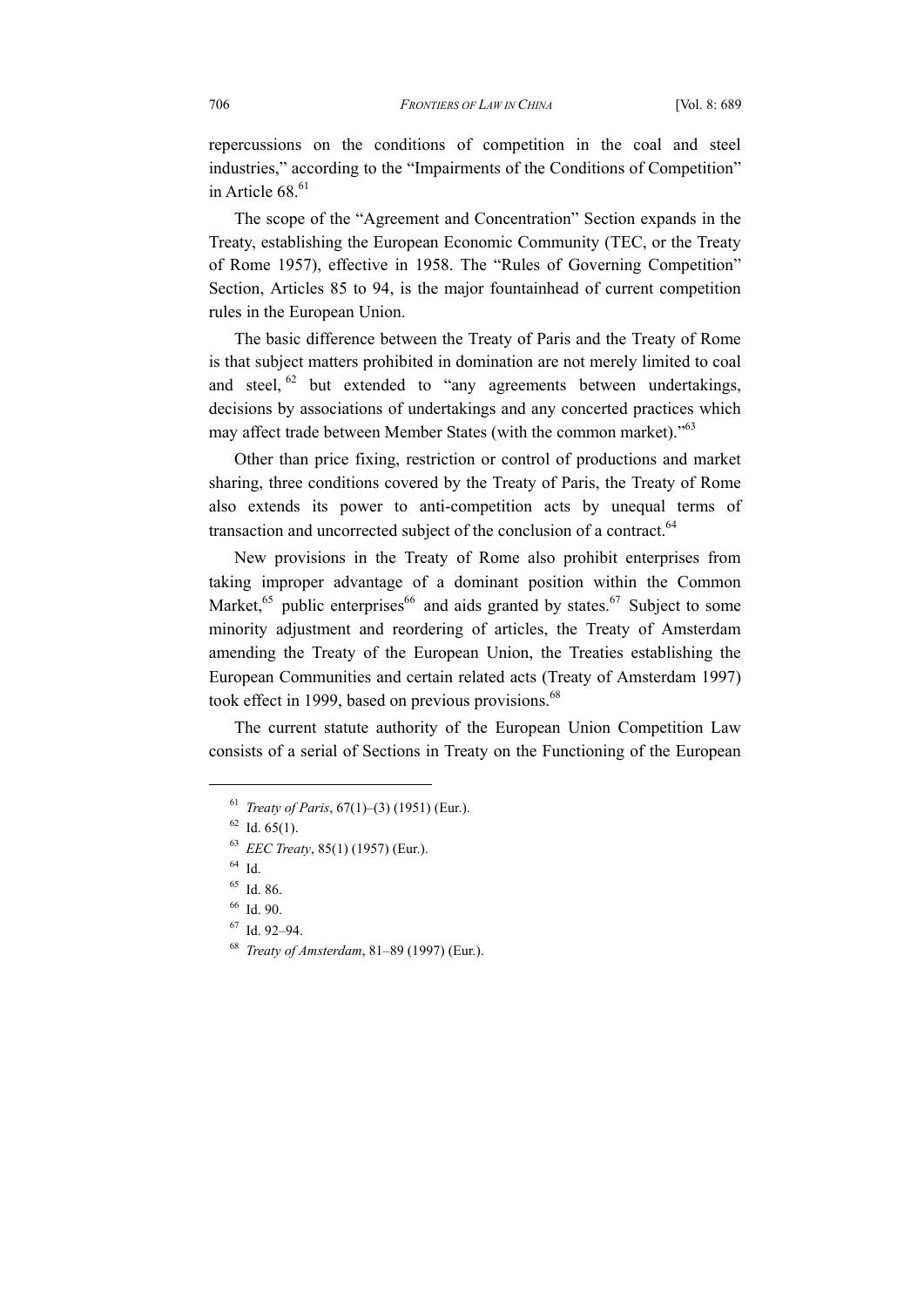#### 2013] *RULE OF LAW IN CHINA* 707

Union (TFEU, or Treaty of Lisbon 2007), mainly outlined by Articles 3,  $14<sup>69</sup>$  $119^{70}$  and  $346^{71[72]}$  and governed by Articles 101–106, Section on Rules Applying to Undertakings.<sup>73</sup> The Section on Aids Granted by States, Articles  $107-109$ ,<sup>74</sup> is also an essential component of competition policy.

## *C. European Competition Law*

*1. The EC Treaty. —* The main source of the European Competition Law is stated in Articles 101–106 of the Section on Rules Applying to Undertakings in the TFEU, in particular Articles 101, 102 and 106.<sup>75</sup>

Article 3 tells the objective of the whole competition rule, as to be discussed in later part of this chapter. Article 14 also provides for a general objective of the European Community Law that it shall "place occupied by services of general economic interests in the shared values of the Union as well as their role in promoting social and territorial cohesion."<sup>76</sup>

Other than the general objective of economic policies, Article 119 stipulates four guiding principles, which are stable prices, sound public finances and monetary conditions and a sustainable balance of payments.<sup>77</sup>

Article 346 states that when enforcing the Treaty, "no Member State shall be obliged to supply information the disclosure of which it considers contrary to the essential interests of its security, and any Member State may take such measures as it considers necessary for the protection of the essential interests of its security which are connected with the production of or trade in arms, munitions and war materials."78

-

<sup>76</sup> *Treaty of Lisbon*, 14 (2007) (Eur.). 77 Ex-119.

 $69$  Ex-16.

 $70$  Ex-4.

 $71$  Ex-296.

<sup>72</sup> The European Commission, *EU Competition Law: Rules Applicable to Antitrust Enforcement, Volume I: General Rules*, B5–6 (Brussels, 2011). 73 *Treaty of Lisbon* was effective in 2010 after it was passed in 2007. The Rules on

Competition law Section was formerly called Article 81–89 in the *Treaty Establishing the European Community* (TEC). 74 Ex-87-89.

 $75$  See fn. 68.

<sup>78</sup> *Treaty of Lisbon*, 349 (2007) (Eur.).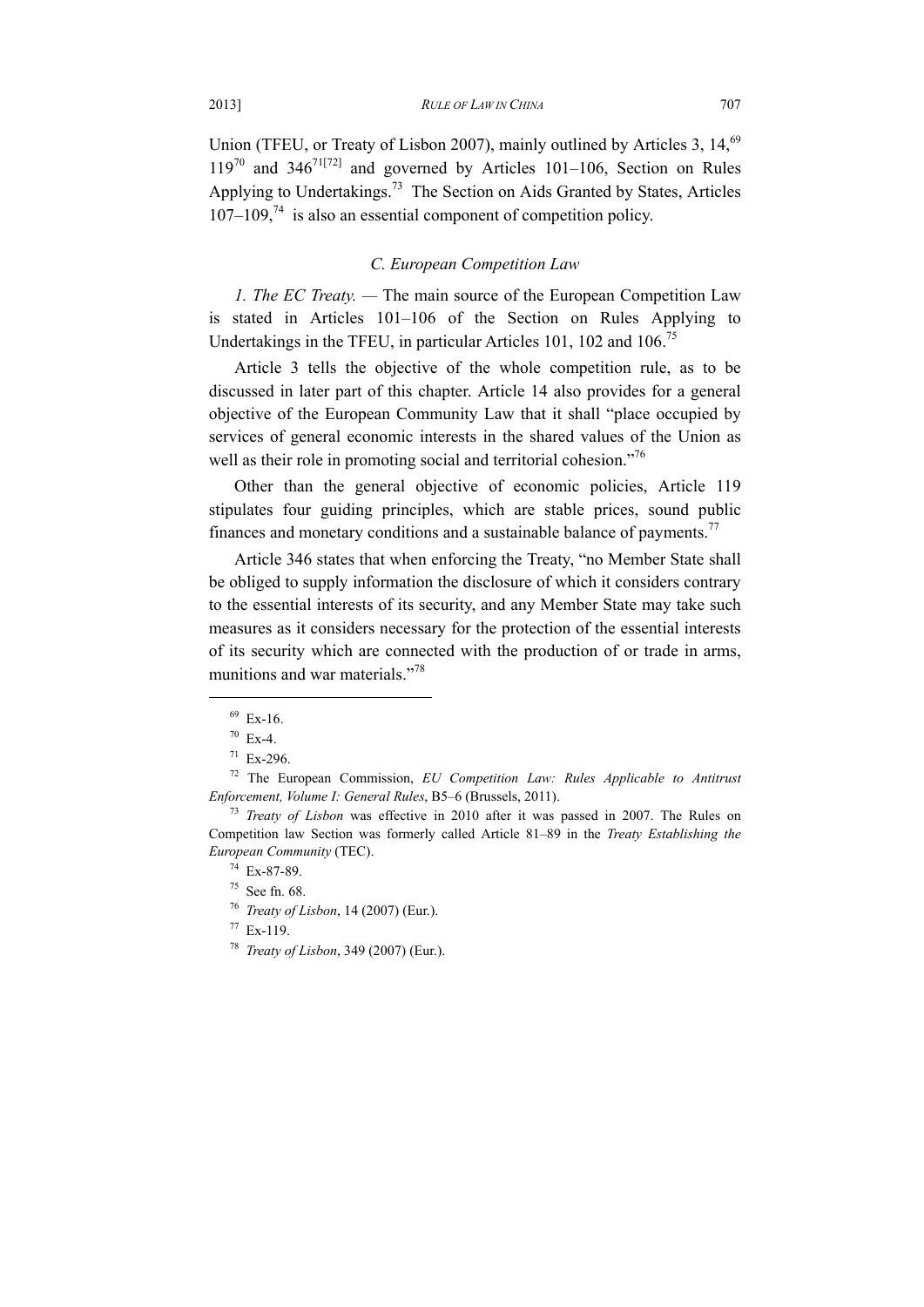Article 101 prohibits "all agreements between undertakings, decisions by associations of undertakings and concerted practices which may affect trade between Member States and which have as their object an effect of prevention, restriction or distortion of competition within the common market."<sup>79</sup> Any agreements or decisions prohibited pursuant to this scope shall be automatically void.<sup>80</sup>

However, the Article also provides for exceptions that any agreement or category of agreements between undertakings, any decision or category of decisions by associations of undertakings, or any concerted practice or category of concerted practices may not be covered if it contributes to improving the production or distribution of goods or to promoting technical or economic progress, while allowing consumers a fair share of the resulting benefit, provided that it does not impose on the undertakings concerned restrictions which are not indispensable to the attainment of these objectives, or afford such undertakings the possibility of eliminating competition in respect of a substantial part of products in question. $81$ 

Article 102 prohibits "any abuse by one or more undertakings of a dominant position within the internal market or in a substantial part of it… as incompatible with the internal market in so far as it may affect trade between Member States<sup>"82</sup>

The objective of Article 102 is so similar to that of Article 101, except that Article 102 aims at unilateral conduct by undertakings, while Article 101 focuses on corporations.<sup>83</sup> Moreover, there is no equivalent exemption provided for by Article 102 as by Article 101.<sup>84</sup>

Articles 103–106 may be regarded as supplements to Articles 101 and 102. Article 103 states that the Council shall lay down appropriate regulations or directives to give effect to the principles set out in Articles 101 and 102, on the basis of a proposal from the Commission and after consulting the

 $84$  Id.

 $79$  Id. 101(1).

 $80$  Id. 101(2).

 $81$  Id. 101(3).

 $82$  Id. 102.

<sup>83</sup> See fn. 57 at 14.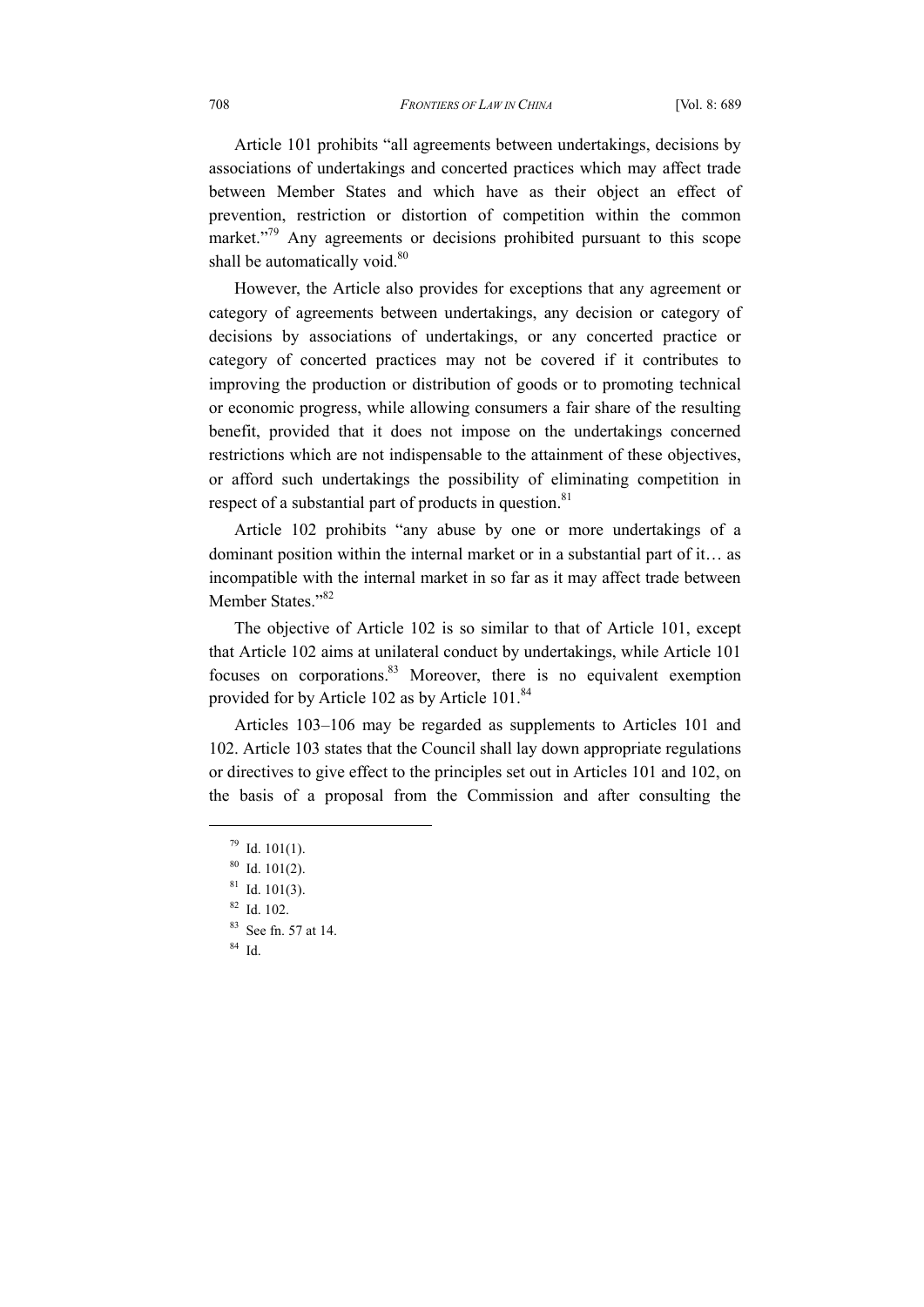European Parliament.85

Article 104 states that "the authorities in Member States shall rule on the admissibility of agreements, decisions and concerted practices and on abuse of a dominant position in the internal market in accordance with the law of their country and with the provisions of Article 101, in particular paragraph 3, and of Article 102."<sup>86</sup> However, when all areas of economy have been covered by Regulation 1/2003, the function of Article 104 is now replaced.<sup>87</sup>

Article 105 states that the Council shall ensure the application of the principles laid down in Articles 101 and 102, and provides investigation mechanism for infringement of these principles.<sup>88</sup>

As a federation, it is necessary for the Commission to ensure that individual countries' domestic law does not contradict the EU Competition Rules by adopting Article 106.89

Articles 107–109, "State Aid," focus on the obligation level of the competition law instead of the individual level.<sup>90</sup>

The competition rule does not limit its power to maintaining a fair environment of the common market by controlling private sectors, but also member states, as it may harm fairness of competition if domestic governments intervening in the market.<sup>91</sup>

Peter Roth and Vivien Rose break down Article 107(1) into the following five elements in order to constitute a state aid charge: (1) an advantage, (2) granted by a member state or through state resource, (3) favoring certain undertakings or the production of certain goods, (4) distorting competition, and  $(5)$  affecting inter-state trade.<sup>92</sup>

The state aid issue is a core concern for discussions in the coming chapters, as the main criticism of foreign countries about the Chinese

-

 $91$  See fn. 57 at 1497.

<sup>85</sup> *Treaty of Lisbon***,** 103 (2007) (Eur.)

<sup>86</sup> Id. 104.

<sup>87</sup> *Council Regulation* (EC) No. 1/2003 (Eur.); see also fn. 57 at 15.

<sup>88</sup> *Treaty of Lisbon*, 105 (2007) (Eur.)

 $89$  Id. 106.

<sup>90</sup> Id. 107–09.

 $92$  Id. 1504.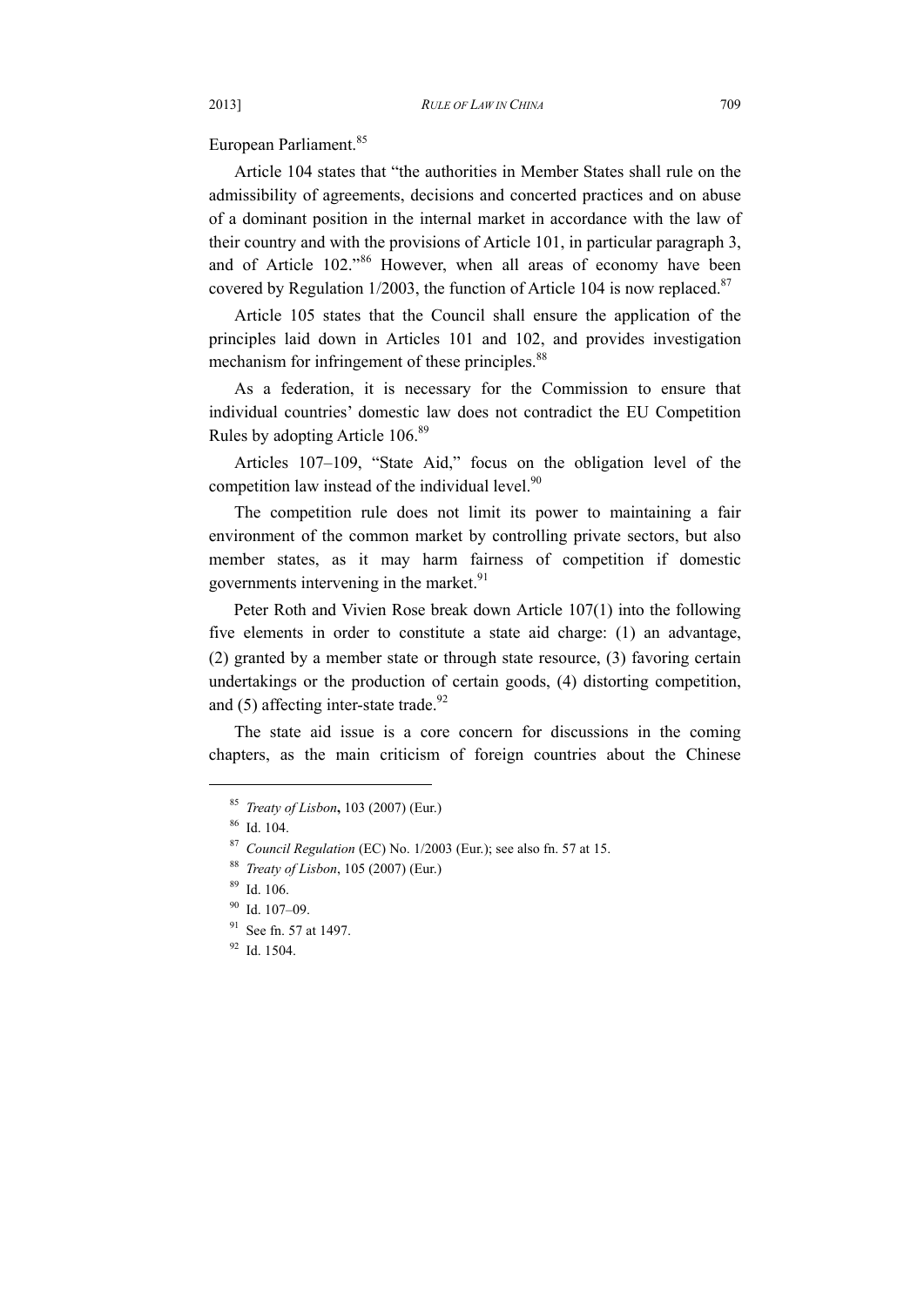government is that the latter enhances advantage of domestic enterprises by using the Anti-monopoly Law.

*2. The EU Modernization Regulation of 2003. —* For establishing a system to ensure competition in the common market is not distorted, the European Union issued the "Council Regulation (EC) No. 1/2003 of 16 December 2002 on the implementation of the rules on competition laid down in Articles 81 and 82 of the Treaty" (Regulation 1/2003), for the purpose of enhancing enforcement of Articles 81 and 82 (current 102 and 102) of the EU Treaty<sup>93</sup>

Regulation 1/2003 is a regime for the special structure of European law as it is an international agreement applying to individual countries. It conveys part of the enforcement rules and procedures from the central Commission to courts of individual countries.<sup>94</sup>

Regulation 1/2003 divides duties of enforcing competition law into two tiers: The Commission focuses on the important fight against cartels and other serious violations of antitrust rules,  $95$  while national competition authorities and courts are empowered to apply EC competition rules in their entirety.96 The latter are required to apply EC antitrust rules to cases that affect trade between member states.<sup>97</sup>

In order to enhance cooperation between entities in these two tiers, the European Competition Network (ECN) is established in-between the Commission and competition law authorities in individual countries,  $98$  as a communication forum by (1) informing each other of new cases and envisaged enforcement decisions; (2) coordinating investigations, where necessary; (3) helping each other with investigations; (4) exchanging evidence and other information; and (5) discussing various issues of common interests<sup>99</sup>

<sup>93</sup> *Council Regulation* (EC) No. 1/2003, 1–2 (Eur.).

<sup>94</sup> Id; see also fn. 57 at 35–37.

<sup>95</sup> *Council Regulation* (EC) No. 1/2003, 3 (Eur.). 96 Id. 4.

<sup>97</sup> Id. 5.

 $98$  Id.  $6-7$ .

<sup>99</sup> The European Commission, *European Competition Network Overview*, at http://ec. europa.eu/competition/ecn/more\_details.html (last visited Mar. 12, 2012).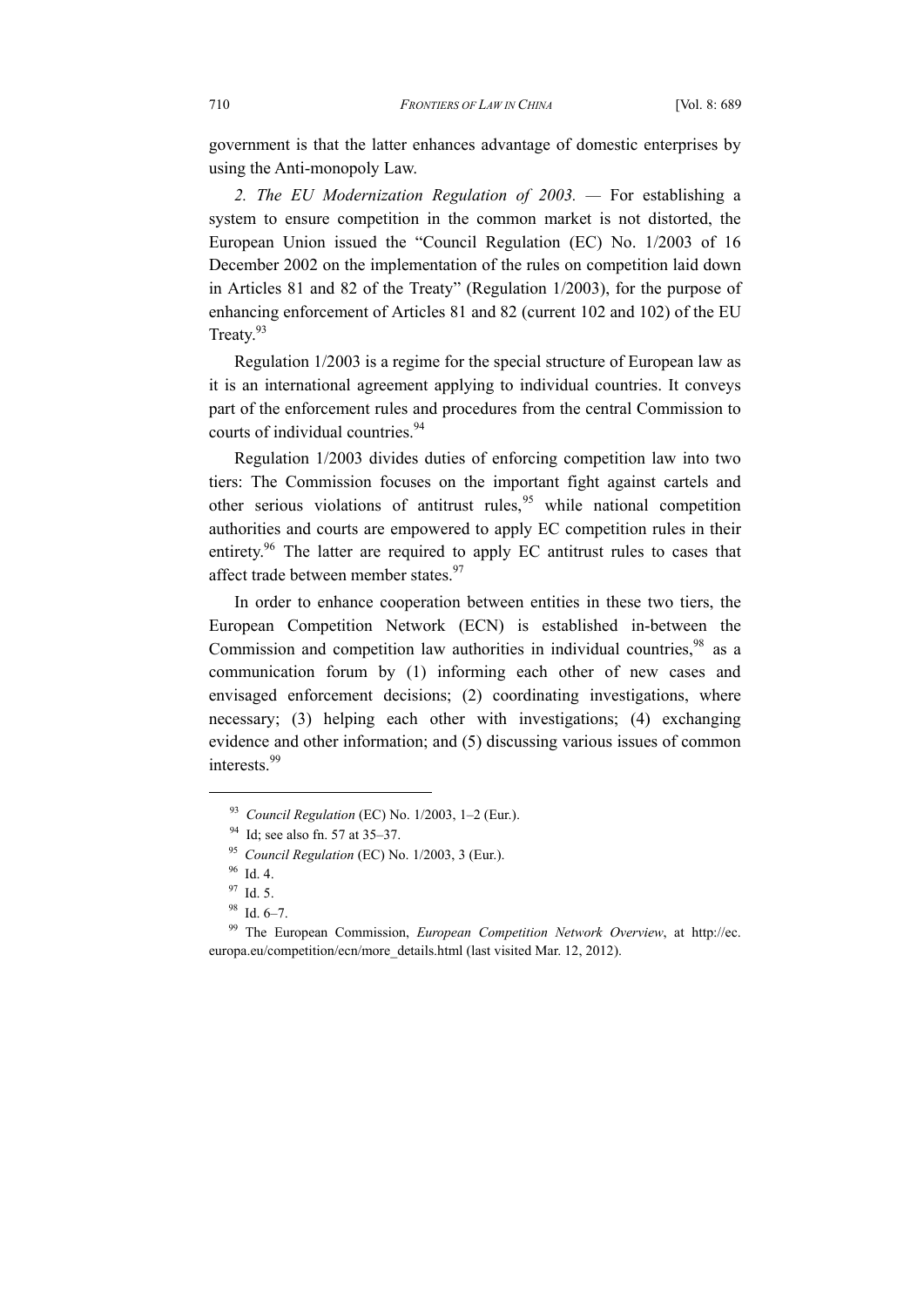Another significant change of Regulation 1/2003 is that it imposes a decentralized notification and authorization system to replace those created by Regulation 17 by an enforcement system based on the direct application of Articles 81 and 82 (current Article 101 and 102) EC in their entirety.<sup>100</sup>

*[U]nder Regulation 1/2003, the Commission, national competition authorities and courts have the power to apply Articles 81 and 82 (current Article 101 and 102) EC in full. In particular, agreements which are caught by Article 81(1) (current Article 101(1)) EC but which satisfy the conditions of Article 81(3) (now Article 101(3)) EC are now directly valid and enforceable, no prior decision to that effect being required. In the context of public enforcement, the conditions of Article 81(3) (Now Article 101(3)) EC are principally being assessed where the provision is invoked as a defense in enforcement cases…*<sup>101</sup> *Neither the case practice of the Commission and the national enforcers, nor the experience reported by the business and legal community, indicate major difficulties with the direct application of Article 81(3) (now Article 101(3)) EC which has been widely welcomed by stakeholders.*<sup>102</sup>

All in all, Regulation 1/2003 redistributes duties and power of enforcing competition law by the European Commission and domestic entities for enhancing effectiveness and efficiency.

*3. The EC Merger Regulation of 2004. —* An important extension of the competition law issue in the EU Treaty is the enforcement of the European Community's Merger Regulation (Merger Regulation) in 2004 which replaced the old EU Merger Regulation  $1990^{103}$  and Article 3(g) of the EU Treaty,<sup>104</sup> which originally stated "the activities of the Community shall include, as provided in this Treaty and in accordance with the timetable set out therein… a system ensuring that competition in the internal market is not distorted<sup>105</sup>

<sup>&</sup>lt;sup>100</sup> *Council Regulation* (EC) No. 1/2003, art. 10.<br><sup>101</sup> Id. 11.

<sup>&</sup>lt;sup>102</sup> Id. 12.<br><sup>103</sup> Lars-Hendrik, *Roller & Miguel de la Mano, The Impact of the New Substantive Test in European Merger Control*, Jan. 22, 2006.<br><sup>104</sup> The European Union, *Council Regulation* (EC) No. 139/2004 of 20 January 2004 on

the Control of Concentrations Between Undertakings (the EC Merger Regulation), Preamble 2 (Eur.).

<sup>105</sup> *Treaty of Nice*, 1(g) (2001) (Eur.).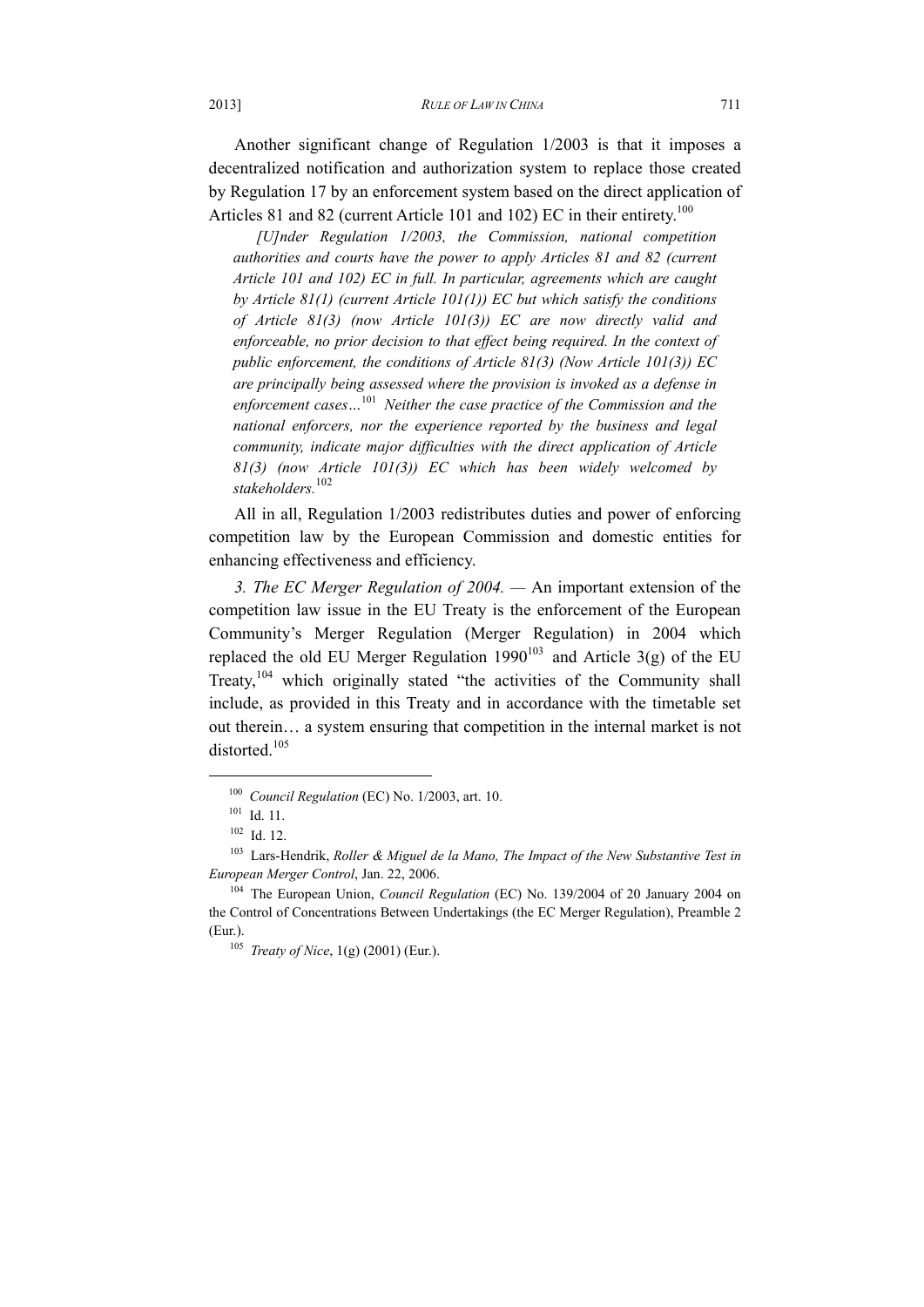Please note that the Merger Regulation does not prohibit all horizontal merger activities, but emphasizes dealing with issues of concentration and effective competition.

In Article 1, the Regulation provides definition of concentration and the scale of dimension and turnover.<sup>106</sup> Articles 2 and 3 state whether merger activities are regarded as a result of creation or strengthening of a dominant position.

The scope of dimension in the European Competition Law focuses on economic size only rather than market share, or effect caused by concentration.<sup>107</sup>

There are two sets of tests for assessing whether an entity is in community dimension because of concentration.

The first one, the so-called "original test," <sup>108</sup> defines community dimension as:

*(a) the combined aggregate worldwide turnover of all the undertakings concerned is more than EUR 5,000 million; and* 

*(b) the aggregate Community-wide turnover of each of at least two of the undertakings concerned is more than EUR 250 million unless each of the undertakings concerned achieves more than two-thirds of its aggregate Community-wide turnover within one and the same Member State.*<sup>109</sup>

An entity may fall into the scope of community dimension even though it does not meet the definition in Article 2 if it fulfills the so-called "alternative test"<sup>110</sup> under Article 3:

*(a) the combined aggregate worldwide turnover of all the undertakings concerned is more than EUR 2,500 million;* 

*(b) in each of at least three Member States, the combined aggregate turnover of all the undertakings concerned is more than EUR 100 million;* 

*(c) in each of at least three Member States included for the purpose of point (b), the aggregate turnover of each of at least two of the undertakings concerned is more than EUR 25 million; and* 

<u>.</u>

<sup>106</sup> See fn. 104, art. 1(2)(3), 5.

 $107$  See fn. 57 at 663.

 $108$  See fn. 57 at 664.

 $109$  See fn. 104, art. 1(2).

 $110$  See fn. 57 at 664.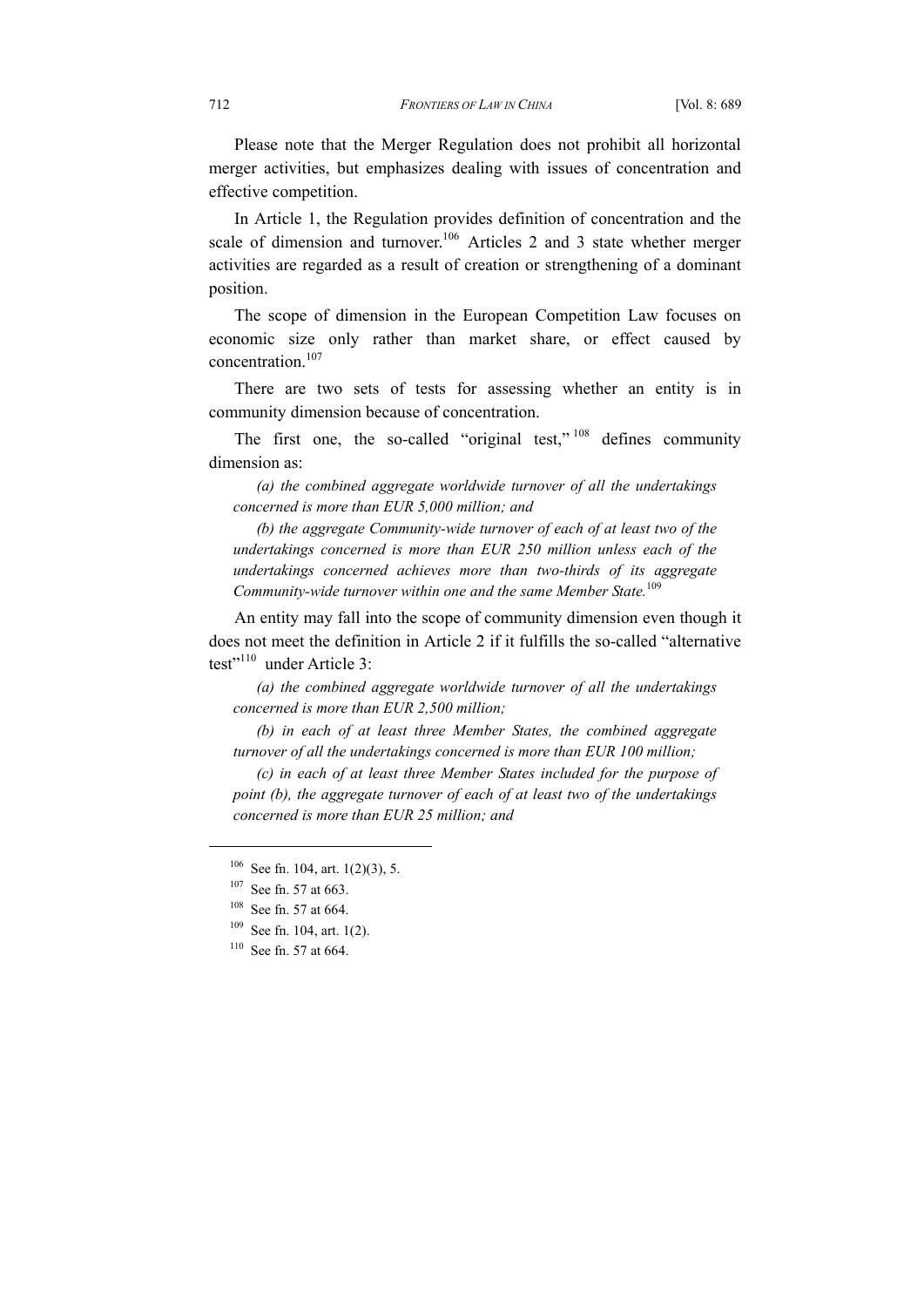*(d) the aggregate Community-wide turnover of each of at least two of the undertakings concerned is more than EUR 100 million, unless each of the undertakings concerned achieves more than two-thirds of its aggregate Community-wide turnover within one and the same Member State.*<sup>111</sup>

In terms of dominant position requirement in the 2004 Act, the European Commission adopted a new Significant Impediment of Effective Competition Test (SIEC Test) to replace the old two-tier test in the 1990 Act.<sup>112[113]</sup>

In the old test, it is arguable that dominant position is only sufficient for merger control.<sup>114</sup> In order to make it clear, the new SIEC test which is compatible with the common market shall look at whether it significantly impedes effective competition in the common market or in a substantial part of it. $115$ 

Article 4 provides a serial of prior notification exceptions and the Commission may grant post-notification exceptions under certain circumstances under Articles 9 and 22.116

#### *D. Reasoning of European Competition Law*

The objective of enhancing competition is outlined in Articles 3 and 14 of the TFEU, which state that:

*[T]he Union shall have exclusive competence in the following areas… the establishing of the competition rules necessary for the functioning of the internal market… shall also have exclusive competence for the conclusion of an international agreement when its conclusion is provided for in a legislative act of the Union or is necessary to enable the Union to exercise its internal competence, or in so far as its conclusion may affect common rules or alter their scope.*<sup>117</sup>*…the Union and the Member States, each within their respective powers and within the scope of application of the Treaties, shall take care that such services operate on the basis of principles and conditions,* 

 $111$  See fn. 104, art. 1(2).

<sup>&</sup>lt;sup>112</sup> John Vickers, *How to Reform the EC Merger Test? A Speech at the EC/IBA Merger Control Conference*, Brussels 1–3, Nov. 8, 2002.<br><sup>113</sup> See fn. 103.

 $114$  Id.

<sup>115</sup> Id.

 $116$  See fn. 57 at 635.

<sup>117</sup> *Treaty of Lisbon*, 3 (2007) (Eur.).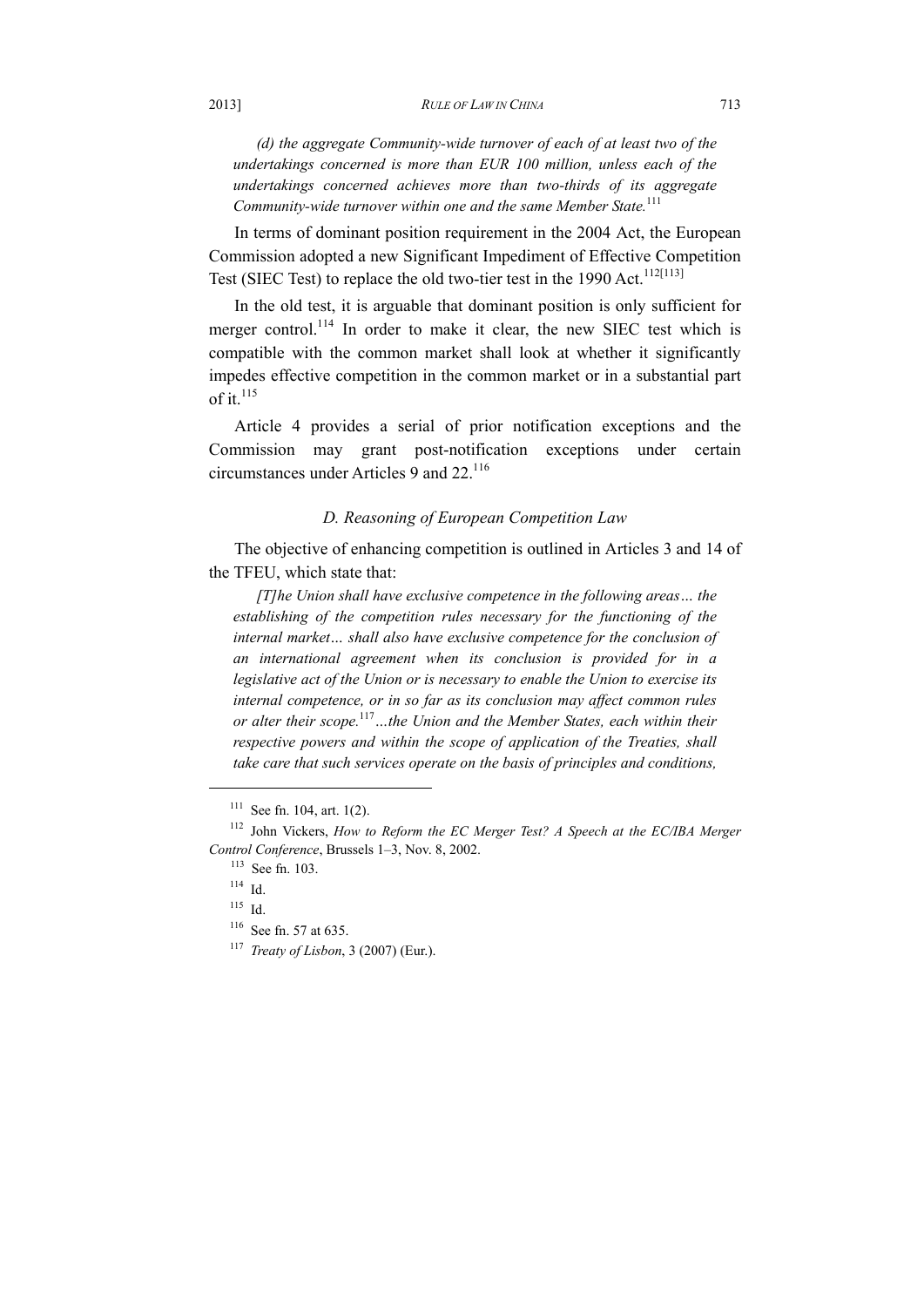*particularly economic and financial conditions, which enable them to fulfill their missions*<sup>118</sup>

As laws on competition policy of other jurisdictions, it shall be too general to merely disturb the objective of the *EU Competition Law* as establishing the system of competition in the common market is not distorted.119[120]

Peter Roth and Vivien Rose highlight reasons why the European Union introduces competition law in two aspects. First, fair competition shall be the best means to secure economic efficiently, by efficiently allocating resources and productions. Secondly, a healthy economic development environment shall enhance welfare of consumers and employment.<sup>121</sup> In April 2004, Wim Kok listed three purposes of the competition rules in the Lisbon Agenda, namely, (1) promoting the knowledge-based society, (2) fostering the internal market, and (3) promoting a favorable business climate.

Roth and Rose further suggest that market integration, which will "abolish all national barriers to intra-Community trade and create a single Community market in which the conditions prevailing in a national market are reproduced on a Community scale, $v^{122}$  to be one of the objectives of the competition law, by referring to court decisions.<sup>123</sup>

The authors also conclude from court decisions that the law shall ensure customers' rights to buy goods from the cheapest channel in the European Community, as if goods are imported free from another member state with the lowest price under the "parallel trading" principle.<sup>124</sup> Courts consider acts preventing such free movement of goods as violating the competition law.<sup>125</sup>

-

125 Id. 43; see also *Volkswagen v. Commission*, [2000] ECR II-2707 (Eur.).

<sup>118</sup> Id. 14.

 $^{119}$  Id. 2.<br><sup>120</sup> See fn. 57 at 40.

 $121$  Id. 40.

 $122$  Id. 41–42.

<sup>123</sup> Id; see also *56 & 58/64 Consten and Grundig v. Commission*, [1966] ECR 299, 340, [1966] CMLR 418, 471 (Eur.).

<sup>124</sup> Id. 42–43; see also *T-83/91 Tetra Pak v. Commission* [1994] ECR II-755 (Eur.), at http://eur-lex.europa.eu/LexUriServ/LexUriServ.do?uri=CELEX:61991A0083:EN:NOT (last visited Apr. 7, 2012).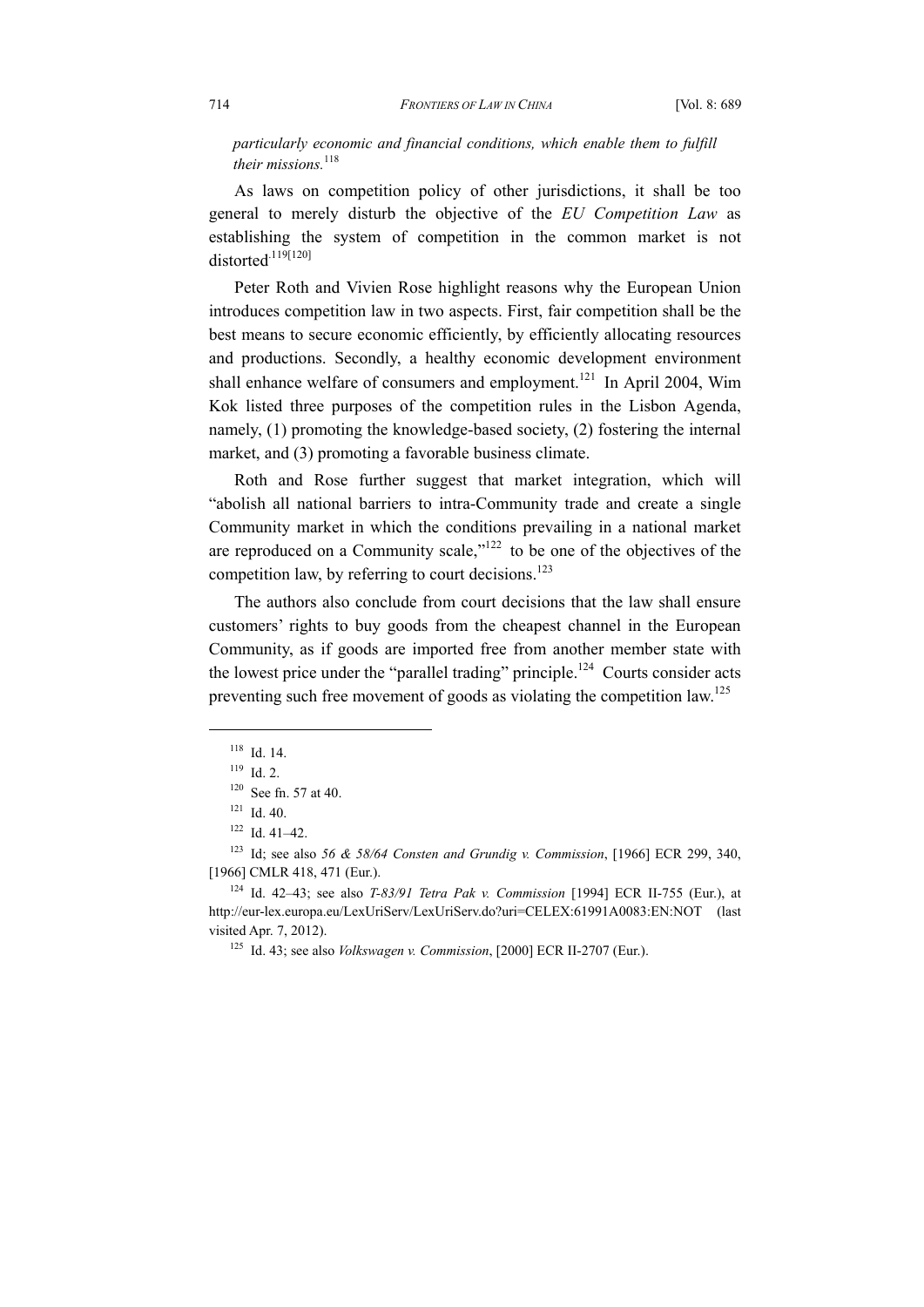The last major objective Roth and Rose highlight is liberalization of markets, which aims at the issue that state-owned undertakings often obtain a monopoly position in industries such as telecommunications, energy or airport.<sup>126</sup>

The analysis of Roth and Rose summarizes the wide picture of *European Competition Law*, reasoning from the speech of key personnel designing the Treaty and precedents. They criticize the objectives stated by the European Union. Nonetheless, some of their six reasons are so similar to competition rules in other jurisdictions, which will be discussed in following chapters.

Among these six purposes, Roger van den Bergh & Peter Camesasca<sup>127</sup> and Robert Bloch  $\&$  others<sup>128</sup> suggest that the competition rule in the European Union provide much protection on customer interests, in higher priority than economic efficiency.

First, the rule explicitly states in Article 101:

*The concept of "fair share" implies that the pass-on of benefits must at least compensate consumers for any actual or likely negative impact caused to them by the restriction of competition found under (ex) Article 81(1). In line with the overall objective of (ex) Article 81 to prevent anti-competitive agreements, the net effect of the agreement must at least be neutral from the point of view of those consumers directly or likely affected by the agreement. If such consumers are worse off following the agreement, the second condition of (ex) Article 81(3) is not fulfilled.*<sup>129</sup>

An agreement is not allowed even if it causes Pareto or Kaldor-Hicks efficiency if customers are not well-off. $130$ 

Second, Robert Bloch & Others refers to the Freiburg Schule principle by

 $126$  Id.

<sup>127</sup> Roger van den Bergh & Peter D. Camesasca, *European Competition Law and Economics: A Comparative Perspective*, 2nd edition, Sweet & Maxwell (Andover), at 39, 41–43 (2006). 128 Robert E. Bloch, Hans-Georg Kamann, Jay S. Brown & Jens Peter Schmidt, *<sup>A</sup>*

*Comparative Analysis of Article 82 and Section 2 of the Sherman Act*, Mayer, Brown, Rowe & Maw LLP for the International Bar Association 9th Annual Competition Conference, Oct. 21–22, 2005, European University Institute, Fiesole, Italy.<br><sup>129</sup> See fn. 72, D–7. Note that the rule adopted the former code, Article 81 instead of

Article 101, as it was written in 2004; see also fn. 125 at 43.<br><sup>130</sup> See fn. 127, 43.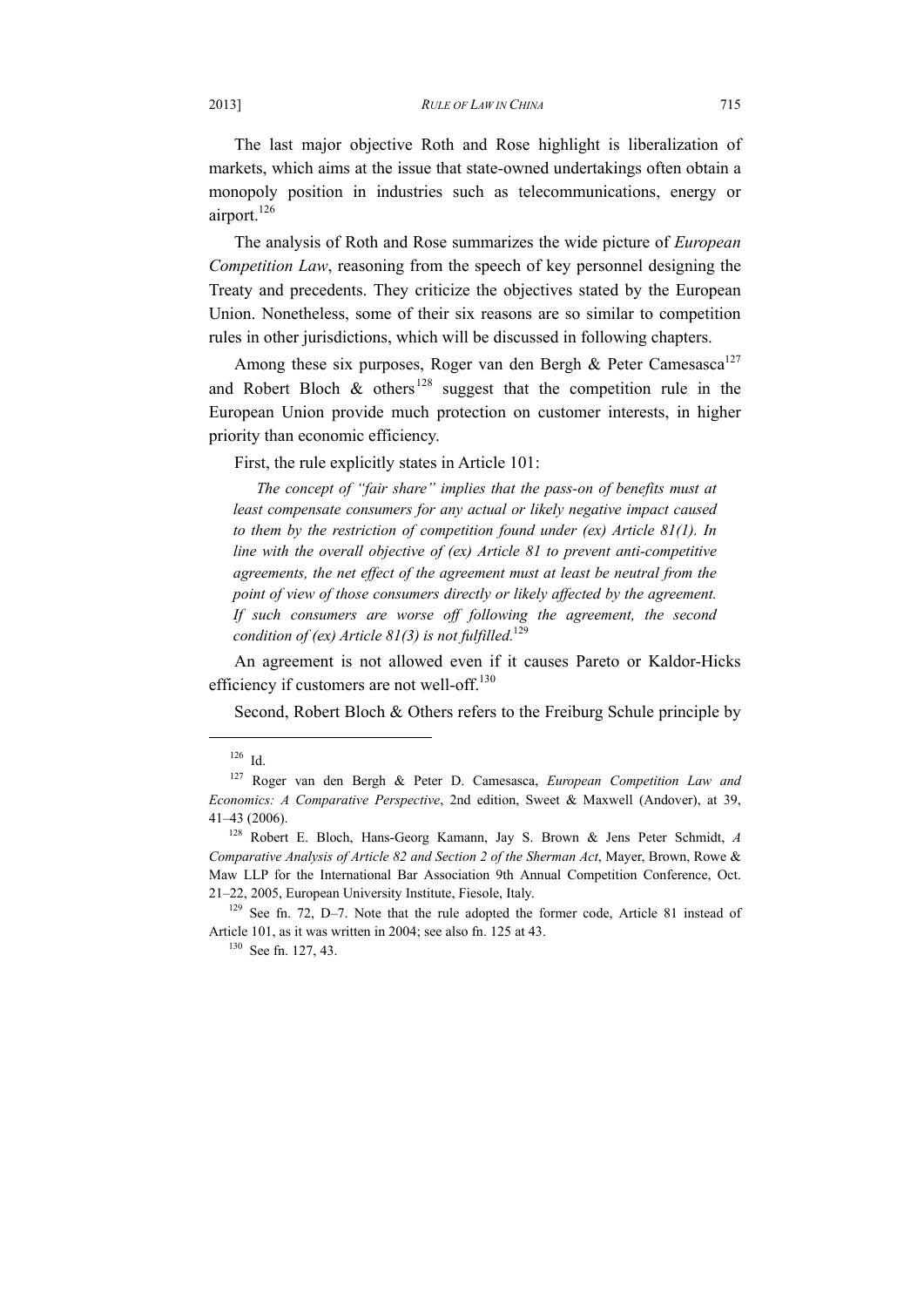von Hayek, that "the competitive process is not only a means to achieve economic efficiency but an end in itself. It considers individual freedom as the primary objective of competition policy, and views dominant firms as tending to weaken the competitive process and the economic freedom of other market participants," when examined the reason of Article 102.<sup>131</sup>

A further discussion of priority on economic efficiency and customer protection of the competition rule in Europe, the United States and China will be provided in the next chapter.

Roger van den Bergh & Peter Camesasca agree that the aim to ensure market integration by breaking down the boundaries among member states, $^{132}$ as what Roth and Rose has concluded from the *Grundig* case, is a basic ground of *European Competition Law*. It shall be a unique nature of laws of the European Union<sup>133</sup> compared with those of a single country. However, Bergh & Camesasca questioned whether market integration was still a major objective of European Competition Rule after the decision of the Adalat case.<sup>134</sup>

With regard to the European Community's Merger Regulation, it is interesting that the Regulation explicitly states that it prohibits a merger activity even if the parties claim that such action may improve economic efficiency if it may harm customer interests.

In the eyes of economists, one of the foundational reasons why monopoly shall not be allowed is that companies may increase their income in a dominant position in the market, but it will cause a larger damage to customers, which results in a net loss of the whole society.<sup>135</sup>

The Merger Regulation prevents customer losses by prioritizing customer

<sup>131</sup> See fn. 128, 3.

<sup>132</sup> See fn. 127, 45.

<sup>133</sup> Ian S. Forrester, *European's Civil Religion: Vertical Restraints: Has the New Testament Arrived? Proceedings in Honour of Valentine Korah*, Oct. 13, 2009, at http://www. ucl.ac.uk/laws/conferences/verticals/UCL verticals 02 forrester.pdf (last visited Apr. 12, 2012).

<sup>134</sup> Id*.* 46–47, 224–25

<sup>135</sup> See Robert S. Pindyck & Daniel L. Rubinfeld, *Microeconomics*, 7th edition, Pearson Education, at 369 (2009).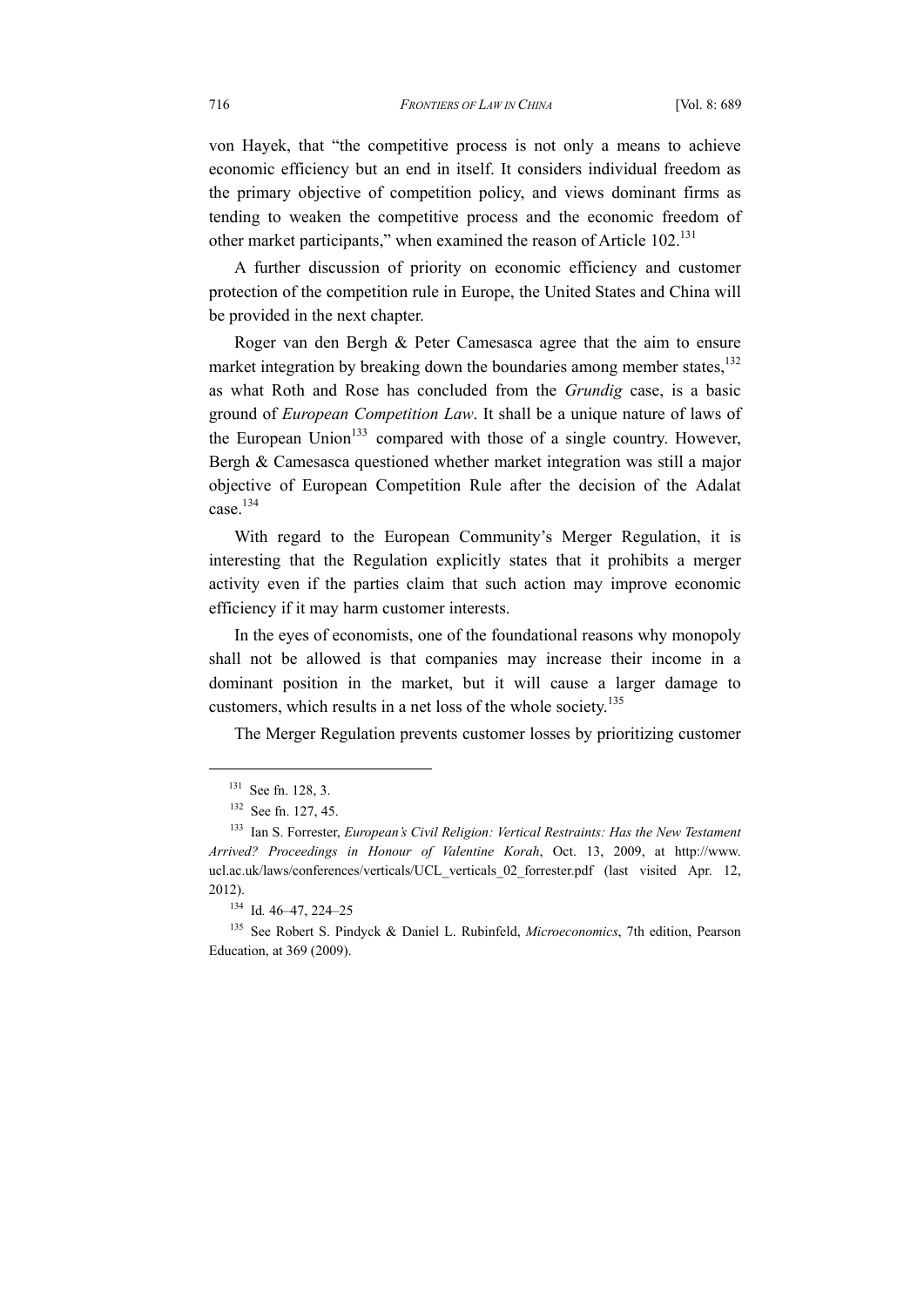protection over individual firms' interests.

#### *E. Background of the US Antitrust Law*

The US antitrust law system developed through the 1890s to the 1950s in response to needs from the market. The Sherman Act of 1890 became the first legislation on antitrust, as the Constitution, *Gibbons v. Ogden* decision and *Interstate Commerce Act* were deemed insufficient by legislators to cover anti-competitive practices.<sup>136</sup>

The Sherman Act provided a written ground for one of the most important precedents on competition policy, *Standard Oil Co. of New Jersey v. United States*<sup>137</sup> in 1911. In according to Section 2 of the Sherman Act, the US Supreme Court ordered the Standard Oil, the enterprise who virtually dominated all the oil refining business of the country, to be divided into 34 unrelated companies  $138[139]$  such as Exxon,  $140$  Chevron<sup>141</sup> and Buckeye Partners.<sup>142</sup> Nonetheless, it was not sufficient for the Sherman Act to cover all the anti-competition issues. In order to prevent acts outside the scope of the Sherman Act, the US Congress introduced a serial of statutes, in particular, the *Clayton Antitrust Act*, to make up the loopholes. Price fixing, for example.

After the enforcement of the *Celler-Kefauver Act* in 1950, there is no American law directly dealing with competition policies.<sup>143</sup> However, regulations against monopoly behaviors in particular fields are enacted when the market needs so.

<sup>136</sup> The US Government, *Sherman Anti-Trust Act* (1890), at http://www.ourdocuments. gov/doc.php?flash=true&doc=51 (last visited Apr. 13, 2012).

<sup>&</sup>lt;sup>137</sup> 221 U.S. 1 (1911).<br><sup>138</sup> Id. **139** http://www.exxonmobil.com/Corporate/history/about\_who\_history.aspx (last visited Apr. 15, 2012).<br><sup>140</sup> Id. <sup>141</sup> Chevron Corporation, *Company Profile*, at http://www.chevron.com/about/leadership

<sup>(</sup>last visited Apr. 15, 2012).<br><sup>142</sup> Buckeye Partners, LP, at http://www.buckeye.com/AboutUs/OrganizationalHistory/

tabid/108/Default.aspx (last visited Apr. 15, 2012). 143 See Phillip Areeda & Louis Kaplow, *Antitrust Analysis: Problems, Text, Cases*, 6th

edition, Aspen Publishers (Riverwoods), at 54 (2004).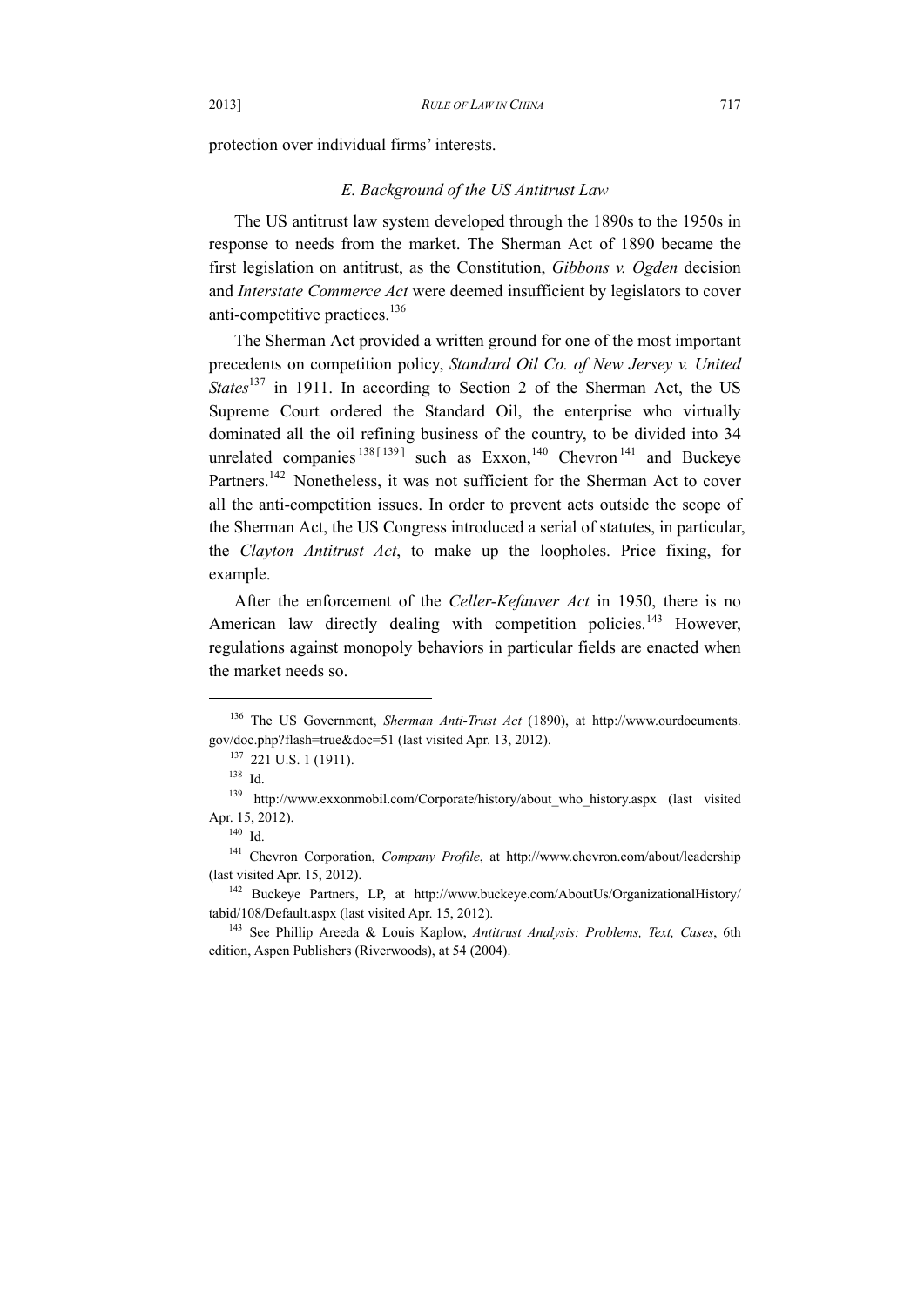The *Bank and Savings Association Holding Company and Depository Institution Regulatory Improvements Act* of 2010, or the so-called *Volcker Rule*,<sup>144</sup> is an example for restricting horizontal development of financial *institutes* 

According to Sections 16, 20, 21 and 31 of the *Glass–Steagall Act* of 1933, financial institutes, such as Morgan Stanley,<sup>145</sup> split their commercial and investment banking into separate entities.<sup>146</sup>

Such restriction was repealed by the *Gramm-Leach-Bliley Act* in 1999,<sup>147</sup> which was criticized as one of the most important causes of the late 2000s economic crisis.<sup>148</sup>

When it was unaffordable for large financial institutes, including Bear Stearns that went bankrupt, the *Bank and Savings Association Holding Company and Depository Institution Regulatory Improvements Act* reintroduced the idea of the *Glass-Steagall Act*,<sup>149</sup> to separate institutes into individual entities by functions.<sup>150</sup> This kind of legislation may be regarded as anti-monopoly rules in specific fields.

146 David Carpenter & Maureen Murphy, *Permissible Securities Activities of Commercial Banks under the Glass-Steagall Act (GSA) and the Gramm-Leach-Bliley Act (GLBA)*, Congressional Research Service Report (R41181), Apr. 12, 2010, at http://assets.opencrs.com /rpts/R41181\_20100412.pdf (last visited Apr. 17, 2012).

147 Id.

148 Marcus Baram, *Who's Whining Now? Gramm Slammed by Economists: Nation of Whiners' Comments Criticized by Finance Experts in Light of Current Crisis*, ABC News, Sept. 19, 2008, at http://abcnews.go.com/print?id=5835269 (last visited Apr. 18, 2012).

149 Alison Vekshin & James Sterngold, *War on Wall Street as Congress Sees Returning to Glass-Steagall*, Bloomberg LP, Dec. 27, 2009, at http://www.bloomberg.com/apps/news? pid=newsarchive&sid=aeQNTmo2vHpo (last visited Apr. 18, 2012).

150 Dodd–Frank Wall Street Reform and Consumer Protection Act (US) 2010, Section 601–28; see also The White House, *President Obama Calls for New Restrictions on Size and Scope of Financial Institutions to Rein in Excesses and Protect Taxpayers*, at http://www.whitehouse.gov/the-press-office/president-obama-calls-new-restrictions-size-and-s cope-financial-institutions-rein-e (last visited Apr. 18, 2012).

 <sup>144</sup> David Cho & Binyamin Appelbaum, *Obama's "Volcker Rule" shifts power away from Geithner*, Washington Post, Jan. 21, 2010, at http://www.washingtonpost.com/wp-dyn/ content/article/2010/01/21/AR2010012104935.html (last visited Apr. 17, 2012).

<sup>145</sup> Morgan Stanley 75th Anniversary, at http://www.morganstanley.com/about/company/ timeline/index.html#/year/1930 (last visited Apr. 17, 2012).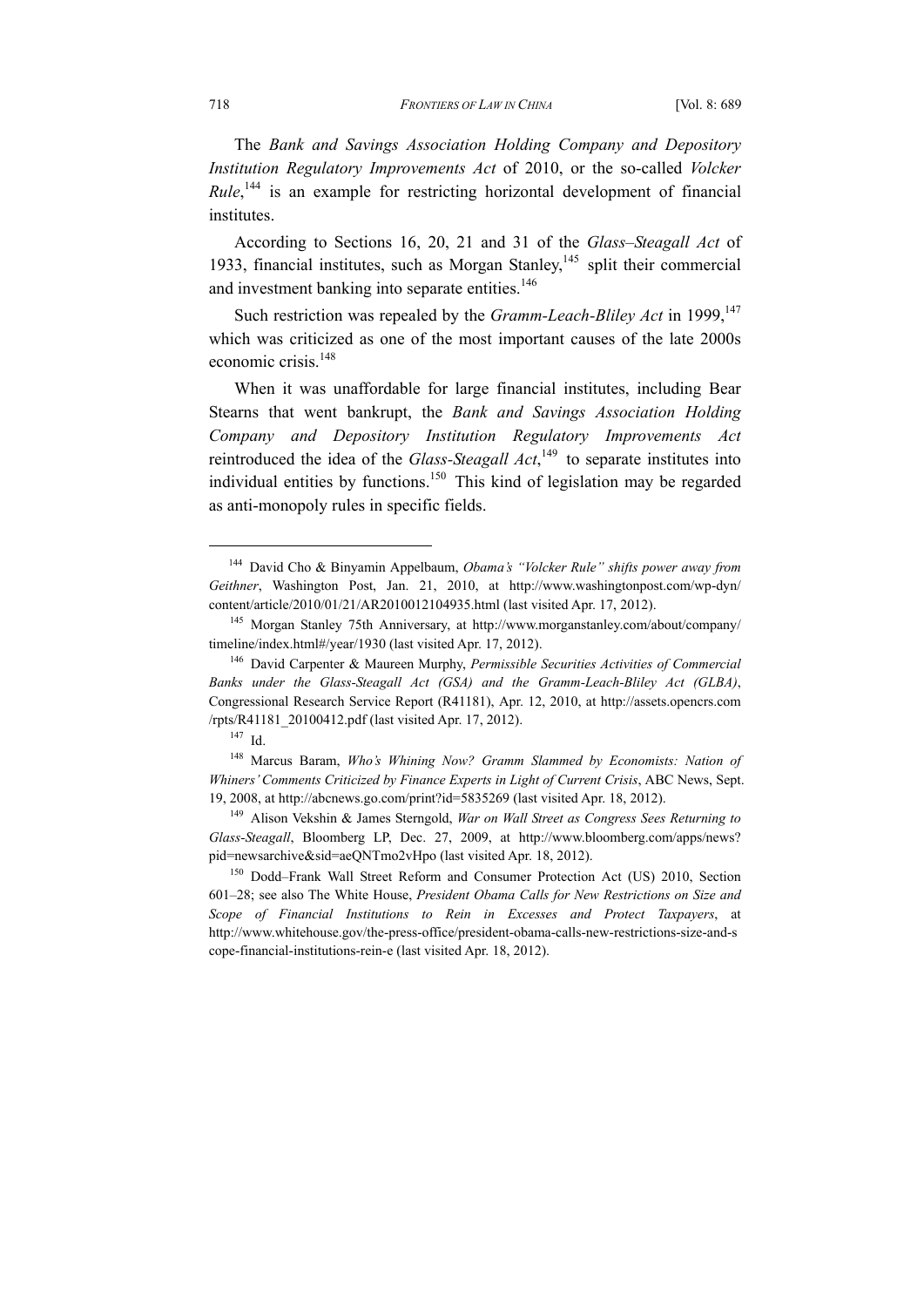#### *F. The US Antitrust Law*

The main statute authority of the *US Antitrust Law* is the *Sherman Antitrust Act of 1890* ("the Sherman Act") and the *Clayton Antitrust Act of 1914* ("the Clayton Act"), with a serial of revisions such as the *Celler-Kefauver Act of 1950*.

*1. The Sherman Antitrust Act of 1890.* — The Sherman Act consists of seven Sections. The main scope of the Act is outlined in the first two sections.

Section 1 states that entities forming "every contract, combination in the form of trust or otherwise, or conspiracy, in restraint of trade or commerce among several states, or with foreign nations, is declared to be illegal. Every person who shall make any contract or engage in any combination or conspiracy hereby declared to be illegal."<sup>151</sup> The *Miller-Tydings Fair Trade Act of 1937* provides exemptions for Section 1 of the Sherman Act, to certain resale price agreements between a manufacturer and its dealers. However, the exemption was repealed by the *Consumer Goods Pricing Act* in 1975.<sup>152</sup>

Section 2 states that entities that "monopolize, or attempt to monopolize, or combine or conspire with any other person or persons, to monopolize any part of the trade or commerce among several states, or with foreign nations, shall be deemed guilty of a felony."<sup>153</sup>

Section 3 is an extension of Section 1, applying the law to any territory of the United States or to the District of Columbia<sup>154</sup>

The remaining four sections are about details of enforcement of the Act.

Section 4 highlights issues about jurisdiction of courts, duty of the United States attorneys and procedures.<sup>155</sup>

<u>.</u>

<sup>151 15</sup> U.S.C. § 1 (1890).

<sup>152</sup> Thomas Wilson, *Antitrust Federalism: The Role of State Law*, at 39, American Bar Association (1988).

<sup>153 15</sup> U.S.C. § 2 (1890).

 $154$  Id. 8 3.

 $155$  Id.  $84$ .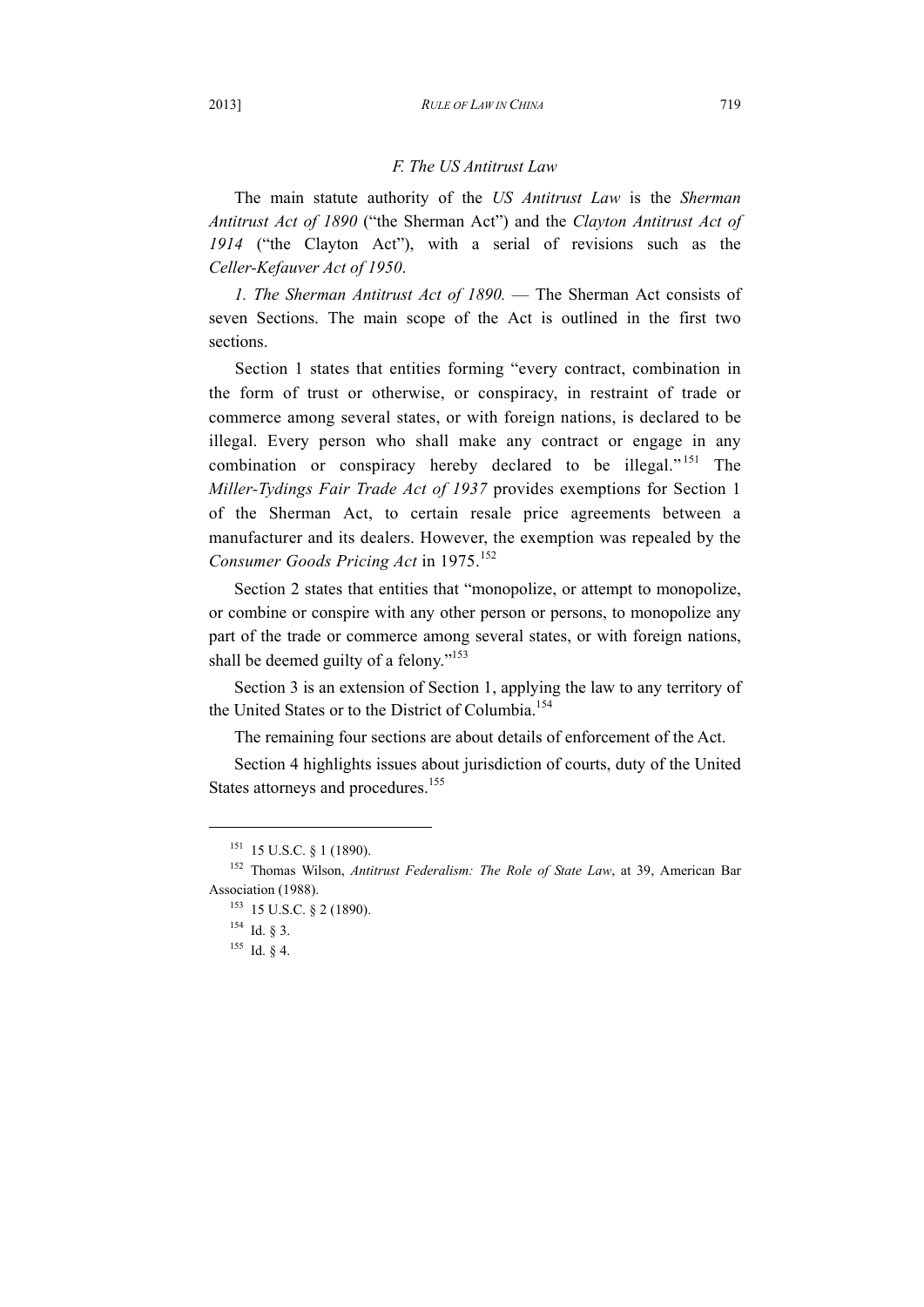Section 5 states that additional parties may be summoned by the court for any proceedings under Section 4.<sup>156</sup>

Section 6 empowers the court to forfeit any property owned under any contract or by any combination, or pursuant to any conspiracy (and being the subject thereof) mentioned in Section 1 of this title, and being in the course of transportation from one state to another, or to a foreign country.<sup>157</sup>

Section 6(a) excludes conducts involving trade or commerce (other than import trade or import commerce) with foreign nations from the Act, unless

*"(1) such conduct has a direct, substantial, and reasonably foreseeable effect — (A) on trade or commerce which is not trade or commerce with foreign nations, or on import trade or import commerce with foreign nations; or (B) on export trade or export commerce with foreign nations, of a person engaged in such trade or commerce in the United States; and* 

*(2) such effect gives rise to a claim under the provisions of Sections 1 to 7 of this title, other than this Section."* 

If Sections 1 to 7 of this title apply to such conducts only because of the operation of paragraph (1)(B), then Sections 1 to 7 of this title shall apply to such conducts only for injury to export business in the United States.<sup>158</sup>

Section 7 defines "person" or "persons" in this Act as "shall be deemed to include corporations and associations existing under or authorized by the laws of the United States, the laws of any of the Territories, the laws of any state, or the laws of any foreign country."<sup>159</sup>

*2. The Clayton Antitrust Act of 1914. —* The Clayton Act provides further instructions for specified conducts in antitrust law. The main sections of the Clayton Act are Articles 2, 3, 7 and 8.

Section 2 covers price discrimination, which states:

*[I]t shall be unlawful for any person engaged in commerce, in the course of such commerce, either directly or indirectly, to discriminate in price between different purchasers of commodities of like grade and quality, where either or any of the purchases involved in such discrimination are in* 

<sup>156</sup> Id. § 5.

 $157$  Id.  $86$ .

<sup>158</sup> Id. § 7.

<sup>159</sup> Id. § 8.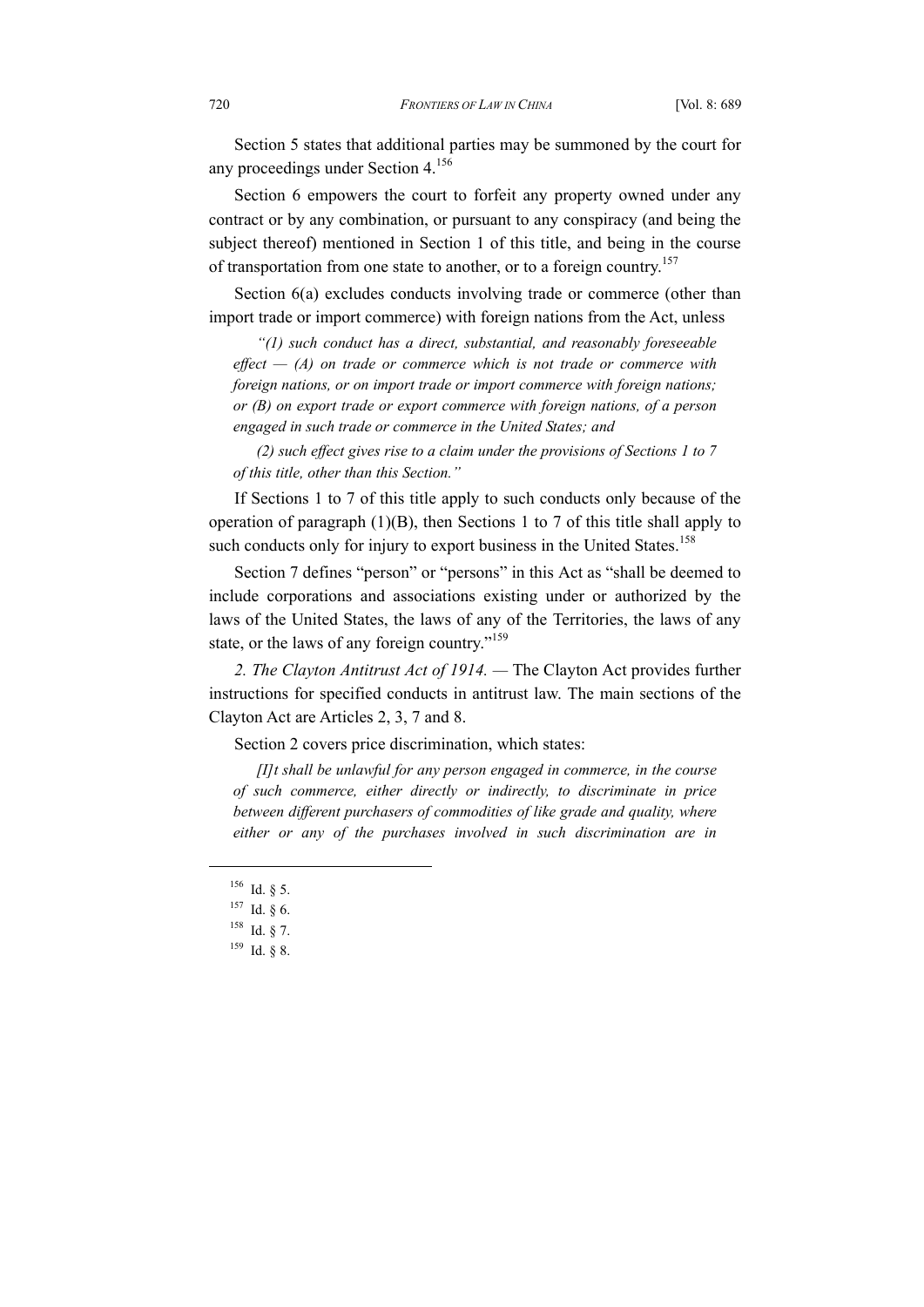*commerce, where such commodities are sold for use, consumption, or resale within the United States or any Territory thereof or the District of Columbia or any insular possession or other place under the jurisdiction of the United States, and where the effect of such discrimination may be substantially to lessen competition or tend to create a monopoly in any line of commerce.*<sup>160</sup>

A merit of the Act is that it explicitly lays the burden of proof on defendants in price discrimination charges. $161$ 

Section 3, the so-called exclusive dealing,  $162$  prohibits partners from dealing with a buyer or seller who is a competitor, "where the effect of such lease, sale, or contract for sale or such condition, agreement, or understanding may be to substantially lessen competition or tend to create a monopoly in any line of commerce."<sup>163</sup>

Section 7 controls acquisition by one corporation of stock of another, shall be the component of the Clayton Act.<sup>164</sup>

Two acquisition activities are prohibited by Section 7:

*(1) engaged in commerce or in any activity affecting commerce shall acquire, directly or indirectly, the whole or any part of the stock or other share capital and no person subject to the jurisdiction of the Federal Trade Commission shall acquire the whole or any part of the assets of another person engaged also in commerce or in any activity affecting commerce, where in any line of commerce or in any activity affecting commerce in any section of the country, the effect of such acquisition may be substantially to lessen competition, or to tend to create a monopoly, or* 

*(2) acquire, directly or indirectly, the whole or any part of the stock or other share capital and no person subject to the jurisdiction of the Federal Trade Commission shall acquire the whole or any part of the assets of one or more persons engaged in commerce or in any activity affecting commerce, where in any line of commerce or in any activity affecting commerce in any section of the country, the effect of such acquisition, of such stocks or assets,* 

<u>.</u>

<sup>160 15</sup> USC § 13a (1914).

<sup>161</sup> Id. §13b.

<sup>162</sup> The Law Information Institute, *The Clayton Antitrust Act of 1914*, at http://www.law. cornell.edu/wex/clayton\_antitrust\_act (last visited May 18, 2012).

<sup>163 15</sup> USC § 14 (1914).

<sup>164</sup> See fn. 162.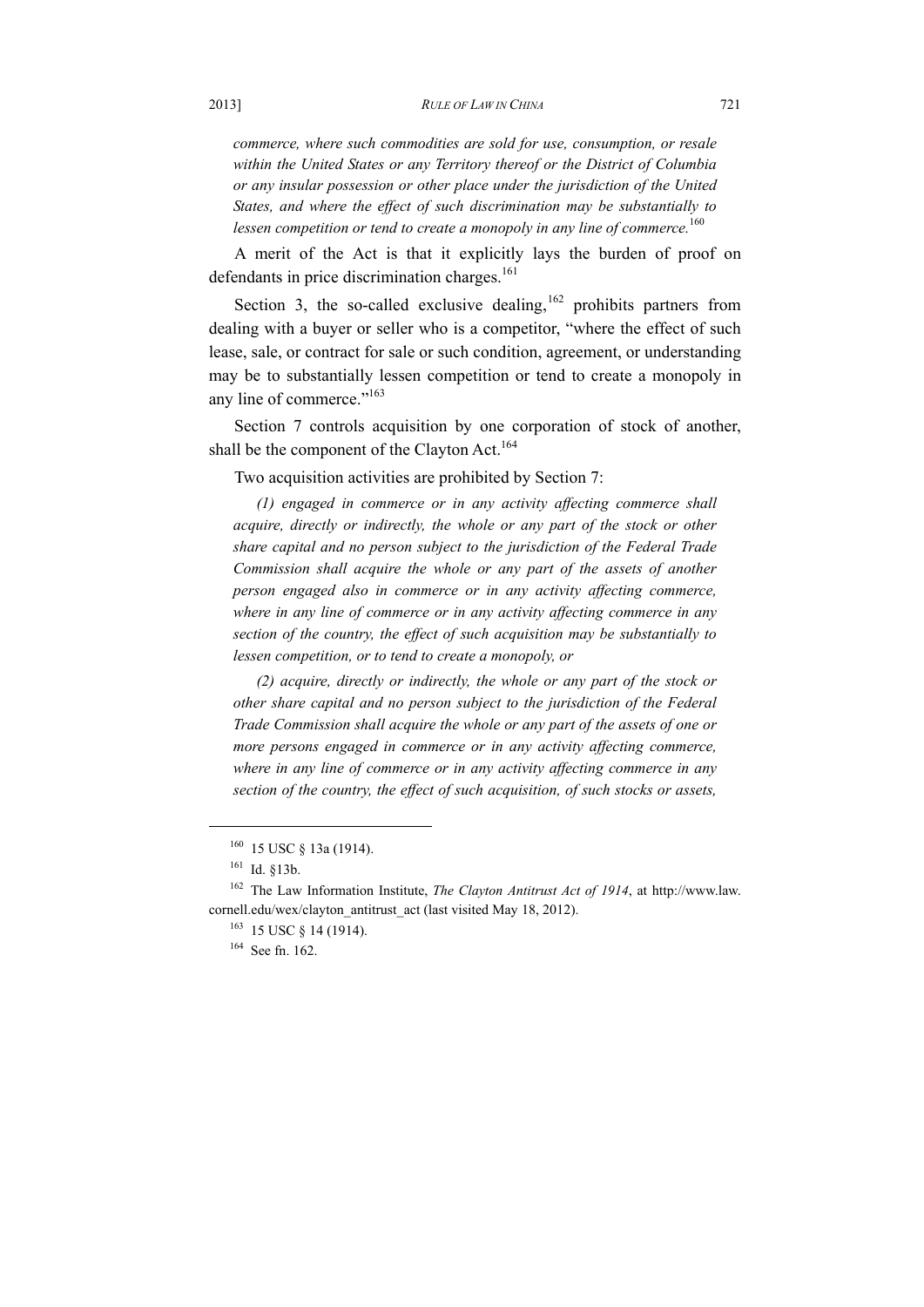*or of the use of such stock by the voting or granting of proxies or otherwise, may be substantially to lessen competition, or to tend to create a monopoly."*<sup>165</sup>

However, the statute provides the following exemptions:

*Persons purchasing such stock solely for investment and not using the same by voting or otherwise to bring about, or in attempting to bring about, the substantial lessening of competition… or shall anything herein contained be construed to prohibit any common carrier subject to the laws to regulate commerce from aiding in the construction of branches or short lines so located as to become feeders to the main line of the company so aiding in such construction or from acquiring or owning all or any part of the stock of such branch lines, nor to prevent any such common carrier from acquiring and owning all or any part of the stock of a branch or short line constructed by an independent company where there is no substantial competition between the company owning the branch line so constructed and the company owning the main line acquiring the property or an interest therein, nor to prevent such common carrier from extending any of its lines through the medium of the acquisition of stock or otherwise of any other common carrier where there is no substantial competition between the company extending its lines and the company whose stock, property, or an interest therein is so acquired" are not prohibited by the section.*<sup>166</sup>

Article 8 prohibits a person from serving as a director or officer in any of the two corporations if engaged in whole or in part in commerce; and by virtue of their business and location of operation, competitors, so that the elimination of competition by agreement between them will constitute a violation of any of the antitrust laws.<sup>167</sup>

Such provision may prevent monopoly behaviors in substance when companies, as individual legal entities, may commit conspiracy when they are controlled by the same person.

An amendment, the *Hart-Scott-Rodino Antitrust Improvements Act of 1976*, provides details of how the Federal Trade Commission enforces control over merger and acquisition.

<sup>165 15</sup> USC § 18 (1914).<br>
166 Id.<br>
167 Id. § 19.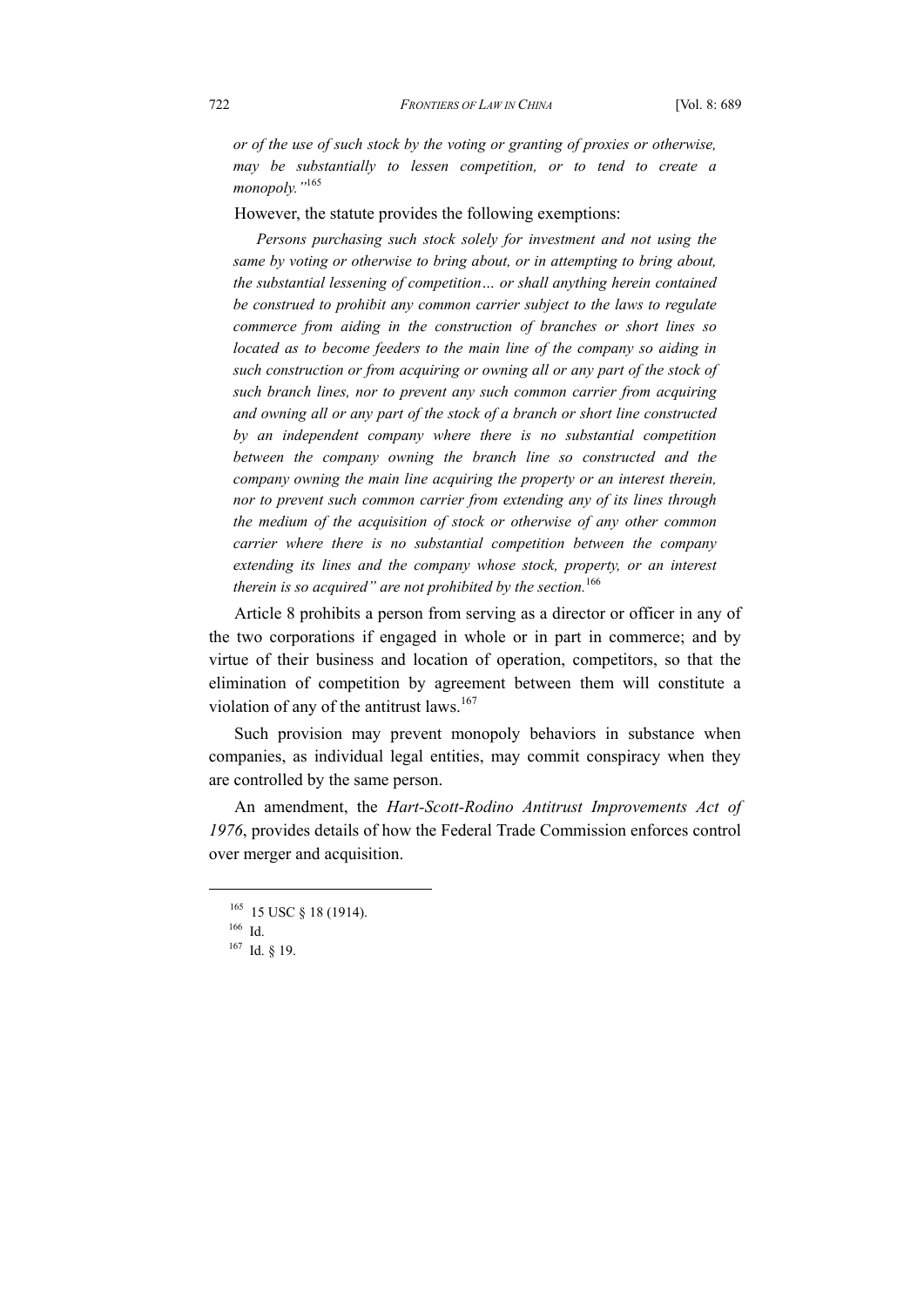*3. Other Legislations.* — Other than the Clayton Act, the *Federal Trade Commission Act*, legislated in 1914, sets up a civil obligation<sup>168</sup> that "unfair" methods of competition in or affecting commerce, and unfair or deceptive acts or practices in or affecting commerce, are hereby declared unlawful."169

*The Celler-Kefauver Act of 1950* is an anti-merger provision of the acquisition control in Clayton Act, Section 7. When the Clayton Act only prohibits purchase of shares from the rivals with anti-competition purposes, businessmen may target the critical assets of their competitors instead in order to dominate the market by obtaining the real productivity. *The Celler-Kefauver Act* closes this loophole in 1950.<sup>170</sup>

#### *G. Reasoning of the US Antitrust Law*

The goals of the US antitrust legislation listed by Phillip Areeda and others, as those in China and Europe, are quite general as follows: (1) efficiency, including customer interests in lower price; (2) the political and social values of dispersed control over economic resources; (3) multiple choices for producers and consumers free of the arbitrary dictates of monopolies or cartels; (4) equal opportunity; and (5) "fairness" in economic dealings.<sup>171</sup>

Debates over legislations after the Sherman Act and the Clayton Act are interesting. There were two contrary ideas about the goal of the US Antitrust Law among American scholars in the 20th century, namely, the Harvard Approach and the Chicago Approach.<sup>172</sup>

The Harvard Approach, developed since 1939 by Edward Mason,<sup>173</sup> dominated the competition policy development until the 1970s.<sup>174</sup> A sufficient consequence of the Harvard Approach at the statute level is that it

- 172 See fn. 54–56, 127.
- $173$  Id. 68.

-

 $174$  Id. 67.

<sup>168</sup> West's Encyclopedia of American Law, *Antitrust Law*, at http://iris.nyit.edu/~shartman /mba0101/trust.htm (last visited May 10, 2012).

<sup>169</sup> Id. 15 USC § 45 (1914).

<sup>170</sup> Id.; see also fn. 54, 143, 168.

 $171$  See fn. 49, 143.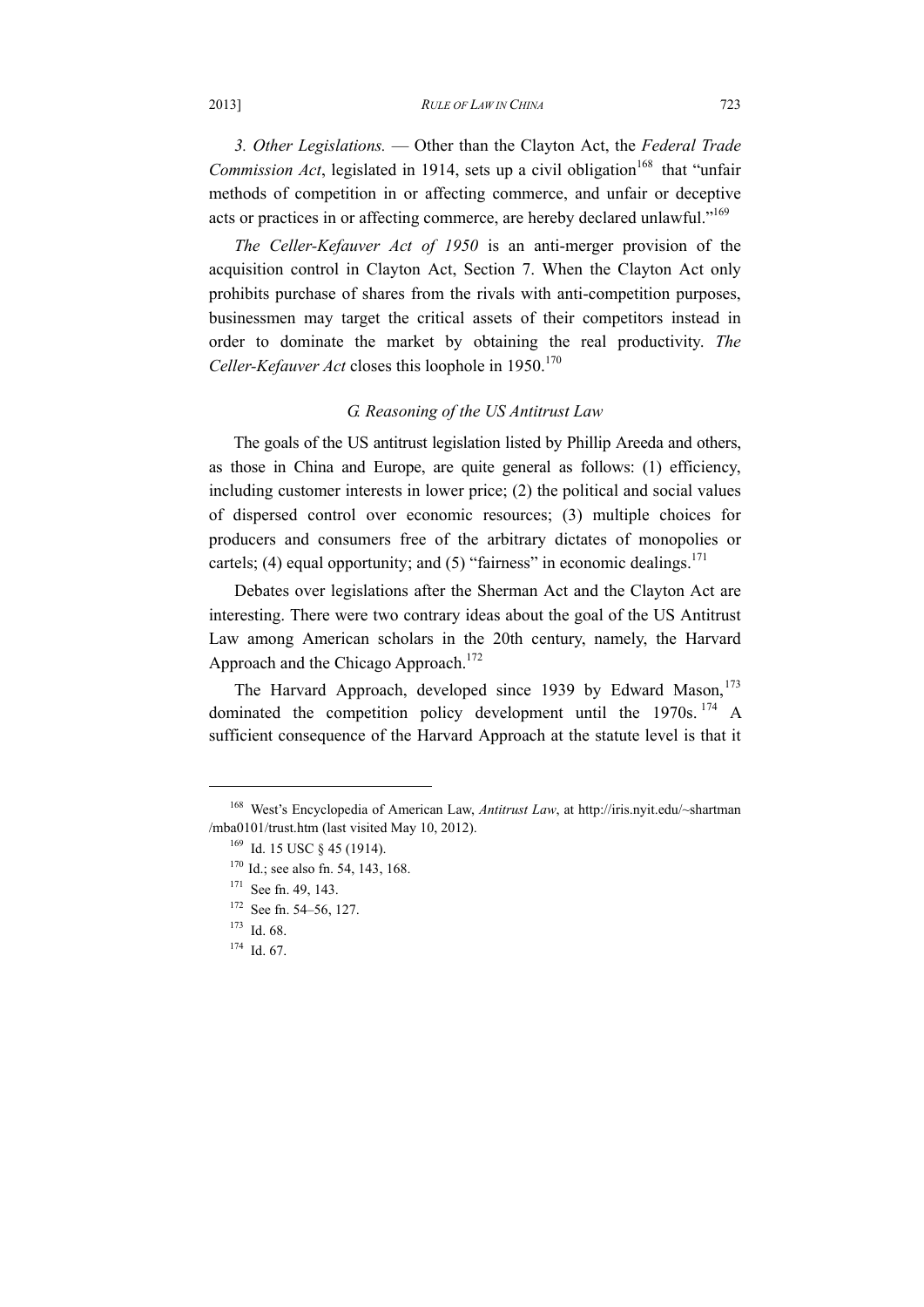is the ground for spelling out the Clayton Act Article 7 by Article 17.<sup>175</sup>

The core idea of the Harvard Approach is summarized as the structure-conduct-performance paradigm.<sup>176</sup> Edward Mason suggested that how much customers benefited from market performance depended on conducts of sellers and buyers, while the latter was determined by the structure of the relevant market, such as number of buyers and sellers, barriers to entry of new firms and degree of product differentiation.<sup>177</sup>

As Edward Mason stated in the end of his article in 1939:

*"The effect of differences in price responses on the distribution of economic resources among different uses. This is the traditional monopoly problem. A monopoly position is supposed to lead to restriction of output and of investment in the monopolized area below that which is desirable and attainable with a greater degree of competition. A whole range of problems, therefore, centers around the effect of price policies and price relationships on the distribution of economic resources as between various uses."*<sup>178</sup>

This approach is further extended by Carl Kaysen and Donald F. Turner in 1971, which highlighted the following four objectives of antitrust law: (1) to achieve favorable economic results; (2) to create and maintain competitive processes; (3) to prescribe norms of fair conduct; and (4) to restrict the growth of large firms.<sup>179</sup>

The Chicago Approach, which was developed since the 1950s, upholds a contrary view. Scholars from the University of Chicago do not regard maximization of profits as a prohibitive act, but merely a competitive conduct. Since markets are eventually capable of correcting imperfections by themselves, governments need not intervene in the market just because enterprises become too large.<sup>180</sup>

The merger control policy is one of the strongest conflicts between the

 $175$  Id. 75–76.

 $176$  Id. 68.

<sup>177</sup> Id.; see also Edward Mason, *Price and Production Policies of Large Scale Enterprises*, 29 Am. Econ. Rev. 61–74 (1939).

<sup>178</sup> See Mason, fn. 175 at 73.

<sup>179</sup> See fn. 74, 127.

<sup>180</sup> Id. 79.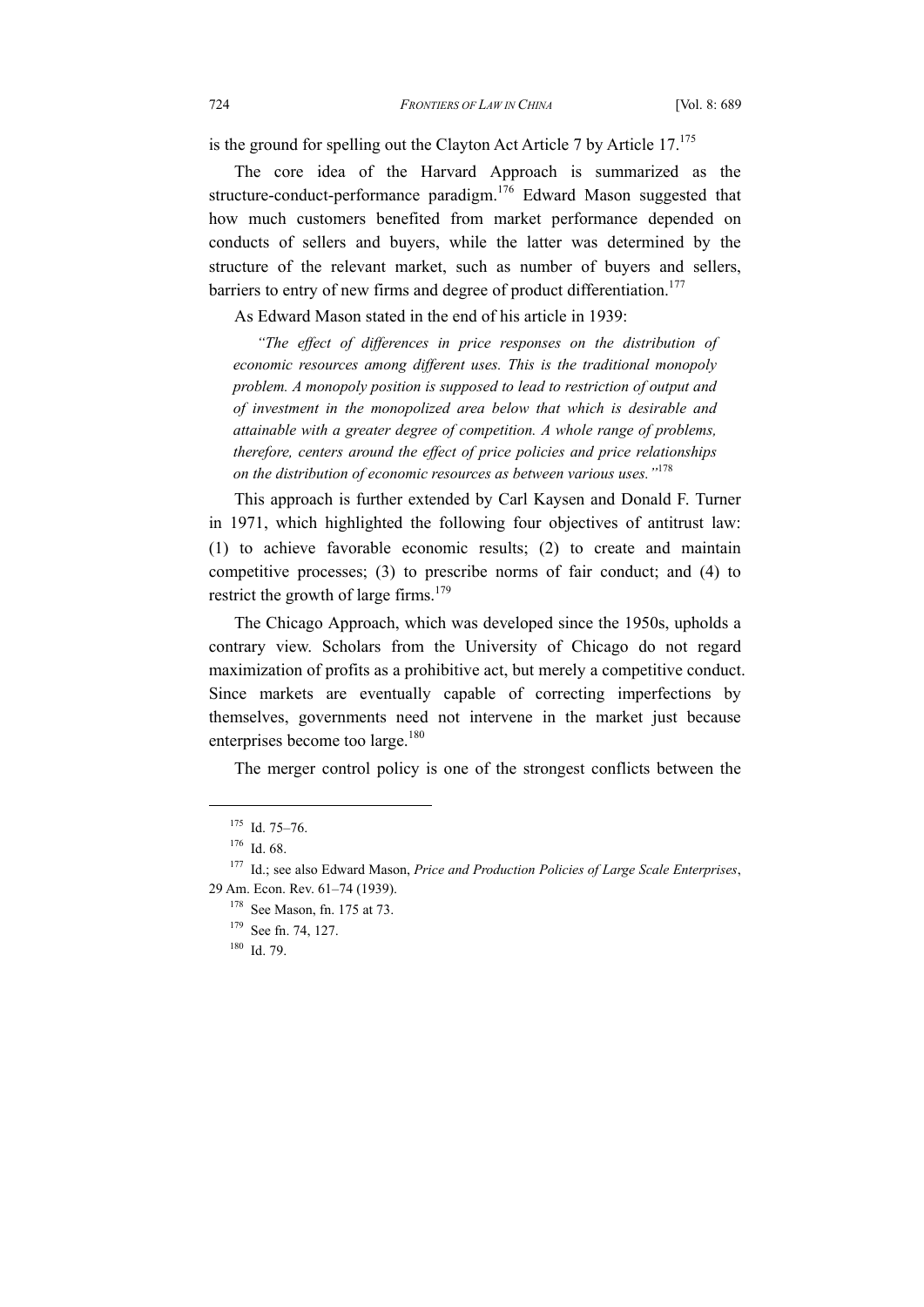Harvard Approach and the Chicago Approach. Unlike the Harvard Approach, Chicago scholars do not have a negative view on large firms, as large firms generally have higher efficiency. Customers shall benefit in the end when firms with higher efficiency make use of resources in a better way to satisfy customers' needs.<sup>181</sup>

Albeit the Harvard and Chicago approaches were introduced after enforcement of major American antitrust statutes, in particular the Sherman Act of 1890 and Clayton Act of 1914, they played a critical role in decision making by courts in the second half of the 20th century. This will be discussed in the coming chapters.

The conclusion provided by Mark Cooper is clear about the goal of the US antitrust law. "The purpose of antitrust is not to pick or punish winners. It is to ensure that the contest is fair, because only a fair contest elicits effort that gets maximum progress."182

# **III. STATUTORY COMPARISION OF THE COMPETITION LAWS OF CHINA, EUROPE AND THE US**

# *A. Distinguishing Chinese Anti-monopoly Law from the Statutes Governing Competition in the West*

For the general public, statutory schemes governing competition policy in different jurisdictions look similar at first glance.<sup>183</sup> It is not difficult to understand why ordinary citizens have that impression because competition laws throughout the world are designed for similar proposes.<sup>184</sup>

It is not surprising that legislators in different jurisdictions design competition laws with identical purposes in mind. Nonetheless, a small difference in legislation or enforcement of such competition laws may lead to enormously different outcomes. Differences in statutory schemes may cause

<sup>181</sup> Id. 81.

<sup>182</sup> Mark Cooper, *Antitrust as Consumer Protection in the New Economy: Lessons from the Microsoft Case*, 52 Hasting L.J. 874.

<sup>183</sup> See fn. 135, 384.

 $184$  See fn. 12.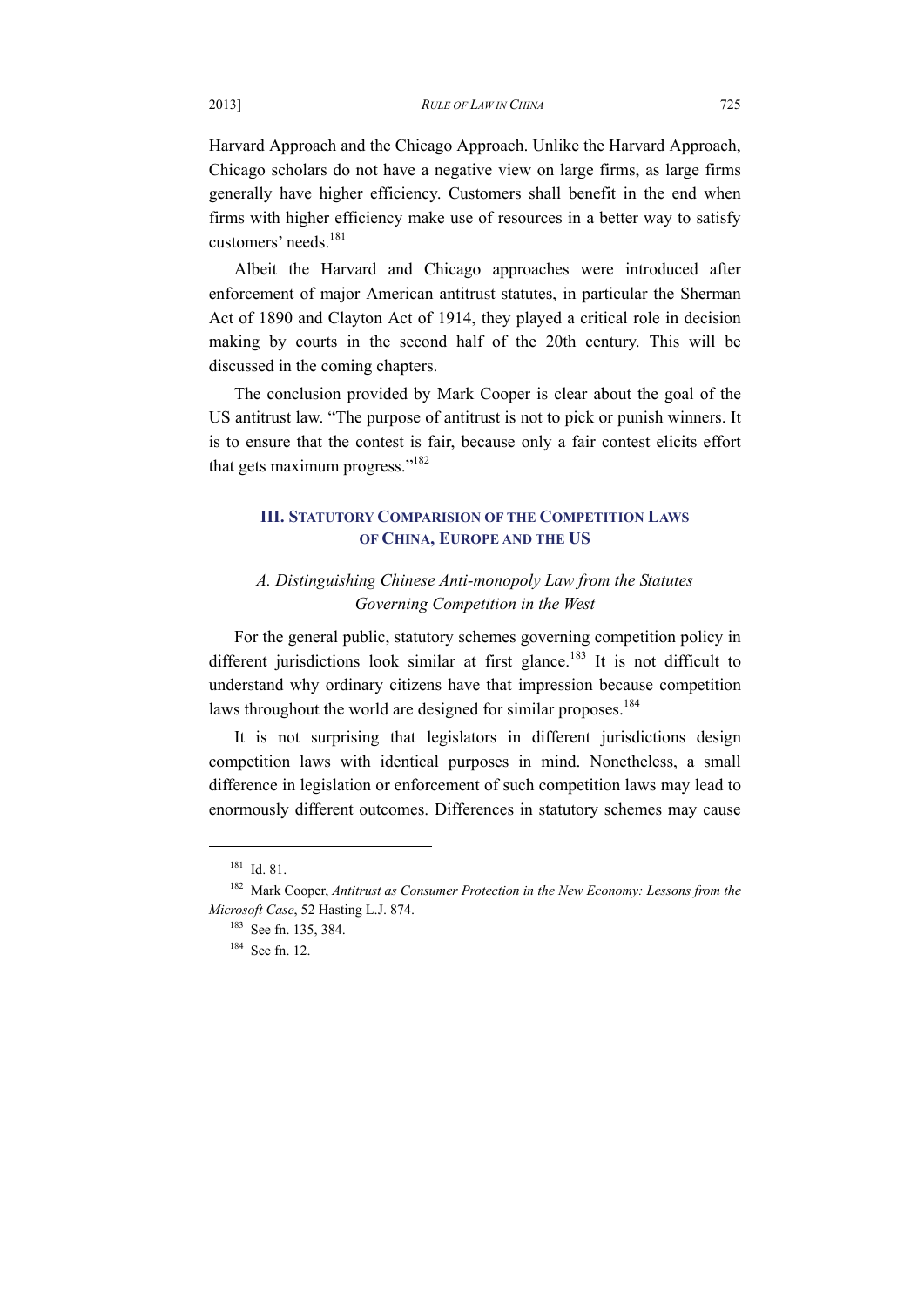problems for Western investors encountering Chinese competition laws. For example, it may violate the Chinese Anti-monopoly Law if a local government unfairly supports a foreign investor and places domestic companies at a disadvantage under Article 32; this section is different from the equivalent section governing state aid in European Competition Law.

Two issues will be explored in this section. First, we investigate whether there are significant differences in the frameworks of the Chinese Anti-monopoly Law and equivalent statutory schemes governing competition in Europe and the United States. Second, we determine whether there are important provisions in the European and American frameworks that do not have equivalents in Chinese law.

# *B. A Comparison of Matters Covered by the Chinese Anti-monopoly Law and by the Statutes Governing Competition in the West*

Following is a comparison of four issues introduced in Chapter I that are covered by the Chinese Anti-monopoly Law.

*1. Monopoly Agreement (Articles 13–16).* — Article 13 of the *Chinese Anti-monopoly Law* (AML) covers similar issue as Article 101 of the Treaty on the Functioning of the European Union (TFEU) and Section 1 of the *US Sherman Act* for anti-monopoly acts committed in conspiracy by multiple parties.

One fundamental difference between the laws in three jurisdictions is that, the statute of China and EU are relatively detailed as mainly the civil law system is adopted while the *US Sherman Act* is less detailed under the common law system.

Article 13 of the AML of China, a civil law country,  $185$  explicitly prohibits 6 acts, which are (1) price fixing or changing; (2) limitation of output or sales; (3) division of markets; (4) restriction on the availability of new technology or new products; (5) boycott transactions; and (6) other monopoly agreements.<sup>186</sup>

<sup>185</sup> The People Web, *Civil Law Tradition, the Foundation Stone of Chinese Law*, at http://mnc.people.com.cn/BIG5/7596397.html (last visited Jul 2, 2012).

<sup>186</sup> *The Anti-monopoly Law*, 13 (1–6) (2008) (P.R.C.).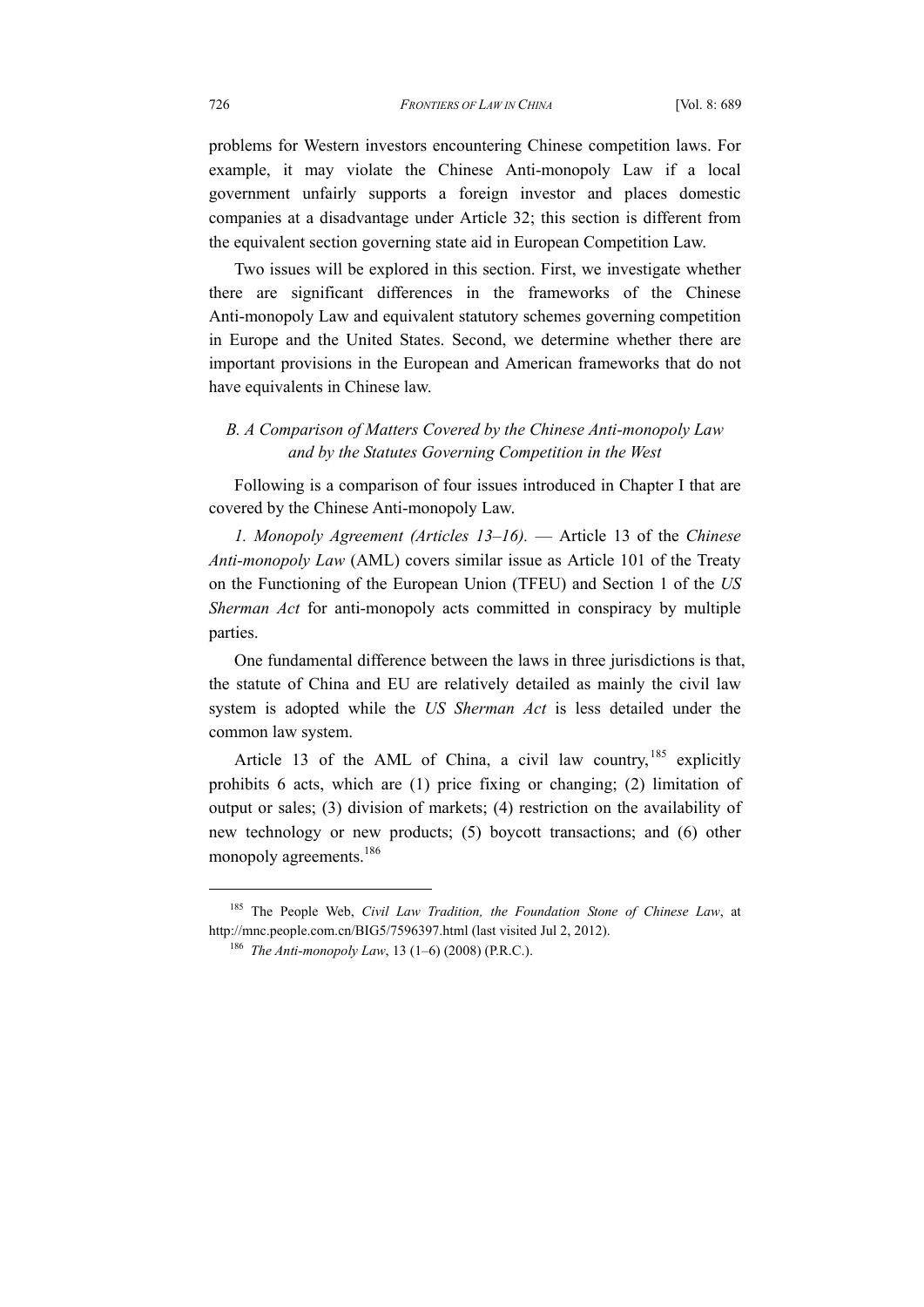The European Union is a combined entity of 27 countries.<sup>187</sup> All member countries adopt the civil law system except England and Wales and the Republic of Ireland.<sup>188</sup>

Article 101 of the TFEU, as the AML, covers five areas: (1) price fixing; (2) limiting or controlling production, markets, technical development, or investment; (3) sharing markets or sources of supply; (4) applying dissimilar conditions to equivalent transactions to place other parties in a competitive disadvantage; and (5) imposing supplementary obligations having no connection with the subject of such contracts.<sup>189</sup>

The issues outlined by the AML of China and the TFEU of the European Union are quite similar (see Table 1).

|                                           | AML (China)        | TFEU (Europe)          |
|-------------------------------------------|--------------------|------------------------|
| Pricing                                   | Article $13(1)$    | Article $101(1)(a)$    |
| Limitation of sales and productions       | Article $13(2)$    | Article $101(1)(b)$    |
| Dividing of markets/boycott               | Article $13(3)(5)$ | Article $101(1)(c)$    |
| Restriction of competitors' power         | Article $13(4)$    | Article $101(1)(d)(e)$ |
| Other agreement determined by the Council | Article $13(6)$    | N/A                    |

**Table 1** The AML of China and the TFEU of the EU

The only issue in the AML which the TFEU does not cover is that the Anti-monopoly Authority under the State Council may prohibit other monopoly agreements as it determines.<sup>190</sup>

The merit of this sub-section is that it empowers the bureau to intervene in any anti-competitive behavior that legislators do not expect. This relatively broad power ensures the Authority to prohibit new ideas before amending the statute, as legislation is always criticized for lagging behind the development

<sup>&</sup>lt;sup>187</sup> http://europa.eu/about-eu/countries/index\_en.htm (last visited Jul. 3, 2012).

<sup>188</sup> William Tetley, *Mixed Jurisdictions: Common Law vs. Civil Law (codified and uncodified)*, at http://www.cisg.law.pace.edu/cisg/biblio/tetley.html#1 (last visited Jul. 3, 2012).

<sup>189</sup> *Treaty of Lisbon*, 101(1) (2007) (Eur.).

<sup>190</sup> *The Anti-monopoly Law*, 13(6) (2008) (P.R.C.).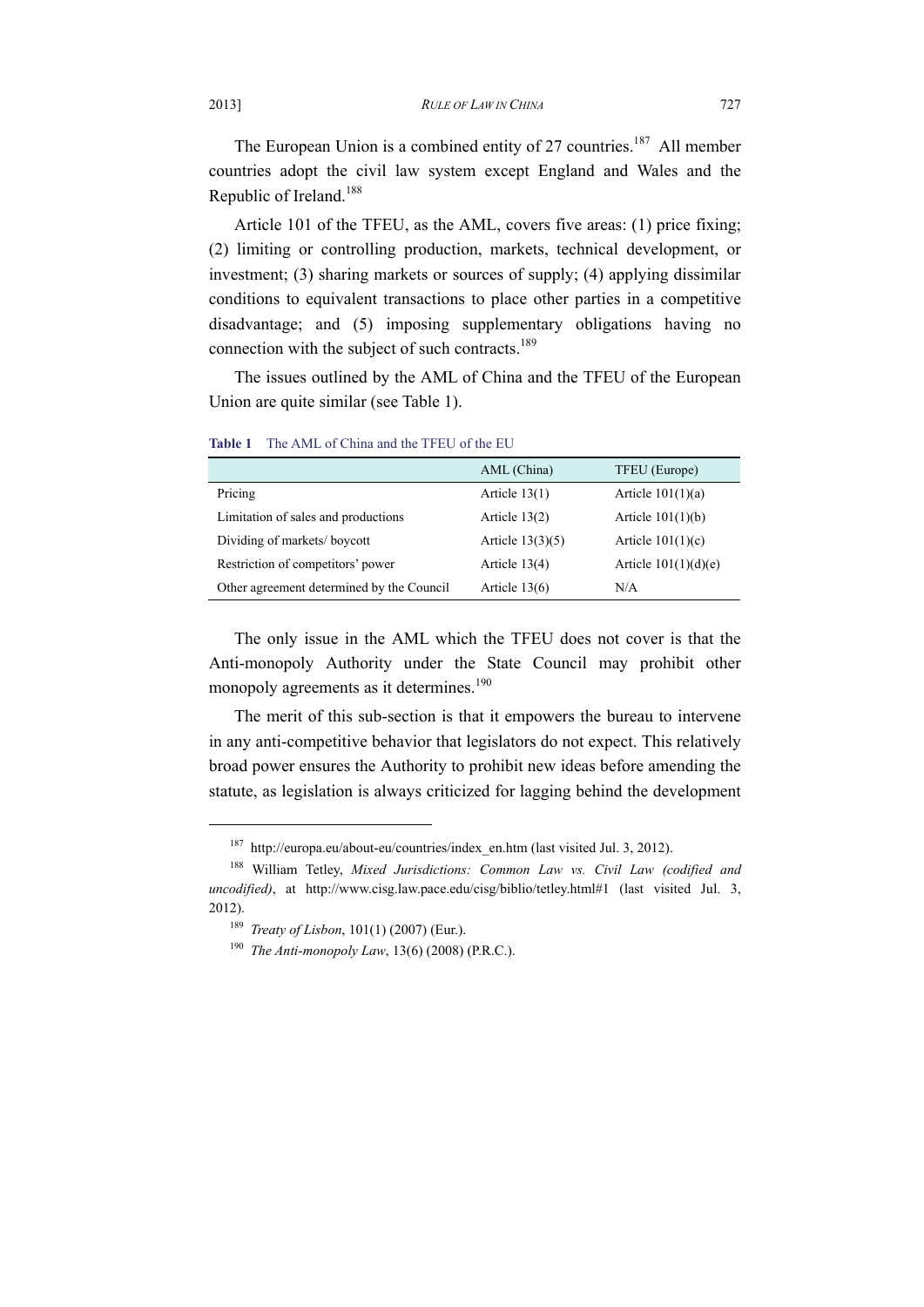in the real world  $191$ 

Contrarily, the effect of this sub-section may cause confusion to market participants. It creates uncertainties to stakeholders for legality of their act because the statute was not clearly defined and judgment from the court in a civil law jurisdiction may not be sufficiently referable.

It creates uncertainties to investors when the bureau may sue individuals when it determines that the latter's act negates competition, which is not clearly described in advance. Risk of entering into the Chinese market becomes unpredictable. In extreme circumstance, they may hesitate in making business decisions concerning that an aggressive plan may violate the Law.

It may also harm the Authority's image, as it is not easy for outsiders to judge the fairness of a particular decision when the Authority wishes to sue under Article 13(6). The problem is worsened when the judgments issued by the Authority are too brief, as will be discussed in the following chapters.

As most statute authorities in common law jurisdictions, Section 1 of the Sherman Act is relatively brief and the court is allowed to interpret the law in  $deta$ <sup>192</sup>

Unlike the AML and the TFEU, Section 1 of the Sherman Act does not explicitly specify prohibitive acts, but merely declares that "every contract, combination in the form of trust or otherwise, or conspiracy result in restraint of trade or commerce is illegal."193

 Although Section 1 is not detailed enough, stakeholders may still obtain necessary information from opinions issued by courts under the common law system.

For issues outlined by the AML and the TFEU, investors may find out in case reports whether their activities are governed by Section 1 and how the

<sup>191</sup> Michael Herz, *Law Lags Behind: FOIA and Affirmative Disclosure of Information*, 7(3) Cardozo Public Law, Policy and Ethics Journal (2009), at http://papers.ssrn.com/sol3/ papers.cfm?abstract\_id=1495726 (last visited Jul. 10, 2012).

<sup>192</sup> Alan Morrison, *Fundamentals of American Law*, 1st edition, Oxford University Press (Oxford), at 17 (1996).

 $193$  15 U.S.C. § 1 (1890).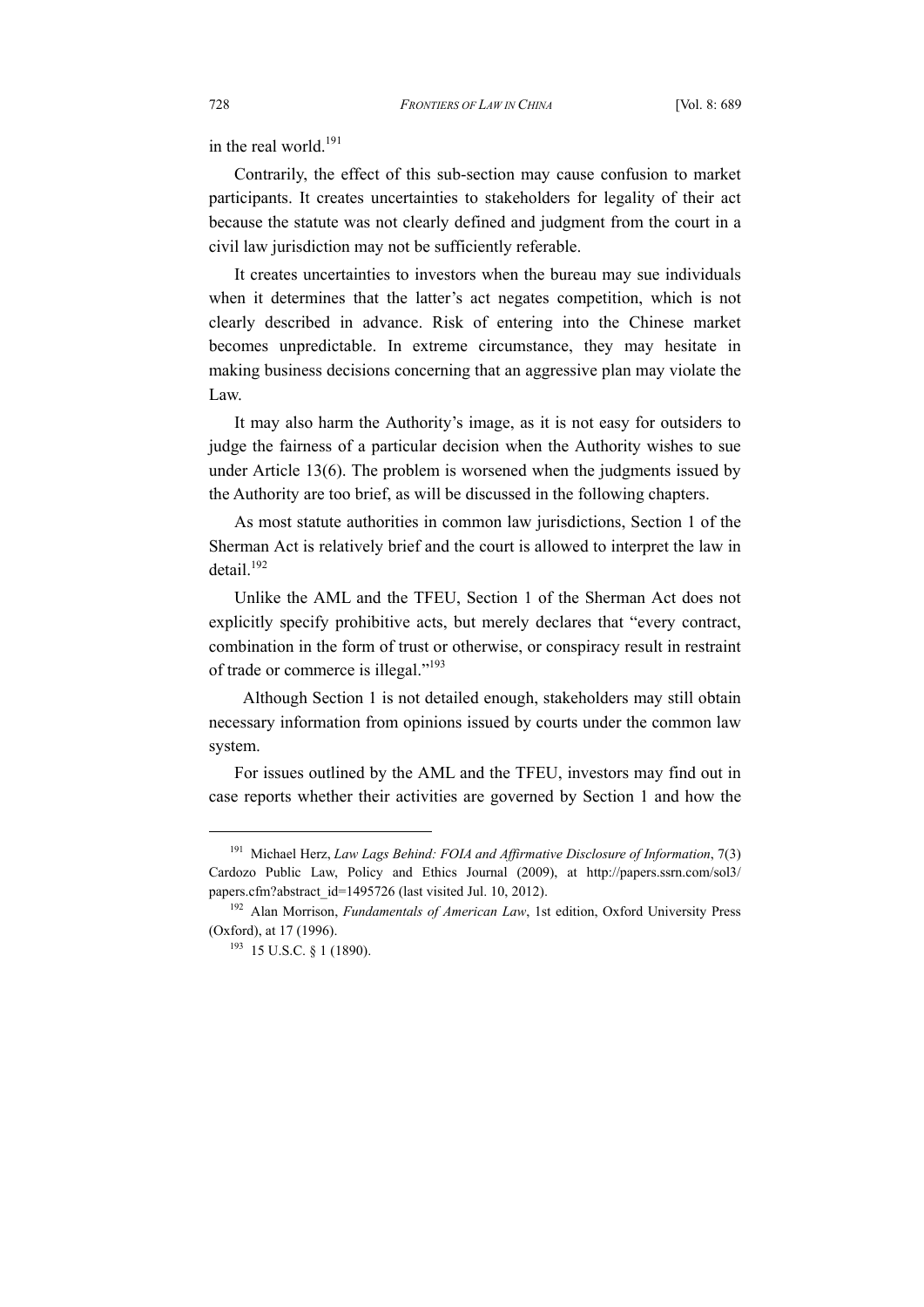court interpret the law, such as price fixing,  $194$  limitation of output,  $195$ dividing of markets, <sup>196</sup> or imposing unfair contract terms to negate competitors' power.<sup>197</sup>

As is the traditional debate about common law and civil law jurisdictions, US courts are able to define the scope of the law through adjustment in interpretation,<sup>198</sup> which makes Section 1 more flexible than Article 13(1)(6) of the AML.

Article 14 of the Chinese law is about anti-monopoly acts committed in conspiracy by business operators and their trading partners, which are also equivalent to some circumstances laid down in Article 101 of the TFEU and Section 1 of the US Sherman Act.

Comparing with Article 13, Article 14 focuses more on pricing issues, namely, (1) price fixing, and (2) restricting the minimum price of commodities for resale.<sup>199</sup> However, as what have been explained about Article 13, Article 14(3) provides that the Anti-monopoly Authority under the State Council may prohibit other monopoly agreements it deems unfit for competition.200 It creates uncertainty under the civil law framework.

It is common for competition policies to provide exemptions, as benefits of market participants' act may exceed problems caused, balancing unequal economic or bargaining power, $^{201}$  for example.

The exemptions provided by Article 15 are relatively wider than those in Western countries in areas of new technologies, product quality or cost efficiency, operational efficiency, public interests, mitigating serious decrease in sales volume, safeguarding the justifiable interests in foreign trade or

<sup>&</sup>lt;sup>194</sup> See *State Oil Co. v. Khan*, 522 U.S. 3 (1997).<br><sup>195</sup> See *National Society of Prof. Engineers v. United States*, 435 U.S. 679 (1978)<br><sup>196</sup> See *United States v. Topco Assocs*, 405 U.S. 596, 608 (1972).<br><sup>197</sup> See *U* 

un-codified), at http://www.cisg.law.pace.edu/cisg/biblio/tetley.html#1 (last visited Jul. 3, 2012).<br><sup>199</sup> *The Anti-monopoly Law*, 14 (1–2) (2008) (P.R.C.).<br><sup>200</sup> Id. art. 14(3)<br><sup>201</sup> Shyam Kehmani, *Application of Competition Law: Exemptions and Exceptions, United* 

*Nations Conference on Trade and Development*, New York and Geneva (2002), at 27, at http://unctad.org/EN/docs/ditcclpmisc25\_en.pdf (last visited Jul.15, 2012).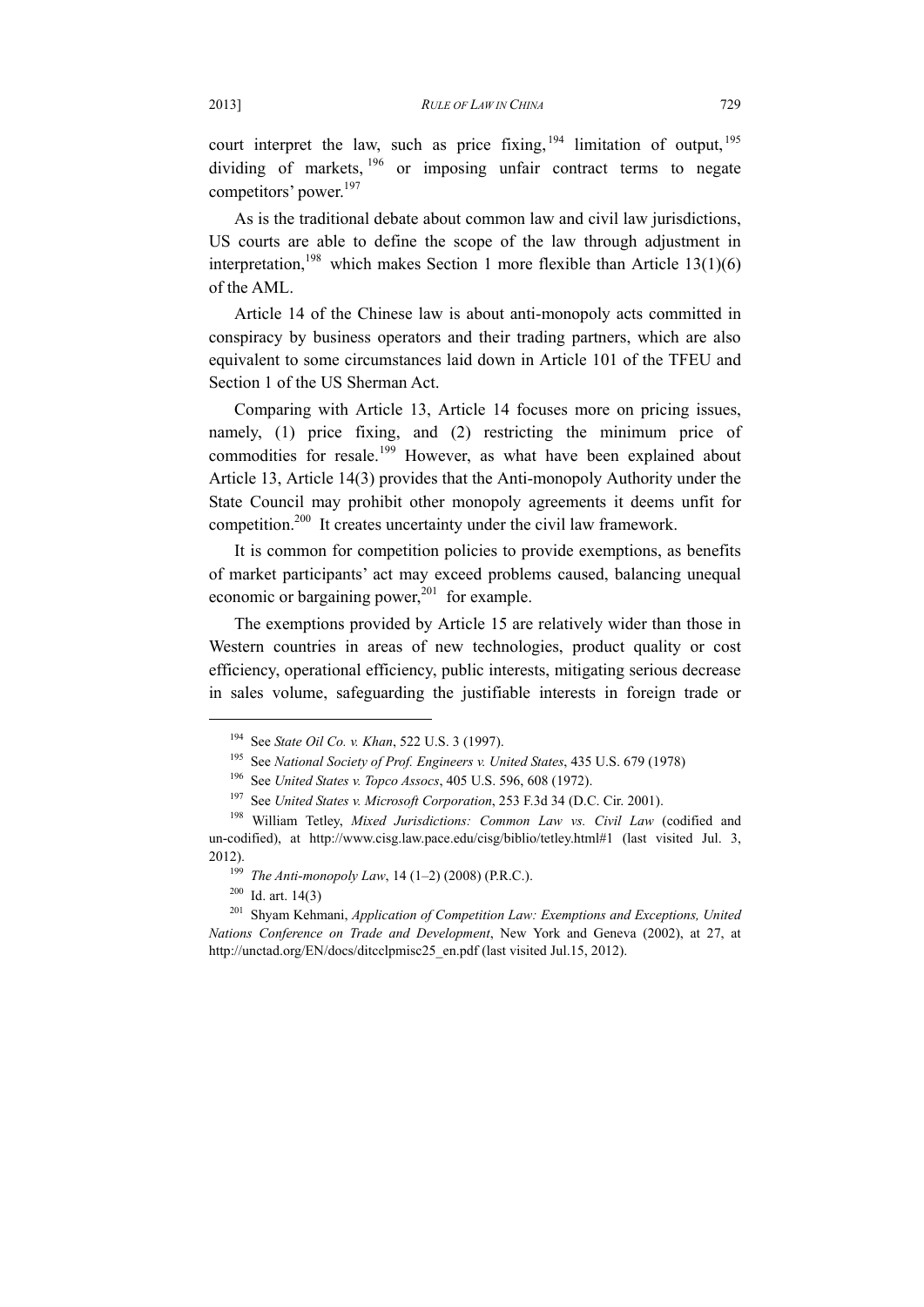economic cooperation, and other circumstances as stipulated by laws and the State Council.<sup>202</sup>

It is clear that Chinese legislators concern much about economic efficiency, in particular the interests of business entities during economic depression. Comparably, the exemptions provided by the TFEU and the *Sherman Act* are limited.

Under the TFEU, Article 101(3) provides a similar exemption as Article 15(1–4) of the AML. Improving the production or distribution of goods or promoting technical or economic progress is a ground for exemption from liability under this article. However, it is applicable only when consumers are allowed a fair share of the resulting benefit, which is not stated in the AML.

The *US Sherman Act* does not explicitly provide exemptions, except the *Miller-Tydings Fair Trade Act of 1937* which provided an exemption for certain resale price agreements between a manufacturer and its dealers before 1975.<sup>203</sup> The courts, instead of the statute, discuss whether economic efficiency shall be an available exemption.<sup>204</sup>

Comparing with Article 13 and 14, the problem of court discretion is more serious in Article 15 because the State Council is not the only authority to determine whether parties are chargeable under the Anti-monopoly Law. Market participants are subject to other laws in China. It may cause uncertainties to them when exemptions may be granted by both the laws and the State Council.

Article 16 specifies that trade associations may not organize business operators in its own industry to implement monopolistic conducts.

Even though the TFEU and the *US Sherman Act* do not explicitly prohibit activities committed by trade associations, such activities are already covered by Article 101 of the TFEU and Section 1 of the Sherman Act, as trade association is not an exception.<sup>205[206]</sup>

<sup>&</sup>lt;sup>202</sup> The Anti-monopoly Law, 15 (1–6) (2008) (P.R.C.).<br><sup>203</sup> Supra ch. II.F.1.<br><sup>204</sup> NW Wholesale Stationers v. Pac. Stationery, 472 U.S. 284 (1985)<br><sup>205</sup> Ian Reynolds in White & Case Brussels, *EU Competition Compliance Associations, British Chamber of Commerce*, Brussels, Dec. 2011, at http://britcham.be/ LinkClick.aspx?fileticket=OT1JEcEhJvM%3D&tabid=175 (last visited Jul. 16, 2012). 206 Electronic Transactions Association, *Antitrust Laws & Trade Associations*, at

http://www.electran.org/content/view/82/108/ (last visited Jul. 16, 2012).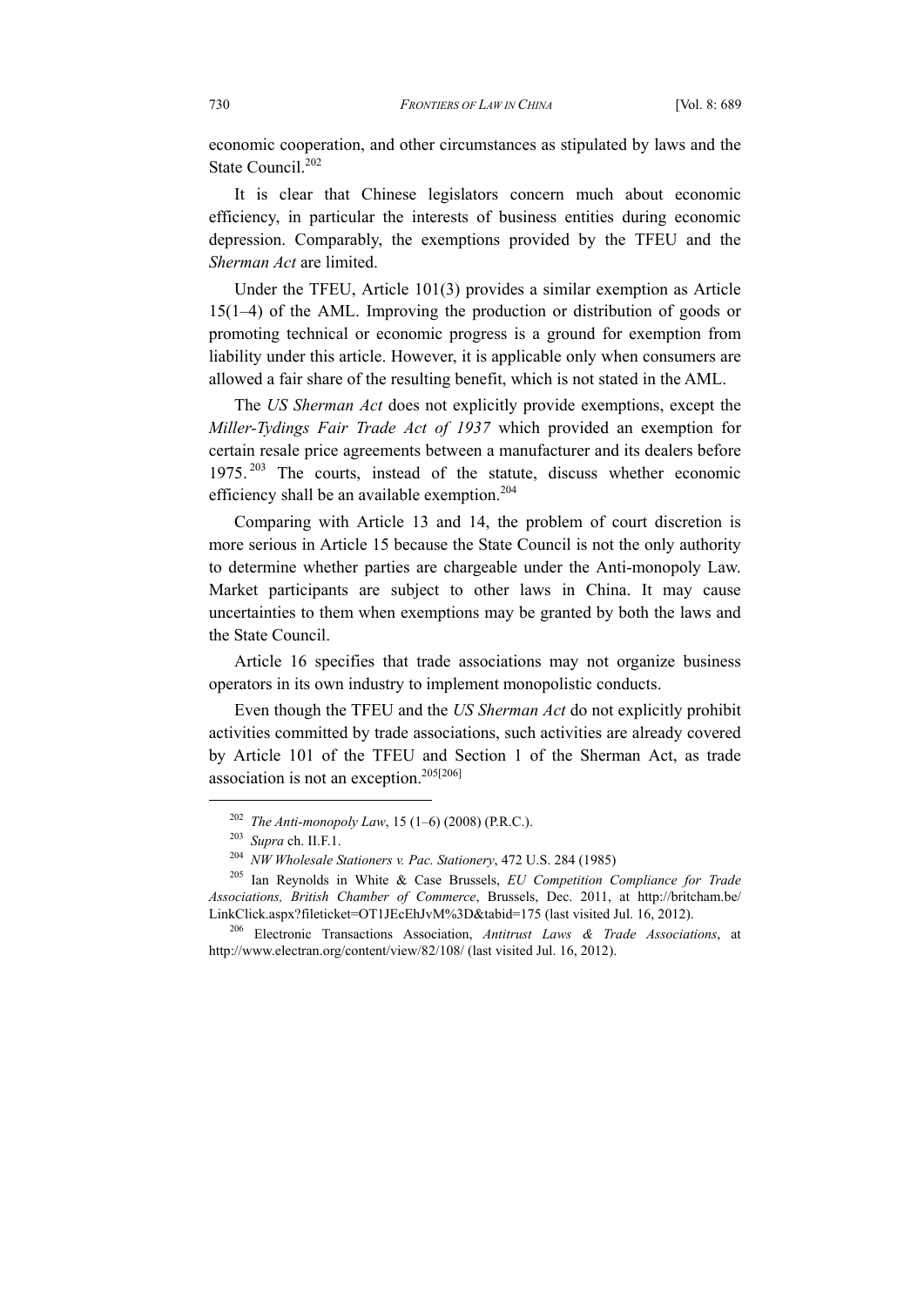*2. Abuse of Dominant Market Position (Articles 17–19). —* Comparing with Article 13–16 on multiple entities, Article 17 focuses on a single entity abusing its dominant market position, which is equivalent to Article 102 of the TFEU and Article 2 of the US Sherman Act.

Issues that Article 17 covers are more detailed than those under the TFEU. They are (1) unfair pricing; (2) predatory pricing; (3) refusing to trade; (4) unfair exclusion of competitors; (5) unreasonable terms; (6) market division; and (7) other conducts determined as abuse of a dominant market position by the Anti-monopoly Authority under the State Council.<sup>207</sup>

The TFEU provides four circumstances which constitute a dominant market position: (1) unfair price; (2) limiting production, markets or technical development; (3) dissimilar conditions placing them at a competitive disadvantage; and (4) unfair supplementary obligations.

At the first glance, the areas Article 17 of the AML covers are wider than those under Article 102 of the TFEU. There seems no specific provision in the latter which prohibits predatory pricing or unfair exclusion of competitors. But it is not the case.

Even though the TFEU does not explicitly prohibit those actions, such actions would unlikely be excluded by the scope of undertaking provided by the regulation, or imposing unfair contract terms to third parties (see Table  $2$ ).<sup>208</sup>

|                                                       | AML (China)     | TFEU (Europe)    |
|-------------------------------------------------------|-----------------|------------------|
| Unfair pricing                                        | Article $17(1)$ | Article $102(a)$ |
| Predatory pricing                                     | Article $17(2)$ | Article $102(a)$ |
| Refusing to trade                                     | Article $17(3)$ | Article $102(c)$ |
| Unfair exclusion of competitors                       | Article $17(4)$ | Article $102(c)$ |
| Limiting production, markets or technical development | N/A             | Article $102(b)$ |
| Unfair terms                                          | Article $17(5)$ | Article $102(d)$ |
| Market division                                       | Article $17(6)$ | Article $102(c)$ |
| Other conduct determined by the Council               | Article $17(7)$ | N/A              |

| Comparision of Articles in AML and TFEU | <b>Table 2</b> |  |  |  |  |
|-----------------------------------------|----------------|--|--|--|--|
|-----------------------------------------|----------------|--|--|--|--|

<sup>207</sup> *The Anti-monopoly Law*, 17 (2008) (P.R.C.).

<sup>208</sup> See fn. 57, ch. 10; see also Raimundas Moisejevas, *The Importance of the Intent in Predatory Pricing Cases*, at http://www.mruni.eu/en/mokslo\_darbai/jurisprudencija/archyvas/ dwn.php?id=269408 (last visited Jul. 18, 2012).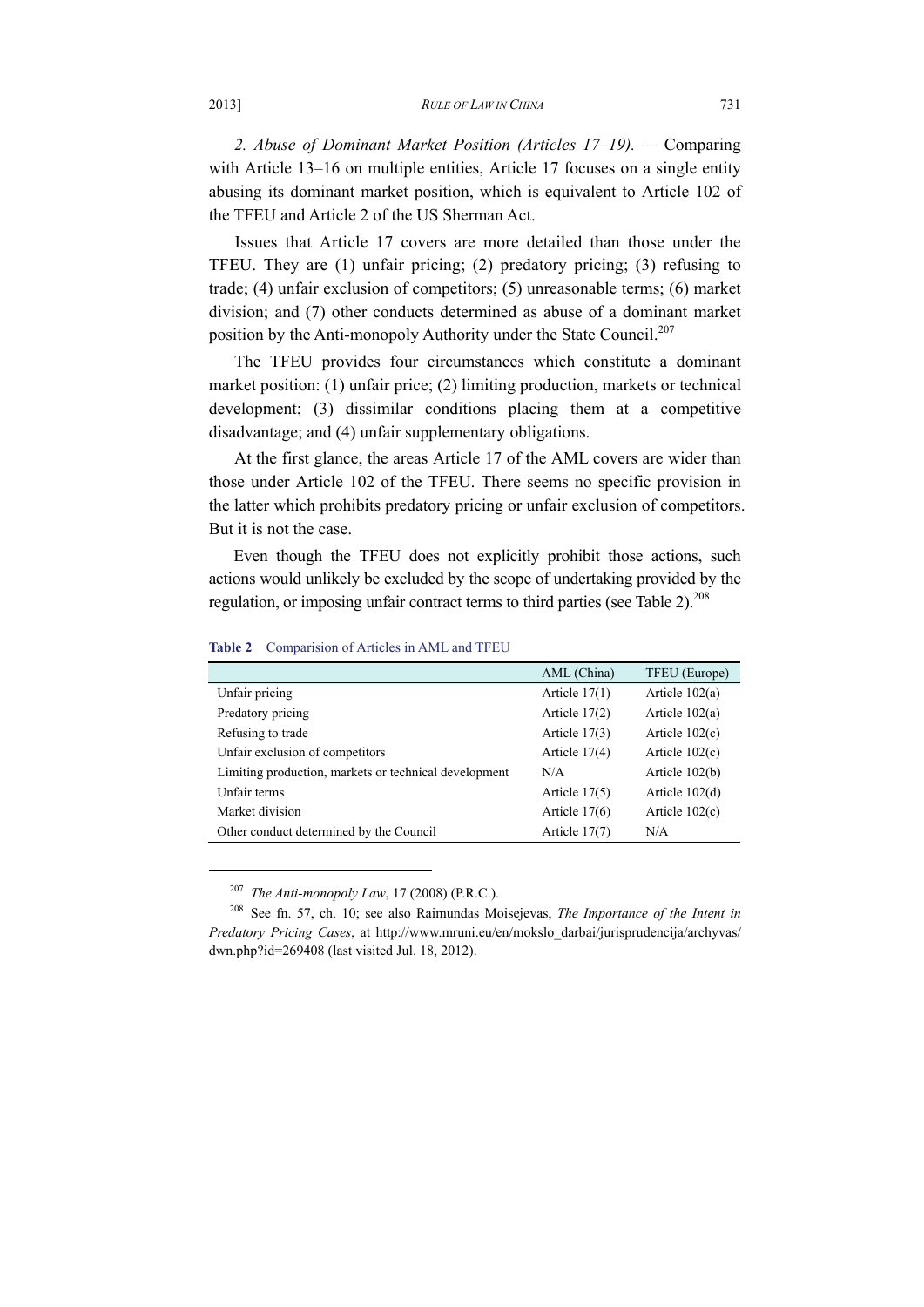Regarding Article 13, the major difference between the AML and the TFEU is that Article 13 allows the State Council to intervene in an act pursuant to Article 17(7) as it thinks fit, which is liable for creating uncertainties to market participants.

Article 1 and Article 2 of the *US Sherman Act* only briefly outline the principle that "every person who shall monopolize, or attempt to monopolize, or combine or conspire with any other person or persons, to monopolize any part of the trade or commerce" is guilty.<sup>209</sup>

Article 1 highly relies on court interpretations. For example, in case of price reduction, courts may conclude that the party adopts the price policy to obtain monopoly position instead of committing predatory pricing.<sup>210</sup>

Articles 18 and 19 define whether the party is in a dominant market position. Article 18 outlines 6 factors for the court to assess the nature of monopoly, namely (1) market share; (2) capacity of control the market; (3) financial and technical conditions; (4) the degree of dependence of other business operators; (5) the degree of difficulty to enter the relevant market; and (6) other factors related to determine a dominant market position of the said business operator.  $2^{11}$  On the other hand, Article 19 provides a quantitative standard for assessing market dominance by percentage of market share.

These factors are not showed in Article 102 and 106 of the TFEU,<sup>212</sup> and Section 2 of the US Sherman  $Act^{213}$  in written form even if they are frequently used by European and American courts in determining whether a business operator is in a dominant position or a monopoly of the market, but Chinese legislators have clearly written these factors into the statute.

This is meritorious because business operators know what factors they should pay attention to in order to avoid violating the law, and courts are able to adopt a consistent standard to determine whether the party is chargeable

<u>.</u>

<sup>209 15</sup> U.S.C. § 2 (1890).

<sup>210</sup> *Brooke Group Ltd. v. Brown & Williamson Tobacco Corp*., 113 S. Ct. 2578, 2589, 209, 1993.

<sup>211</sup> *The Anti-monopoly Law*, 18 (2008) (P.R.C.).

<sup>212</sup> *AKZO Chemie BV v. Commission of the European Communities* (Eur.)

<sup>213</sup> *Standard Oil Co. of New Jersey v. United States*, 221 U.S. 1 (1911).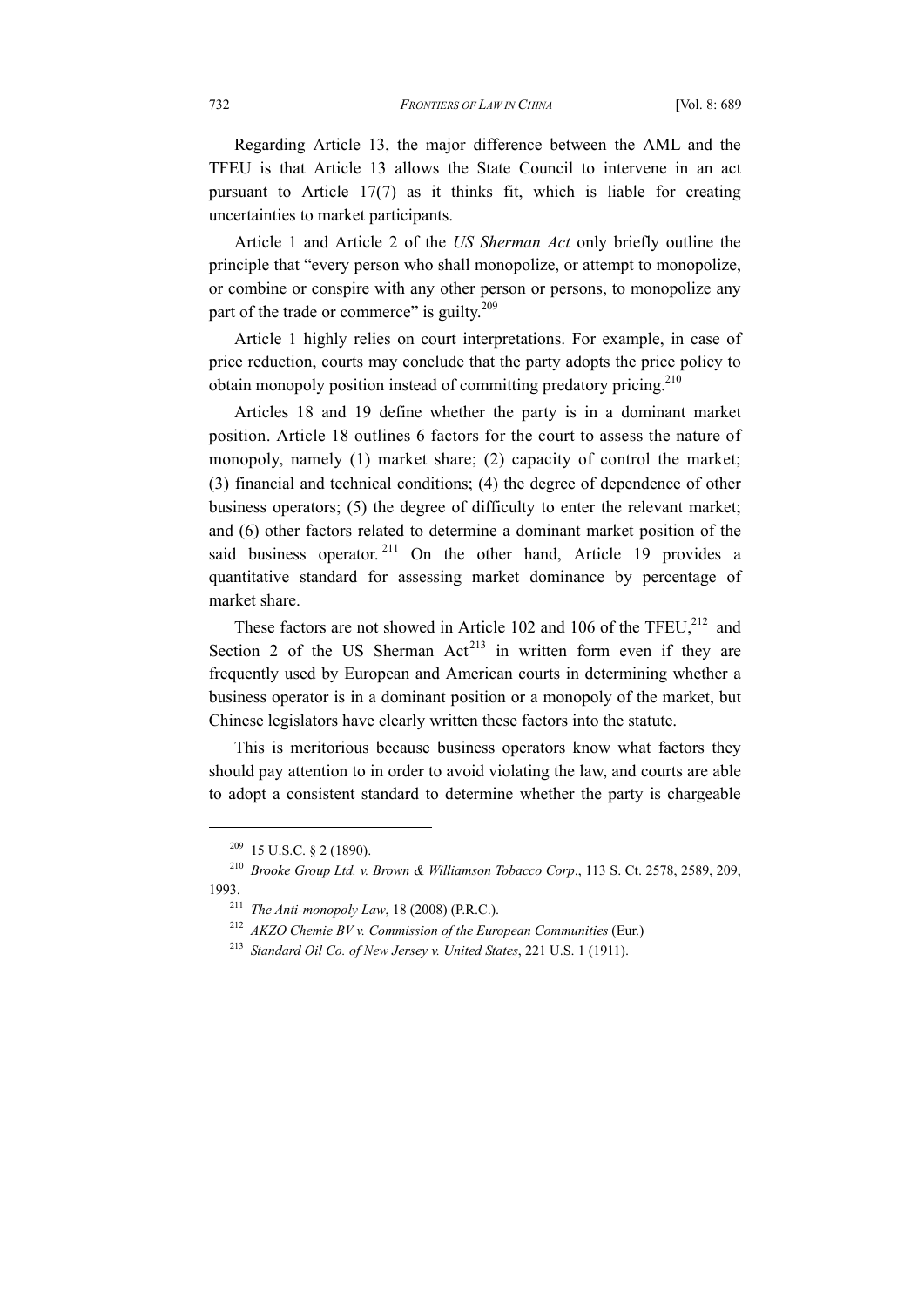under Article 17.

However, the last factor which empowers the State Council to consider any other factors may create an image of rule of man, even though there may be other factors to be considered.

One fundamental difference between the Chinese law and the Western laws is that Europe and the US do not treat market share as a critical factor to judge whether a company is in a dominant or monopoly position.<sup>214</sup>

On the contrary, the AML Article 19 presumes that a business operator is in a dominant market position if it reaches a certain level of market share, unless it can prove otherwise.<sup>215</sup>

*3. Concentration of Business Operators (Articles 20–31).* — In the AML, provisions regarding the concentration of business operators govern matters relating to mergers and acquisitions.

Articles 20, 21 and 22 outline the framework of the Chinese competition law that governs business concentration in the marketplace.

Article 20 limits the application of the Law to merger and acquisition matters.<sup>216</sup> Article 21 refers to the concentration threshold stipulated by the State Council; if the concentration threshold is met, a declaration must be lodged with the Anti-monopoly Authority under the State Council in advance of a merger or acquisition resulting in a concentration.<sup>217</sup>

Article 22 provides that a concentration occurs when (1) one business operator who is a party to the concentration has the power to exercise more than half the voting rights of every other business operator, whether by means of equity or asset ownership; or (2) one business operator who is not a party to the concentration has the power to exercise more than half the voting rights of every business operator concerned, whether by means of equity or asset ownership.<sup>218</sup>

Article 22 indicates that Chinese legislators focus on the power to

<u>.</u>

<sup>214</sup> *AKZO Chemie BV v. Commission of the European Communities*; see also *United Brands Continental BV v. Commission [1978] ECR 207*.

<sup>&</sup>lt;sup>215</sup> *The Anti-monopoly Law*, 19 (2008) (P.R.C.).

 $216$  Id. 20.

 $217$  Id. 21.

 $218$  Id. 22.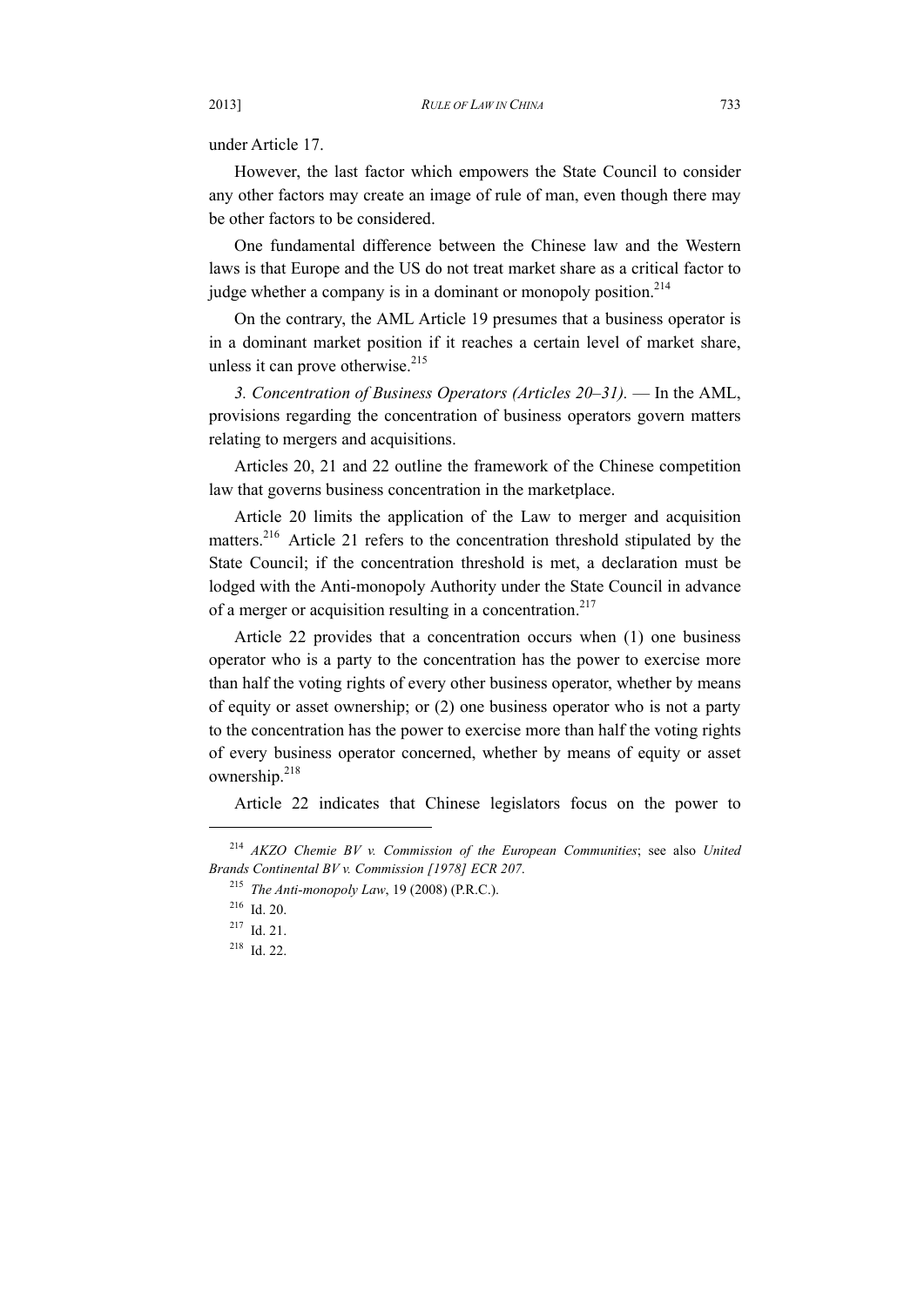exercise more than half the voting rights, whether that power emanates from ownership of the equity or assets of the entity, which is narrower in meaning than that under the European regulation.

Under Council Regulation EC No. 139/2004, which governs the concentration issue in the EC, changes in ownership below a certain threshold amount are strictly excluded from consideration under the regulation. $219$ 

Comparing with the focus of the AML on hard figures such as voting rights, whether obtained through ownership of equity or assets, the European regulation pays more attention to the issue of control, which comprises a combination of rights. $220$ 

From the perspective of corporate law, the European approach seems to be more reasonable because, in certain cases, the actual right of control in a company may not be connected to the percentage ownership of shares or assets and may emanate from elements such as the structure of the group of companies, or through a combination of shareholders.<sup>221</sup>

The primary statutory authority governing concentration in the US is Article 7 of the *Clayton Act of 1914*, amended by the *Hart-Scott-Rodino Antitrust Improvements Act of 1976* (HSR).

The Clayton Act prohibits acquisitions that substantially lessen competition or tend to create a monopoly.

Like the European Council regulations, the HSR limits merger and acquisition control to commerce purposes that exceed a certain amount.

Article 21 of the AML requires that an entity to file a notification with the Federal Trade Commission and the Assistant Attorney General in charge of the Antitrust Division. However, there is no deadline for filing under the HSR.

Articles 23–26 of the AML provide guidelines on procedures to be applied by the Anti-monopoly Authority under the State Council for performing concentration tests that are not significantly different from similar

<sup>219</sup> *Council Regulation* (EC) No. 1/2003, 2–3 (Eur.).

 $220$  Id. 3(1)(2).

 $221$  R v CIR ex parte Newfields Developments Ltd.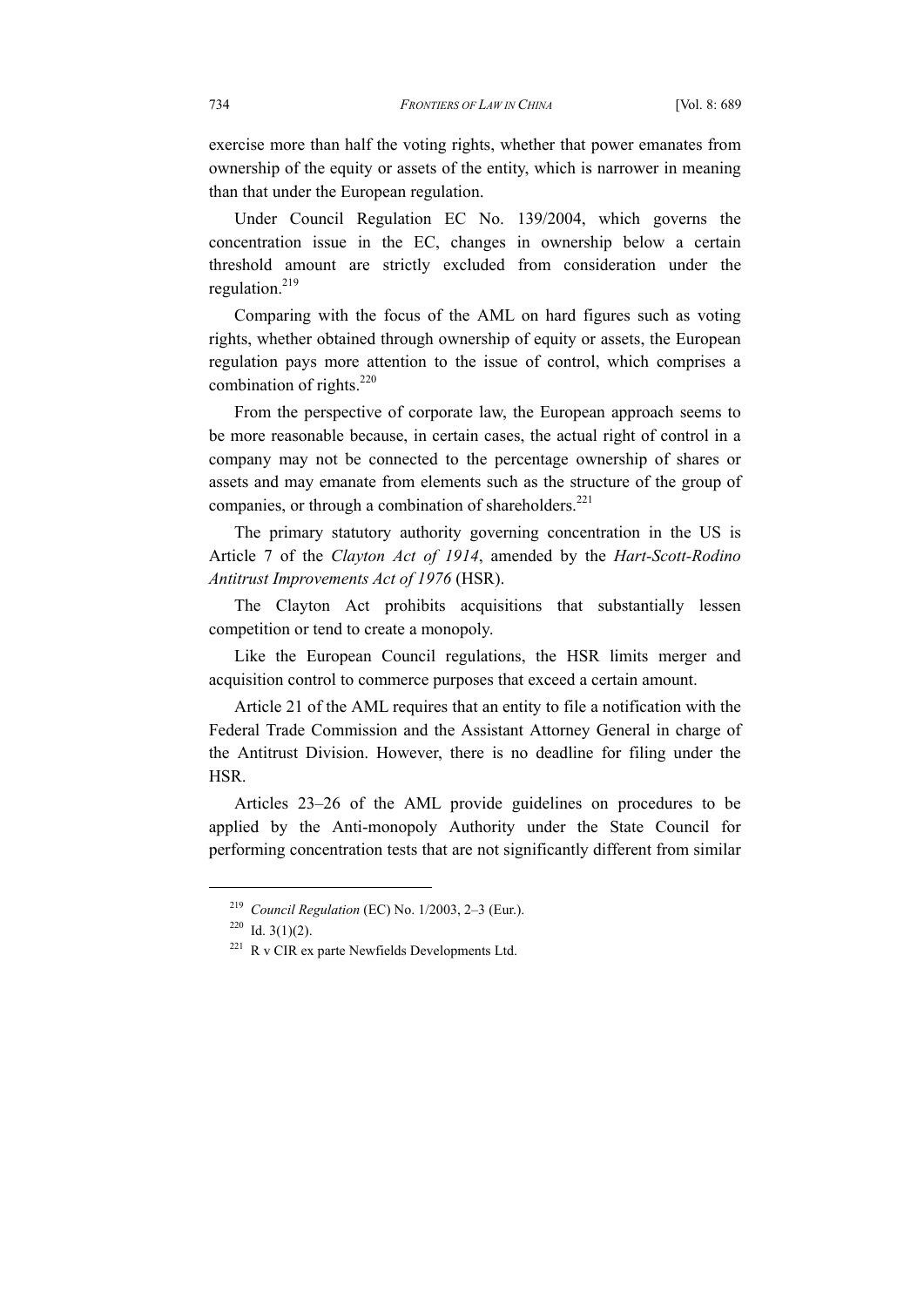regulations in Western countries, such as the HSR.

Article 27 provides the elements that the State Council will consider in determining whether an acquisition creates concentration.

Most of the factors listed in the AML, such as the checklists in Articles 13 and 17, are similar to the competition laws in effect in the Europe or the US. However, under the AML, the State Council is entitled to adopt any other factors they think fit, $222$  which may create an impression of subjectivity and uncertainty.

Articles 28–31 provide standards to be utilized by the State Council in deciding cases in special circumstances.

Investors should consider two points. First, Article 28 confirms that efficiency is a defense for a merger and acquisition under the AML.

Generally, a merger or acquisition is accepted only when it provides positive effects for business operators, such as saving costs. It may be disallowed under competition laws when it may cause negative effects for the entire society. However, it is difficult for economists to conclude that a merger's positive effects on an individual are greater or less than its negative effects on external parties; this is still a matter of debate in Europe<sup>223</sup> and the  $US<sup>224</sup>$ 

Article 28 adopts the principle that a business operator may object to a charge of concentration when the positive effects of the agreement outweigh its negative effects. Such principle ensures economic efficiency but may not protect the interests of consumers.

The AML may give the impression that it is a tool for the Chinese government to achieve political ends because Article 31 highlights national security as an issue. Although invoking national security in a statute may indicate that business activities shall not violate the government's interests, $^{225}$ it is not common for pure economic legislation, such as the TFEU or the

<sup>&</sup>lt;sup>222</sup> *The Anti-monopoly Law*, 27(6) (2008) (P.R.C.).

<sup>223</sup> See fn. 127, 370–75; see also Andreea Cosnita-Langlais & Jean-Philippe Tropeano, *Do Remedies Affect the Efficiency Defence? An Optimal Merger Control Analysis*, at http://esnie.org/pdf/textes\_2010/CosnitaTropeano-2010-a.pdf (last visited Jul. 27, 2012).

<sup>224</sup> *Federal Trade Commission v. H.J. Heinz Company* (2000), Civ. No. 1:00CV01688 JR.

<sup>225</sup> See 31 U.S.C. § 5318(l).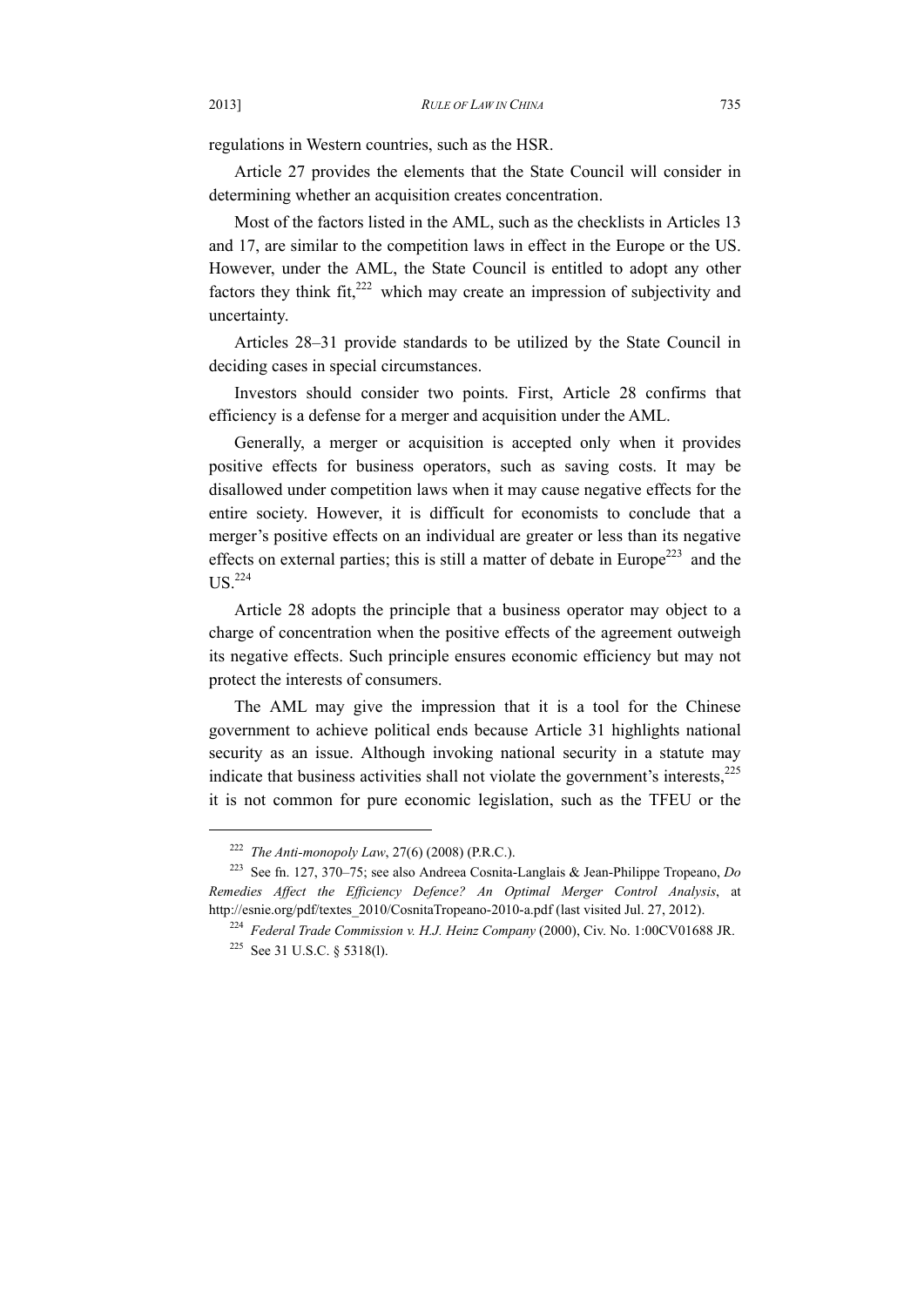Sherman Act, to have this type of overt political element.

*4. Abuse of Administrative Power to Eliminate or Restrict Competition (Articles 32–37).* — The fourth section of the AML, known as state aid, is one of the most critical provisions in Chinese competition law because state-owned enterprises play a more important role in China than they do in either the EU or the US  $^{226}$ 

This section is equivalent to Article 107–109 of the TFEU; there is no equivalent provision in US antitrust  $\int_0^{227}$ 

Whereas the relevant provisions of the TFEU govern conflicts of interest as a result of aid granted by individual member states, $^{228}$  the AML provisions govern acts of administrative organs or organizations empowered by the government of China.<sup>229</sup>

The differences in application here are the result of the nature of the jurisdictional and legislative background of the European Union law. The TFEU prohibits individual member states that comprise the EU from granting aid in the marketplace because the TFEU seeks to prevent any state particularly Germany — from dominating the EU market. $230$ 

Conversely, the "state aid" section in the AML focuses on limiting the power of the administrative organs or organizations that might allow state-owned enterprises or other companies closely related to the government to obtain advantages over the private sector and foreign entities in the Chinese market.

"The state advances as private industry recedes" — this adage embodies a recognized threat to Chinese economic development. Therefore, the AML prohibits public organs and organizations from discriminating, imposing different standards, exerting administrative powers against, setting barriers or inducing other conducts for the purpose of discouraging imports from

<u>.</u>

<sup>226</sup> *Supra* ch. I.B.

<sup>&</sup>lt;sup>227</sup> Delegation of the European Union to the United States of America, Competition (Antitrust), at http://www.eurunion.org/eu/Antitrust/Antitrust-Competition.html (last visited Jul. 20, 2012).

<sup>228</sup> See *Treaty of Lisbon*, 107–08 (2007) (Eur.); see also fn. 57, at 1497.

<sup>&</sup>lt;sup>229</sup> *The Anti-monopoly Law*, 32 (2008) (P.R.C.).

<sup>230</sup> See fn. 60, 12–13; see also *Treaty of Lisbon*, 107(2)(c) (2007) (Eur.).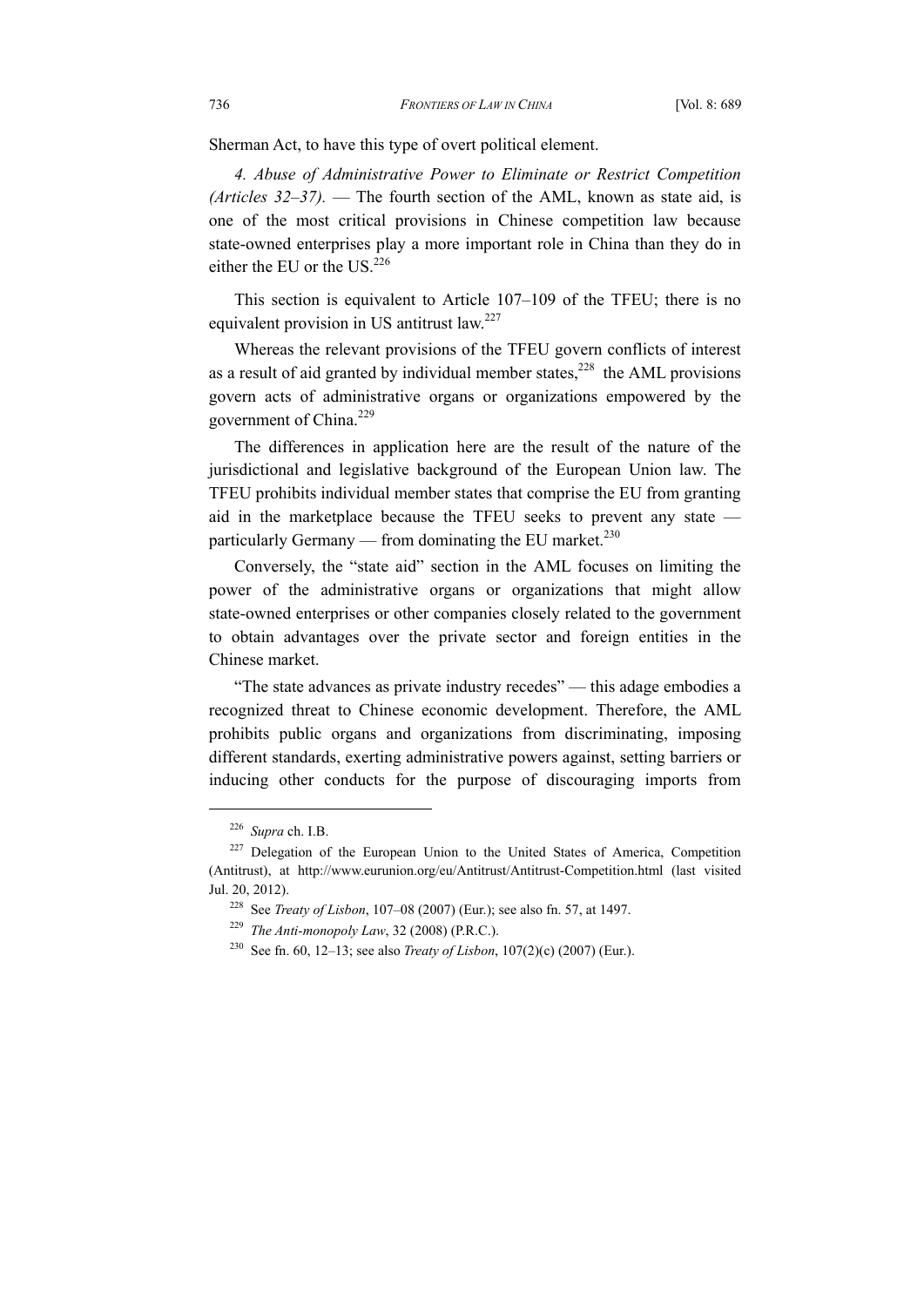entering into local markets.<sup>231</sup>

Foreign investors are protected by this provision, but it is notable that they are not the only beneficiaries. This section applies to entities from different parts of China, such as companies from another province, that may be discriminated against by a local government, in addition to protecting foreign entities from outside China.<sup>232</sup>

# *C. Comparison of Issues Not Covered by Chinese Anti-monopoly Law but Covered by Equivalent Statutes in the West*

The AML was modeled on the European Competition Law and the US antitrust laws that have been in force for decades and covers most of the matters covered by these statutory schemes.

The only additional coverage by the US Antitrust Law compared to the AML is that Section 6 of the *Sherman Act* explicitly excludes foreign entities engaging in trade and commerce activities, subject to certain exceptions.

Excluding foreign entities from the scope of the AML would be the most direct method to rebut criticism that the AML is merely a tool for the Chinese government to enforce protectionism.

Although it contains a regulation similar to Section 6 of the Sherman Act, foreign entities are not fully excluded from the AML; as applied, Coca Cola's proposal for acquisition of the Huiyuan Juice discussed in the following chapters, for example, was subject to the AML.

## *D. Sub-conclusion — Comparison of Competition Law at the Statutory Level*

It has been suggested that the Chinese legislature drafts its laws to resemble those of Western countries, although China may not enforce these laws properly. For example, the Chinese Constitution provides for the protection of freedom of speech<sup>233</sup> in a manner similar to the First

<sup>&</sup>lt;sup>231</sup> *The Anti-monopoly Law*,  $33(1)$  –(5) (2008) (P.R.C.).

<sup>232</sup> *Invitation of Investment by the Zongyang County of Anhui Province Constitutes Abuse of Administrative Power*, South Weekend, Aug. 13, 2012, at http://www.infzm.com/ content/79601 (last visited Aug. 14, 2012).

<sup>233</sup> *The Constitutional Law*, 35 (1982) (P.R.C.).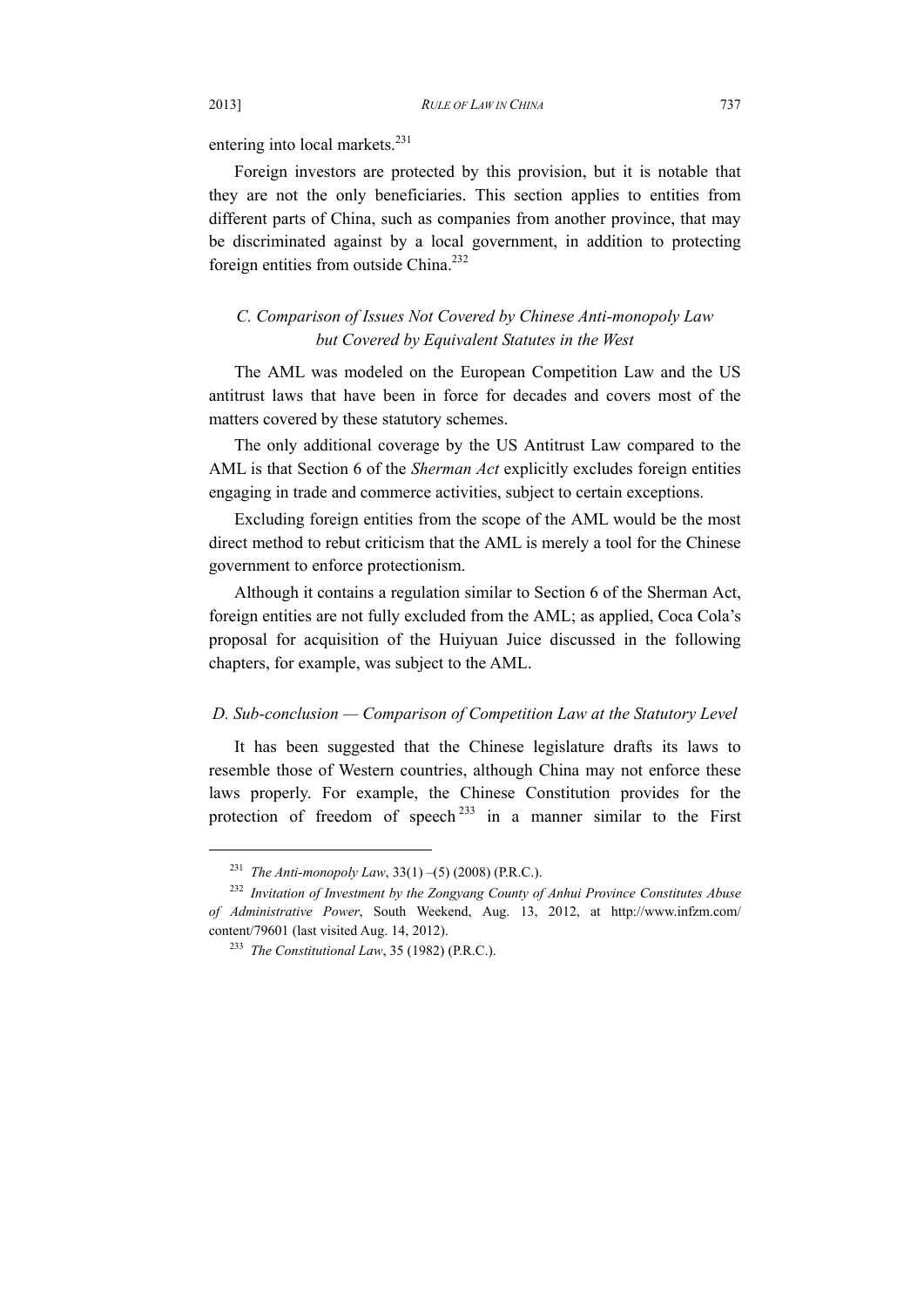Amendment to the US Constitution. However, such right is not well protected. In reality, the Chinese judiciary does not enforce the well-drafted law properly, which creates the impression that the problem is about the rule of law.

Owen Fiss suggests that it is not a question of enforcement, but that the law itself is imperfect. Although Article 35 of the Chinese Constitution Law guarantees freedom of speech, such right is subject to other provisions of the Constitution, such as protection of the interests of the State and society in Article 51 and the duty to safeguard the security, honor and interests of the motherland in Article 54.234

Nonetheless, Fiss has positive expectations about the development of Chinese law because the introduction of freedom of speech into the Chinese Constitution shows that the Chinese government intends to offer certain freedoms to her citizens and to develop the rule of law, notwithstanding the remaining gap between Chinese and Western laws.<sup>235</sup>

Jon and Lau hold a contrary view and believe that the Chinese Communist Party leadership is sufficiently motivated to permit political concerns to dominate Chinese law.<sup>236</sup>

Both analyses are partly true as applied to the AML. As Fiss predicted, Chinese legislators have continued to move in the correct direction when drafting the AML. They fill in part of the gap between the laws of the East and the West by referring to the latter<sup>237</sup> and limiting political protectionism in the AML.

The section in the AML governing the abuse of administrative power,

<sup>234</sup> Owen Fiss, *Two Constitutions*, Yale J. Int'l L. 492–94.

 $235$  Id. 501–03.

<sup>236</sup> Jon Yau Fai & Lau Wan Wei, *Understanding the Rule of Law in China by the Deponent Requirement*, Hong Kong Professional Teachers' Union, at http://www.hkptu.org/ ptu/director/pubdep/ptunews/602/index.htm (last visited Aug. 14, 2012).

<sup>237</sup> The National People's Congress of the P.R.C., *Statement of the People's Republic of China Anti-monopoly Law Legislation* (Draft), at http://www.npc.gov.cn/wxzl/gongbao/ 2007-10/09/content\_5374671.htm (last visited Aug. 14, 2012); see also The 5th Meeting of the National Congress of the People's Republic of China 10th Conference, at http://www.npc.gov. cn/wxzl/gongbao/2008-02/23/content\_1462462.htm (last visited Aug. 14, 2012).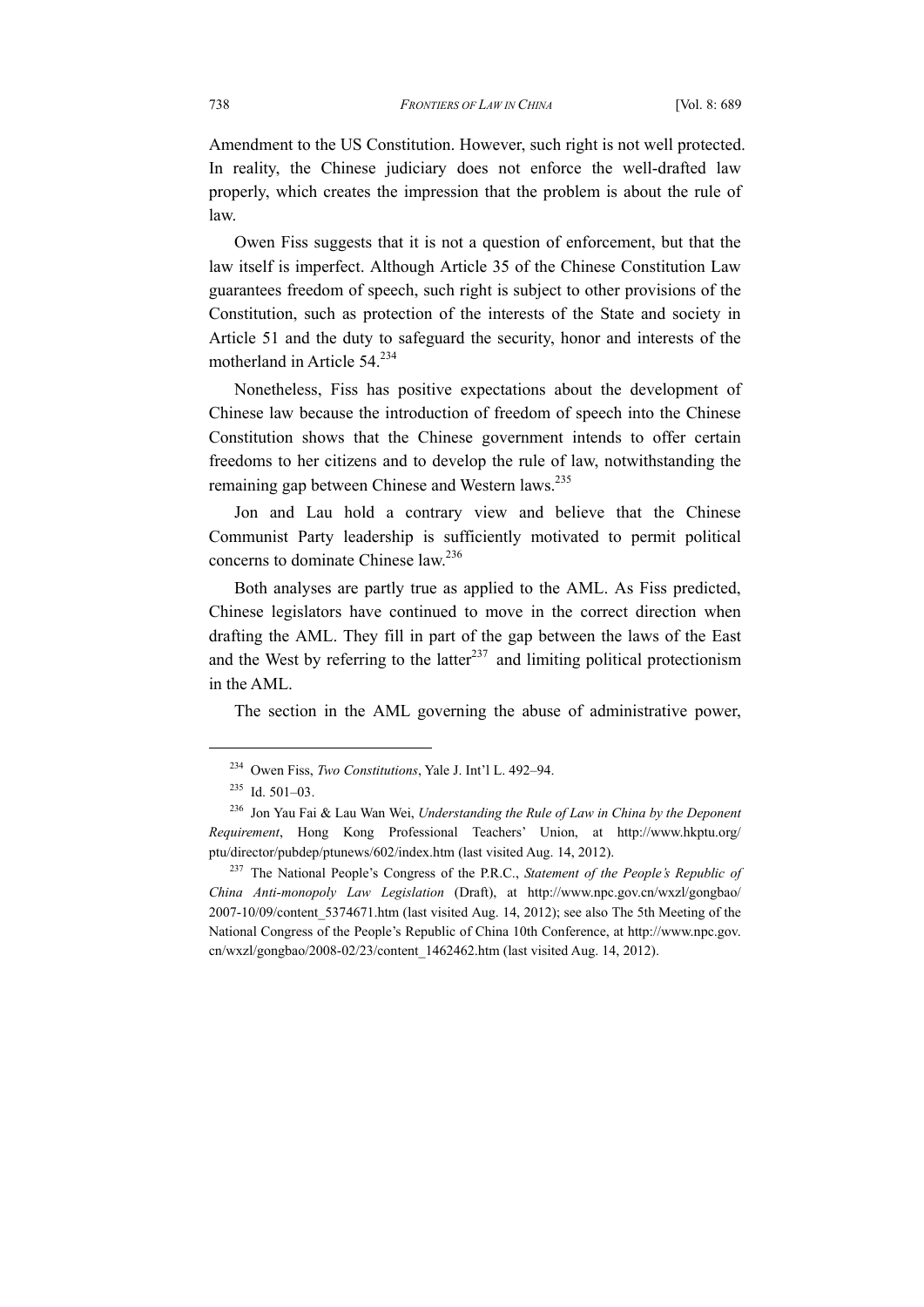known as state aid, is strong evidence supporting the view that the Chinese government is concerned with rule of law and is not merely concerned with achieving its interests.

Unlike the basis of the "state aid" section of the EU Competition Law, which focuses on prohibiting member states from using state aid to enhance the advantage of domestic entities against entities from other countries, the AML limits the powers of Chinese governmental entities from attempting to help government-related entities compete with both Chinese and foreign private investors.

However, there is a fundamental problem with Fiss' view. The rights guaranteed by Chinese law are limited by the Chinese Communist Party's leadership which is the highest authority of Chinese Constitutional Law, according to the Preamble of the Chinese Constitutional Law, in addition to being limited by contradictory provisions in the Chinese Constitution and in particular statutory schemes.

As Jon and Lau maintain, although certain Chinese government officials argue that the leadership of the Chinese Communist Party under the Constitution is a general idea instead of a specific directive of Chinese Constitutional Law,238 the political effect of the Preamble has the power to influence any enforcement of law in China.

However, this may not always be the case. As the above "state aid" example indicates, there is already more significant progress in the AML than in other Chinese statutes as a result of protection of the rights of non-local and foreign investors' rights against competitors who have close relations with the public sector. This provision may offer more protection than the circumstances of the Chinese Constitutional Law discussed above and commented upon by Fiss because there is no direct contradiction against the "state aid" section of the AML.

In terms of governmental discretion, the AML does provide discretion by the Anti-monopoly Authority under the State Council to assess whether a

<sup>238</sup> Gao Kai, *Why the "Leadership by the Chinese Communist Party" Is Not Shown in the Main Content of the Constitutional Law 1982?*, Phoenix New Media, at http://big5.ifeng. com/gate/big5/news.ifeng.com/history/shixueyuan/detail\_2011\_08/25/8668192\_0.shtml (last visited Aug. 14, 2012).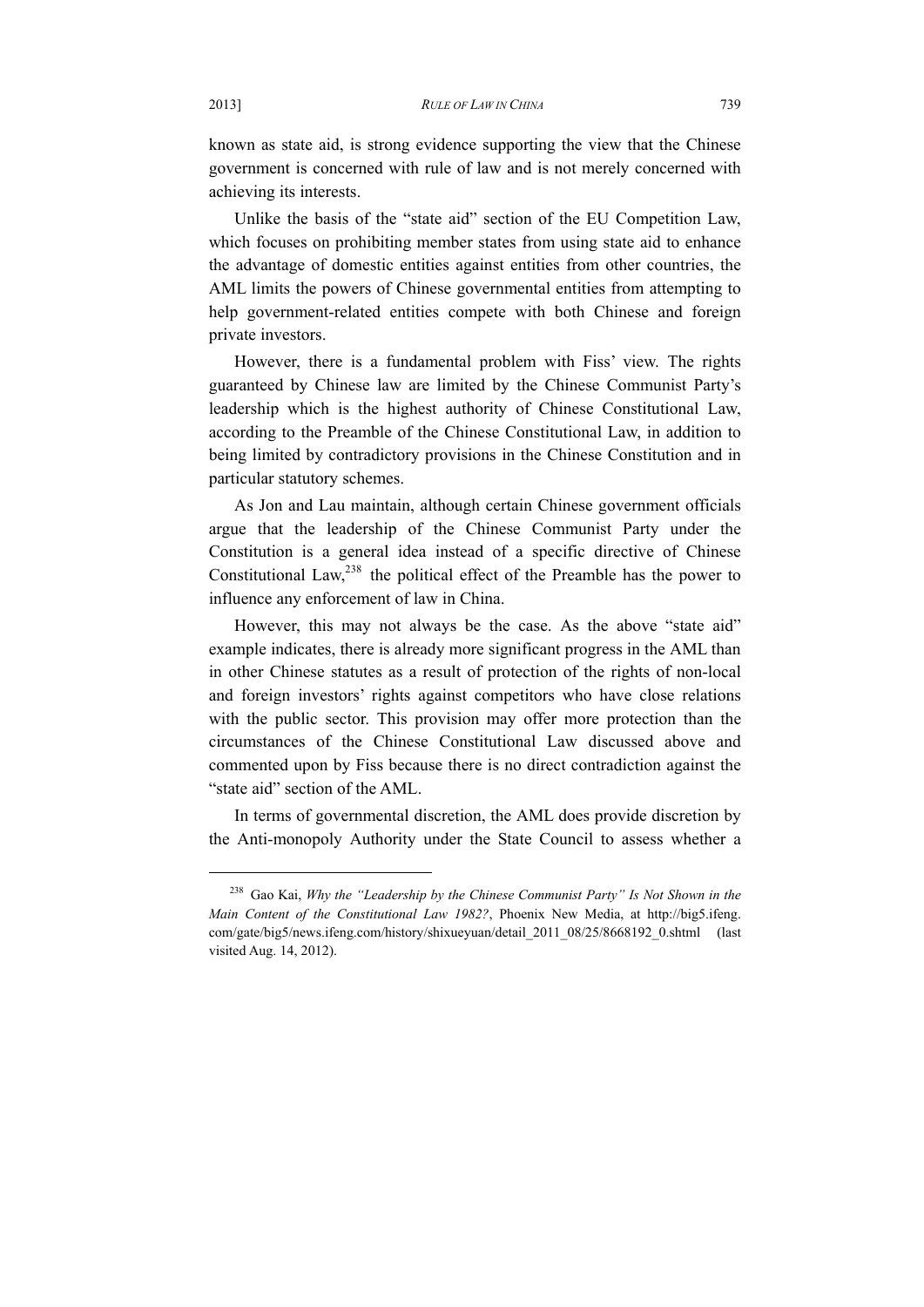party is chargeable under Article  $13(6)$ ,  $14(3)$ ,  $15(7)$ ,  $17(7)$ ,  $18(6)$  and  $33(5)$ <sup>239</sup> It is too arbitrary to conclude that the inclusion of an element that does not exist in the equivalent law in Europe or the United States is problematic.

From a positive perspective, the Authority is empowered to prevent new competition-hindering actions that are not anticipated by the legislature. Such flexibility closes the loophole of the lagging effect of legislative responses to the real world.

From a negative perspective, individuals in the market may be confused because they do not understand how to avoid charges under the AML. They cannot rely on the judgment of a court  $-$  as they can in a common law jurisdiction — because China is a civil law country.

This arbitrariness may also harm the image of rule of law in China because it may be argued that the Chinese government has too much power to define the law subjectively, even if it does not exercise such discretion to make unfair decisions against individual parties.

Because this regulation affects the interests of local individuals and foreign investors, it is necessary that it be clearly stated to create an effective open market, which is one of the main purposes of modernization of China.

These problems will be further discussed in the following chapters and debates caused by the application of law will also be explored.

## **IV. DECISIONS OF COMPETITION LAW BY CHINESE ANTI-MONOPOLY LAW**

#### *A. Introduction — Studying Precedents of China*

It may be easy to assume that it is not necessary to study precedents of China, a civil law jurisdiction, because court decisions are not strictly binding. However, such is not the case.

There is no such thing as either a pure common law system or pure civil law system. Statutes are one of the main sources of law in common law jurisdictions, such as the United Kingdom. Conversely, Chinese courts may refer to case law although it is a civil law system.

 <sup>239</sup> *Supra* ch. III.B.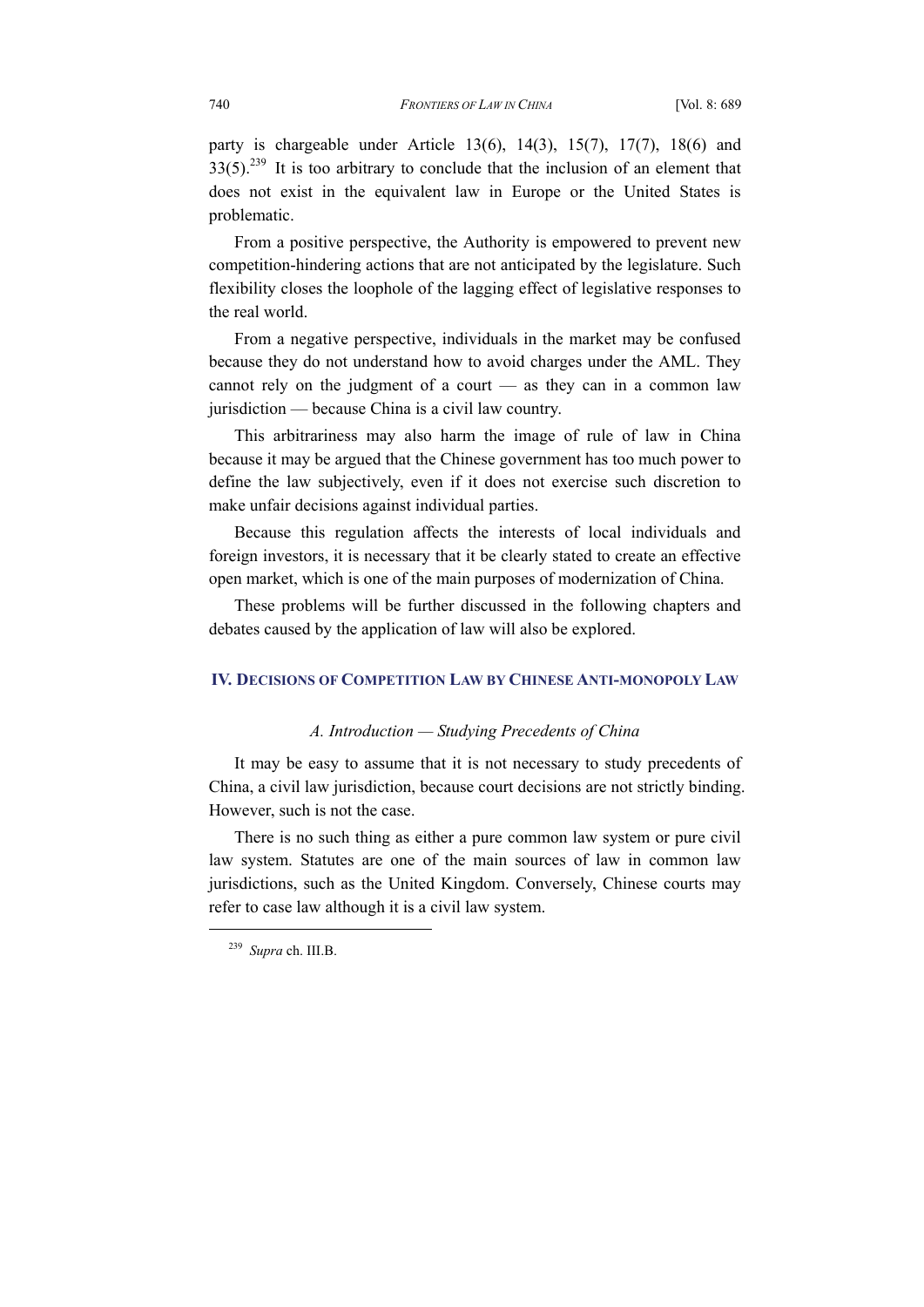In reality, Chinese courts may utilize the reasoning of precedents as a reference point in later cases although precedents are not binding.<sup>240</sup>

Even if precedents are not binding on Chinese courts, analysts may discover how courts apply the AML and determine whether courts make decisions according to precedents, and in accordance with rule of law.

Nonetheless, it is not simple to study case law in China. First, the Chinese government does not maintain a central database of reported cases and law-related materials.

Second, the government may not publish the decisions of major cases. The MOFCOM only published five judgments out of its first 230 decisions under the AML. $^{241}$ 

In accordance with the AML, the Anti-monopoly Authority shall publicize such decisions on concentration of business operators to the general public in a timely manner whenever it prohibits a concentration or if it approves a concentration with conditions.<sup>242</sup> The MOFCOM does not tend to publish the details of cases approved by the Anti-monopoly Authority. As discussed above, only 5 out of 230 decisions have been published, which indicates that the public may be dissatisfied with the amount of information available from the Authority. $243$ 

The requirement under Article 30 is not sufficient on its own. It is valuable for market participants to understand the decisions of the Authority even when it does not reject a concentration.

The situation is likely much worse for the other three areas governed by the AML because there is no parallel requirement on publication of decisions related to monopoly agreement, abuse of market dominance and abuse of administrative power to eliminate or restrict competition.

Although the AML also states that "where after investigation into and

<sup>240</sup> Liming Wang, *Innovation of Civil Law Traditions*, Feb. 20, 2012, at http://www.chinacourt.org/article/detail/2012/02/id/473206.shtml (last visited Aug. 2, 2012).

<sup>241</sup> Yee Wah Chin, *M&A under China's Anti-monopoly Law: Update*, Feb. 21, 2012, Victoria University of Wellington Legal Research Paper No. 23/2012, at http://ssrn.com/ abstract=2008639 (last visited Aug. 1, 2012).

<sup>242</sup> *The Anti-monopoly Law*, 30 (2008) (P.R.C.).

<sup>243</sup> See fn. 241.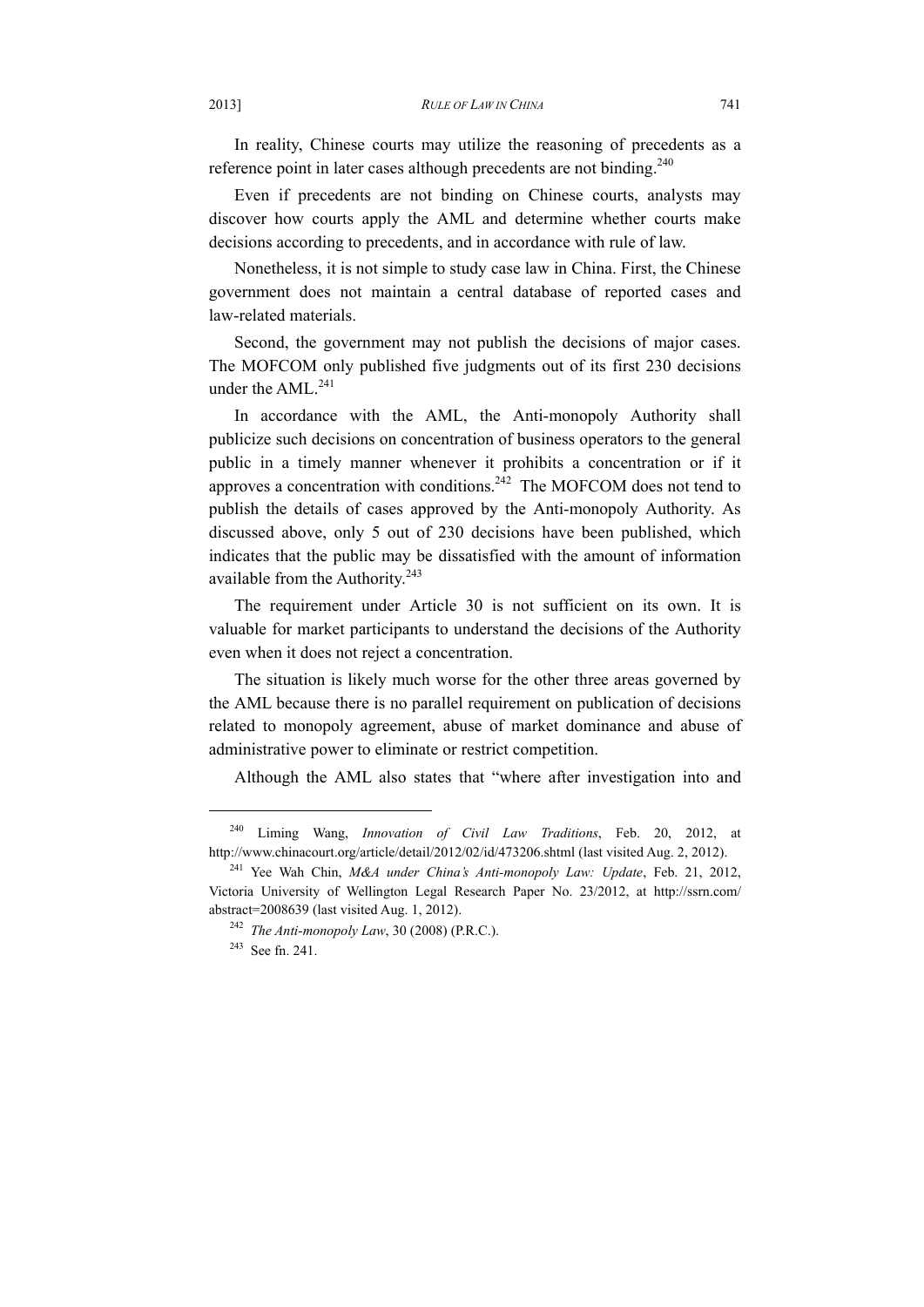verification of the suspected monopolistic conduct, the authority for enforcement of the Anti-monopoly Law concludes that it constitutes a monopolistic conduct, the said authority shall make a decision on how to deal with it in accordance with law and may make the matter known to the public,"244 in fact the MOFCOM does not publish decisions concerning these three issues as often as those concerning the concentration of business operators.<sup>245</sup>

This practice does create barriers for researchers studying the AML, in addition to causing confusion for investors and parties who may not be aware that to what extent their activities are allowed or not allowed under the AML.

Thirdly, information is not offered in a systematic database but in a press release list called "significant news" that contains articles in unrelated topics sorted by date.<sup>246</sup>

Fourthly, the MOFCOM may provide publication of judgments in Chinese but not in English, such as the case of the Coca Cola's acquisition of the Huiyuan Juice, discussed below. The mass media may offer translations, but they are not official.

Finally, the MOFCOM does not maintain documents permanently. For instance, although the English version of "*MOFCOM Approves the InBev-AB Merger on 19 November 2008*" appears in search results on the MOFCOM official webpage, the content no longer exists when the link for 16 August 2012 is clicked  $247$ 

Thus, researchers studying the AML in China must translate official documents themselves, and secondary and tertiary sources must be relied upon, particularly with respect to materials no longer maintained on the governmental webpage.

 <sup>244</sup> *The Anti-monopoly Law*, 44 (2008) (P.R.C.).

<sup>&</sup>lt;sup>245</sup> See the Ministry of Commerce of the P.R.C., at http://english.mofcom.gov.cn (last visited Aug. 7, 2012).

<sup>246</sup> Ministry of Commerce of the P.R.C., *The MOFCOM Makes Decision on the Acquisition of Huiyuan Juice by Coca Cola*, at http://www.mofcom.gov.cn/aarticle/ae/ai/ 200903/20090306108388.html (last visited Aug. 22, 2012).

<sup>247</sup> See fn. 245.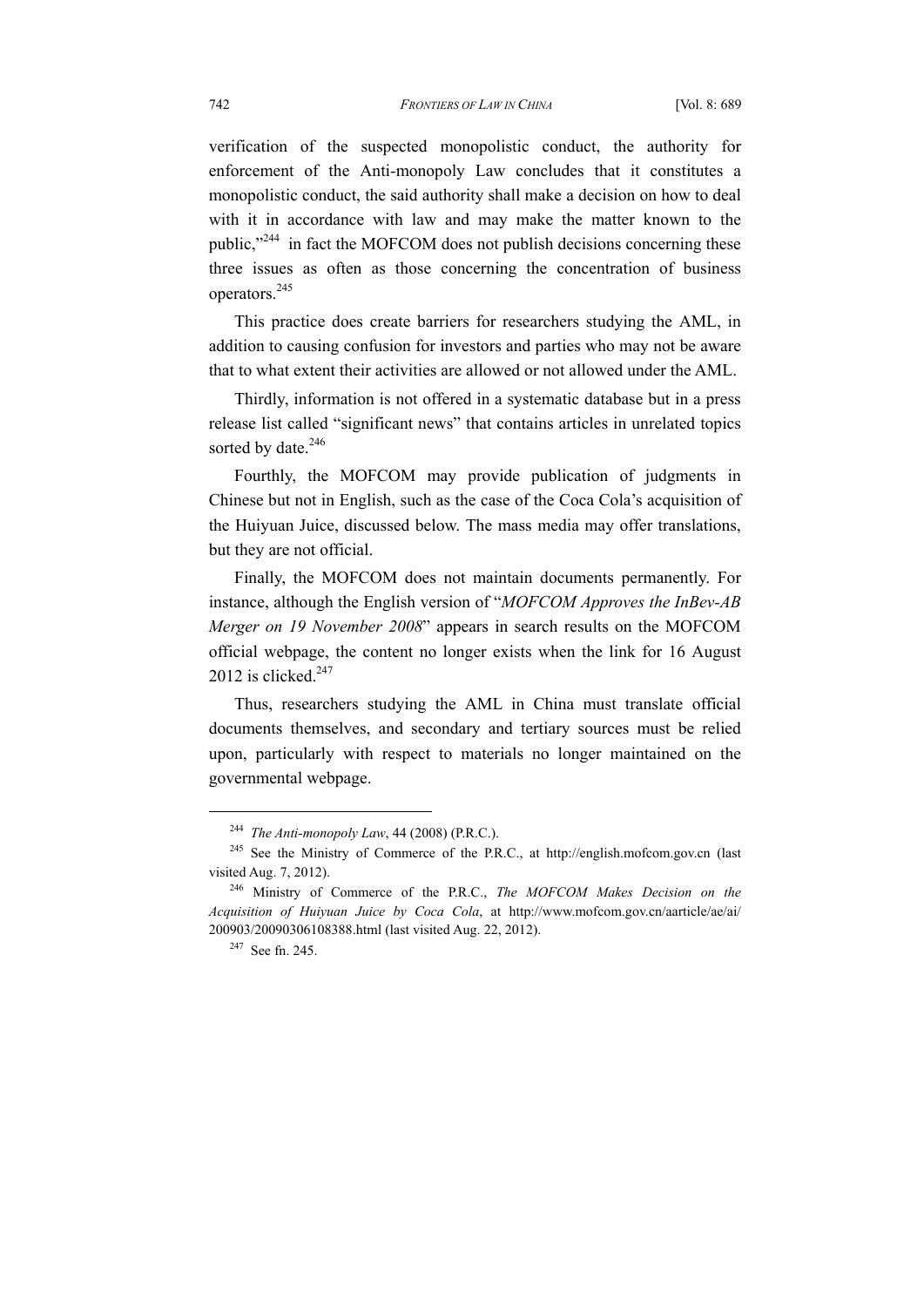-

## *B. Leading Cases of Chinese Anti-monopoly Law*

As discussed above, the MOFCOM does not typically publish its decisions. In accordance with Articles 30 and 44 of the AML, only decisions that prohibit concentrations of business operators, approve such concentrations with conditions, or hold parties liable for monopolistic conduct are published.

When comparing the enforcement of competition law between China and Western countries, cases with these outcomes comprise the subject matter of the comparisons because the reasoning of judgments in other matters covered by the AML is not available at the official authority.

*1. The InBev-Anheuser-Busch (2008). —* The merger proposal of the Anheuser-Busch Companies ("AB") and the InBev SA/NV ("InBev") was the first AML decision published by the MOFCOM.<sup>248</sup>

The MOFCOM simply stated that it did not prohibit the merger application submitted by the InBev after "considering the opinion from governmental bureaus, beer unions, manufacturers of raw materials and retailers" and provided no further information about the basis for the decision $249$ 

Although the MOFCOM allowed the InBev's proposed acquisition of Anheuser-Busch, the approval was subject to the following 4 conditions:

*(1) The InBev's share of the Tsingtao Brewery is not to exceed the current 27%; (2) Any change in the controlling shareholder of the InBev or of its holding companies must be reported to the MOFCOM immediately; (3) The InBev's share of the Zhujiang Brewery is not to exceed the current 28.56%;* 

<sup>248</sup> Li Jing, *MOFCOM Approves InBev, AB Merger*, China Daily, Nov. 19, 2008, at http://www.chinadaily.com.cn/business/2008-11/19/content 7219360.htm (last visited Aug. 17, 2012); see also Stephen Smith & Xiaohu Ma, *InBev-Anheuser-Busch: China's First Public Merger Decision under the AML, Morrison & Foerster LLP*, at http://www.mofo.com/inbevanheuser-busch-chinas-first-public-merger-decision-under-the-aml-12-03-2008 (last visited Aug. 17, 2012).

<sup>249</sup> Ministry of Commerce of the P.R.C., *Announcement No. 95 in 2008 by MOFCOM of the P.R.C*., at http://www.mofcom.gov.cn/aarticle/b/c/200811/20081105899353.html (last visited Sept. 5, 2012).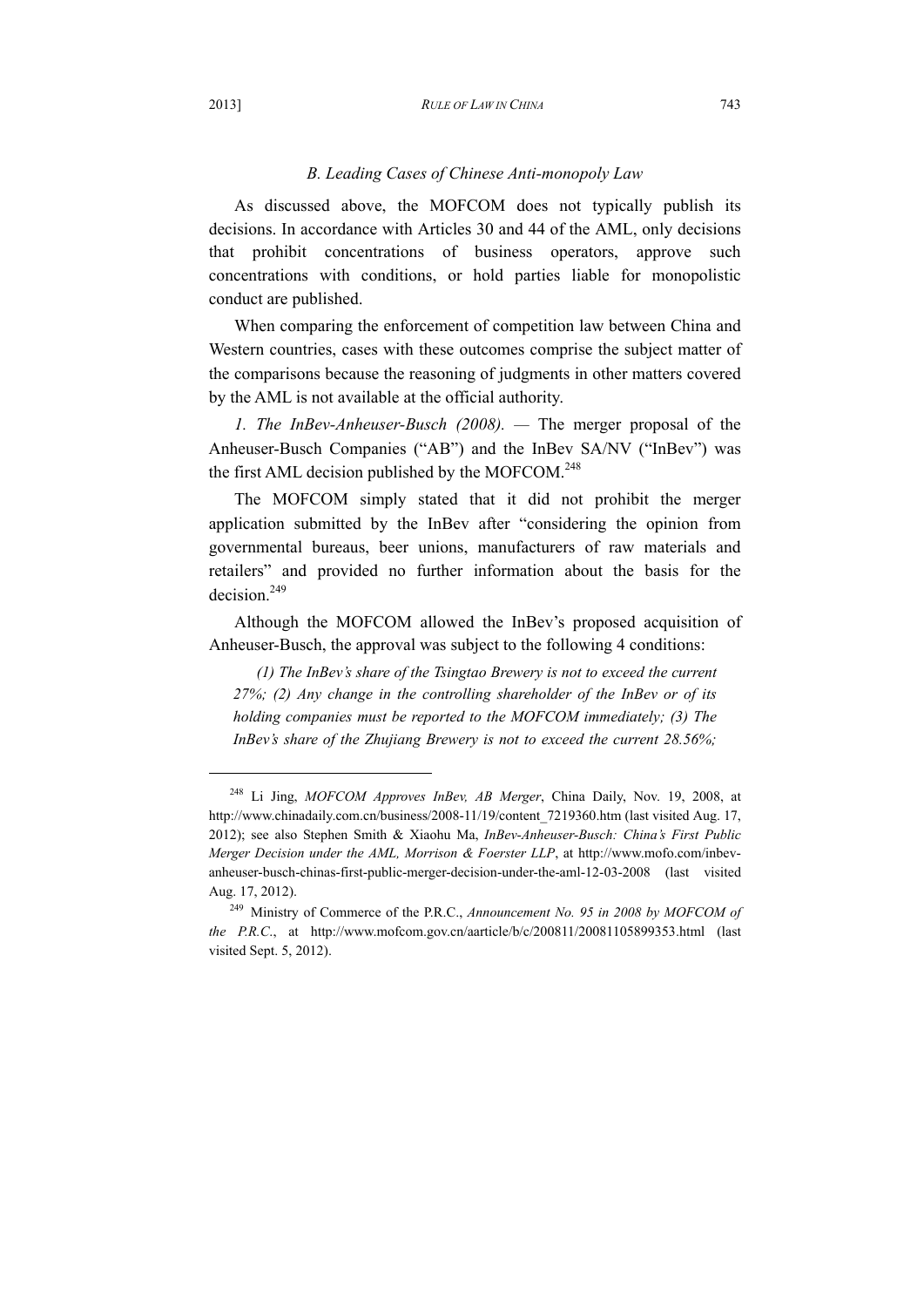*(4) No stock of the China Resources Snow Breweries and the Beijing Yanjing Brewery was to be obtained by the InBev.* 

In the InBev judgment, there is no any information about how the MOFCOM made its decision and why the application was approved; the decision only showed that the MOFCOM was concerned about InBev's further expanding its market share.

*2. Acquisition of the Huiyuan Juice by the Coca Cola (2009). —* The decision of the MOFCOM with respect to the Coca Cola's proposed acquisition of the Huiyuan Juice received much attention.

Firstly, it was the first application that MOFCOM rejected.<sup>250</sup>

Secondly, as MOFCOM claims, the bureau only rejects a small proportion of merger and acquisition applications under the Anti-monopoly Law, and Coca Cola's application is an exception. In 2009, the MOFCOM only rejected 1 application, imposed additional conditions on 5, and approved the remaining  $61$  decisions.<sup>251</sup>

Thirdly, the decision of the MOFCOM was criticized by the media for being protectionist with respect to foreign entities, $252$  and other political and economic reasons<sup>253</sup> unrelated to the original ground of the  $AML$ .<sup>254</sup>

Fourthly, the MOFCOM does not provide clear reasoning in the decision

<sup>250</sup> Sullivan & Cromwell LLP, *Antitrust Developments in the PRC: PRC Ministry of Commerce Blocks Coca-Cola's Proposed Acquisition of China Huiyuan Juice*, at http://www.sullcrom.com/files/Publication/1fc3cdad-76b8-4efd-8cb2-430c29464ffe/Presentati on/PublicationAttachment/a3c7bc8d-bfa7-4b09-b7ff-45554f54b8c9/SC\_Publication\_Antitrust Developments in the PRC.pdf (last visited Sept. 5, 2012).

<sup>251</sup> The Ministry of Commerce of the P.R.C., *Presentation by the Vice-Minister Ma in the First Anti-monopoly Reporting Conference on 6-7 January*, Jan. 8, 2010, at http://maxiuhong. mofcom.gov.cn/aarticle/activities/201001/20100106730289.html (last visited Sept. 5, 2012).

<sup>252</sup> Stephanie Wong & Wing-gar Cheng, *China Blocks Coca-Cola's 2.3 Billion Huiyuan Bid (Update 2)*, Bloomberg, at http://www.bloomberg.com/apps/news?pid=newsarchive&sid =awHnS1HJ2Usw (last visited Sept. 5, 2012). 253 Frederik Balfour, *Huiyuan Juice: China Says Coke Isn't It*, at http://www.

businessweek.com/globalbiz/content/mar2009/gb20090318\_570130.htm (last visited Sept. 5 2012). 254 Rick Carew, *China Denies Protectionism in Coca-Cola Ruling, Rejection of \$2.4* 

*Billion Takeover Bid for Huiyuan Prompts Questions on Foreign-Investment Deals in Pipeline*, at http://online.wsj.com/article/SB123751554403891673.html (last visited Sept. 5 2012).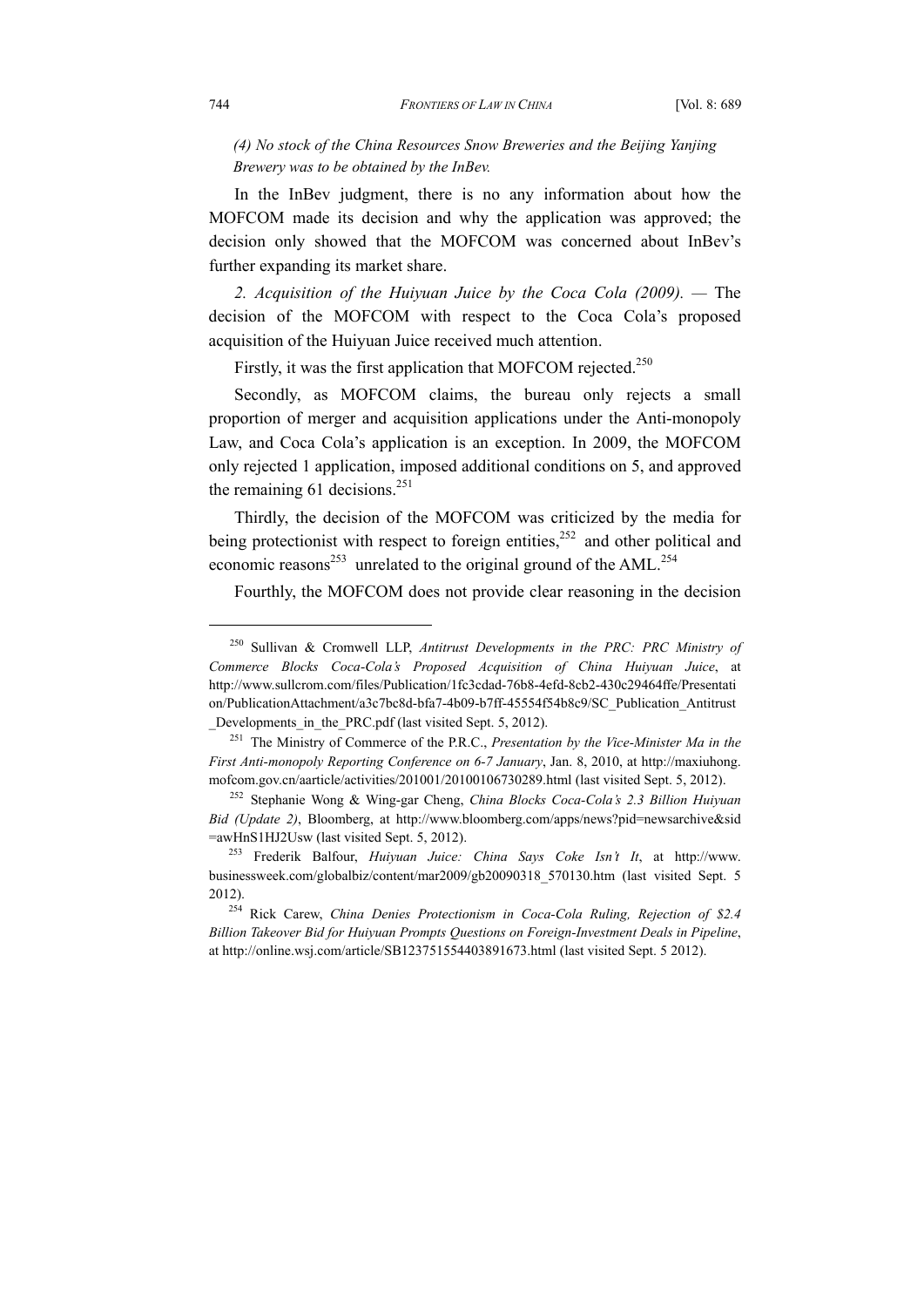and the released judgment is too brief  $-777$  Chinese words<sup>255</sup> and 493 English words (as translated by the Wall Street Journal).<sup>256</sup>

From the published judgment, readers may not obtain much information beyond that the evidence provided by the Coca Cola was insufficient to clear the MOFCOM's concern about market dominance and concentration. The MOFCOM's brief predictions of higher prices and less consumer choice if Coca Cola's application was approved contains far less information than the reasons listed in textbooks arguing against monopolies.<sup>257</sup>

Although the MOFCOM may have explained its reasoning through informal channels, such as through interviews with reporters, $258$  it would be more appropriate to provide information in an official judgment because a MOFCOM spokesperson was not responsible for making the actual decision.

3. Dominant Position of the Dongfeng-Nissan Motor (2011). — As with cases decided by the MOFCOM, official information about decisions made by domestic courts is also limited.

Dongfeng-Nissan Motor is a subsidiary of the Dongfeng Motor Company Limited.<sup>259</sup> a joint venture of the Dongfeng Motor Company, a Chinese company, and the Nissan, a Japanese manufacturer.<sup>260</sup>

In May 2011, Lau Tai-Wah sued Dongfeng-Nissan for abuse of a dominant market position to exclude competition and charge unreasonably high prices. The complaint charged that consumers suffered from higher

 <sup>255</sup> See Ministry of Commerce of the People's Republic of China, *The MOFCOM Makes Decision on Anti-monopoly Issue, for the Case of Coca Cola's Acquisition of Huiyuan Juice*, at http://www.mofcom.gov.cn/aarticle/ae/ai/200903/20090306108388.html (last visited Sept. 22, 2012). 256 See Wall Street Journal, *China's Statement Blocking Coca-Cola Huiyuan Deal*, Mar. 18,

<sup>2009,</sup> at http://blogs.wsj.com/chinarealtime/2009/03/18/china%e2%80%99s-statement-blockingcoca-cola-huiyuan-deal (last visited Sept. 22, 2012). 257 See fn. 143, 12–17. 258 The People's Web, *MOFCOM's Spokesperson Responds to the Case of Acquisition of* 

*Huiyuan Juice by Coca Cola*, at http://mnc.people.com.cn/BIG5/7927452.html (last visited Oct. 4, 2012).

<sup>259</sup> Dongfeng-Nissan Motor, *Company Overview*, at http://www.dongfeng-nissan.com. cn/about/profile.php (last visited Sept. 7, 2012).

<sup>260</sup> Dongfeng Motor Co. Ltd, *Company Introduction*, at http://www.dfl.com.cn/dfl/ info/introduce.aspx (last visited Sept. 7, 2012).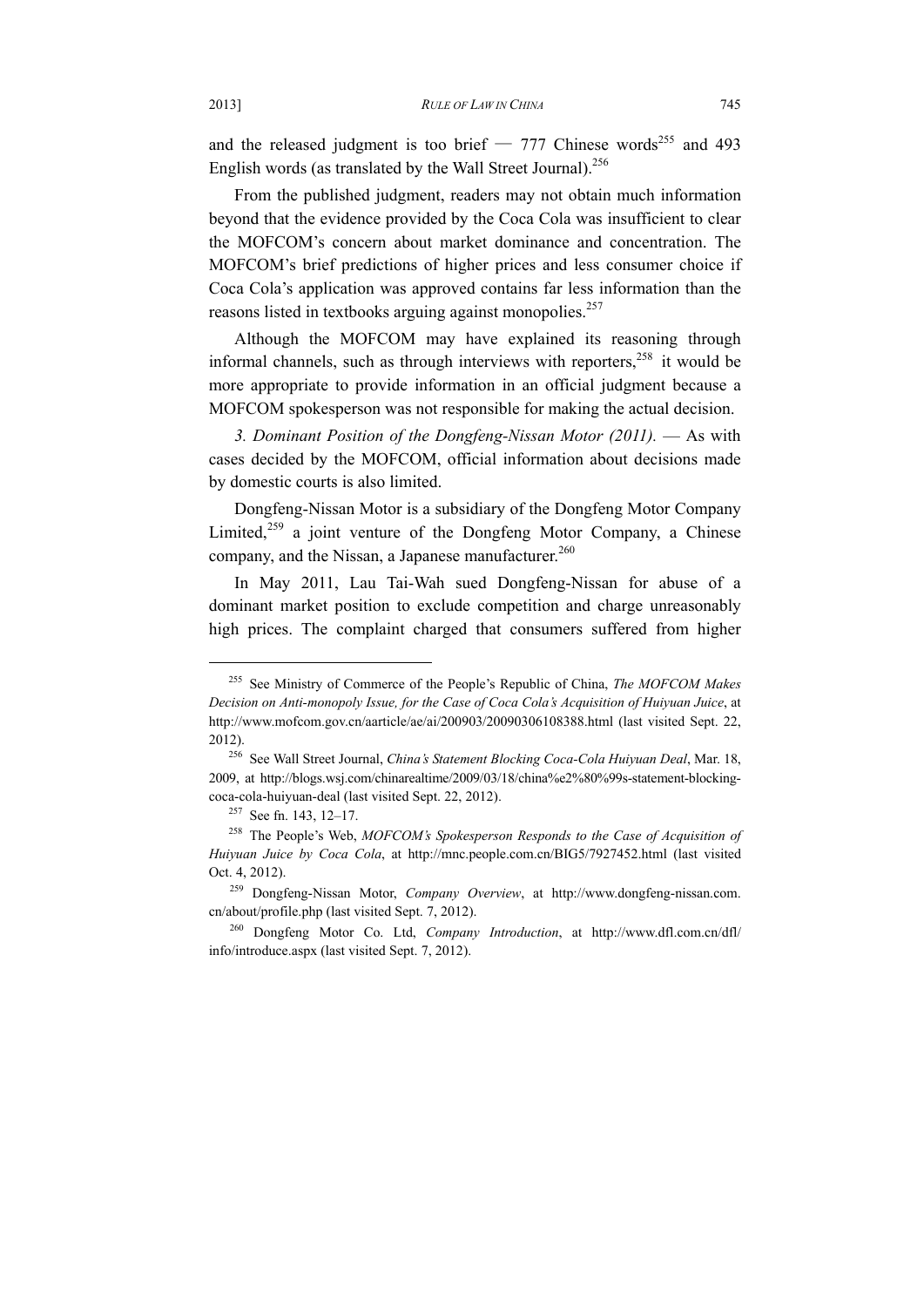prices to repair vehicles as a result of the defendant's behavior.

The Changsha Intermediate People's Court rejected the claim in December 2011, holding that the information submitted by Lau was insufficient to prove that the Dongfeng-Nissan Motor held a dominant market position, which should be supported by market research, economic analysis, studies and/or statistics. The court held that the mere fact that the price of Nissan's components was higher than those manufactured by other producers might not be the result of monopoly.<sup>261</sup>

It is not clear that the court did not choose to use the Anti-monopoly Law to enforce protectionism merely because Dongfeng-Nissan Motor is partly owned by a Japanese manufacturer and the plaintiff is a native Chinese. The court rejected the claim based on a generally accepted principle of civil litigation in Western courts that the burden of proof is "properly placed upon the party seeking relief."<sup>262</sup>

It is difficult for anyone to acknowledge the Dongfeng-Nissan Motor case while attempting to accuse based on the Huiyuan Juice case that foreign investors are generally discriminated against under the AML. The results are not strong evidence in discovering whether the Chinese government and the courts are for or against foreigners; the reasoning of judgments is necessary for this analysis.

*4. Acquisition of the Hsu Fu Chi Foods by the Nestlé (2011). —* The application for the acquisition of Hsu Fu Chi Foods submitted by Nestlé is a decision that drew attention because it involves a foreign enterprise purchasing a large domestic company and was after the Huiyuan case.<sup>263</sup>

On 11 July 2011, MOFCOM approved the proposal of Nestlé, a Swiss company, to become the majority shareholder of Hsu Fu Chi Foods, a major domestic food producer in China.<sup>264</sup>

<sup>261</sup> Wah So, *Why Dongfeng-Nissan Is Not Liable for Monopoly*, at http://www. antimonopolylaw.org/article/default.asp?id=3644 (last visited Sept. 7, 2012).<br><sup>262</sup> Schaffer v. Weast (04–698), 546 U.S. 49 (2005) 377 F.3d 449.<br><sup>263</sup> Xinhua News, *Mass Medias Predict That the Acquisition of Hsu Fu Chi F* 

*Nestle Will Be Rejected*, Jul. 22, 2011, at http://big5.xinhuanet.com/gate/big5/www.zj. xinhuanet.com/website/2011-07/22/content\_23294942.htm (last visited Oct. 3, 2012). 264 The Nestlé, *Nestlé to enter partnership with Chinese confectionery company Hsu Fu* 

*Chi*, at http://www.nestle.com/Media/PressReleases/Pages/AllPressRelease.aspx?PageId=285 &PageName=2011.aspx (last visited Oct. 3, 2012).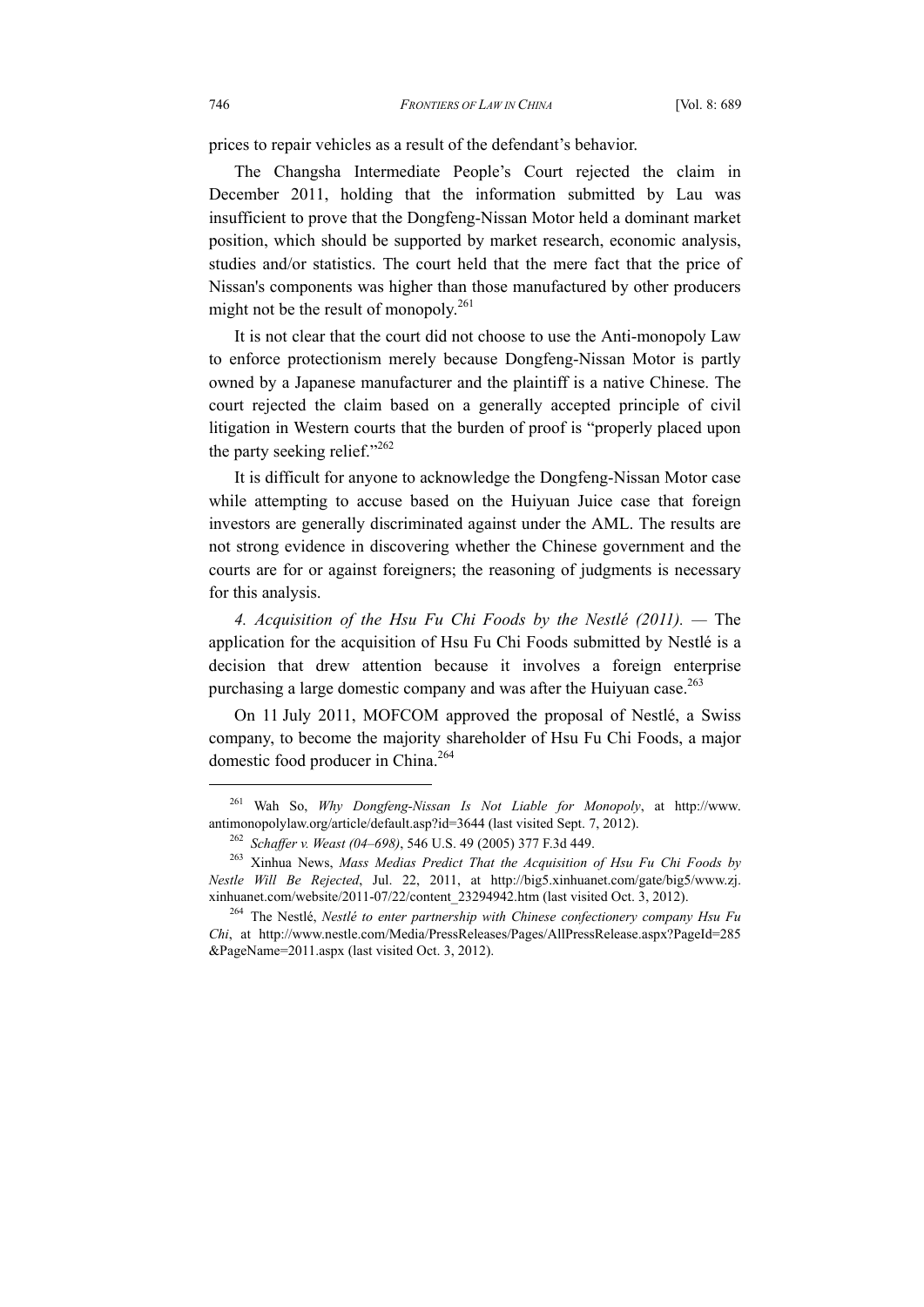The proposed acquisition was even larger than that in the Huiyuan case. Nestlé's proposed purchase accounted for 60% of the shares of Hsu Fu Chi Foods (CHF1.4 billion)<sup>265</sup> (approximately USD 1.5 billion<sup>266</sup> and USD 2.5 billion for 100% share), compared with USD2.4 billion for 100% shares of Huiyuan Juice.<sup>267</sup> This rebuts the proposition that MOFCOM considers that a foreign enterprise may dominate a market simply based on its size.<sup>268</sup>

However, because Articles 30 and 44 of the AML stipulate that it is not necessary for the MOFCOM to state the reasons of approvals for concentrations (or when it finds parties not liable for monopolistic conducts), there is no information available from the MOFCOM about how it arrived at the decision on Nestlé's application.<sup>269</sup>

The decision on the Nestlé application is even more relevant than the Dongfeng-Nissan Motor case to rebut those who suggest that Coca Cola's application was rejected because of protectionism. Unfortunately, studying these cases is impossible when only the result is available from MOFCOM.

# *C. Sub-conclusion — Leading Cases of Chinese Anti-monopoly Law*

Although it is a civil law country, case analysis is a key element in determining the reliability of the judiciary in China. However, restricted information publication — in terms of the number of cases reported and the information contained therein — creates a barrier to understand the real practices of the Chinese judiciary.

This policy also limits the information available for people who want to defend rule of law in China, thus blemished the image of the Chinese government, the legal system and the investment environment.

-

269 See fn. 246.

<sup>265</sup> Id.

<sup>266</sup> Yahoo Finance Hong Kong, *Exchange Rate Calculator*, at http://hk.finance.yahoo.com /currencies/converter (last visited Oct. 3, 2012).

<sup>267</sup> Coca Cola Decides to Purchase All Shares of Huiyuan Juice by USD 2.4 Billion, at http://finance.ifeng.com/news/hgjj/20080904/460308.shtml (last visited Oct. 3, 2012).

<sup>268</sup> Xinhua News, *Mass Medias Predict That the Acquisition of Hsu Fu Chi Foods by the Nestle Will Be Rejected*, 22 July 2011, at http://big5.xinhuanet.com/gate/big5/www.zj.Xinhua net.com/website/2011-07/22/content\_23294942.htm (last visited Oct. 3, 2012).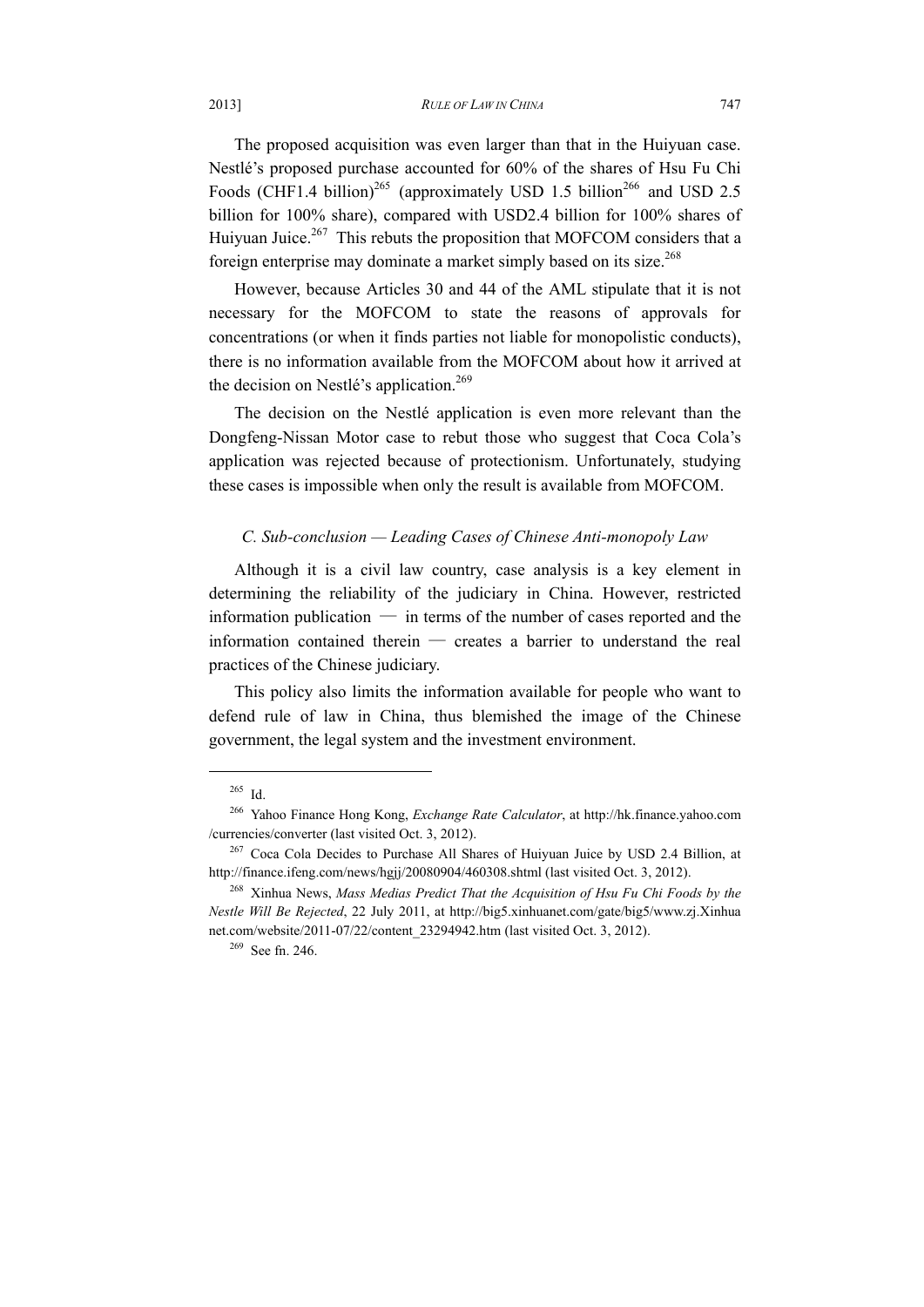From the cases discussed above, it is not easy to draw a conclusion about rule of law in China. However, it may remain useful in offering a starting point from which to compare the practical effects of Chinese competition policy with relevant cases in Europe and the United States.

### **V. DECISIONS OF COMPETITION LAWS OF THE EU AND THE US**

#### *A. Introduction — Areas of Cases for Comparison*

Both the European Union and the United States have established databases for competition law cases in the past century. However, it is not meaningful or possible to compare all the cases in Europe and the US with Chinese cases because the reasoning of Chinese court decisions in many areas is not available, as is discussed above.

To draw limited inferences about judgments available from Chinese courts, the only possible points of comparison will be to utilize those few cases in China of which details have been made available and compare them with equivalent cases in Western countries.

As discussed above, applications prohibited because of excessive concentration of business operators are the only decisions that Chinese courts must provide reasoning in their judgments under the AML. Therefore, cases to be discussed in this chapter will center upon this issue.

It is clear that court decisions are foundational resources to understand law application in the United States. Precedents are also useful assets with which to study how the European Union applies competition rules notwithstanding that most member states are civil law jurisdictions — in accordance with the arguments made above for analyzing Chinese precedents.

Cases heard by more than one jurisdiction, such as the GE/Honeywell merger that was brought before both the European and the US competition law authorities, are worthy of substantial discussion because they provide practical evidence about how judicial bodies in separate jurisdictions approach identical fact patterns and about how officials, business people and legal scholars respond to decisions that diverge from those in their home countries.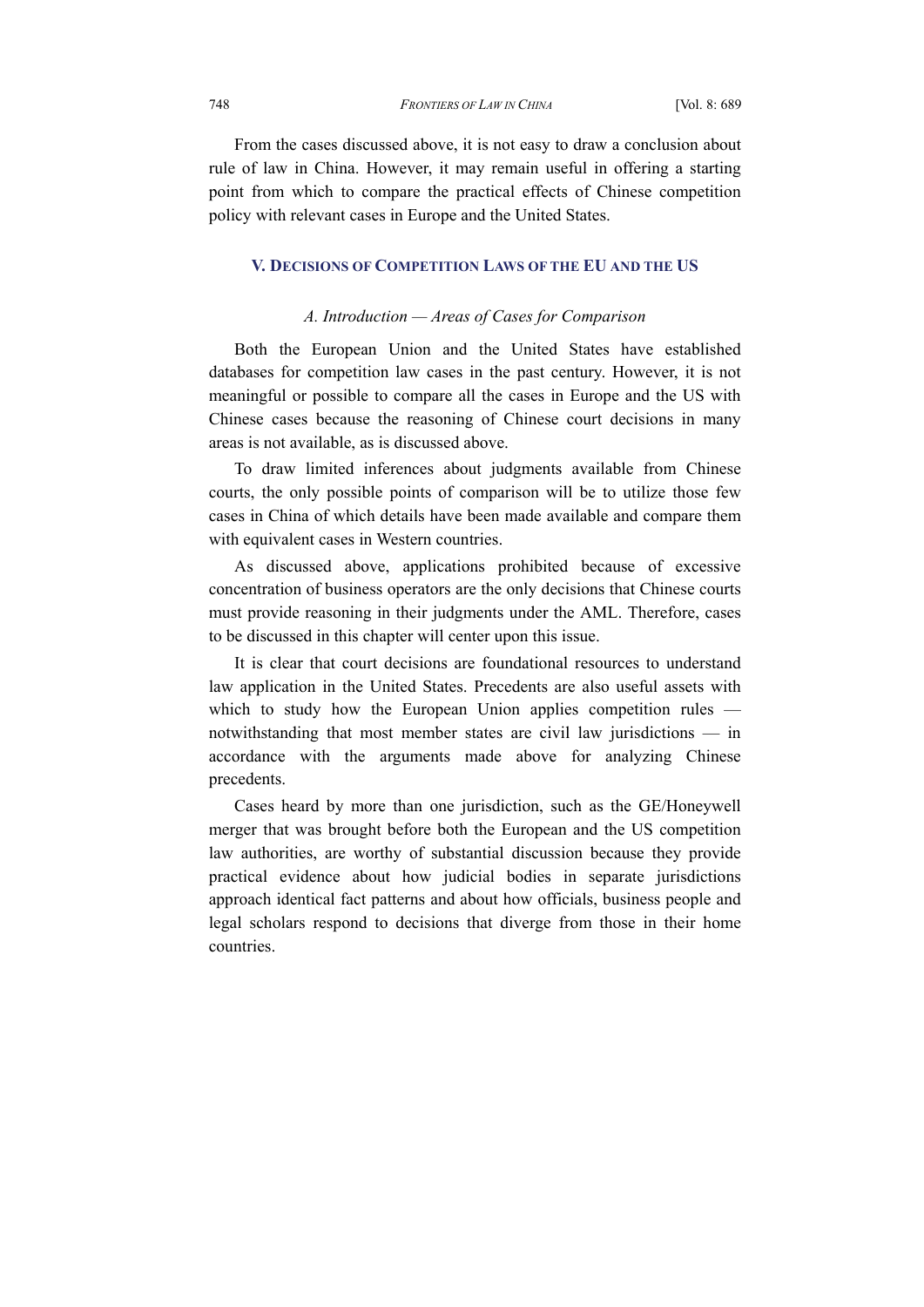It is not always easy to classify whether a deal "merger" or "acquisition" is. Sometimes, parties involved may use the wrong terminology.<sup>270</sup> Because the market power of new companies after combination is much important than what such companies are called, all cases discussed herein are called "merger" regardless of the original text.

## *B. Leading Cases of Merger and Concentration in the EU*

Since 2000, the European Commission and the European Court have analyzed dominant market position and competitive environment in deciding a series of cases about post-merger control. Because the AML in China is a new law enacted in 2007, it is relevant to focus on decisions in the same era.

*1. Merger of the Volvo and the Scania (2001). —* The first important element in the merger of the Volvo and the Scania for comparison with China is that the EU approved the application although the companies had substantial market shares (50%–90%) and there were significant barriers to entry into the truck manufacturing market, $271$  which were larger than the situation when Coca Cola attempted to expand its share of the Chinese soft drink market by acquiring Huiyuan Juice.

The EC did estimate the effect of the combined new firm in the European market as a whole, in addition to considering the change in profit margins of the merged firm for each product — such as heavy trucks — in each member state.

The EC approved the application on the grounds that the new entity would likely not be in a monopoly position in markets in the European Union, although it might be in a dominant position with respect to some of its products in certain countries, such as heavy trucks in Sweden, Norway, Finland and Ireland  $^{272}$ 

*2. Merger of the General Electric and the Honeywell (2001/2005).* — The attempted merger between two US companies, the General Electric (the GE)

<sup>270</sup> The Kex Column, *Merger*, Financial Times (Dec. 27, 2012)

<sup>271</sup> See fn. 127 at 380.

<sup>272</sup> *Volvo/Scania* case No. COMP/M.1672, Mar. 15, 2000, at http://ec.europa.eu/ competition/mergers/cases/decisions/m1672\_en.pdf (last visited Oct. 4, 2012).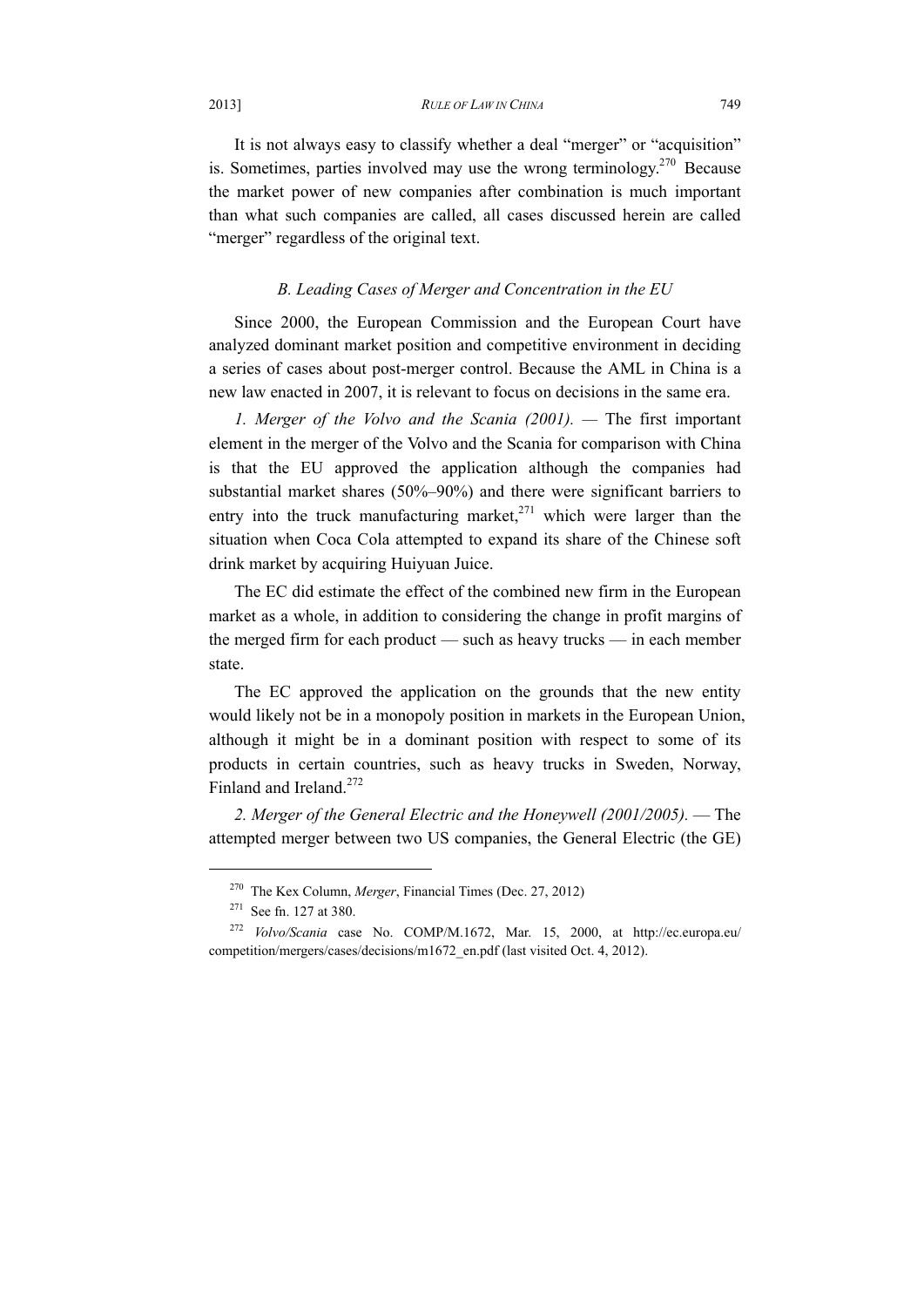and the Honeywell, as decided in the EU, is an ideal case for comparison with cases in China and, in particular, with the acquisition of Huiyuan Juice by Coca Cola.

As with the Huiyuan Juice case, the case of the GE and the Honeywell decided by the EU authorities — is an application of merger and acquisition determined by another jurisdiction. However, the Huiyuan Juice was a domestic company that was targeted for acquisition by Coca Cola, a foreign enterprise, whereas both GE and Honeywell are based in the US; this difference is not material when examining how China and Europe judge concentration.

The GE, "a diversified industrial corporation, active in fields including aircraft engines, appliances, information services, power systems, lighting, industrial systems, medical systems, plastics, broadcasting (through the NBC media channel), financial services and transportation systems,"<sup>273</sup> proposed to merge with the Honeywell International Inc., "an advanced technology and manufacturing company serving customers worldwide with aerospace products and services, automotive products, electronic materials, specialty chemicals, performance polymers, transportation and power systems as well as home, building and industrial controls $^{2274}$  on 22 October 2000.

GE filed an application for concentration with both the Department of Justice (DOJ) in the US, and the European Commission (EC) for approval.275

In May 2001, the DOJ approved the proposed merger, but the EC issued a statement of objection. The European Commission confirmed its decision to block the application on 2 July 2001.<sup>276</sup>

The EC first examined the market share of the GE, followed by concerns

<sup>273</sup> *GE/Honeywell* case No. COMP/M.2220, Comm. Decision on Jul. 3, 2001, at http://ec.europa.eu/competition/mergers/cases/decisions/m2220\_en.pdf (last visited Oct, 5, 2012).

 $274$  Id.

<sup>275</sup> Id*.*; see Gail Slater, *Summary of ABA and Canadian Bar Association Brown Bag Lunch Program on International Merger Enforcement: The GE-Honeywell Decision and the Future of EU Merger Analysis*, The Threshold, The American Bar Association, 2006, at http://apps.americanbar.org/antitrust/at-committees/at-ic/pdf/programs/ABA-GE-Honeywell.pdf (last visited Oct. 5, 2012).

<sup>276</sup> Id.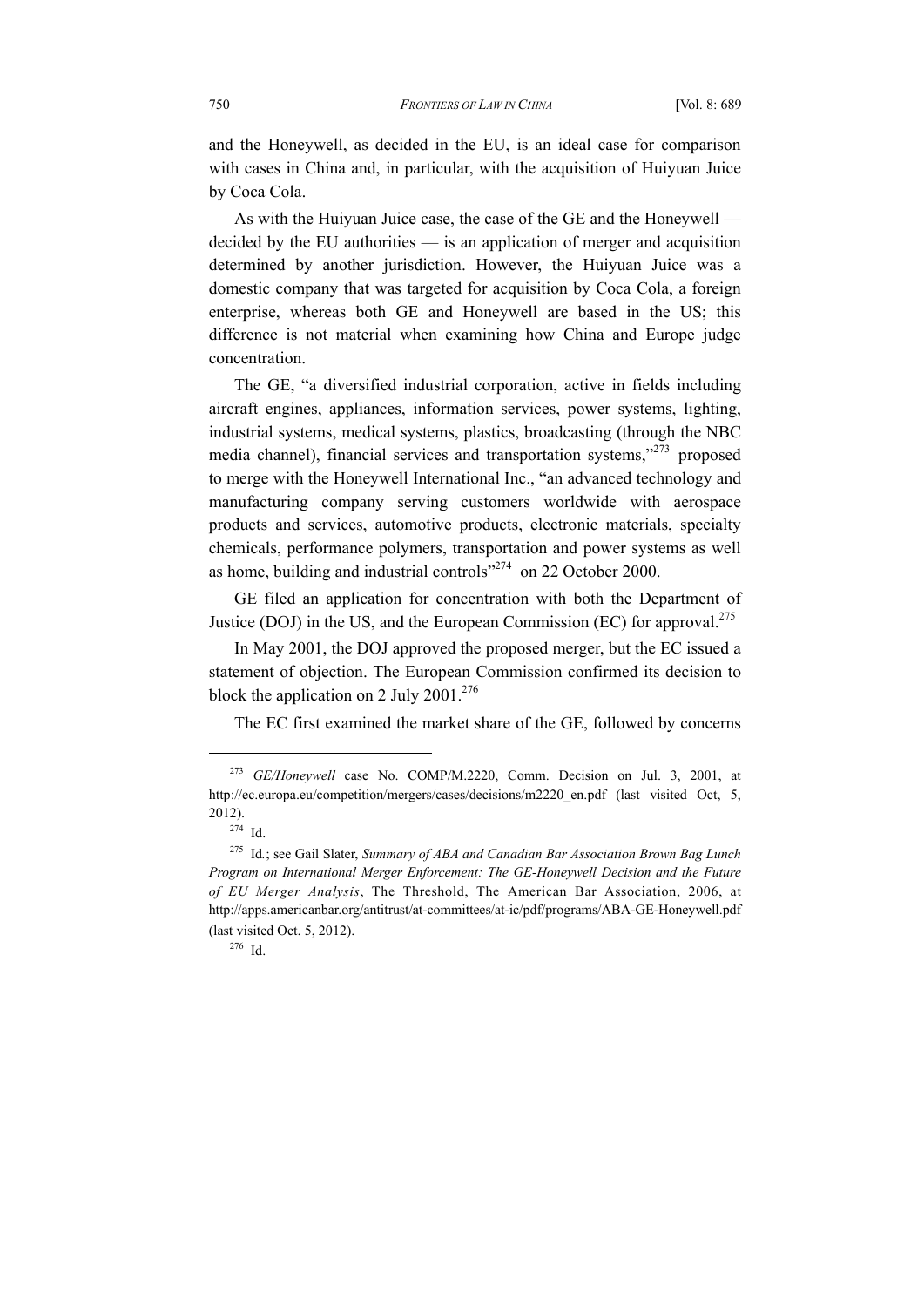that the company was already dominant in certain markets. It listed 7 factors about GE, aircraft engines, for example, to support its view that included (1) the valuation of the GE's market capitalization; (2) financing and leasing activities through the GE Capital Aviation Services (GECAS) that enhanced its competitive power over customers; (3) non-replicability of the GE Capital/GECAS; (4) commonality across engine types; (5) GE's dominance on 10 of the most recent 12 platforms for which airplane manufacturers offered exclusive positions; (6) no competitive constraint; and (7) lack of constraint from current competitors. $277$ 

The EC also outlined that the Honeywell was already a leader in the production of aerospace equipment and providing services in avionics, and why there was no competitor strong enough to make sufficient competition with the new company.<sup>278</sup>

Next, the EC explained its rationale for why it believed that the application should not be approved<sup> $279$ </sup> by positing that the combined entity might create a horizontally dominant position in the jet aircraft market<sup>280</sup> that also enjoyed vertical integration from manufacturing of aircraft engines to aircraft leasing.281

Nonetheless, the concerns of the EC about the market power of the new entity were overly reliant on the theory of the "Cournot Effect"<sup>282</sup> because it indicated that "a price increase or decrease in the products and services it will be able to supply after the merger can be expected to influence the purchasers."<sup>283</sup>

The decision of the EC provoked widespread criticism from the US

-

282 Id. para. 374–76

283 Id. para. 375; see also Penelope Papandropoulos, *Article 82: Tying and Bundling a Half Step Forward?*, at http://ec.europa.eu/dgs/competition/economist/article82.pdf (last visited Oct. 7, 2012).

 $277$  See fn. 274, ch. 2.

 $278$  Id. ch. 3.

<sup>279</sup> Id. ch. 4.

<sup>280</sup> Id. para. 341

 $281$  Id. para. 405–22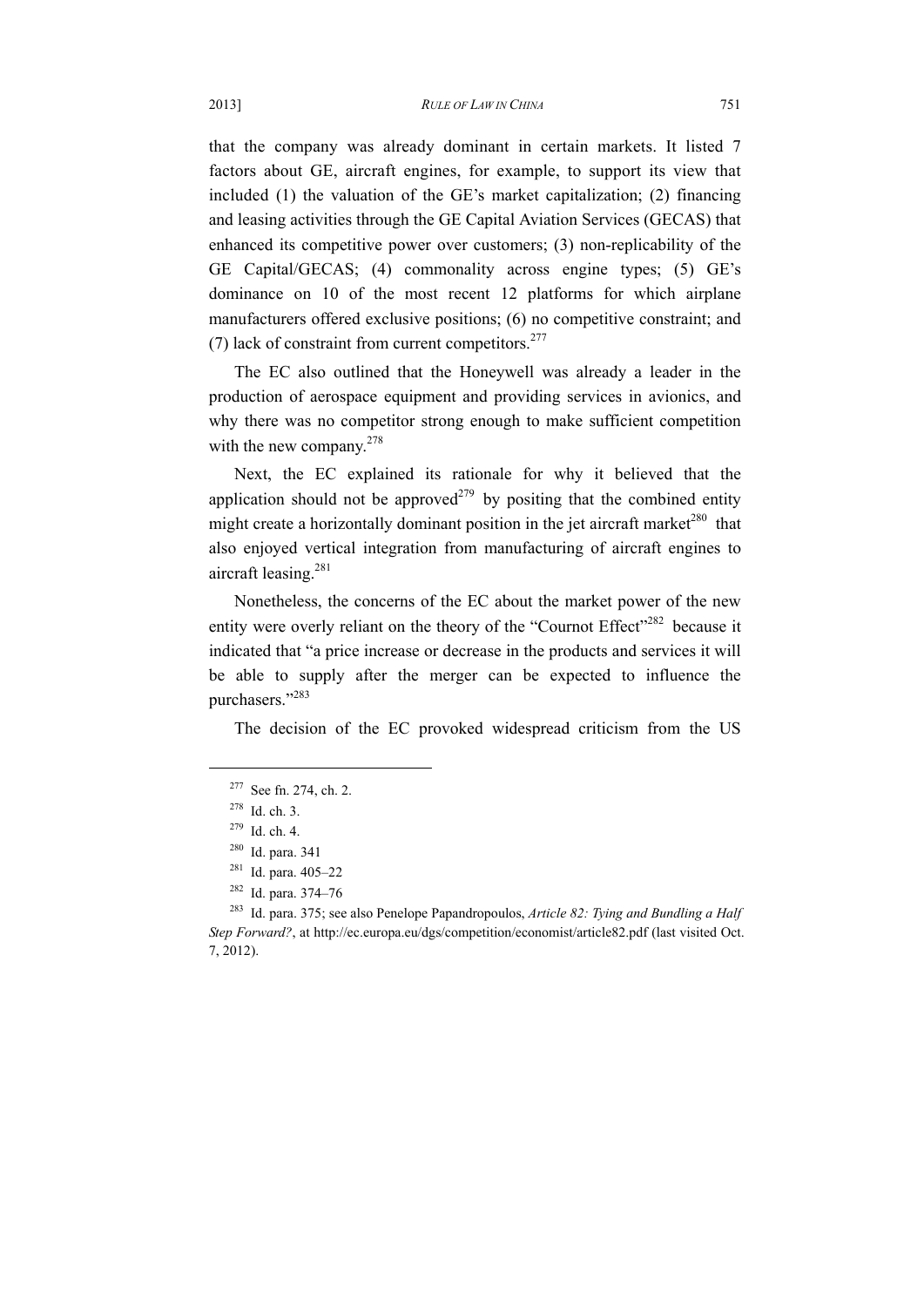government,<sup>284</sup> mass media<sup>285</sup> and scholars in both the US<sup>286</sup> and Europe.<sup>287</sup> For example, Hal Varian expressed his objection that the EC might be too focused on preventing a single entity from having high market shares without considering whether customers will receive benefits from price decreases when the new company was vertically integrated.<sup>288</sup>

Although the GE attempted to appeal in an "unusual" way<sup>289</sup> by applying to the European Court of First Instance on the grounds that the EC "in the contested decision, which serves as a cornerstone for other aspects of its analysis of competition, that prior to the merger the applicant had a dominant position on the market for large commercial jet aircraft engines,"<sup>290</sup> GE also disagreed with the EU's view on the vertical overlap, the conglomerate effects and horizontal overlaps to which the merger would give rise $2^{91}$  and also relied on procedural irregularities in its appeal.<sup>292</sup>

The application was rejected again in 2005 when the court reexamined the definition of, and circumstances in, the market if the application were approved.<sup>293</sup> The Court also provided additional guidelines for applying the

<sup>284</sup> See Deborah Platt Majoras, *The Speech Before the Antitrust Law Section State Bar of Georgia*, Antitrust Division U.S. Department of Justice (Nov. 29, 2001), at http://www.justice. gov/atr/public/speeches/9893.htm#N\_1 (last visited Oct. 8, 2012).

<sup>285</sup> See Frank Pellegrini, *A Merger Is Sunk Off European Shores*, The Time (Jul. 3, 2001), at http://www.time.com/time/business/article/0,8599,166399,00.html (last visited Oct. 8, 2012).

<sup>286</sup> See Hal Varian, *Economic Scene: In Europe, GE and Honeywell Ran Afoul of 19th-Century Thinking*, New York Times, at http://people.ischool.berkeley.edu/~hal/people/ hal/NYTimes/2001-06-28.html (last visited Oct. 8, 2012).

<sup>287</sup> See Jeremy Grant & Damien Neven, *The Attempted Merger Between General Electric and Honeywell: A Case Study of Transatlantic Conflict*, Mar. 2005, at http://ec.europa.eu/dgs/ competition/economist/honeywell.pdf (last visited Oct. 8, 2012).

<sup>288</sup> See fn. 287.

<sup>289</sup> See Slater, fn. 276.

<sup>290</sup> Case T-210/01, *General Electric Company v. Commission*, Judgment of the Court of First Instance, Dec. 14, 2005, para. 35, at http://curia.europa.eu/juris/document/document \_print.jsf;jsessionid=9ea7d2dc30db690a5696219f43d0a211878affb3527c.e34KaxiLc3qMb40 Rch0SaxuLbh50?doclang=EN&text=&pageIndex=0&part=1&mode=&docid=57077&cid=29 8582 (last visited Oct. 12, 2012).<br><sup>291</sup> Id. 36.<br><sup>292</sup> Id. 37.<br><sup>293</sup> Id. 489–584.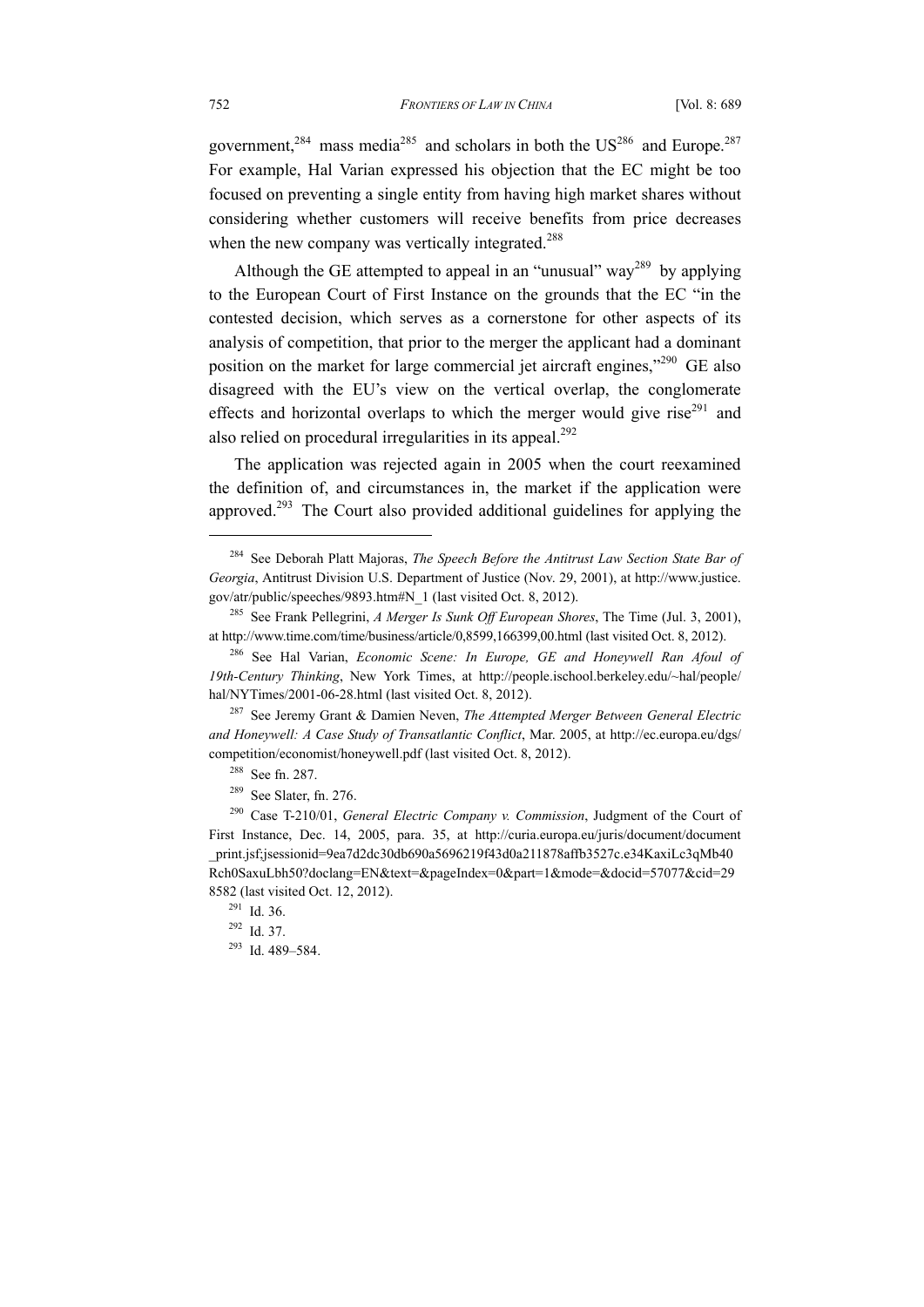conglomerate effect to the competitive environment, which was the weakest segment of the EU decision, by finding that "the merged entity would have extended to the markets for avionics and non-avionics products the practices found by the Commission on the market for large commercial jet aircraft engines, by which the applicant exploited the financial strength of the GE group attributable to GE Capital and the commercial lever represented by GECAS's aircraft purchases to promote sales of its products."<sup>294</sup>

Different views of the objectives of competition law will be discussed in the followed chapter.

*3. Merger of Oracle and PeopleSoft (2004).* — The EC approved the merger application of Oracle and PeopleSoft, two companies listed on NASDAQ 295 that provide solutions for enterprise application software  $(EAS)<sup>296</sup>$ 

In addition to analyzing and estimating the circumstances of the market and the products of the companies, the EC based its decision in large part on the Small but Significant and Non-transitory Increase in Price Test (SSNIP Test),297 which was different from what it did in the case of *Volvo/Scania*   $(2001)$  discussed above.<sup>298</sup>

The SSNIP Test was first introduced by the Antitrust Division of the DOJ in determining that "the product and geographic dimension of the market starts with a narrowly defined product (or geographic area) of one of the merging firms and judges the profitability of at least a "Significant and Non-transitory Increase in Price" by a hypothetical monopolist of the product in question."<sup>299</sup>

The Test is that "this market identification process seeks to recognize the smallest group of products and geographic areas, for which a hypothetical

<sup>&</sup>lt;sup>294</sup> Id. 364; see also Damien Neven, *The Analysis of Conglomerate Effects in EU Merger Control*, at http://ec.europa.eu/dgs/competition/economist/conglomerate.pdf (last visited Oct.

<sup>12, 2012).&</sup>lt;br><sup>295</sup> Case No. COMP/M.3216, at 10–11, at http://www.eco.uc3m.es/~acabrales/teaching/ 2005/Oracle-Peoplesoft.pdf (last visited Oct. 12, 2012). 296 Id. 15–16.

<sup>297</sup> Id. 86–115.

<sup>298</sup> See fn. 127, 381.

 $299$  Id. 111.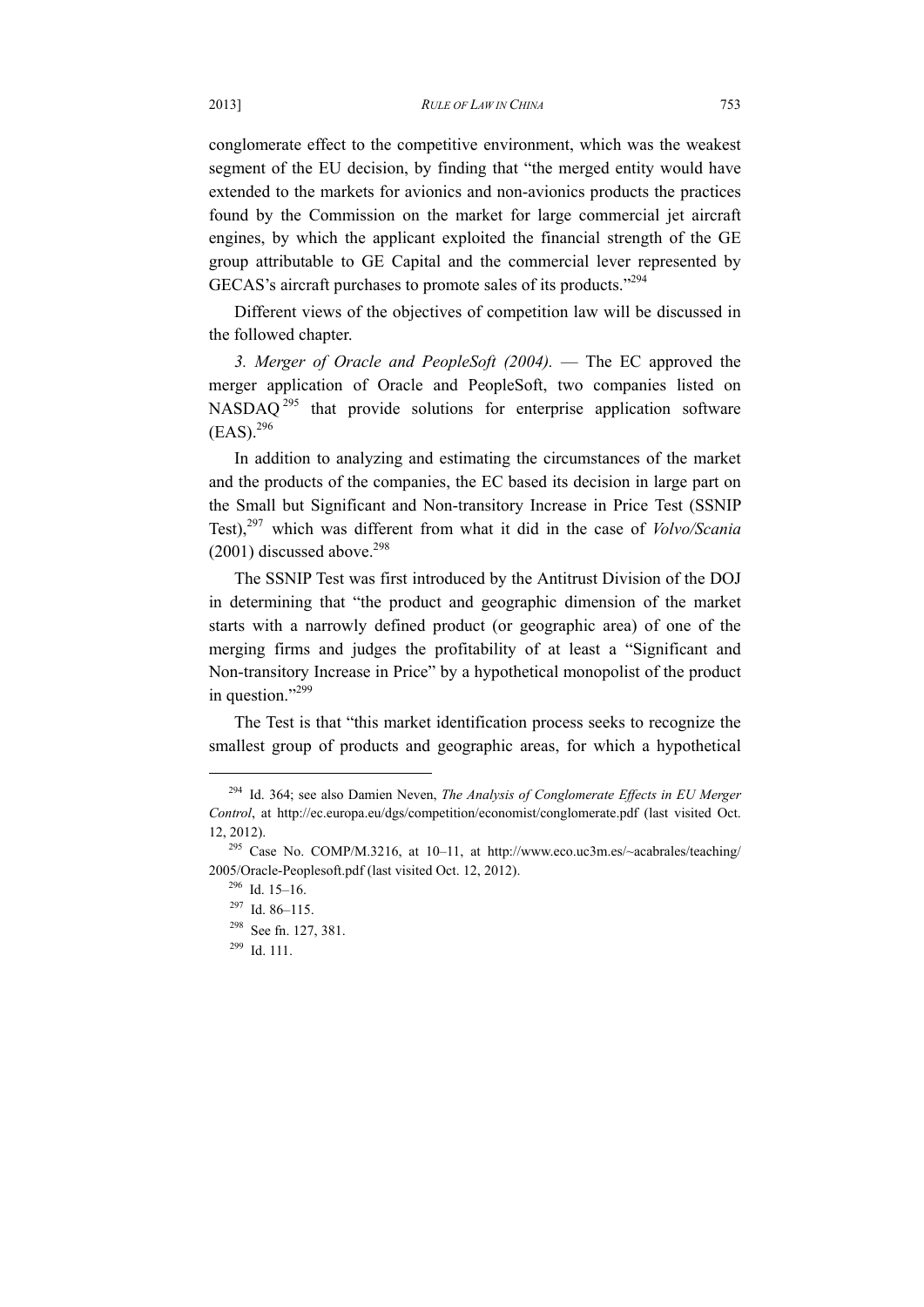monopolist could impose a profitable price increase, ranging between 5 and 10 per cent, lasting for the foreseeable future (at least one year). $10^3$ 

By applying the SSNIP Test and examining the market power of both applicants and their competitors, the EU determined that, although the new entity was the main player of the market, it would not have the power to exclude other vendors, such as Lawson, Intentia. IFS and Microsoft.<sup>301</sup> The application of merger was allowed because the EU believed that the new company would not constitute concentration.302

*4. Merger of Sony and BMG (2004).* — Sony and BMG were two of 5 major global record companies who dominated 72%–93% market share in the European Economic Area.  $303$  The EC focused on three areas when determining the application, i.e. recorded music, online distribution of music and music publishing.<sup>304</sup>

For the recorded music market, the EC predicted that, when the 5 major sellers became 4 (upon the merger of 2 of them), the remaining 4 majors might create a collective dominant position in some oligopolistic markets.<sup>305</sup> However, the EC had insufficient evidence to prove that such concentration might result in a collectively dominant position.<sup>306</sup>

The EC recognized that the assessment of the market of the online distribution of music was different because it was relatively new and most participants in the market did not provide sufficient information about their profitability in this area. $307$ 

Moreover, the EC believed that the merger would "increase transparency in the market as the complexity of monitoring the behavior of the other members of the oligopoly is reduced."<sup>308</sup> The EC did not conclude that

<sup>&</sup>lt;sup>301</sup> See fn. 292,179.<br><sup>302</sup> Id. 219.<br><sup>302</sup> Id. 219.<br><sup>303</sup> *Sony/BMG*, Case No. COMP/M. 3333 on 19 July 2004, at 47, at http://eur-lex. europa.eu/LexUriServ/LexUriServ.do?uri=CELEX:62004A0464:EN:NOT (last visited Oct. 17, 2012).<br>
<sup>304</sup> Id. 9–45.<br>
<sup>305</sup> Id. 156.<br>
<sup>306</sup> Id. 157–58.<br>
<sup>307</sup> Id. 165–66.<br>
<sup>308</sup> Id. 169.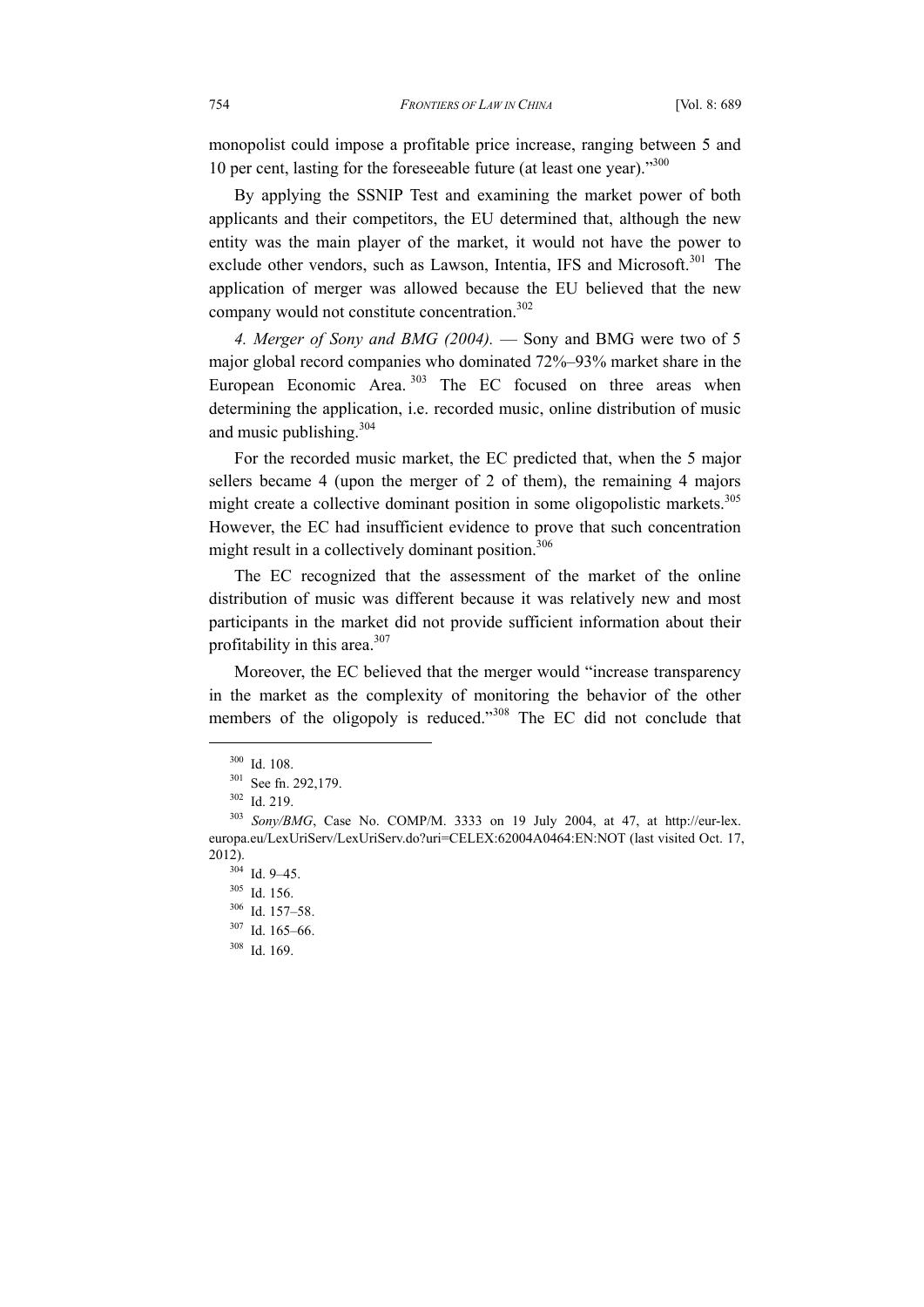approval of the merger would lead to a dominant position in the market of online distribution of music.

The EC considered that, the new Sony/BMG entity was unlikely to gain a dominant position in music publishing because the industry was "mainly carried out by the collecting societies."<sup>309</sup> In addition, the income in this market, royalties, was fixed by agreements with publishers, authors and composers that were unlikely to be changed as a result of the merger.  $310$ 

For these reasons, the EC allowed the application because it was unlikely to violate European competition rules.<sup>311</sup>

 *5. Independent Music Publishers and Labels Association (Impala) (2006).* — The European Court of First Instance heard an appeal from the European Commission in 2006 that was about the concentration of "major" music record companies.

The merit of this case was that the Court required, as a necessary and sufficient condition of its duties, the Commission "to state reasons that the decision states clearly and unequivocally the reasons why the Commission considers that the concentration at issue does not raise serious doubts as to its compatibility with the common market."<sup>312</sup>

This decision confirmed that the Commission should adopt a conservative attitude for addressing applications for mergers and acquisitions that a dominated position was assumed, unless it was shown otherwise.

## *C. Sub-conclusion — Leading Cases of Concentration in the EU*

From the cases above, it is clear that the European Commission (now, the European Union) and the European Courts rely to a large extent on the effects of a merger on price by applying economic methods such as SSNIP Test stated above or the Cournot effect.

<sup>309</sup> Id. 179.

<sup>310</sup> Id.

 $311$  Id.

<sup>312</sup> T464/04, *Independent Music Publishers and Labels Association (Impala) v. Commission*, Jul. 13, 2006, at http://curia.europa.eu/juris/showPdf.jsf?text=&docid=56489 &pageIndex=0&doclang=EN&mode=lst&dir=&occ=first&part=1&cid=321590 (last visited Oct. 25, 2012), at 281.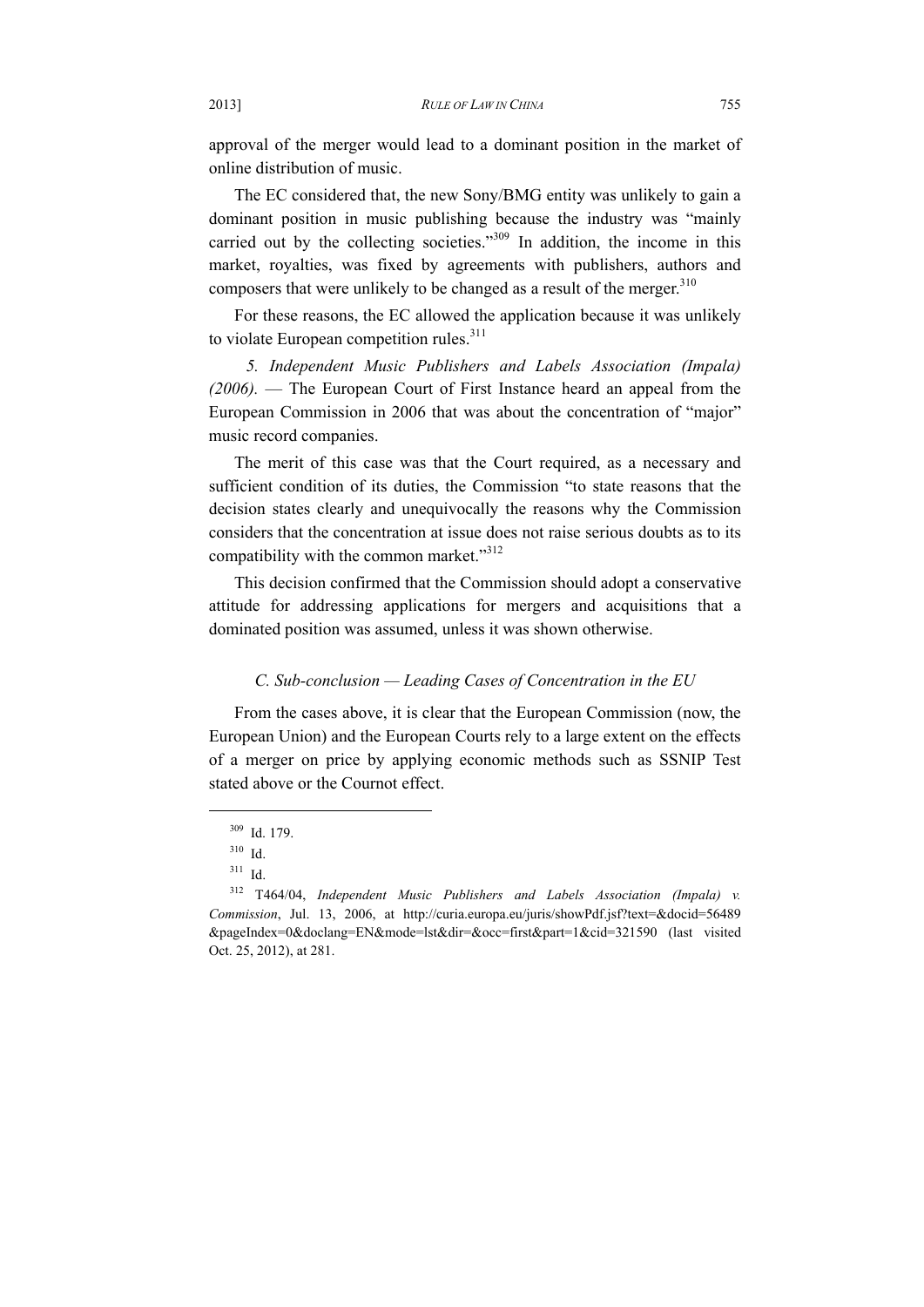Hal Varian criticizes such an approach for being too focused on the competitive power of the firm and causing the rejection of applications in which a firm becomes competitive and customers simultaneously benefit from lower prices, citing the GE/Honeywell case, for example.<sup>313</sup>

To a certain extent, there is truth in Hal Varian's comment that innovation and customer benefit should be of higher priority as competition goals than controlling a firm's competitive power. However, it is also commonly understood that innovation and customer benefit are harmed in the long run when one firm in the market becomes dominant. This issue will be discussed further in the next chapter after we analyze the leading cases in the US with additional examples.

## *D. Leading Cases of Merger and Concentration in the US*

As with the cases introduced in China and Europe above, this section will mainly focus on the US antitrust cases, particularly cases related to dominant position issues since 2000. Certain cases are valuable in comparing the reasoning between courts in the US and Europe, when same international entities apply for merger and acquisition being heard by courts in different jurisdictions.

*1. The Merger of General Electric and Honeywell (2001).* — The Antitrust Law Division of the US Department of Justice (DOJ) made its decision on the application of merger between GE and Honeywell, based on the identical facts discussed in Chapter V, leading to the opposite result.<sup>314</sup>

The DOJ adopted the same basic posture in examining the application as the European Commission<sup>315</sup> and the European Court of First Instance, which consisted primarily of analyzing the effects of the horizontal and vertical integration of the two companies.<sup>316</sup>

However, the DOJ referred to the decision in *Monfort of Colorado, Inc. v.*  Cargill, Inc.,<sup>317</sup> that the US Antitrust law did not prohibit companies from

<sup>&</sup>lt;sup>313</sup> See fn. 287.<br><sup>314</sup> See fn. 285.<br><sup>315</sup> See ch. V.B.<br><sup>317</sup> 479 U.S. 104, 114–17 (1986).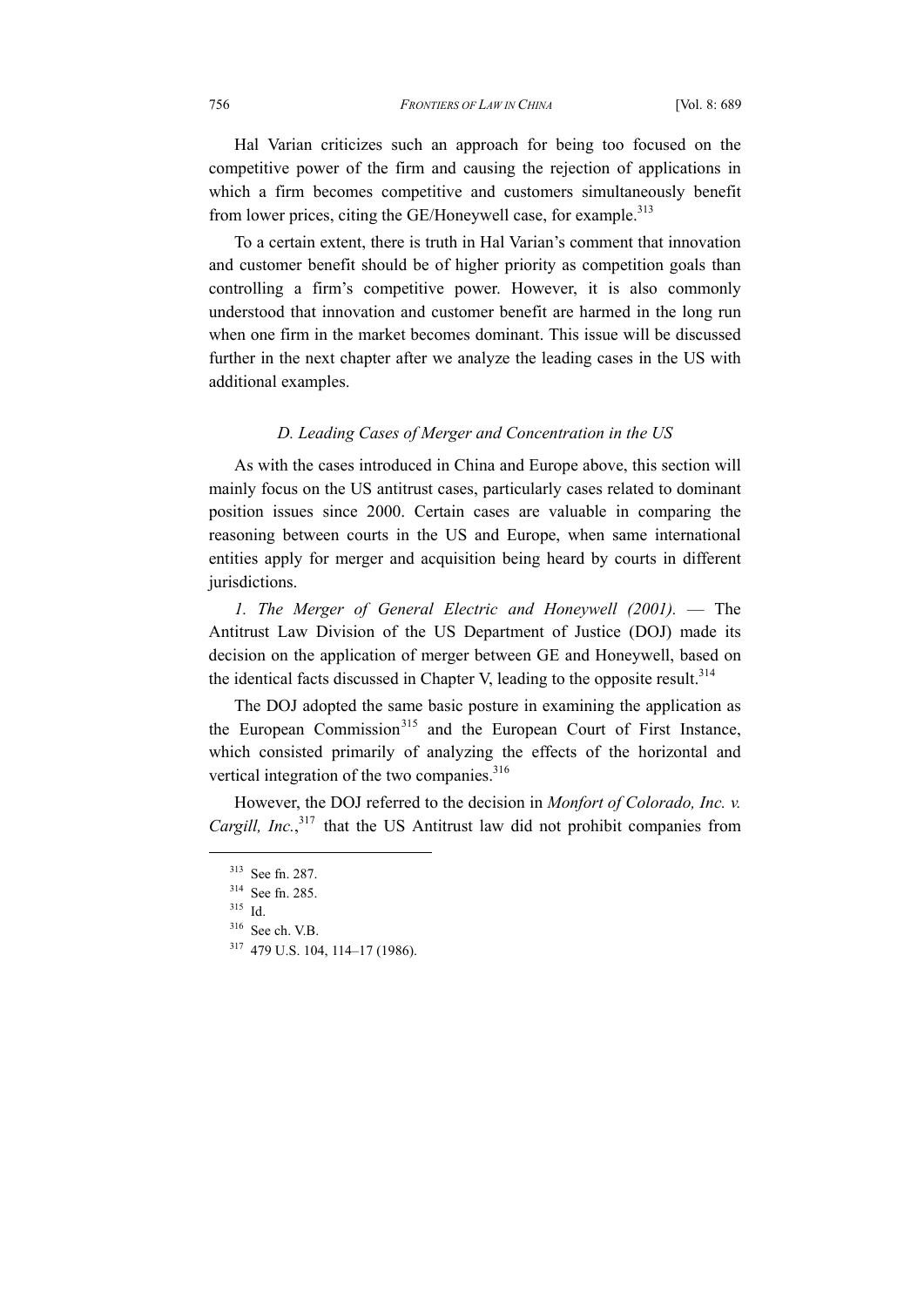reaching a high market share and becoming efficient through merger, even if it might harm the competitive power of third parties.

The DOJ further quoted the views of Larry Summers, the former Treasury Secretary, that antirust laws' "goal is efficiency, not competition. The ultimate goal is that there be efficiency."318

The DOJ further emphasized the following: "After fifteen years of painful experience with now long-abandoned theories like entrenchment, the US antitrust agencies concluded that antitrust should rarely, if ever, interfere with any conglomerate merger. We simply could not identify any conditions under which a conglomerate merger, unlike a horizontal or vertical merger, would likely give the merged firm the ability and incentive to raise price and restrict output."<sup>319</sup>

Under these principles, when the DOJ considered the new company merged by GE and Honeywell in the jet engine, avionics and non-avionics markets, it reached the contrary conclusion from its European counterparts and approved the application because the market was unlikely to become less efficient after the merger.

This view matched the view of Hal Varian's criticism of the European Commission's decision.<sup>320</sup> The case of the GE/Honeywell is one of the core authoritative references when discussing the Chinese AML in the coming chapter because it provides evidence that those different legislative goals would result in contrary outcomes, in addition to the different outcomes likely, when courts in different jurisdictions apply their own reasoning to identical facts.

2. *The Merger of Oracle and PeopleSoft (2004).* — The merger of Oracle and PeopleSoft was another case heard by the competition law sectors of both Europe and the US.

The application in the US was first rejected by the DOJ and then approved by the United States District Court for the Northern District of

<sup>318</sup> Antitrust Law Section of the State Bar of Georgia, United States Department of Justice, *GE-Honeywell: The U.S. Decision* (Nov. 29, 2001); see also Lawrence H. Summers, *Competition Policy in the New Economy*, 69 Antitrust L.J. 353, 358 (2001).

<sup>319</sup> Id.

<sup>320</sup> See fn. 287.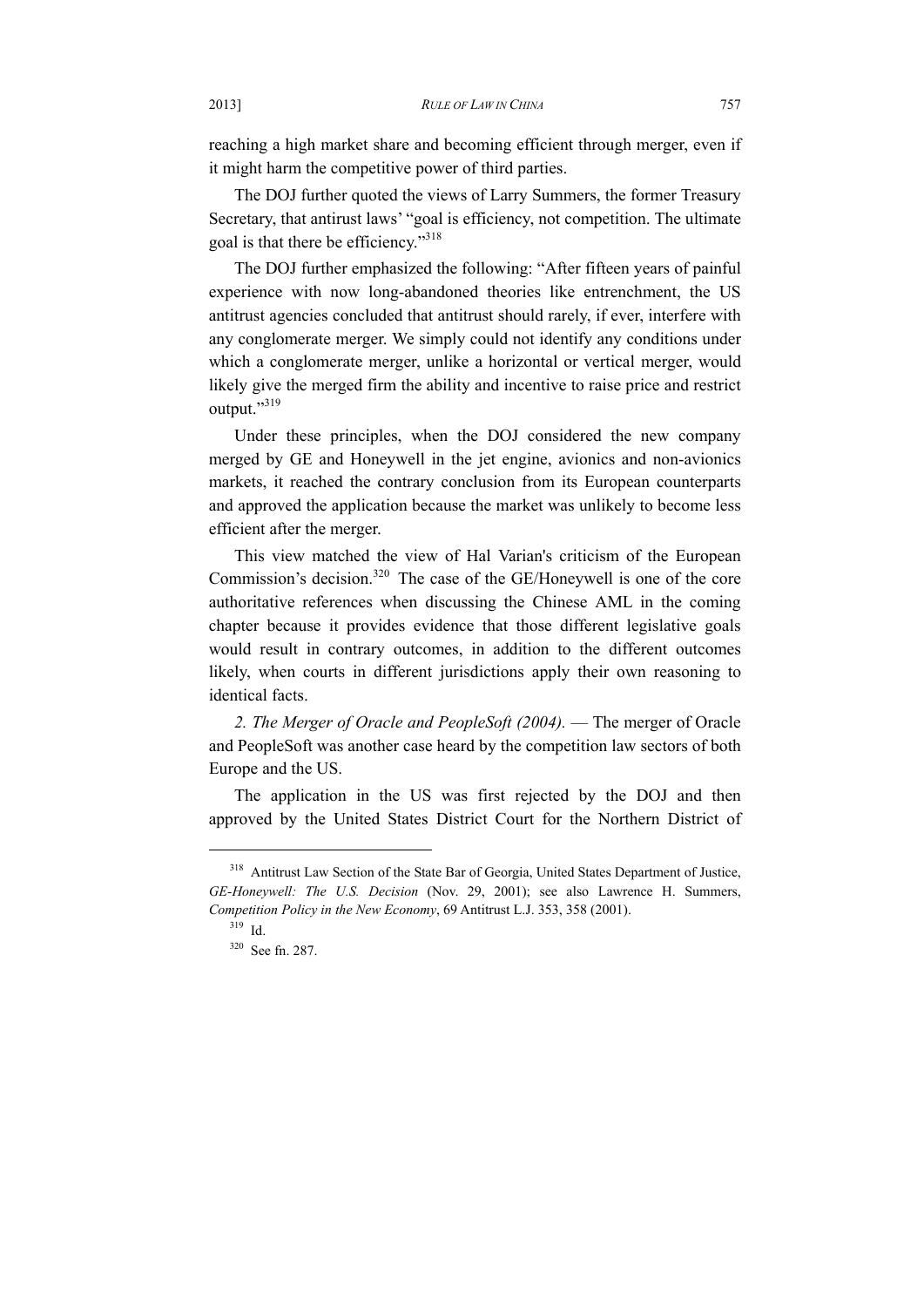California when the companies appealed the main reason that the DOJ prohibited the application was that the merger violated Section 7 of the Clayton Act, $321$  which states that "(the Act) prohibits acquisitions that may substantially lessen competition."<sup>322</sup>

The plaintiff first identified that a merger "may" not result in concentration that was prohibited by the Clayton Act. When concern about concentration arose, the burden of proof was on defendants that they should prove that the merger would not cause concentration. Once defendants provided sufficient evidence to show concentration was not constituted, the plaintiff should offer additional evidence to rebut; the plaintiff should retain the ultimate burden of proof at all times. $323$ 

As opposed to measurements in Europe and China, the plaintiff agreed that market definition and market shares were merely methods for determining competitive power. However, the plaintiff did not agree with Oracle's claim that cost savings from anticompetitive reductions in output or services should be regarded as efficiencies.<sup>324</sup>

The Court accepted the arguments by the plaintiff that the potential cost-saving effect by merger was too "speculative to be afforded credibility."325 It was not sufficient evidence to prove that merger might enhance future innovations.  $326$ 

Nonetheless, the court approved the application of merger by Oracle because the plaintiff failed to prove the likelihood that a post-merger Oracle and SAP would tacitly coordinate by allocating customers or markets. Although its defense of efficiency was not accepted, the application was allowed because neither side provided sufficient evidence to support their views, nor question was left to the burden of proof.

<sup>321</sup> Plaintiff's Trial Brief, *United States of America, et al. v. Oracle Corporation* (2004), at http://www.justice.gov/atr/cases/f203800/203882.htm (last visited Nov. 10, 2012).

<sup>322 15</sup> U.S.C. § 18 (US).

<sup>323</sup> Id.

 $324$  Id.

<sup>325</sup> *United States of America, et al. v. Oracle Corporation* (2004), at http://www.justice. gov/atr/cases/f205300/205388.htm (last visited Nov. 10, 2012).

<sup>326</sup> Id.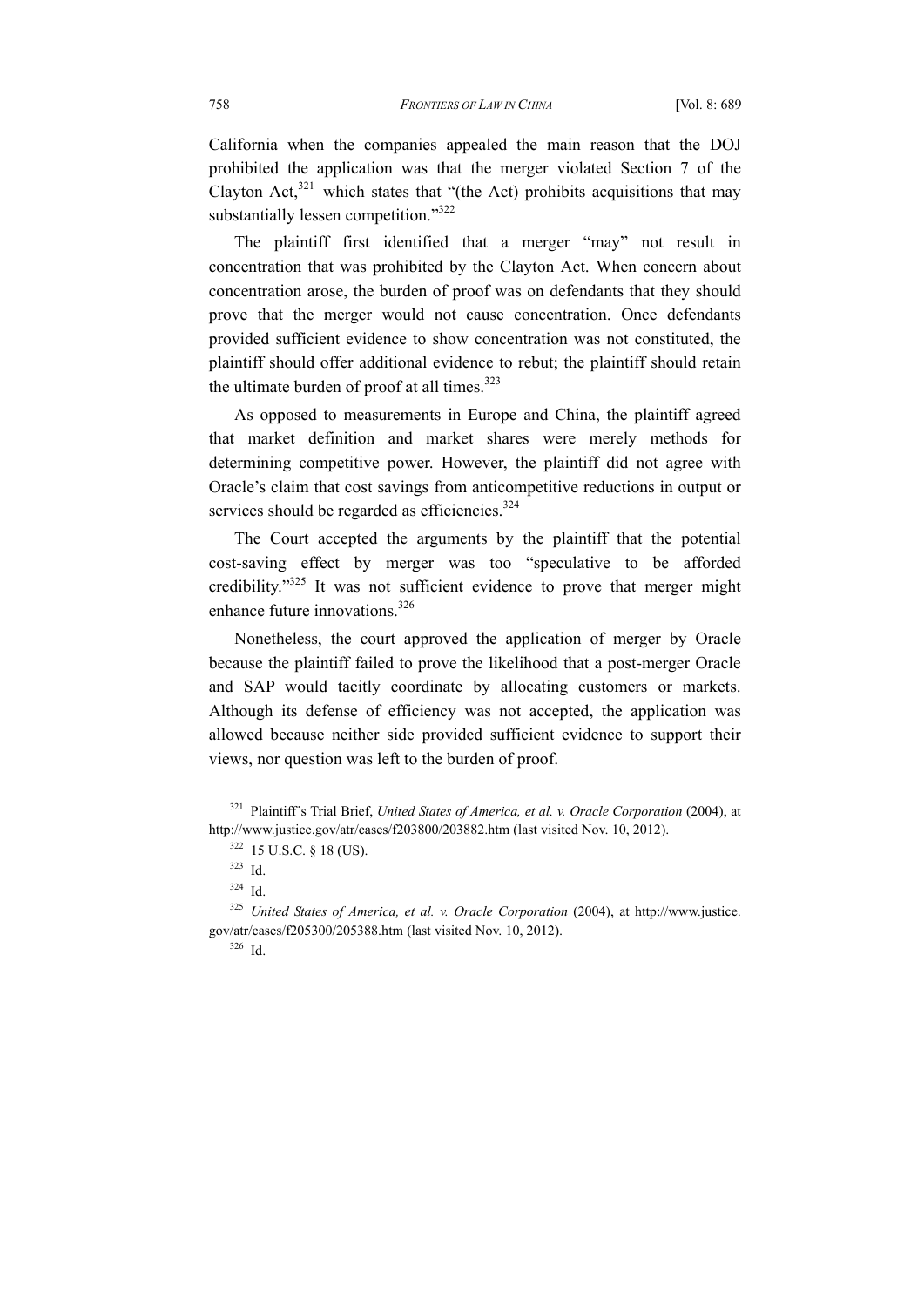# *E. Sub-conclusion — Leading Cases of Concentration in the US Antitrust Law*

It is not unusual for Europe and the United States, two jurisdictions with well-established competition policies, to make contrary decisions on identical facts about cases involving competition law, the GE/Honeywell case for example.

In assessing such different judgments, it may be questioned whether the objectives of another jurisdiction are reasonable or not, as Hal Varian has maintained, but it is also rare for people in Europe and the US to question the rules of law in the legal systems of one another.

Conversely, it might be too arbitrary to conclude that it is the question of different objectives instead of problems involving rules of law or protectionism when the Chinese courts and the MOFCOM make decisions which foreign jurisdictions may not expect or accept. Further discussion about this topic is forthcoming.

# **VI. COMPARISION OF COMPETITION LAW ENFORCEMENT IN CHINA, EUROPE AND THE US**

## *A. Introduction*

This chapter consists of 3 parts. The first part examines how a different focus on similar objectives of competition policies in Europe and the US, may cause substantially different conclusions during enforcement.

The second part applies the results from the first analysis to the decisions of Chinese courts and the MOFCOM in determining to what extent they make decisions influenced by political purposes, such as protectionism, or in accordance with the rule of law.

The third part highlights key issues that the Chinese judicial bodies address weakly when under political influence and how they convey the message that they are acting under the rule of law even if their rulings may not satisfy foreigners.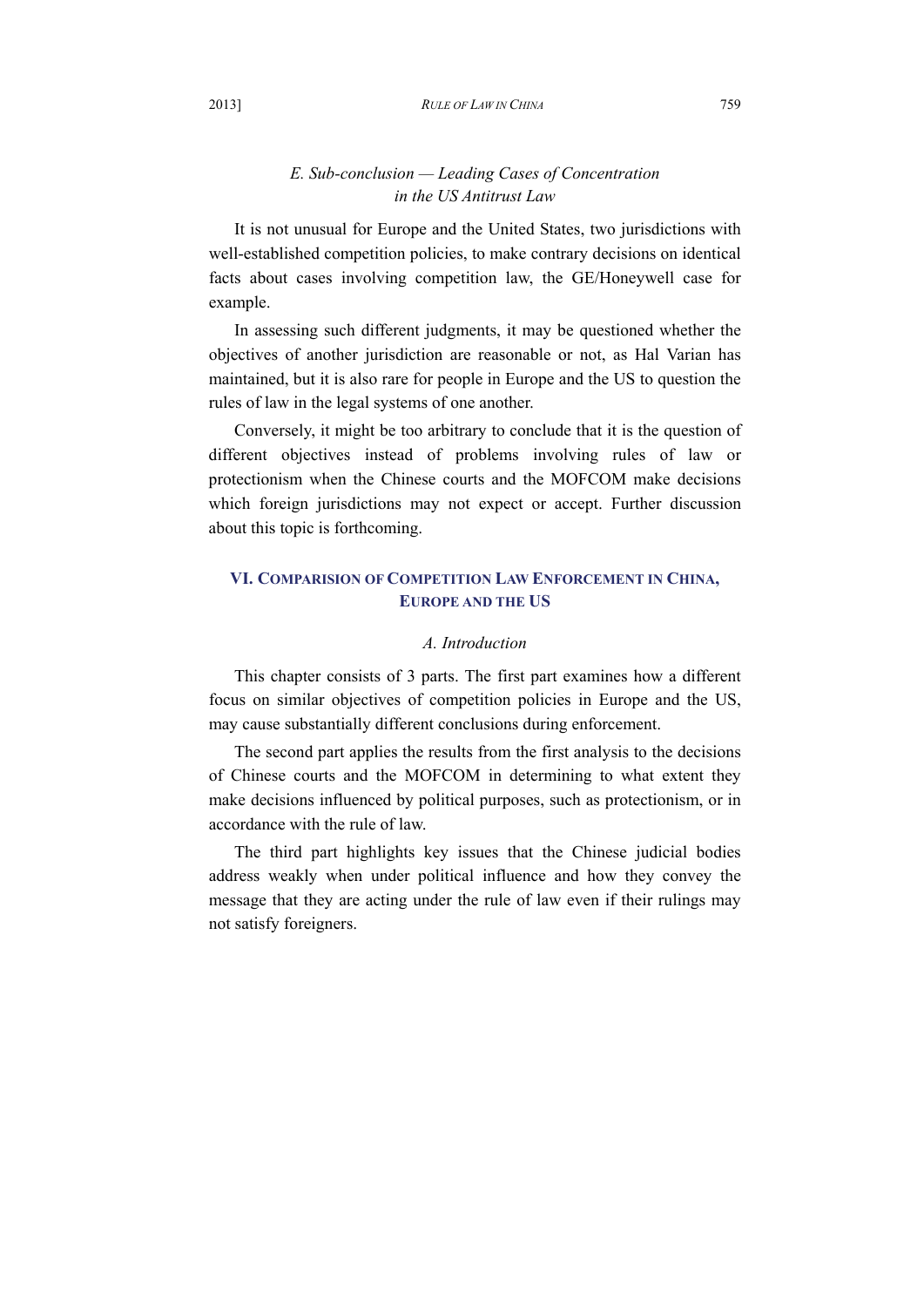## *B. Stretch Effect of Legislation and Enforcement*

*1. Objectives of Competition Law in Europe and the US.* — As discussed in Chapter I and II above, legislators in different jurisdictions generally design competition rules for similar purposes.<sup>327</sup> Hal Varian's criticism of the EC for rejecting the application of GE/Honeywell that it adopted an outdated principle in determining the competitive environment may be extreme because other objectives of EU competition law are also embodied in the US and Chinese law<sup>328</sup>

According to Roth and Rose and Wim  $Kok<sub>1</sub><sup>329</sup>$  it is not difficult to find similar objectives of antitrust law in the EU, the US and the AML in China (with the exception of fostering the internal market and parallel trading because these are tailor-made for the unique nature of the European Union, a jurisdiction consisting of individual countries).

It is notable that Kevin Marshall and Stephen Kalos disagree with Hal Varian, and posit that the US antitrust laws do not pay much attention to "deadweight loss," which is another side of economic efficiency.<sup>330</sup>

In determining whether a merger helps economic efficiency, it should first be identified whether the activity causes efficiency only for the new company or for the entire society, including the company and consumers.

It is common sense that companies agree to merge with others only if they predict that they will benefit from the combination, such as by means of economies of scale, for example. Therefore, the question for competition law should be whether the merger would benefit the economic efficiency of the entire society, with consumers sharing part of the benefit.

Hal Varian holds a positive view for the second issue, suggesting that when small numbers of companies in the market produce complementary products, such as zinc and copper, for example, the merger would lead to a

 $327$  See fn. 12.

<sup>328</sup> See fn. 287.

<sup>329</sup> *Supra* ch. II.D.

<sup>330</sup> Kevin Marshall & Stephen Kalos, *The Economics of Antitrust Injury and Firm-Specific Damages*, 1st edition, Lawyers & Judges Publishing Co. Inc., at 49–51 (2007).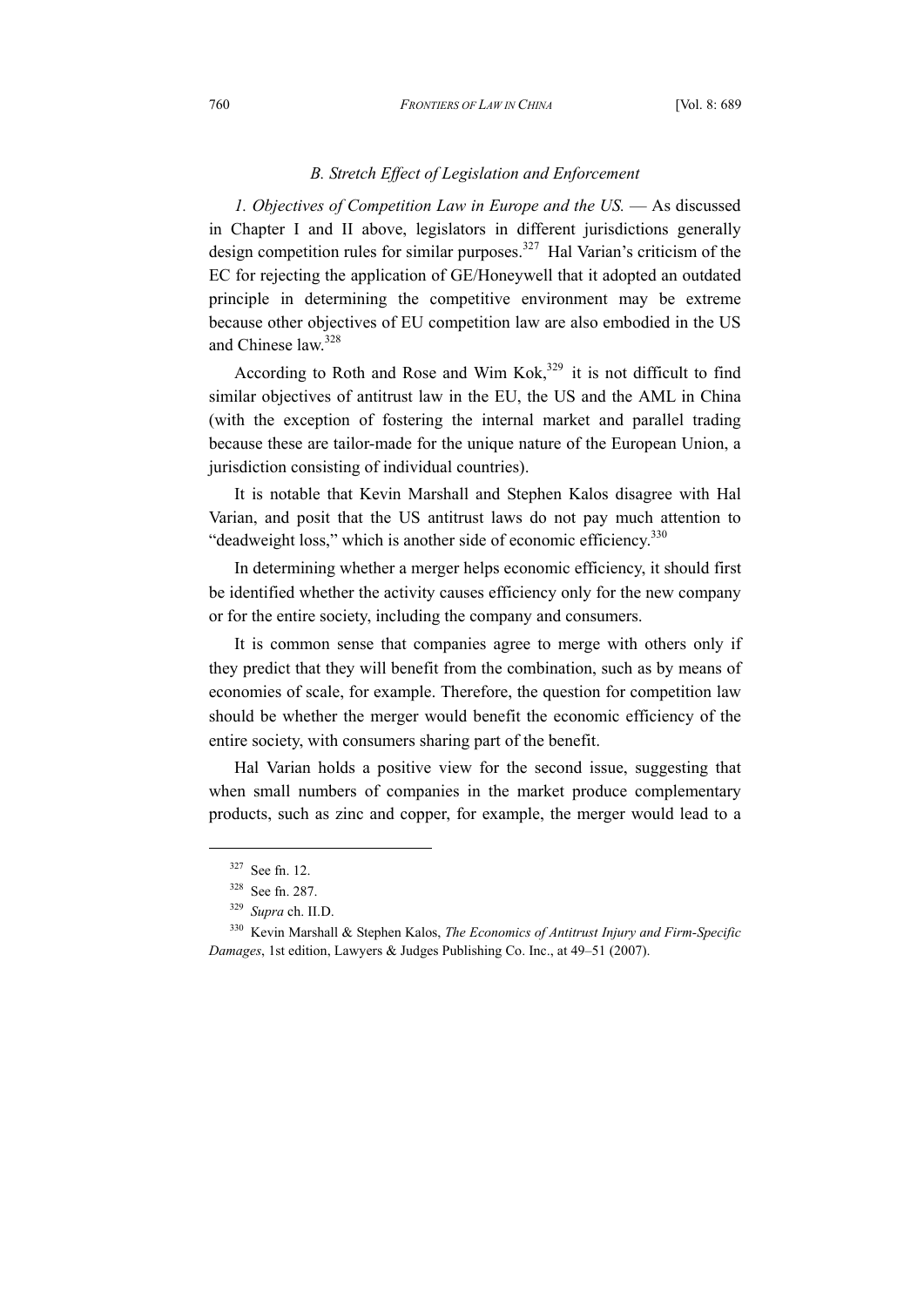lower price of both metals because the new company would find out the lower price between the two materials. When the merged company enjoys a lower price of costs, its profitability increases and consumers benefit when the price is dropped. $331$ 

Nonetheless, what Hal Varian estimates may not always be the case. In their working paper. Hajime Hadeishi and Dave Schmidt<sup>332</sup> find that after the J.M. Smucker Company merged with the Jif Peanut Butter line of Proctor and Gamble, the prices of the two major products of the new company, grape jams and jelly, significantly increased, $333$  which is completely contrary to what Hal Varian predicts.

The authors admit that they do not know with certainty the reasons why the price significantly increases, although the increases are factual.<sup>334</sup> This study at least provides evidence that post-merger price drops that benefit consumers is not the only outcome.

To some extent, these circumstances resemble the failure of David Stockman's "trickle-down economics," which has proven to be unsuccessful in several countries.

Stockman's original idea is that when the government supports the supply side, such as business activities, for example, all people will benefit when the rich earn large amounts and spend this money on other segments of the entire economy.335

However, in the experience of countries such as India, the trickle-down effect may not work.<sup>336</sup> It is clear that entities supported by the government

<sup>331</sup> See fn. 285.

<sup>332</sup> Hajime Hadeishi & Dave Schmidt, *An Empirical Analysis of a Merger of Manufacturers of Complementary Goods*, at http://www.ftc.gov/be/seminardocs/04hadeishi.pdf (last visited Dec. 2, 2012).

<sup>333</sup> Id. 9.

<sup>334</sup> Id. 29–30.

<sup>335</sup> See William Greider, *The Education of David Stockman*, Dec. 1981, at http://www.the atlantic.com/magazine/archive/1981/12/the-education-of-david-stockman/305760/?single\_pag e=true (last visited Dec. 7, 2012).

<sup>&</sup>lt;sup>336</sup> Advisory Panel on Promoting Literacy; Generating Employment; Ensuring Social Security; Alleviation of Poverty, National Commission to Review the Working of the Constitution, a Consultation Paper on Social Security and Employment, Sept. 2001, at http://lawmin.nic.in/ncrwc/finalreport/v2b1-6.htm (last visited Dec. 9, 2012).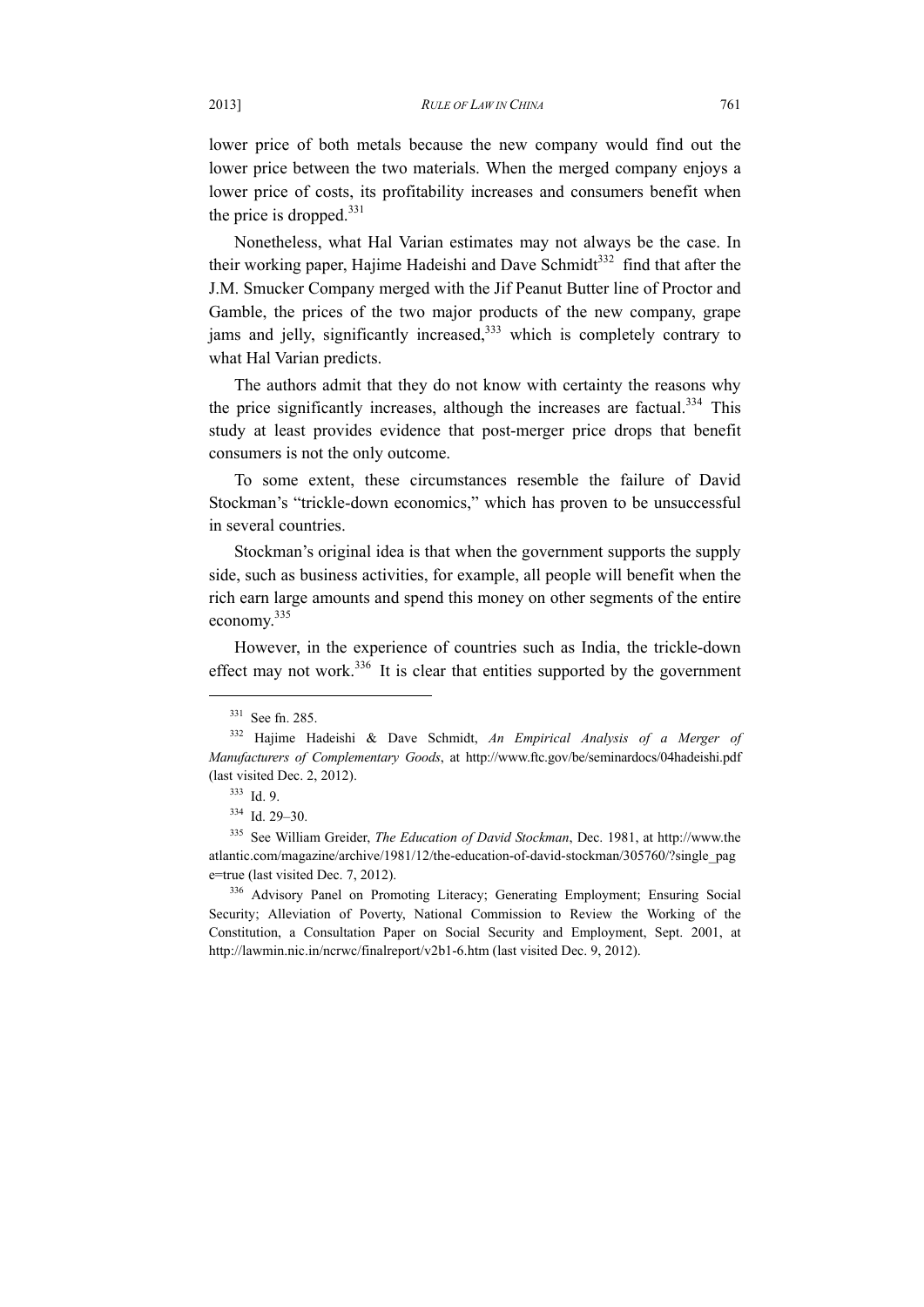obtain benefit, and the total outcome of the entire economy, which may be indicated as increasing GDP, grows, but those in poverty may not share the welfare created on the supplier side. $337$ 

As for mergers, although the new combined company makes greater profits with lower costs, which results in greater outcome for the economy as a whole, these effects do not necessarily lead to consumer benefit because the company may, in fact, charge a higher price, as Hadeishi and Schmidt show, when there is no system to govern distribution of welfare after the merger.

However, this does not indicate that Hal Varian's argument is wrong. As Tin Cheuk Leung's statement about dominant position with different assumptions and methods indicates, economists may have a contrary conclusion about economic efficiency from identical facts.<sup>338</sup> What Hal Varian thinks is arbitrary in that the statute governing European competition laws are concerned with the interests of consumers even more than the US antitrust law is so concerned.

*2. Application of Objectives to Competition Law in Europe and the US. —*  The US Antitrust Law may have less focus on economic efficiency than the European Competition Law, as Hal Varian states. However, it might not be the opposite extreme, i.e. that the US antitrust laws do not prevent monopoly or that the European Courts are not concerned with consumer interests.

The strongest evidence is that Articles 1 and 2 of the *Sherman Act* prohibit activities which act "in restraint of trade or commerce" and "monopolize any part of the trade or commerce," which would indicate that these activities are anti-competition.

Thus, it may be an exaggeration for Hal Varian to posit that "United States antitrust officials tend to focus on the benefits of consumers, while European regulators give substantial weight to the impact on competitors."339

The TFEU even explicitly states that one of its objectives is "allowing consumers a fair share of the resulting benefit."<sup>340</sup> An undertaking agreement

<u>.</u>

<sup>337</sup> Id*.* ch. V.

<sup>338</sup> Tin Cheuk Leung, *Is It Good or Bad When the Competition Law Does Not Cover Merger Activities?*, H.K. Econ. J., B3 (Jan. 9, 2013).<br><sup>339</sup> See fn. 287.<br><sup>340</sup> *Treaty of Lisbon*, 349 (2007) (Eur.).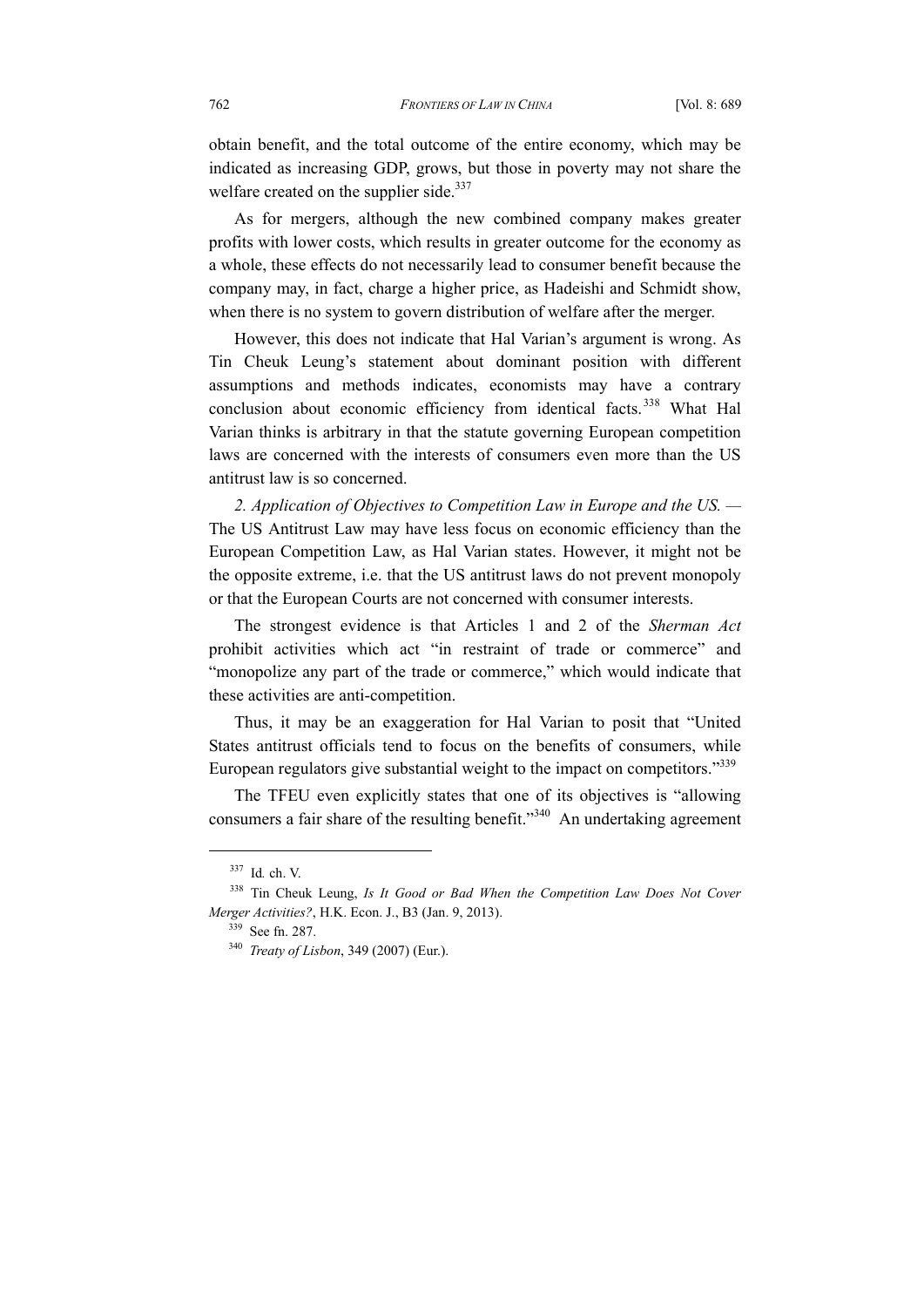is not allowed by European law if consumers do not obtain a share of the benefit, even if the parties benefit from economic efficiency, which is exactly contrary to Hal Varian's statement.

It is also not the case that US laws are not concerned with consumer interests just because the US statutes do not explicitly state consumer interests as an objective as the European law does. The opinions of the US courts indicate that consumer interests are important.

Using the GE/Honeywell's case introduced in the previous chapter as an example, it is clear, as Hal Varian emphasizes, that the US DOJ applies *Hoffman-LaRoche v. Comm'n*<sup>341</sup> concerning the price effect generated by the new company's market power, which governs the interests of the company and the interests of competitors and customers.<sup>342</sup>

The EU pays attention to the same area with a different opinion. Its concern is that Honeywell and GE are in a unique position of selling Supplier-Furnished-Equipment and Buyer-Furnished-Equipment. Merging these two companies may lead to their withdrawal from market competition.<sup>343</sup>

At a first glance, this is what Hal Varian describes, i.e. that the EC merely focuses on competition and neglects effects on consumers. However, Varian's statement is true only if predatory pricing does not exist.

Predatory pricing means that a firm may decrease its pricing low enough to push its competitor(s) out of the market; after those competitors have exited, the firm will increase the price because there will be no other choice for consumers. Economists argue whether it is possible for firms to dominate the market through predatory pricing. However, it is relatively clear in terms of the application of competition law. The US courts do not have a clear view on this, but the European courts regard it as dominant.<sup>344</sup> Therefore the EC prohibits the Honeywell/GE application because it believes that consumers may be harmed in the long run when competitors of the merged firm

 <sup>341</sup> Case 85/76, 1979 ECR 461 (CJ).

<sup>342</sup> See fn. 285.

<sup>343</sup> See fn. 274.

<sup>344</sup> Massimo Motta, *Competition Policy: Theory and Practice*, Cambridge University Press (Cambridge), at 442–45 (2004).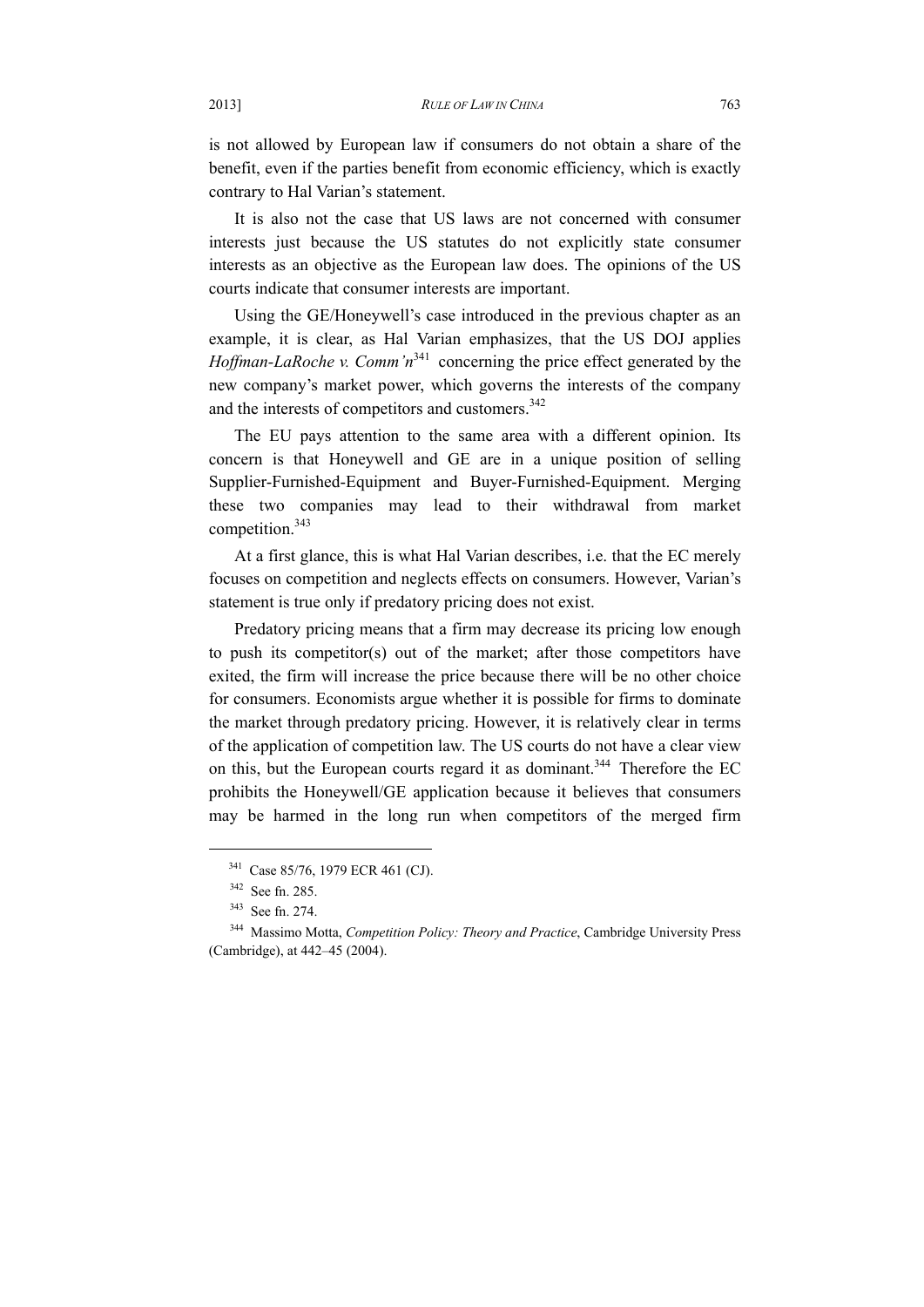withdraw from the market.

When courts of the US and Europe have different views of the economic theories that apply to identical facts, as Leung's statement indicates, they may have contrary conclusions although they may have similar objectives.

Instead, scholars and legal practitioners in both the US and Europe rarely question the other's commitment to rule of law, as courts of both jurisdictions provide sufficient materials and explanations to show how they arrive at their conclusions, although they may disagree.

However, this is not the case for the Chinese courts and the MOFCOM. It is difficult for analysts to study whether they make decisions under the rule of accordance to the law or not, which puts the MOFCOM into a difficult position.

## *C. Objectives of Competition Law and Its Enforcement in China*

As discussed above, the objectives of the Chinese AML are similar to those of the European and the US competition policies. Most of the contents of the AML may, in fact, match the TFEU.<sup>345</sup>

Moreover, the main focus of the question of rule of law in China is not about statutes themselves, but about how the Chinese judiciary properly enforces the law, when adopting Hilaire Bamett's definition.<sup>346</sup>

It is a difficult task to examine the reasoning of Chinese courts. First, Chinese judiciary does not publish most of its judgments. Second, few judgments it publishes contain far less details than is required to understand the reasoning of the court.

The EC must publish the names of the parties and the main content of its decisions, including any penalties imposed, unless it is opposed by business secret, $347$  whereas it is normal practice for US courts to provide a judgment to the public because it is in a common law jurisdiction.

As discussed in Chapter IV, the bureau must provide reasons only in limited circumstances under the Chinese AML, such as when it rejects an

<sup>345</sup> *Supra* ch. III.B.

<sup>346</sup> See fn. 5, at 73–74.

<sup>347</sup> *Council Regulation* (EC) No. 1/2003, 30 (Eur.).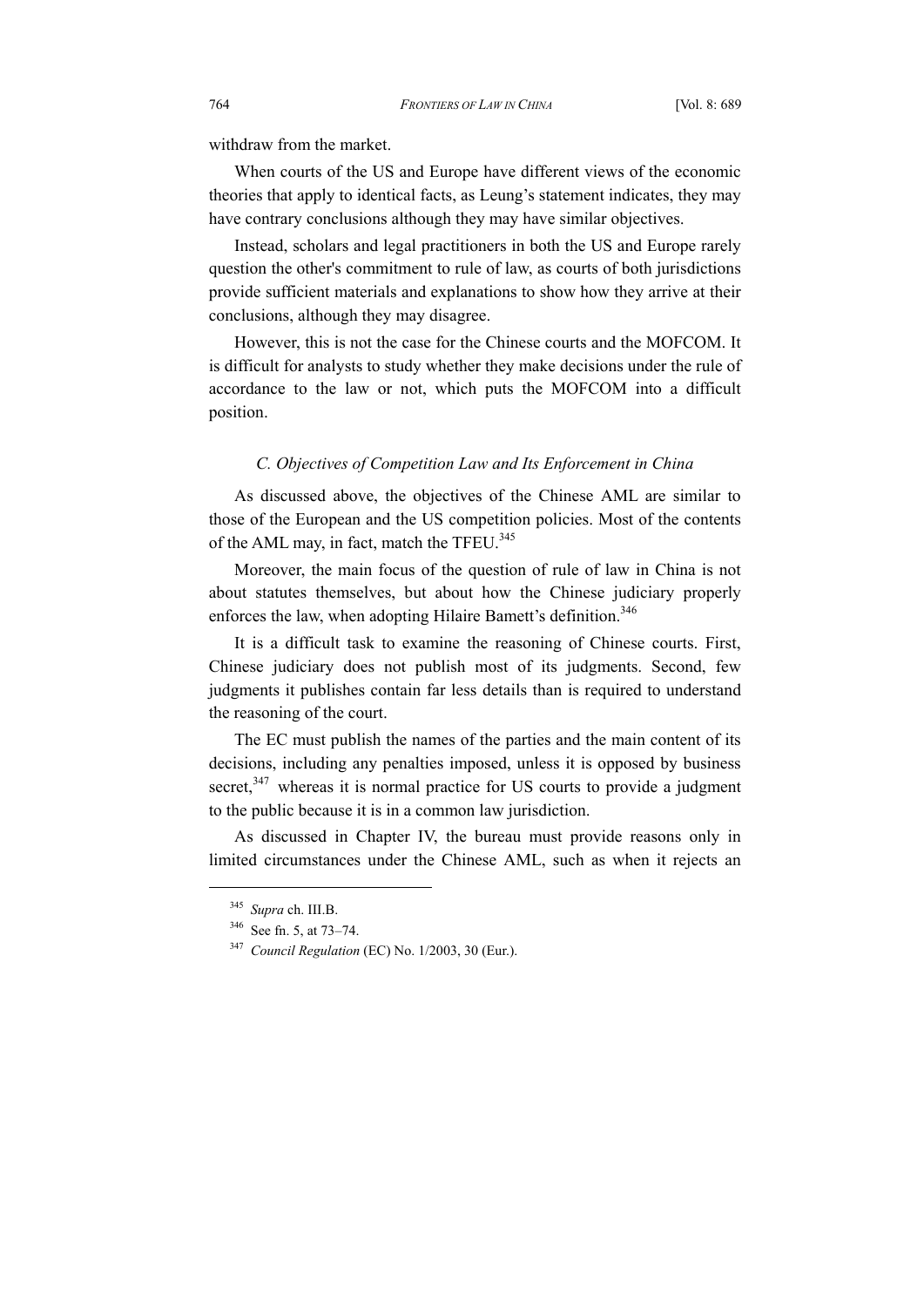application based on concentration of business operators, for example.

There are two problems with this policy. First, the bureau only publishes a few cases with limited reasoning instead of the entire decision. Second, it should not merely provide reasons when it rejects applications because it is valuable for market participants and scholars to study how it reaches conclusions when it approves.

It is noted that this problem may be a weakness of designing statutes but is not related to the question of rule of law because the latter is an issue of enforcement.

The decision about the acquisition of the Huiyuan Juice by the Coca Cola (2009) is a typical example of the second problem. The MOFCOM only states that it considers "market share and market control, the degree of market concentration, the impact on market access and technological progress, the impact on consumers and other business operators, and the impact of brands on market competition in the juice market<sup>348</sup> in rejecting the application without any explanation for these elements.

These are well-accepted issues for making decisions according to competition laws in the world. However, it is likely impossible for analysts to comment on the case as they do on cases of Europe or the US, such as Hal Varian's comments on the Honeywell/GE decisions. Hal Varian may disagree with the EU's focus on competition and its failure to account for consumer  $i$ nterests — in his opinion — but would be unlikely do so if there is no information available from the judgment. It may be inevitable for analysts to question the rule of law of China when key information and the reasoning behind judgments are not available.

The situation may become even worse when the spokesperson of the MOFCOM elaborates the case in a press conference after publishing the judgment. Explanation from non-legal professional staff may cause people to doubt why the MOFCOM or the courts do not provide official information before reporters question whether what the spokesperson says is true or if the judgment was really formed by the judiciary if there is any apparent contradiction.

<sup>348</sup> See fn. 257.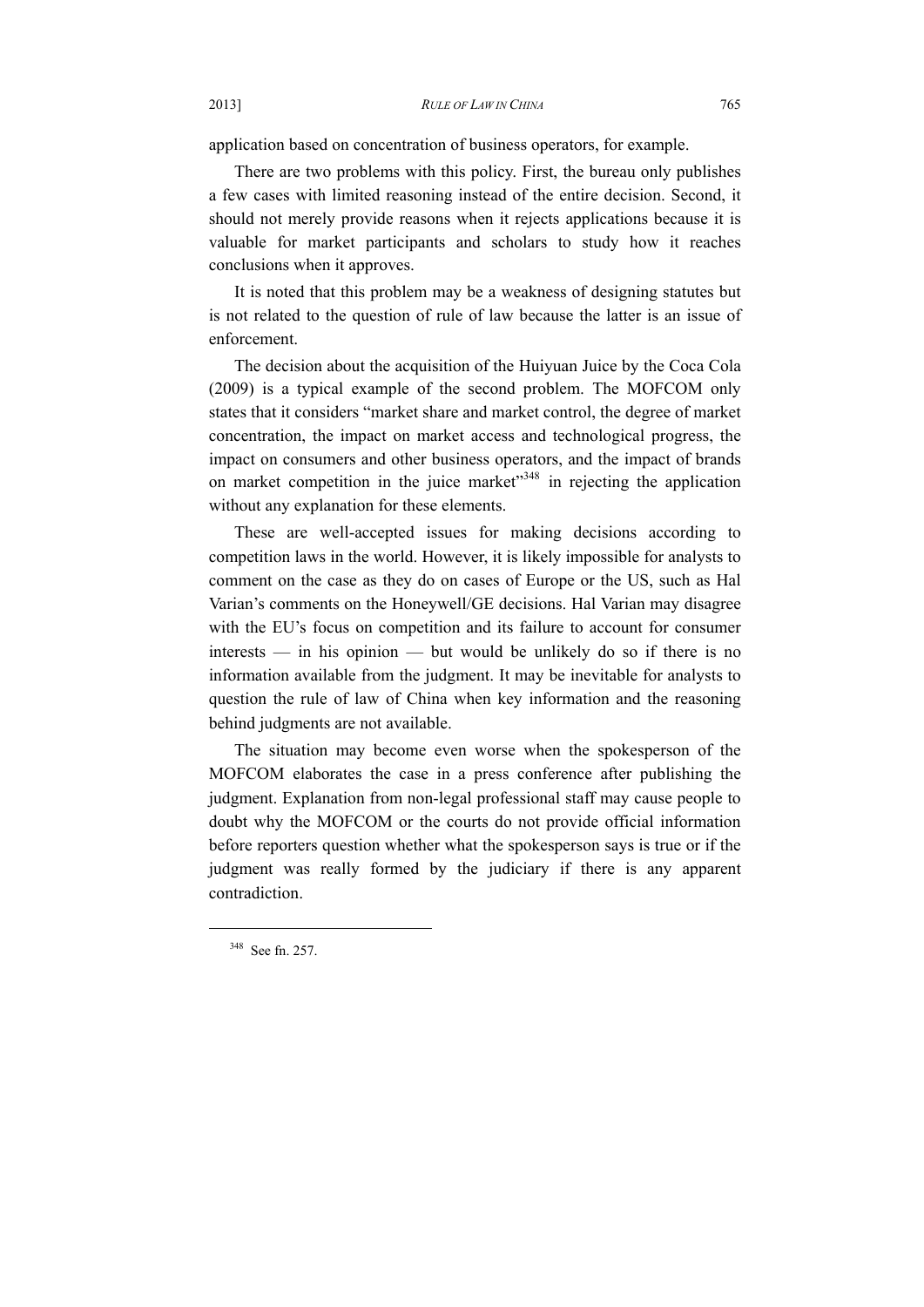## **CONCLUSION**

Ronald Coase's dictum "Not being clear, it was never clearly wrong"<sup>349</sup> is true in a half here. When the Chinese judiciary does not provide sufficient information, it is nearly impossible for analysts to prove that the judiciary has made a reasoned judgment without political concerns. By the same token, it is difficult for people on the side of Chinese courts to defend that the judges are acting in accordance with the rule of law.

However, it is clearly not appropriate for the Chinese judiciary to create such confusion. Stakeholders in the market may hesitate to become involved in the market when they cannot estimate the risks of vague legal rules.

Even if the Chinese judiciary bodies make decisions under the rule of law, they already breach their duties if they fail to create the image of fairness, as Lord Chief Justice Hewart states, "Not only must Justice be done, it must also be seen to be done."350

This is not merely a principle of judicial bodies but also a general practice in the business world with, for example, accountants and auditors, as evidenced by the following: "The avoidance of facts and circumstances that are so significant that a reasonable and informed third party would be likely to conclude, weighing all the specific facts and circumstances, that… integrity, objectivity or professional skepticism has been compromised."351

As law is an enforceable body of rules that govern any society,  $352$  it is necessary to clearly convey the message to stakeholders, business people and non-legal professionals that the rule of law will be upheld. As for the enforcement of the AML, no strong evidence shows that the Chinese bureau makes use of the law to achieve political purposes, although it is unlikely the

<sup>349</sup> Ronald Coase, *The Problem of Social Cost*, J.L. & Econ. 39 (Oct. 1960).

<sup>350</sup> *R v Sussex Justices, ex parte McCarthy* ([1924] 1 KB 256, [1923] All ER 233) (UK). 351 Int'l Federation of Accountants, Int'l Ethics Standards Board of Accountants, *Code of* 

*Ethics B, Section 290.6, Conceptual Framework Approach to Independence*, at http://www.ic aew.com/en/members/regulations-standards-and-guidance/ethics/code-of-ethics-b/part-b-290 (last visited Dec. 13, 2012).

<sup>352</sup> Elizabeth Martin, *Oxford Dictionary of Law*, 5th edition, Oxford University Press (Oxford), at 280 (2002).